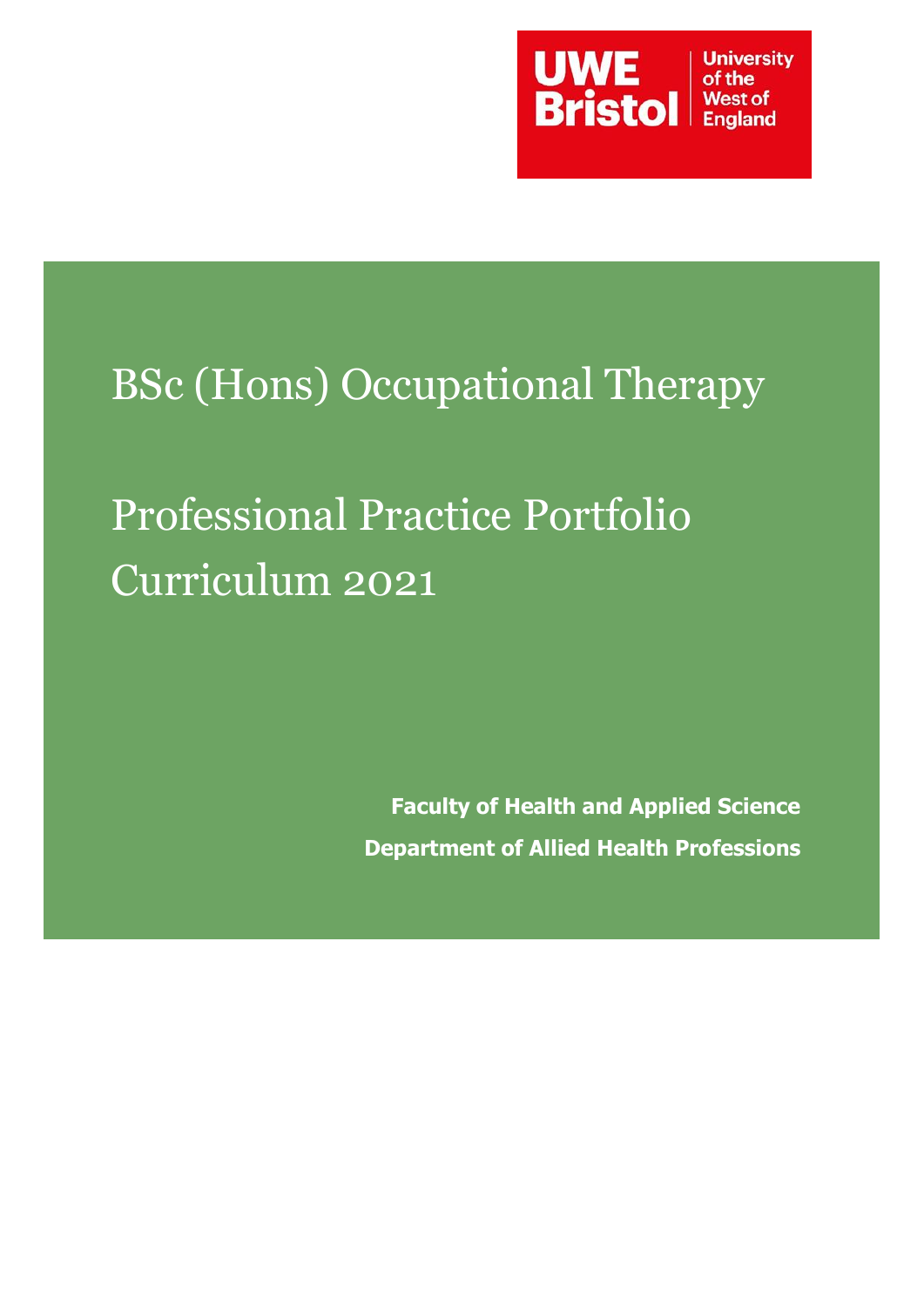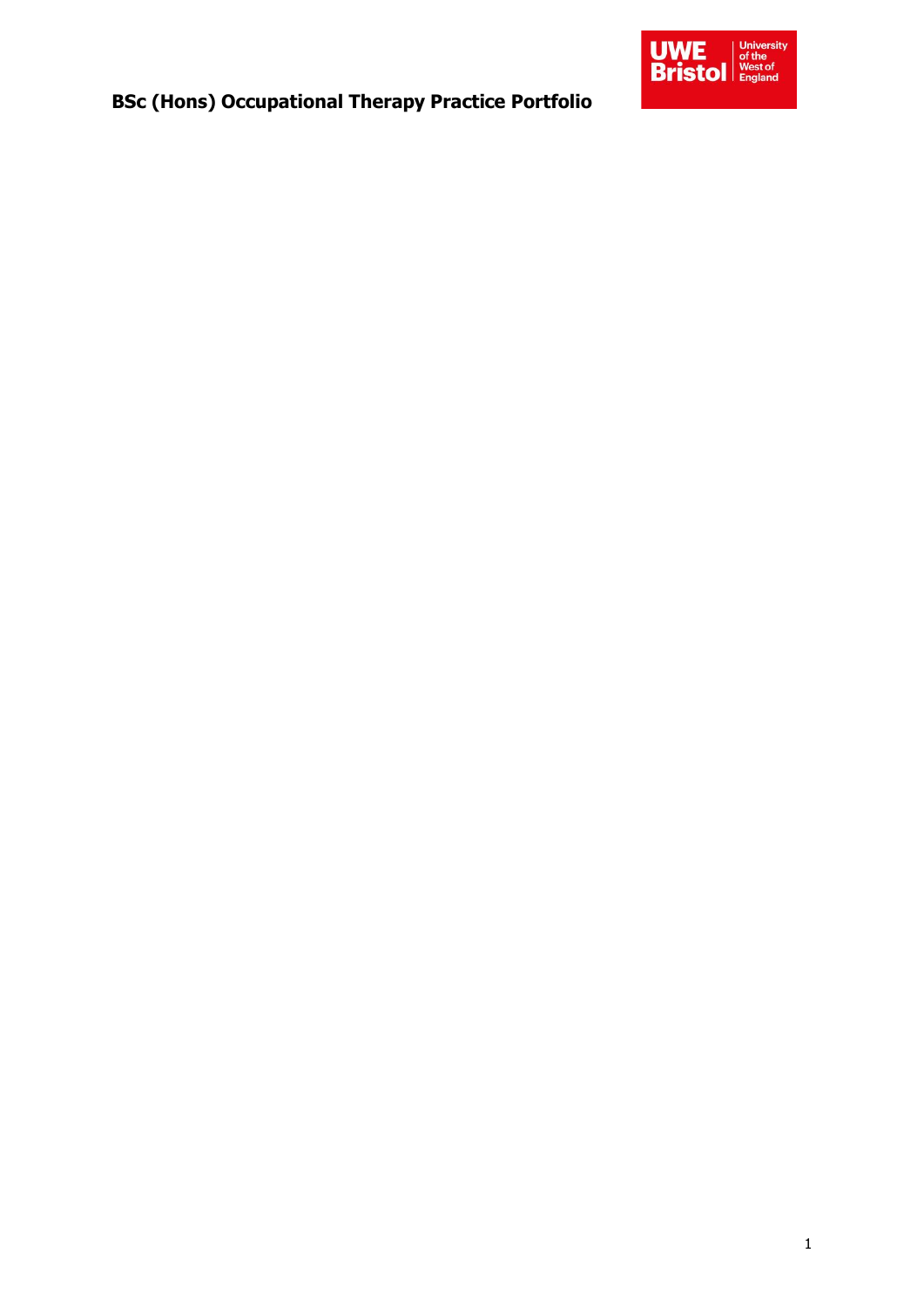

## <span id="page-2-0"></span>**Contents**

| Foundations Of Professional Practice For Occupational Therapy 1 (FPPOT1)  11 |  |
|------------------------------------------------------------------------------|--|
|                                                                              |  |
|                                                                              |  |
|                                                                              |  |
|                                                                              |  |
|                                                                              |  |
|                                                                              |  |
|                                                                              |  |
|                                                                              |  |
|                                                                              |  |
|                                                                              |  |
|                                                                              |  |
|                                                                              |  |
|                                                                              |  |
|                                                                              |  |
|                                                                              |  |
| Section 2:                                                                   |  |
|                                                                              |  |
|                                                                              |  |
|                                                                              |  |
|                                                                              |  |
|                                                                              |  |
|                                                                              |  |
|                                                                              |  |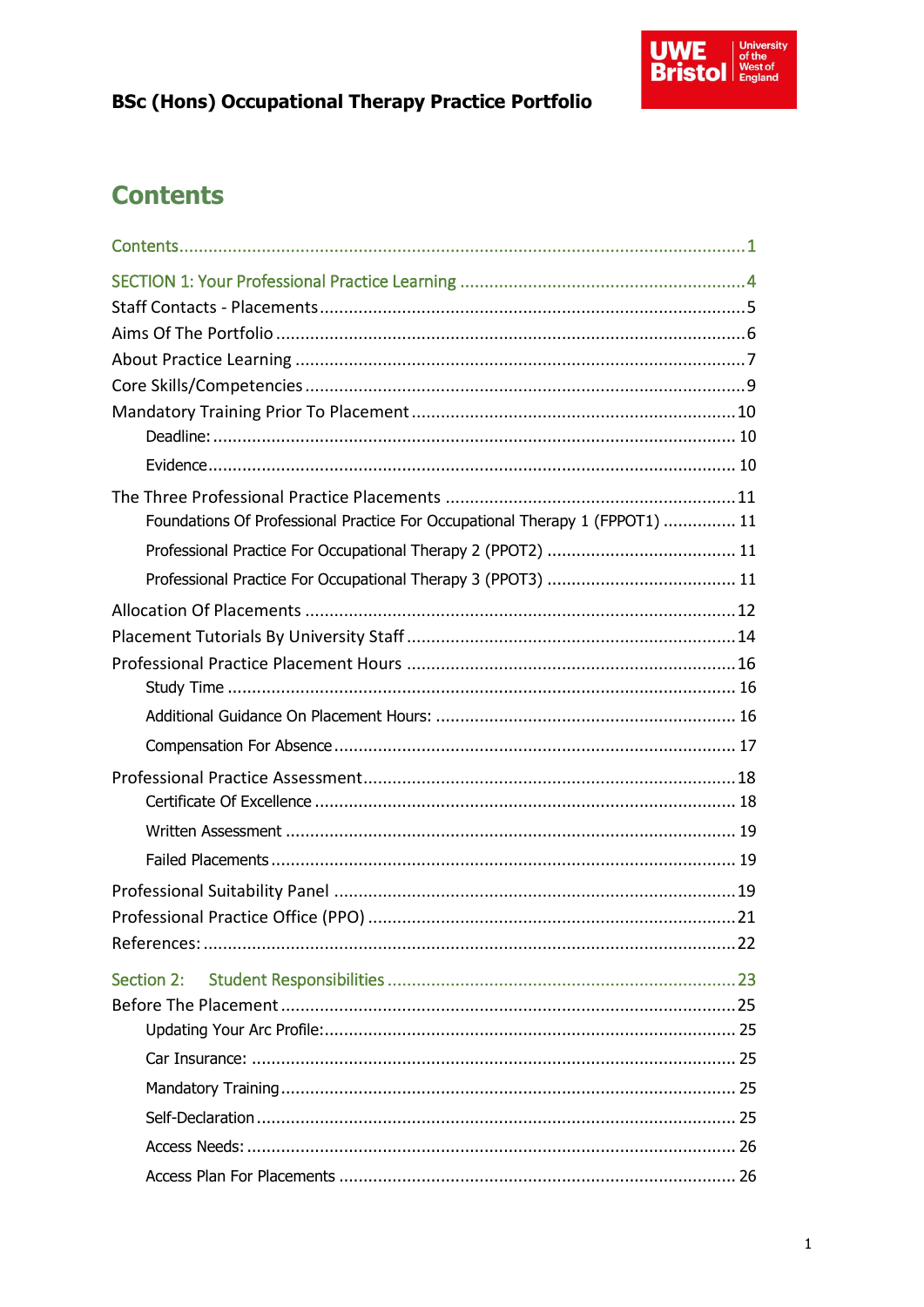

| Summary Of Professional Practice Placements & Accumulated Hours71 |
|-------------------------------------------------------------------|
|                                                                   |
|                                                                   |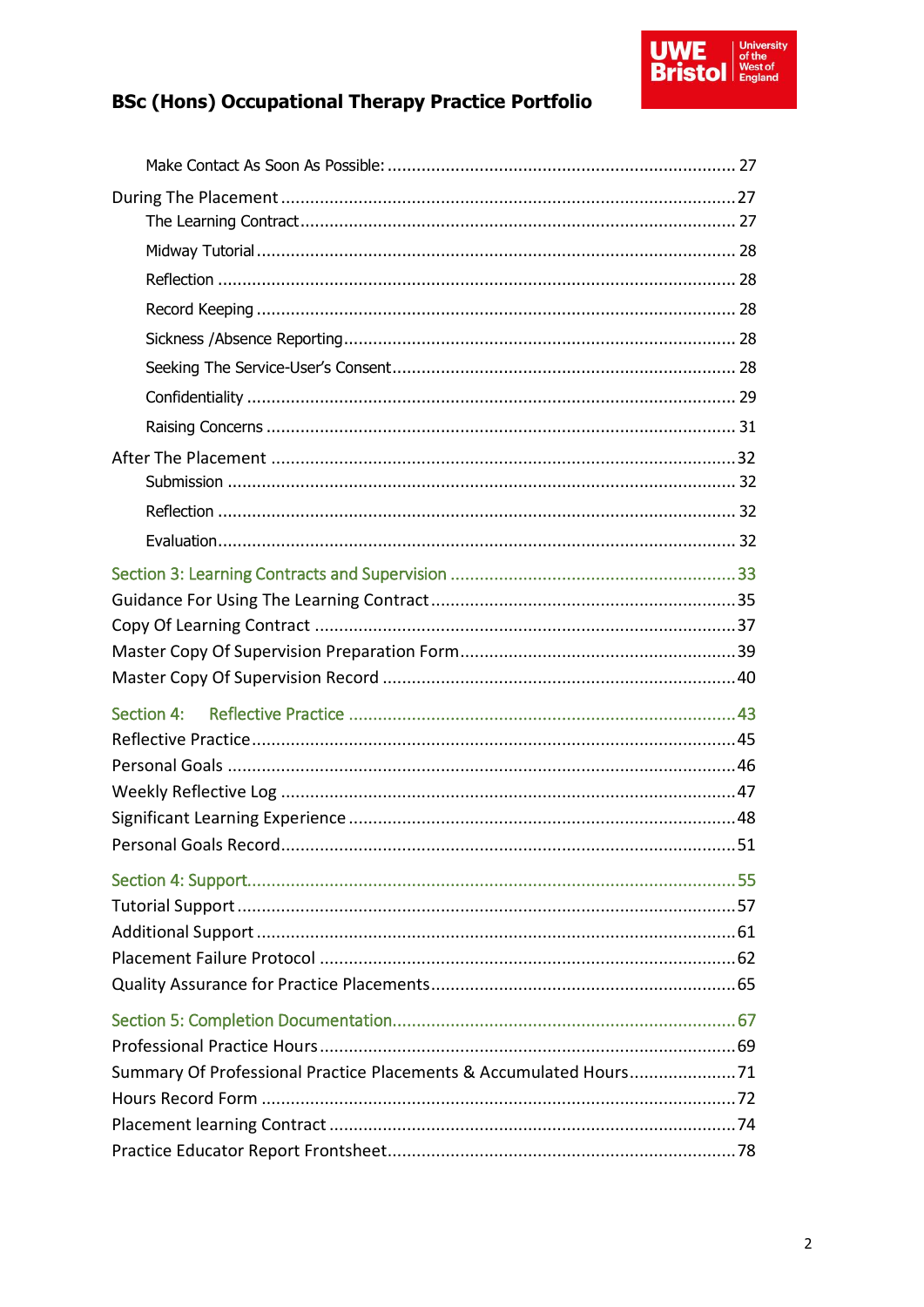

| Section 6: Foundations Of Professional Practice For Occupational Therapy 1 (FPPOT1)80 |  |
|---------------------------------------------------------------------------------------|--|
|                                                                                       |  |
|                                                                                       |  |
|                                                                                       |  |
|                                                                                       |  |
| Section 7: Professional Practice For Occupational Therapy 2 (PPOT2) 95                |  |
|                                                                                       |  |
|                                                                                       |  |
|                                                                                       |  |
| Section 8: Professional Practice For Occupational Therapy 3 (PPOT3)  109              |  |
|                                                                                       |  |
|                                                                                       |  |
|                                                                                       |  |
|                                                                                       |  |
|                                                                                       |  |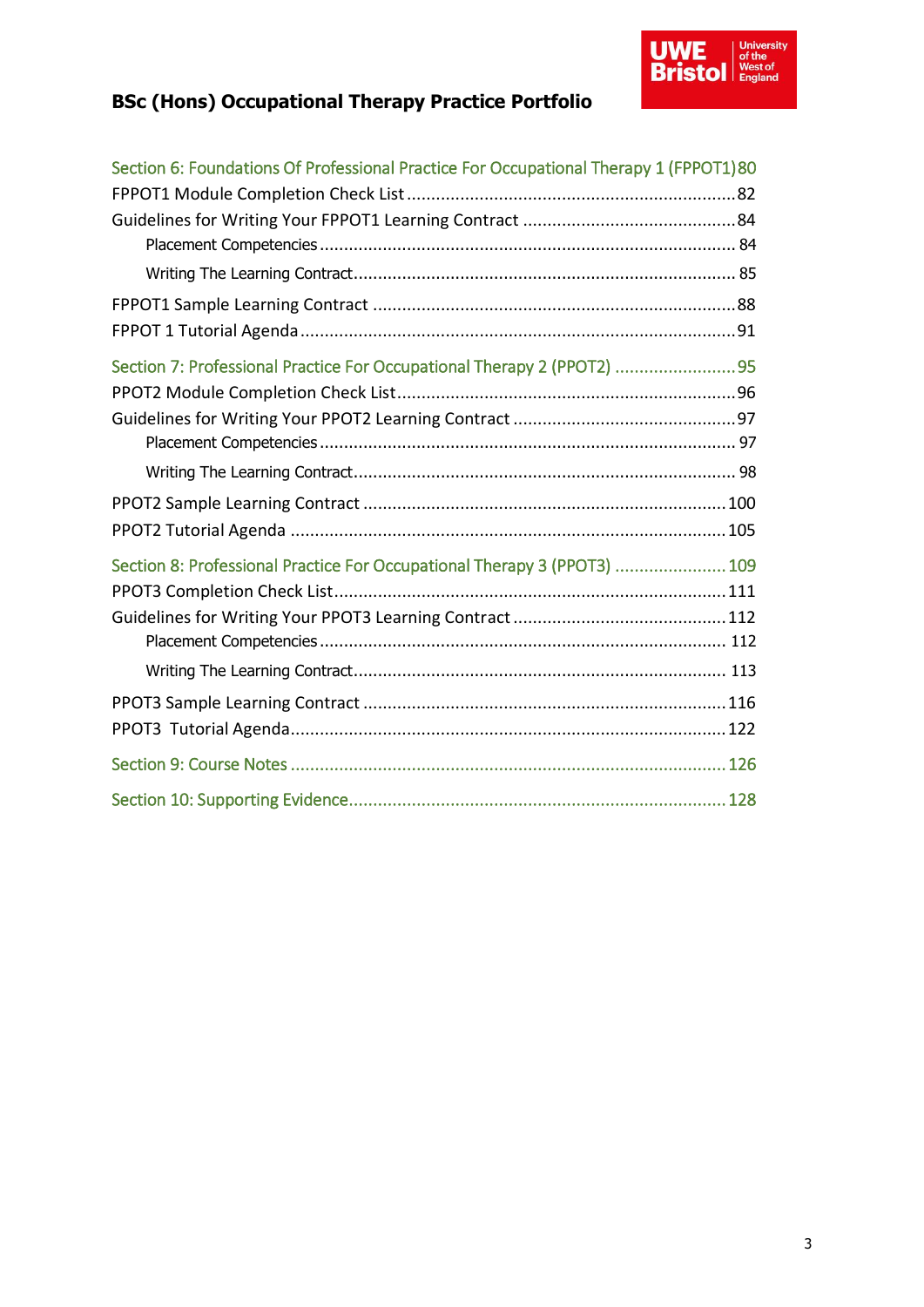

## <span id="page-5-0"></span>**SECTION 1: Your Professional Practice Learning**

Staff Contacts – Placements

Aims of the Portfolio

About Practice Learning

Core Skills/Competencies

Mandatory Training Prior To Placement

The Three Professional Practice Placements

Allocation Of Placements

Placement Tutorials By University Staff

Professional Practice Placement Hours

Professional Practice Assessment

Professional Suitability Panel

Professional Practice Office (PPO)

References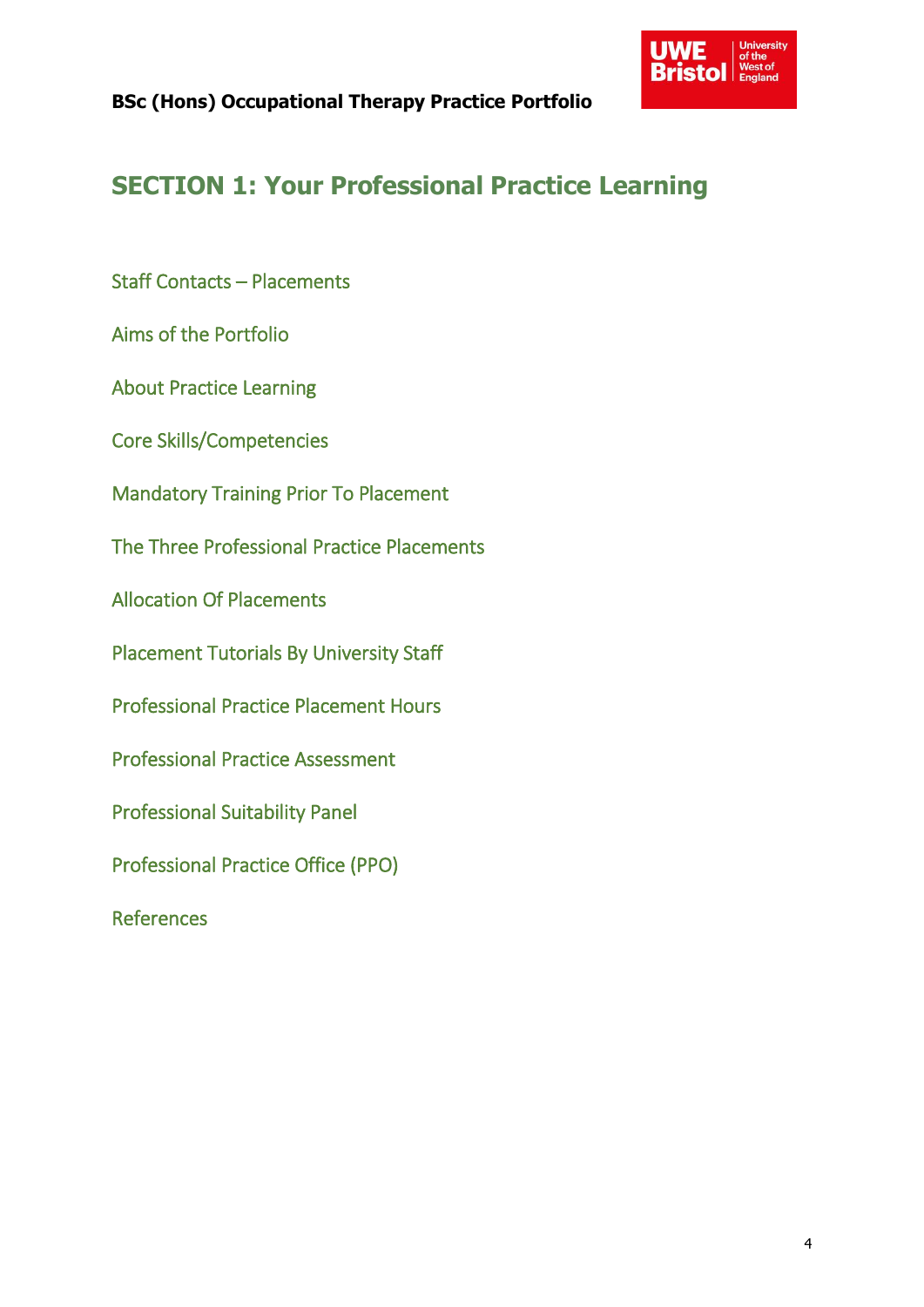

<span id="page-6-0"></span>

| <b>Staff Contacts - Placements</b>                                                                                                                     |               |
|--------------------------------------------------------------------------------------------------------------------------------------------------------|---------------|
| PPO Absence reporting/Helpline                                                                                                                         | 0117 328 3283 |
| Becky Barnes, joint Placement Lead<br>Placement Coordinator / Disability Champion -<br>Email address: Becky.Barnes@uwe.ac.uk                           | 0117 328 1217 |
| Karen Cook, joint Placement Lead<br>Placement Coordinator/Disability Champion/Module leader PPOT1 0117 328 7292<br>Email address; Karen.Cook@uwe.ac.uk |               |
| Fi Ingleby,<br>Placement Coordinator / Disability Champion -<br>Email address: Fiona2.Ingleby@uwe.ac.uk                                                | 0117 328 8770 |
| Lynda Hughes<br>Placement Coordinator/Disability Champion<br>Module Leader PPOT2<br>Email address: Lynda.Hughes@uwe.ac.uk                              | 0117 328 4951 |
| Alice Hortop,<br>Module Leader - PPOT3<br>Email address: Alice.Hortop@uwe.ac.uk                                                                        | 0117 328 8588 |
| Vanessa Parmenter, Placement Lead<br>Placement Coordinator / Disability Champion -<br>Email address: Vanessa2.Parmenter@uwe.ac.uk                      | 0117 328 8869 |
| Laura Quick<br>Placement Coordinator / Disability Champion -<br>Email address: Laura.Quick@uwe.ac.uk                                                   | 0117 328 1147 |
| Nadine McCootie<br>Placement Coordinator / Disability Champion -<br>Email address: Nadine.McCootie@uwe.ac.uk                                           | 0117 328 1570 |
| Elaine Hall,<br>Programme Leader<br>Email address: Elaine3.Hall@uwe.ac.uk                                                                              | 0117 328 8781 |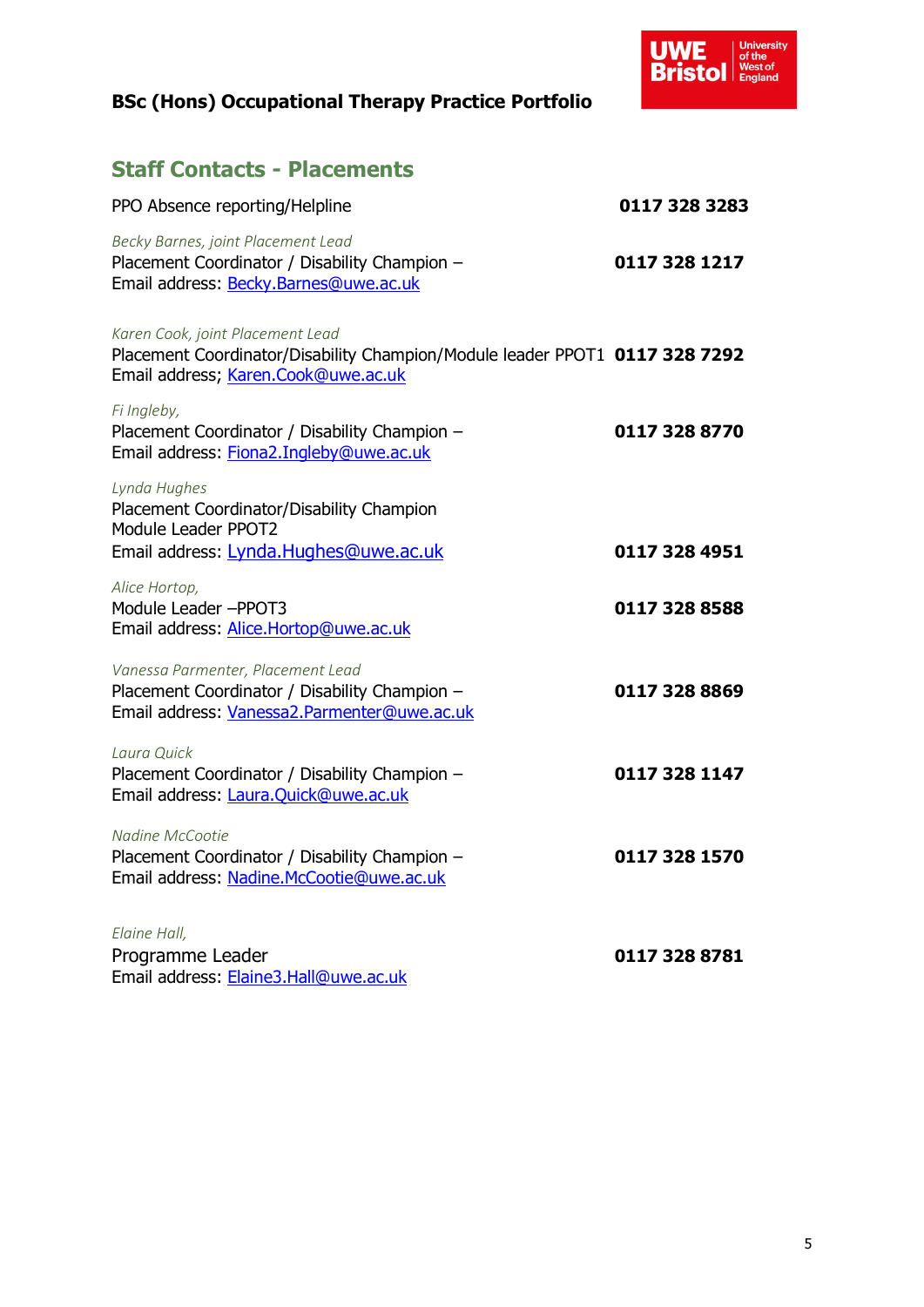

## <span id="page-7-0"></span>**Aims Of The Portfolio**

Taking responsibility for you own continuing professional development (CPD) is central to your work as a student and throughout your career as a qualified occupational therapist (Royal College of Occupational Therapists (RCOT), 2017). You need to seek out and engage with continuing development opportunities to ensure you can meet the needs of service users safely and effectively and ensure you meet your development needs in the following areas, known as the pillars of practice:

- 1. Practice skills
- 2. Research Skills
- 3. Facilitating Learning
- 4. Leadership

(RCOT, 2017)

This portfolio provides you with a framework to allow you to plan, record, reflect on and evaluate your professional practice experiences. This in turn will allow you to link your practice learning as a continuum of experience helping you to take responsibility for your personal and professional development. Using this portfolio will prepare you for your post registration career and lifelong learning and allow you to fulfill both the placement competencies and begin the process of personal and professional development planning necessary to meet the CPD standards and (on qualifying), maintain your registration with the Health and Care Professions Council (HCPC).

The portfolio is for you to complete as you progress through your professional practice modules. Although you are responsible for maintaining the portfolio, practice educators and UWE tutor support will help to facilitate its completion throughout the programme. You may be required to submit your portfolio for inspection by external examiners during the programme.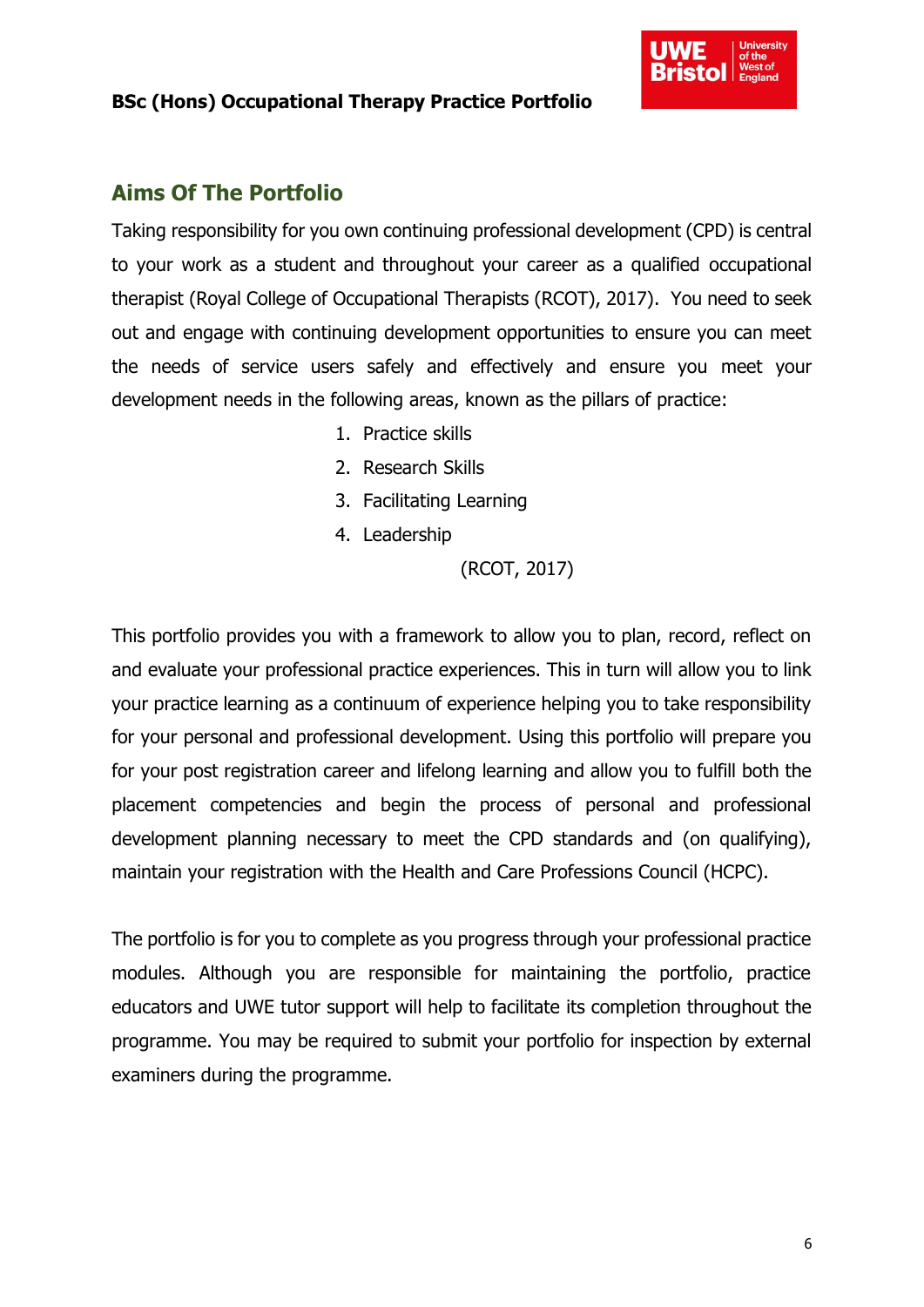

## <span id="page-8-0"></span>**About Practice Learning**

Professional practice education is an indispensable and integral part of the programme. Changes in health and social care provision have resulted in a widening range of work environments, increasing autonomy for the occupational therapist and a requirement for evidence based practice. It is therefore essential that the professional practice placement modules and their associated outcomes reflect this trend while providing the minimum 1000 hours required for qualification in a diverse variety of settings (RCOT 2019 p39)

Emphasis is placed upon the student achieving the competencies outlined in the Royal College of Occupational Therapists learning and development standards for preregistration education (RCOT 2019) and gaining experience in a variety of professional settings. Your professional practice portfolio enables you, the faculty and practice placement staff to work together to ensure you attain an appropriate level and breadth of professional practice prior to qualification.

It is expected that through actively engaging your learning supported by this portfolio you will be able to:

- **•** Develop your awareness of opportunities offered by the available range of practice settings
- Use the placement competencies, the learning contract and your personal goals to guide you in making the most of placement learning resources.
- **•** Transfer skills from one setting to another which is seen as vital in health and social care today.

Each occupational therapy practice module facilitates the integration of theory into practice. It is also expected that you will develop new knowledge and skills in the professional practice environment, rather than merely consolidating what has previously been learnt in the university setting.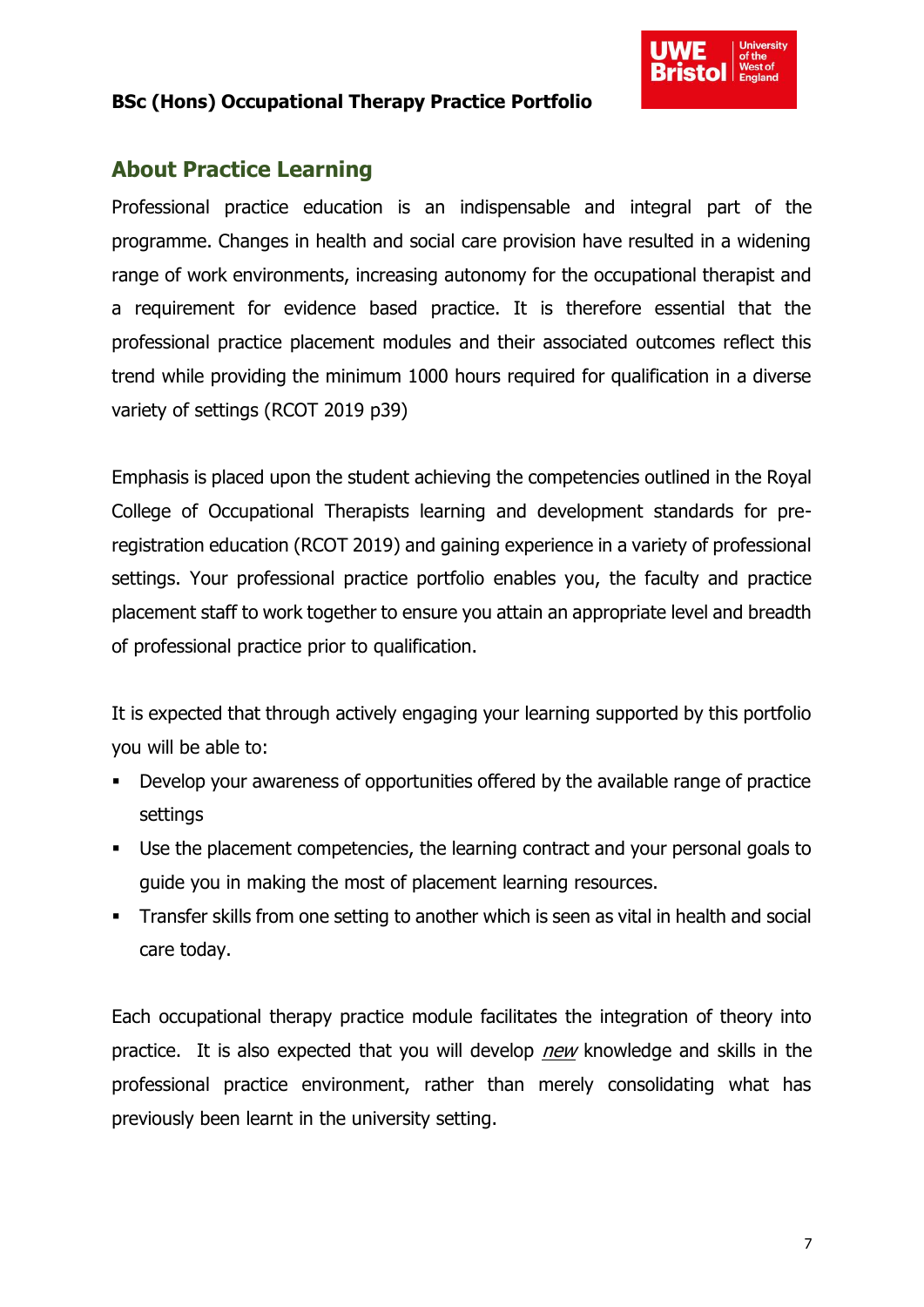

Placement competencies that are achieved at Level 4 are further developed and added to at Level 5 prior to reaching the higher levels of learning and skill during Level 6. The learning process is seen to follow a spiral pathway; the transfer of professional skills from one level to the next reinforcing and enhancing previous learning whilst you add further skills as you 'travel' from one professional practice experience to another.

By the end of the professional practice modules, you will be able to demonstrate, within the context of occupation as the primary focus, the ability to:

- 1. Adapt therapeutic and social skills to different practice environments
- 2. Make independent decisions with appropriate justification
- 3. Manage a caseload
- 4. Work as part of a team
- 5. Recognise the role of other health and social care professions
- 6. Recognise the scope and limitations of your skills
- 7. Engage in continuing professional development
- 8. Practice in a professional and ethical manner
- 9. Demonstrate an occupational focus
- 10.Work as a member of an interprofessional team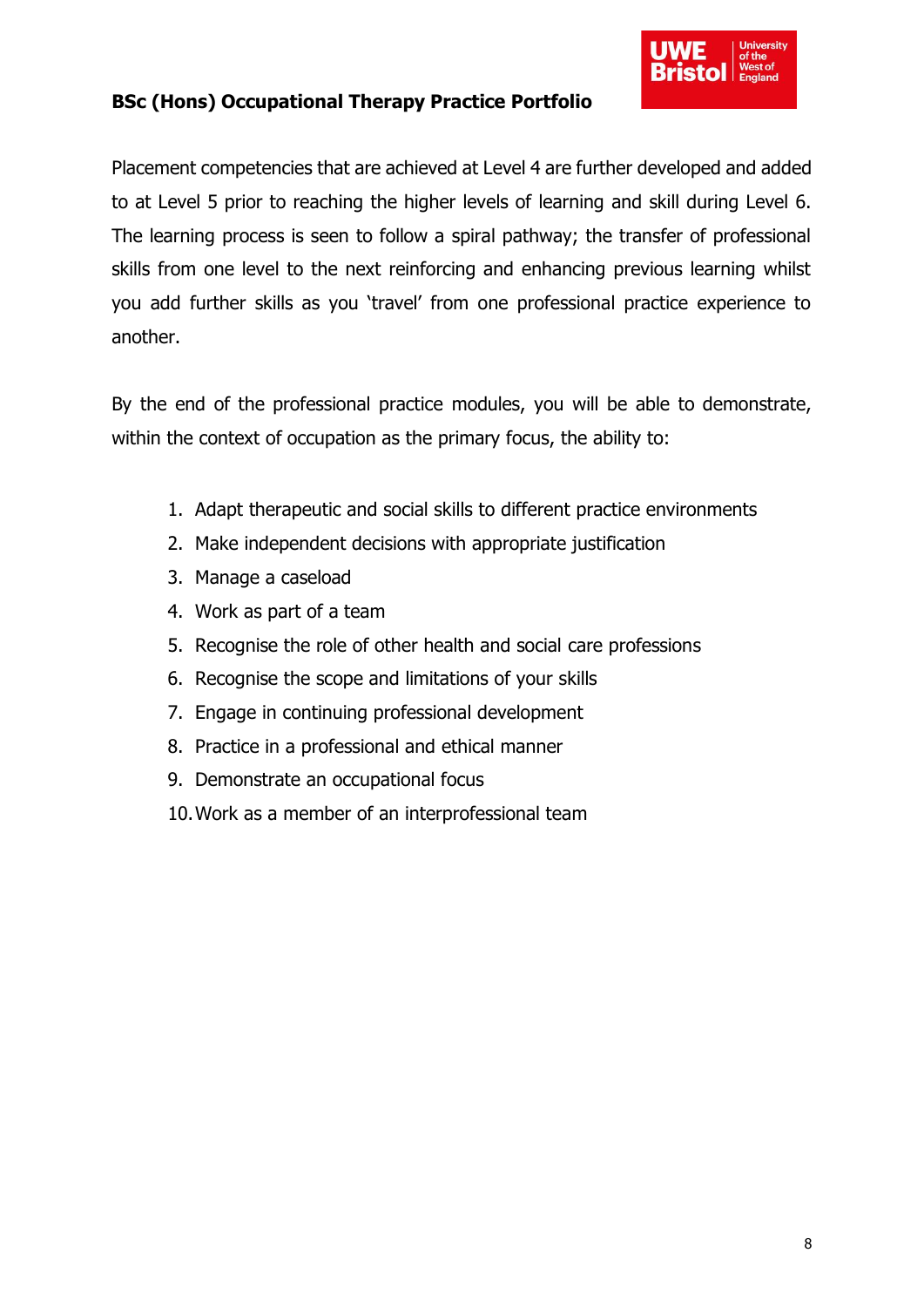

## <span id="page-10-0"></span>**Core Skills/Competencies**

The BSc(Hons) Occupational Therapy programme is designed to produce competent, reflective, practitioners capable of taking responsibility for their own professional development and who are able to contribute to the safe, ethical and effective delivery of evidence-based occupational therapy services in a wide variety of multi-professional contexts.

To help to achieve this you will undertake professional practice placements in a range of settings, work with people across the age spectrum who may have a variety of occupational challenges, and learn to integrate fully into various multi-professional settings. You will work to achieve a different set of placement competencies on each of your practice placements. To ensure all placements are audited and that you meet the RCOT, and therefore the World Federation of Occupational Therapists', requirements regarding breadth of placement experience, the allocation of placements is made by the Professional Practice Office (PPO) in conjunction with the Practice Placement Coordinator. The PPO will take into account information you provide on your ARC profile**, it is your responsibility to complete this and update it regularly if / when your circumstances change.**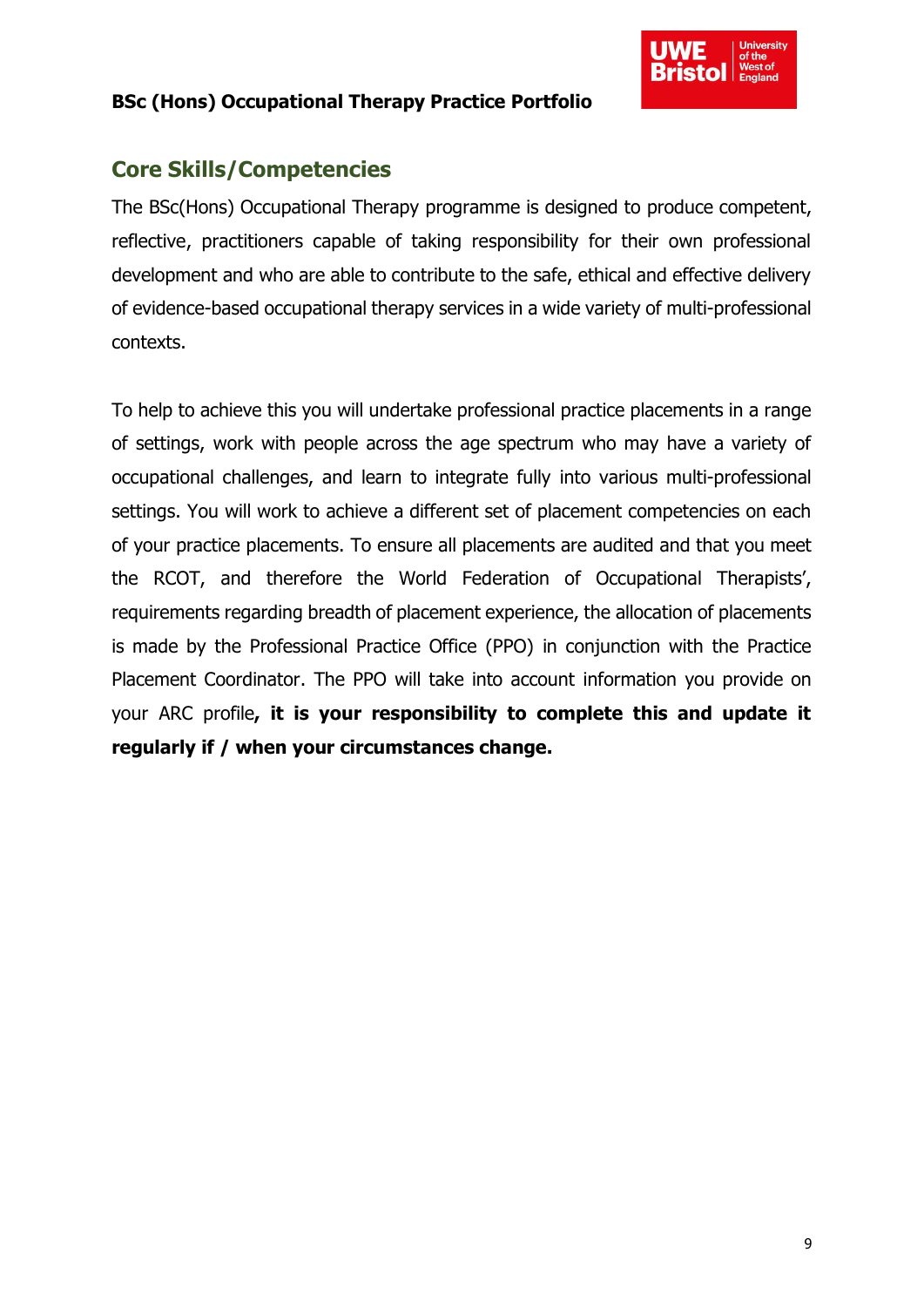

## <span id="page-11-0"></span>**Mandatory Training Prior To Placement**

Alongside manual handling and basic life support which are timetabled sessions there are a series of mandatory online training and assessment packages that you need to complete and pass before you go out on your first placement. These will be available to you via the Foundations of Professional Practice for Occupational Therapy 1 (FPPOT1) Blackboard site. Mandatory training will be part of your professional life and it is essential that you take responsibility for updating and maintain your training record.

#### <span id="page-11-1"></span>Deadline:

There are no timetabled slots for you to do this so it is essential that you take responsibility for managing your study time effectively to ensure that you complete and pass all eight packages in good time before your first placement. **Failure to do so will mean that you are unable to go out on your placement**. Once completed, these certificates last for 3 years and will confirm to your placement providers that you have basic knowledge in these areas.

- 1. Equality Diversity and Human Rights
- 2. Information Governance
- 3. Health Safety and Welfare
- 4. Infection Prevention and Control
- 5. Conflict Resolution
- 6. Safeguarding Adults
- 7. Safeguarding Children
- 8. Food Hygiene

The FPPOT1 module leader will email reminders to help you access and to keep on top of this work each course has a final on-line assessment, in which you need to achieve 80% to pass. You can take the test as many times as you like.

#### <span id="page-11-2"></span>Evidence

Please save your certificates as evidence and keep these in your portfolio. Your placement providers could ask for this record along with your DBS certificate and your manual handling and basic life support certificates.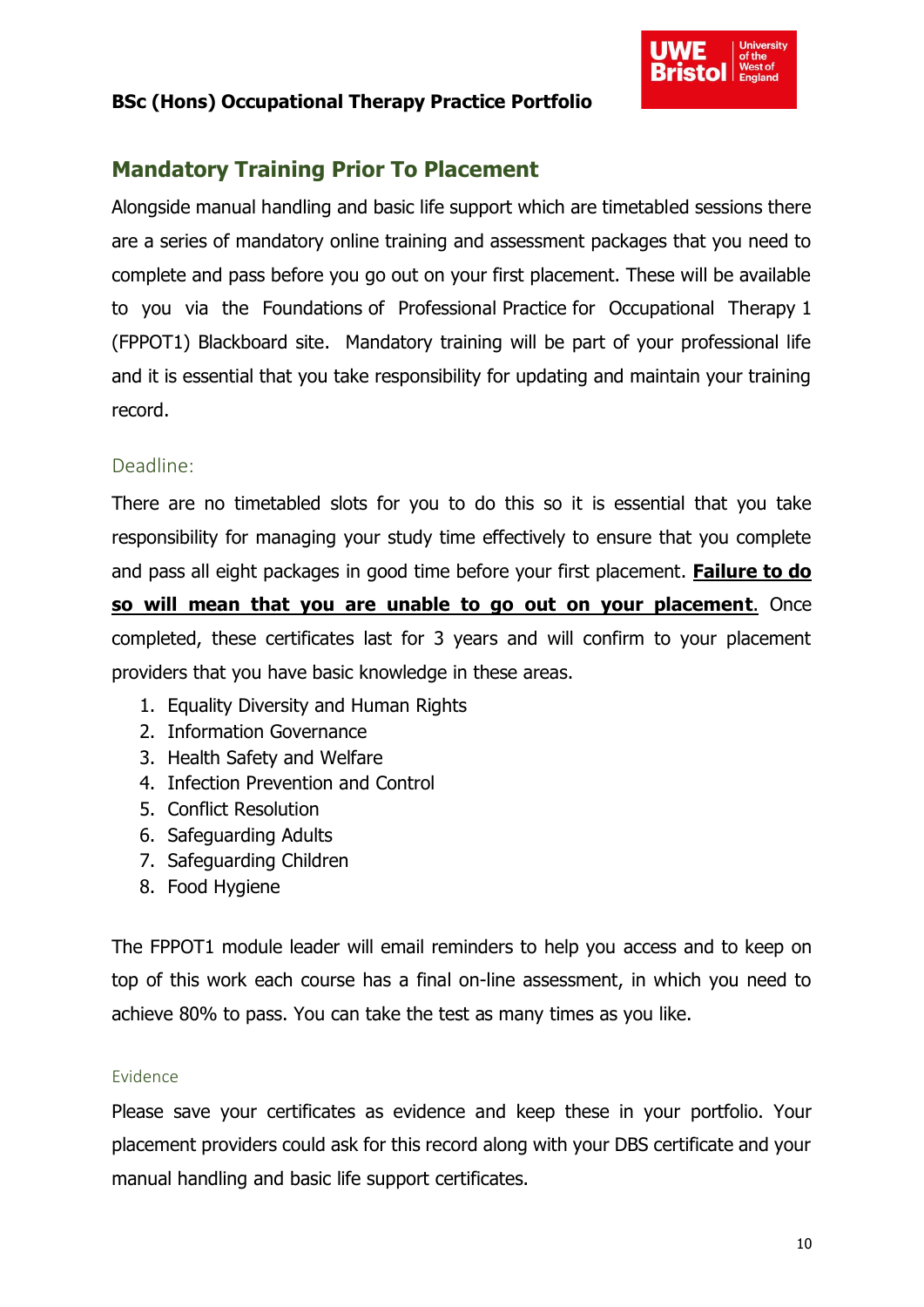

## <span id="page-12-0"></span>**The Three Professional Practice Placements**

#### <span id="page-12-1"></span>Foundations Of Professional Practice For Occupational Therapy 1 (FPPOT1)

This placement occurs in the final (third) term of the first year following completion of academic modules covering contributing disciplines and occupational science. The academic module that is linked to this placement covers basic skills and knowledge for placement readiness. Students need to have completed their on-line Skills for Health mandatory training packages and certificates in moving and handling and basic life support before going out into placement.

#### <span id="page-12-2"></span>Professional Practice For Occupational Therapy 2 (PPOT2)

This placement occurs in the second term of year two and gives students the opportunity to consider in detail, the impact and challenge of impairment and disability on the service user's occupations and how this disruption affects the service user. This is integrated with the other level 5 modules. The module provides the students with the opportunity to apply uniprofessional and interprofessional learning to occupational therapy practice and continue to develop occupational therapy skills in a variety of settings. The influence of professional power and user control will be highlighted, within the context of the social model of disability.

#### <span id="page-12-3"></span>Professional Practice For Occupational Therapy 3 (PPOT3)

This module which occurs in the first term of the third year, enables the student to fully appreciate the specialist contribution of occupational therapy and consolidate their occupational therapy skills. The content includes evidence-based practice and management of change. The student is expected to appraise the interagency service delivery and critically analyse the skills demonstrated by occupational therapists in the setting, as well as facilitating the service user's choice and performance of occupations The student is expected to critically evaluate their own practice and modify it as necessary, critically evaluating all aspects of service delivery and its social context. The student is also expected to manage a caseload appropriate for a student at the beginning of their level 6 studies, with a view to prepare them for practice as a qualified occupational therapist.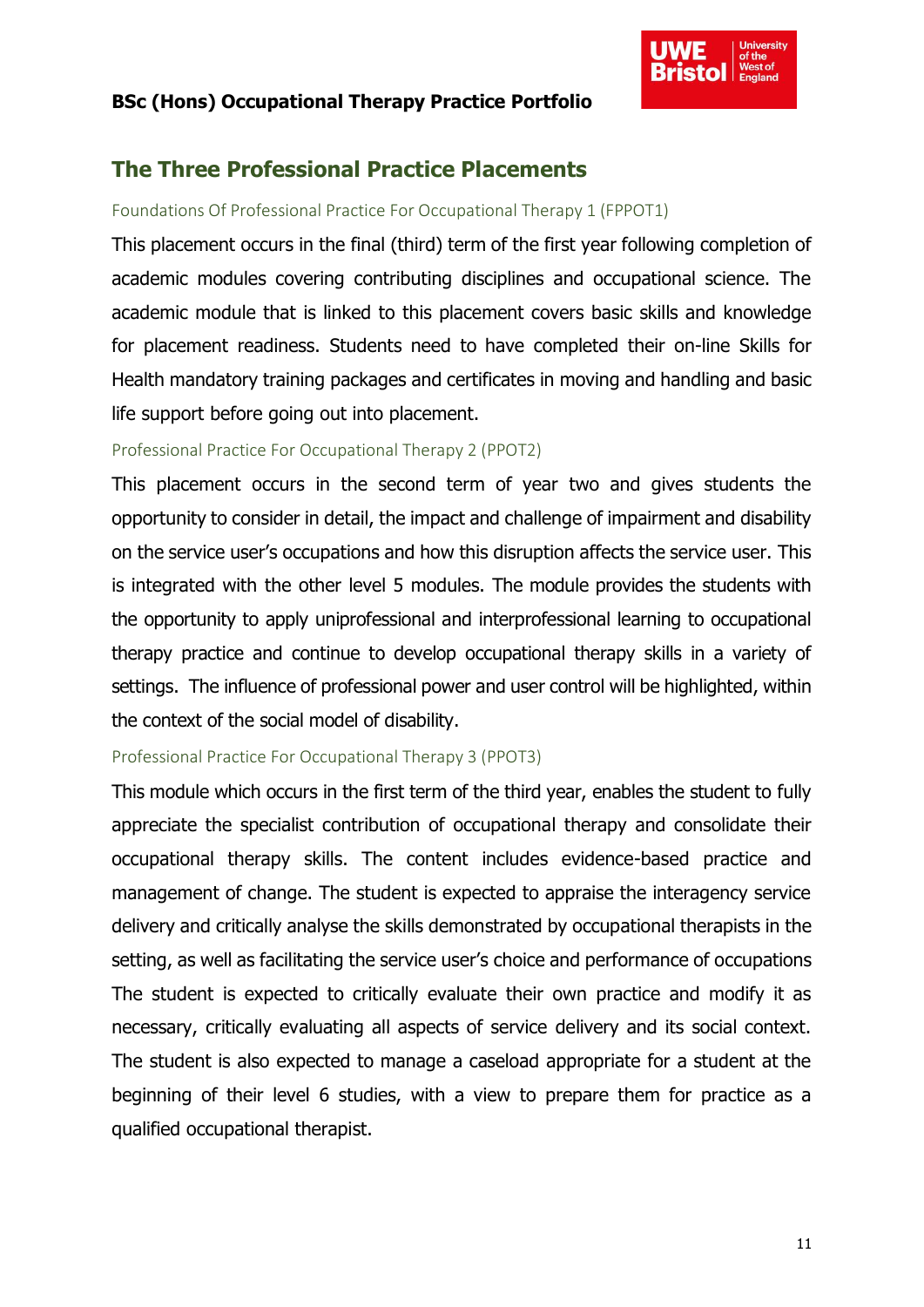

## <span id="page-13-0"></span>**Allocation Of Placements**

The Professional Practice Office (PPO), in collaboration with the identified placement coordinator from the occupational therapy academic team will allocate you to a suitable placement setting drawn from the list of placement offers available. To ensure that you meet the RCOT requirements regarding breadth of placement experience, the choice of where you go on your placements is made by the occupational therapy placement cohort coordinator in cooperation with the PPO. The cohort Practice Placement Coordinator will take into account information you provide on your ARC profile and any access information where and access plan exists.

All placement are audited to ensure they can provide you with the necessary learning opportunities. The University will write to your Practice Educator (PE) prior to your placement, providing them with information about the PPO and access to online information on educator development and the Practice Support Net. Your Practice Educator will be a qualified and HCPC registered occupationl therapist, this can either be someone in the setting or in the case of an Role Emerging Placement it will most likely be a member of the academic team. Only a qualified and HCPC registered occupational therapist can assess your competency in practice and complete the paperwork.

PPO will release placement information to your whole cohort, at the same time if possible, at least 6 weeks prior to the placement start date. Occasionally it is not possible to meet this target as placement providers have not confirmed placements to PPO. In such cases, PPO will advise individual students by email if there is likely to be a delay in notifying them of their placement details. Students access their placement information online via the ARC system.

You will receive tutor support from a member of UWE academic staff throughout your placement. Initially, the tutor will review your learning contract and provide feedback, then a midway tutorial will be conducted, usually by telephone or other electronic media,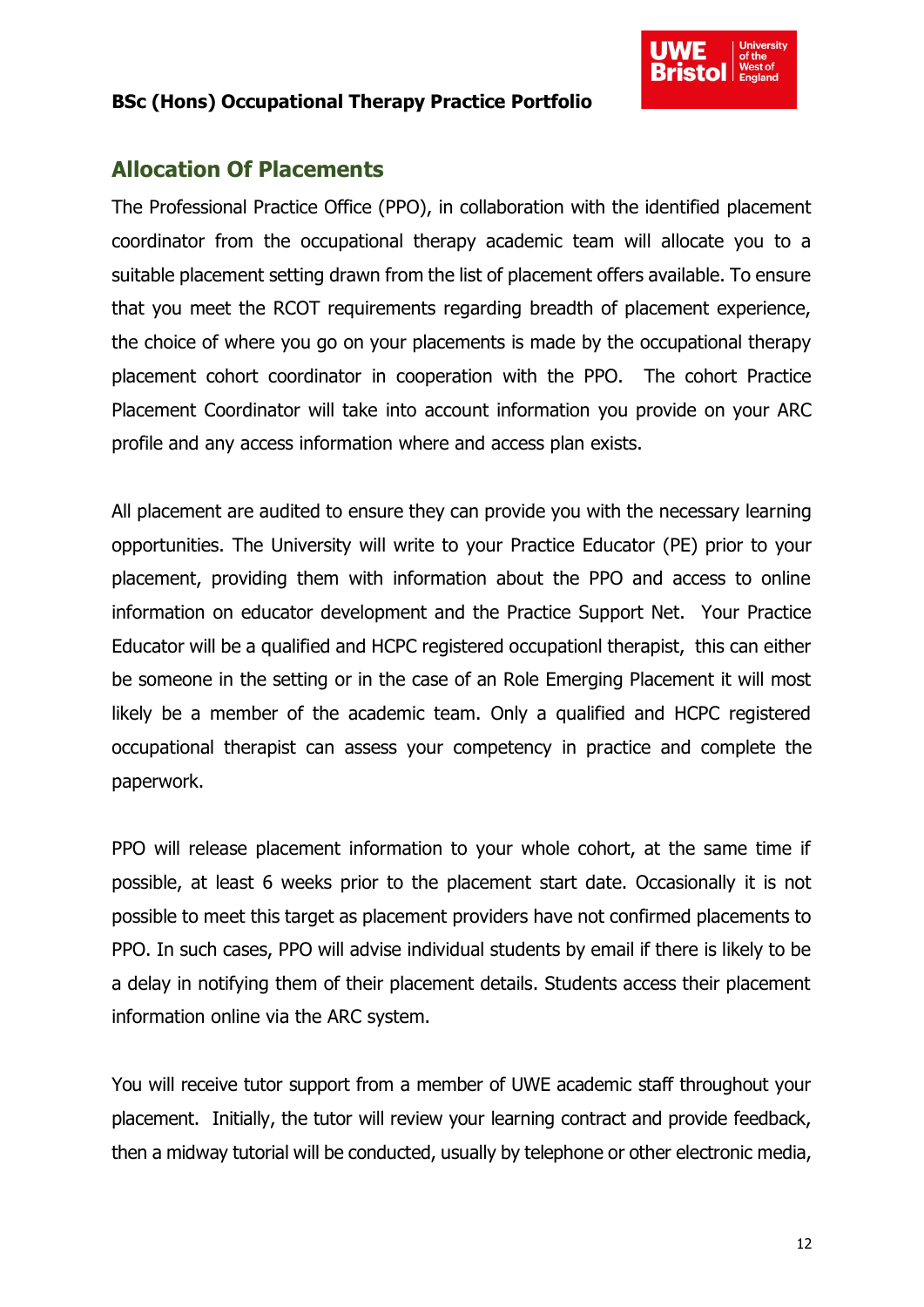

or if necessary, through a personal visit by a UWE staff member. You will be notified as to which member of staff will be conducting this tutorial before the placement starts. Further tutorials may need to be organised as deemed necessary.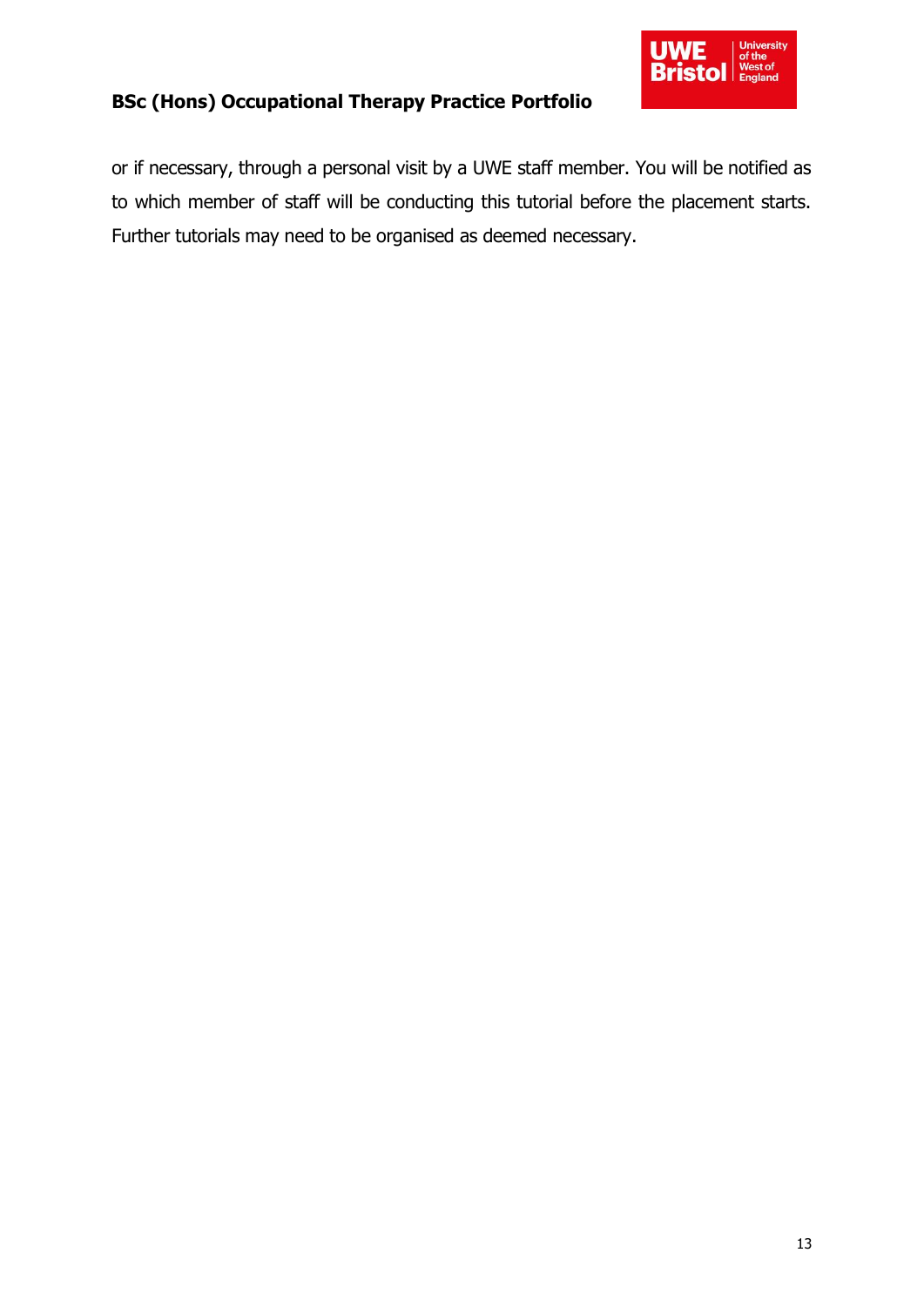

## <span id="page-15-0"></span>**Placement Tutorials By University Staff**

The purpose of this is to ensure that integration of theoretical knowledge and practical skills learnt at the university with the professional practice setting is happening and to review the learning contract to ensure it fully reflects the placement experience. It will also ensure the development of communication and understanding between university staff and the PE, and maintain your contact with the university.

#### *You will have the opportunity to: -*

- Relate professional practice experience to university-based studies
- Discuss your student role, own performance, personal and professional development and any concerns and anxieties
- Gain support and guidance as appropriate.

#### *Practice Educators will have the opportunity to:*

- Discuss the placement and the programme being offered.
- Discuss the learning outcomes and learning contract
- Describe your progress and discuss any concerns
- Gain further information about the university-based studies
- Gain support and help, if needed, to facilitate the students' learning.

#### *The member of academic staff will have the opportunity to:*

- Discuss the learning objectives and review the learning contract with you and your PE
- Maintain contact with you
- Offer advice and support to you and/or PE as appropriate.
- Increase her/his awareness of opportunities offered by the placement.

There is a suggested agenda form for each Occupational Therapy Practice tutorial, which guides the tutor allocated to provide support to the student. A copy of this is included within the Practice Module sections of this portfolio. This should be used as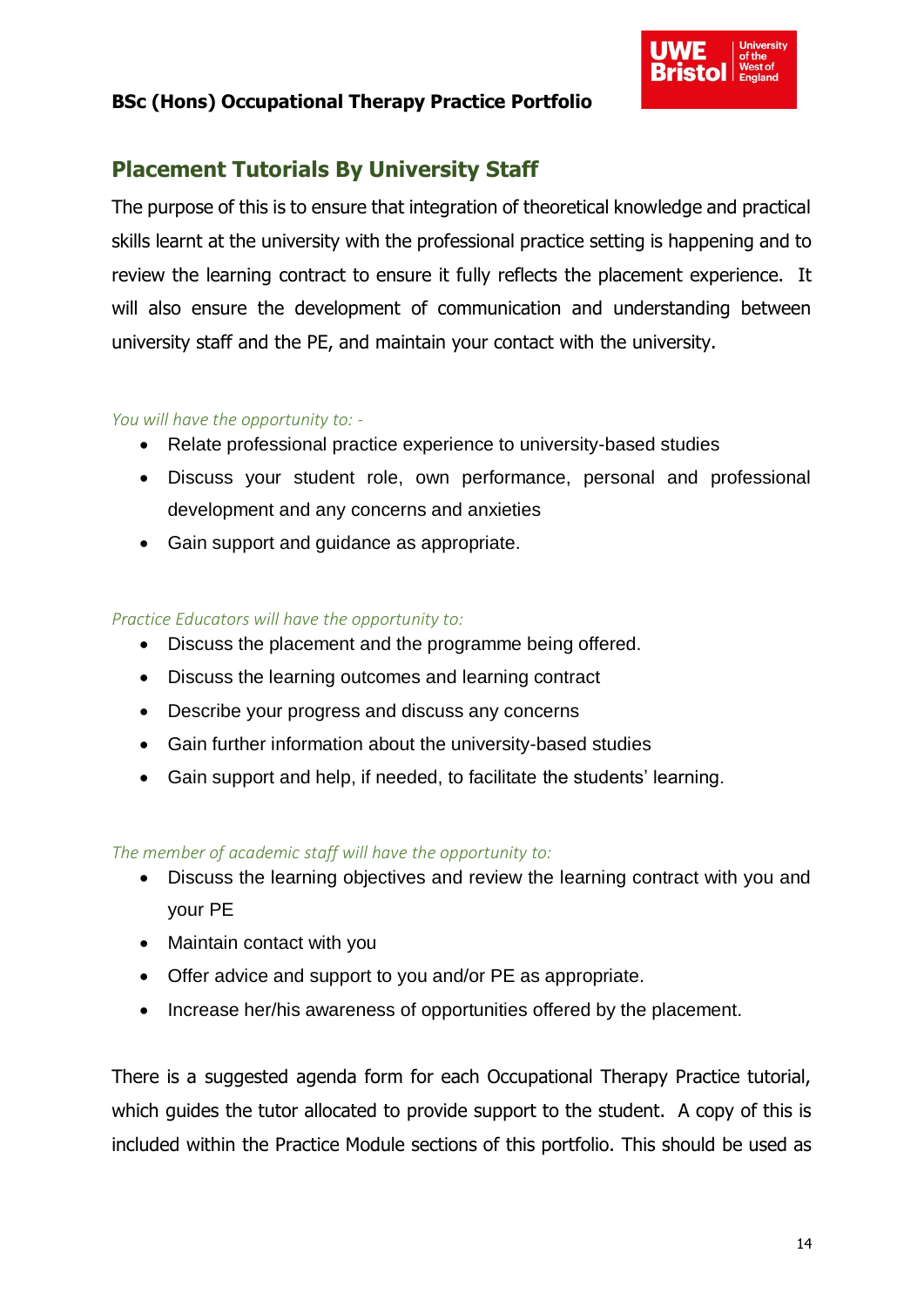

a guide by students to help them prepare for the tutorial by noting any issues on this form.

The delivery method for the tutorial is usually by telephone. Other communication modes may be used, such as video conferencing and e-mails. Where deemed appropriate, a face to face meeting at the setting can take place. This is discussed in later sections of the portfolio.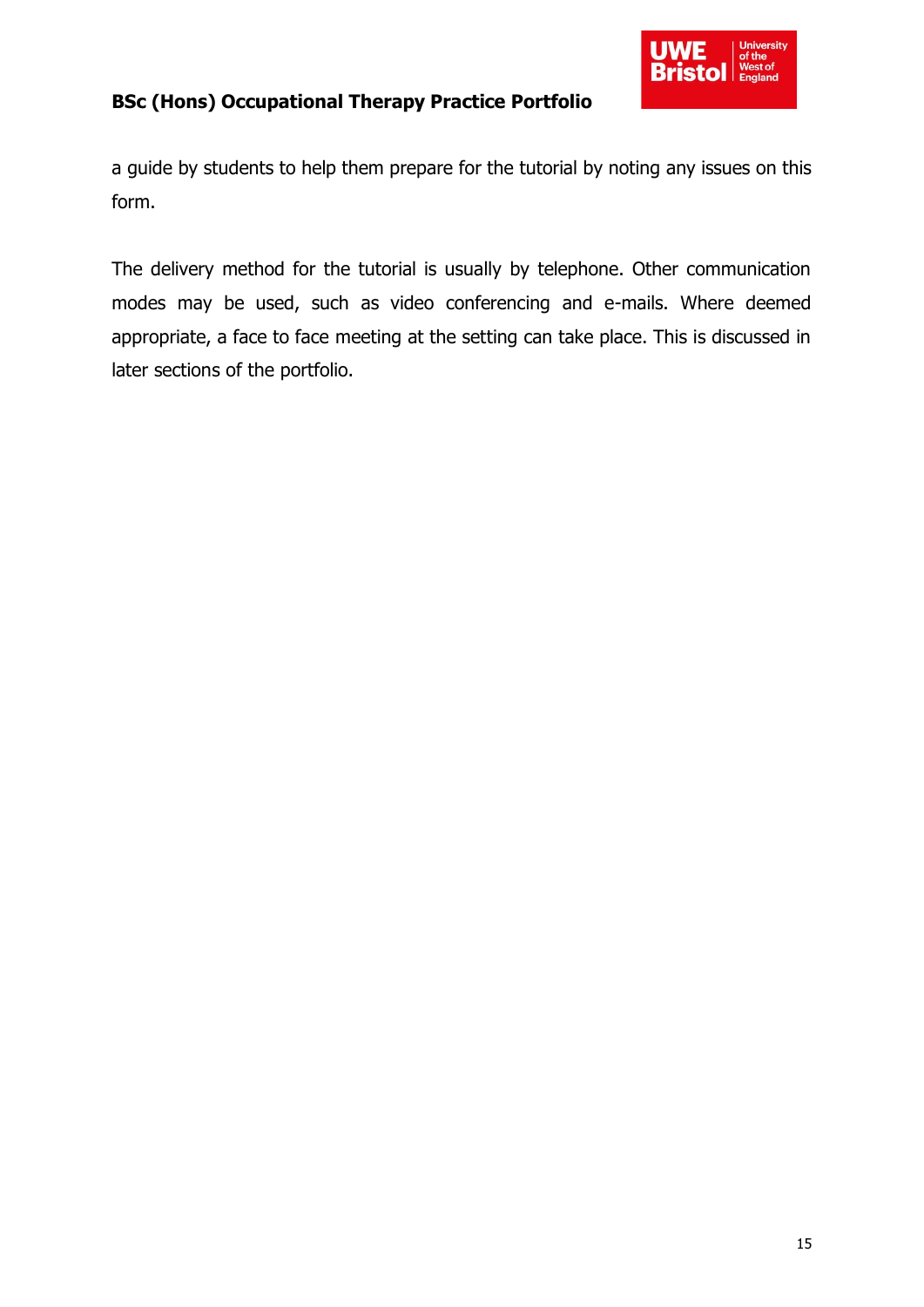

## <span id="page-17-0"></span>**Professional Practice Placement Hours**

Over the course of three practice placements, you will complete thirty weeks of practice (of approximately 37.5 hours per week). Start and finish times are to be arranged at the discretion of the Practice Educator and are subject to the demands of service user care and departmental organisation. You will normally be expected to work the standard hours of the occupational therapists in this setting. This is usually office hours but could include shift work and evening or weekend working.

#### <span id="page-17-1"></span>Study Time

You are entitled to 3.5 hours (half a day) of study time per week.

The 37.5 hours per week of student practice includes your half day of study time The study half day *must* be used for practice placement related study. It is seen as an essential aspect of your practice placement. You are expected to be self-directed but responsive to guidance from your PE in the use of this time, to ensure the learning and consolidation of new knowledge and skills maximise learning your learning from this experience. Your weekly reflective logs, IP logs and other forms of reflections on your practice must be undertaken in your personal study time, not during the study half day counted in your placement hours. In order for the study hours to count towards your placement time, it must be used for study directly related to the placement and your work with clients in that setting. Your reflections are personal to you in relation to your learning and the Royal College of Occupational Therapists deem that this cannot be included in this time.

Hours worked and sick leave must be recorded on the Practice Placement Hours Record form (see Hours Section).

### **Please note Bank holidays are not to be included in your hours of working.**

### <span id="page-17-2"></span>Additional Guidance On Placement Hours:

A student cannot 'make up' for lost hours by, for example, being at the placement for five full days a week and not taking a half day of study. The study time is inherent in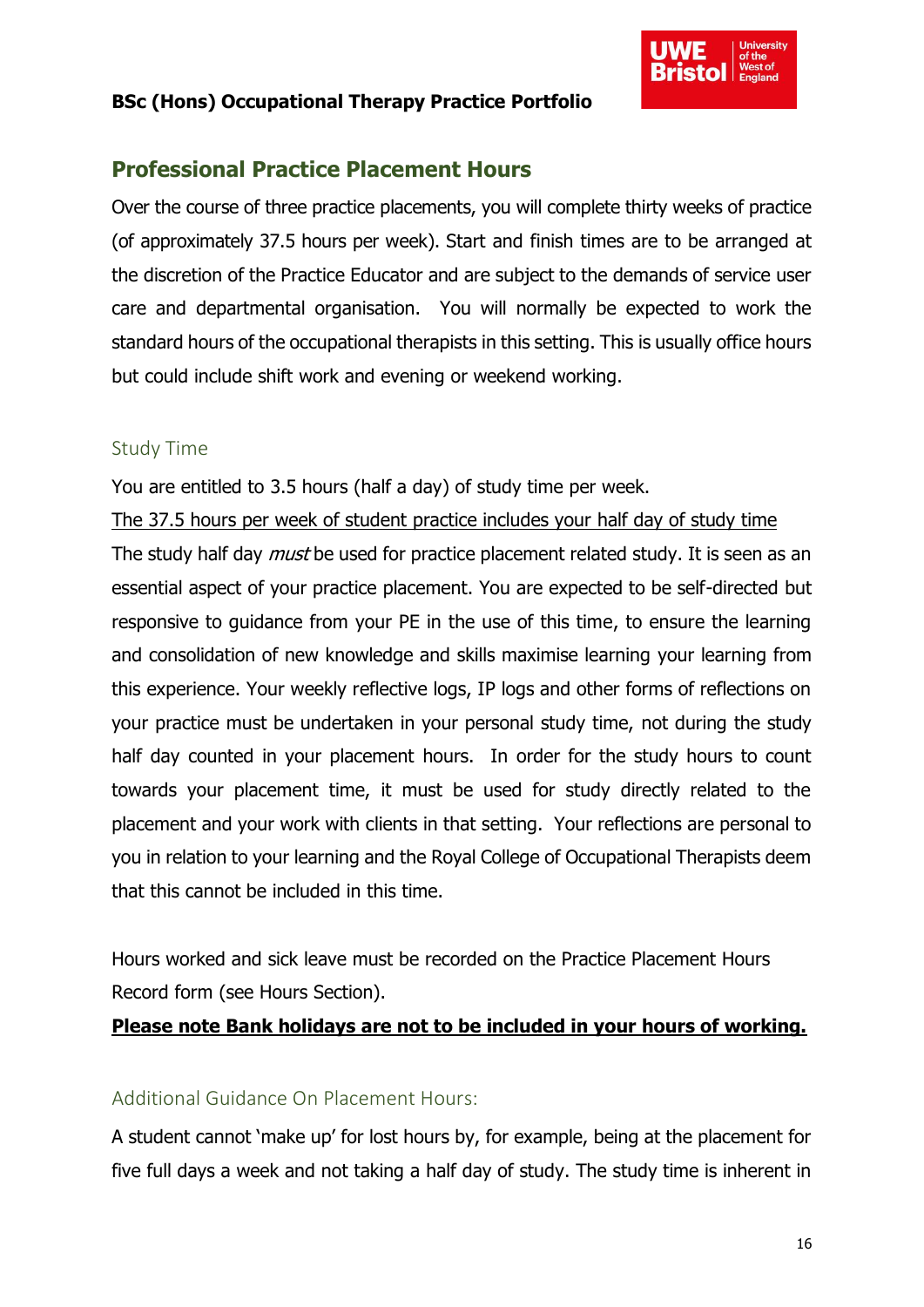

the placement and integral to your placement experience. We do not support students in pursuing other part-time work during placements. Study time is designated for the purposes outlined above.

There are a few placements where shift work (early/late) is the accepted practice of the setting. Students should expect to fit in with such work patterns, although students are not usually expected to attend placements at the weekend.

### <span id="page-18-0"></span>Compensation For Absence

If you are absent from placement and need to make up hours missed or need additional time to complete outstanding work, then this can only be considered in the following circumstances;

- 1. Your PE is able and willing to provide supervision for the additional time (If the PE cannot for any reason then there is no option to make up additional hours). This must be negotiated with the PE with the full involvement of the midway tutor.
- 2. Where any additional hours completed occur before the submission date of your practice documents and do not impact on you meeting this deadline (practice documents include the final report, learning contract and signed placement hours sheet and any module assignment)
- 3. The additional proposed hours do not normally exceed one calendar week and you have the support of your midway tutor/module leader (impact of additional hours on taught content on the programme will be considered). The support of your tutor/module leader must be gained prior to any negotiations with your PE.

Any request for an extension of the placement beyond a week or one that requires a later submission date can only be approved through Disability Services; you should consult a student adviser, make an appointment via [Information Points](http://www1.uwe.ac.uk/students/informationpoints.aspx) or by telephoning +44 (0)117 32 85678. .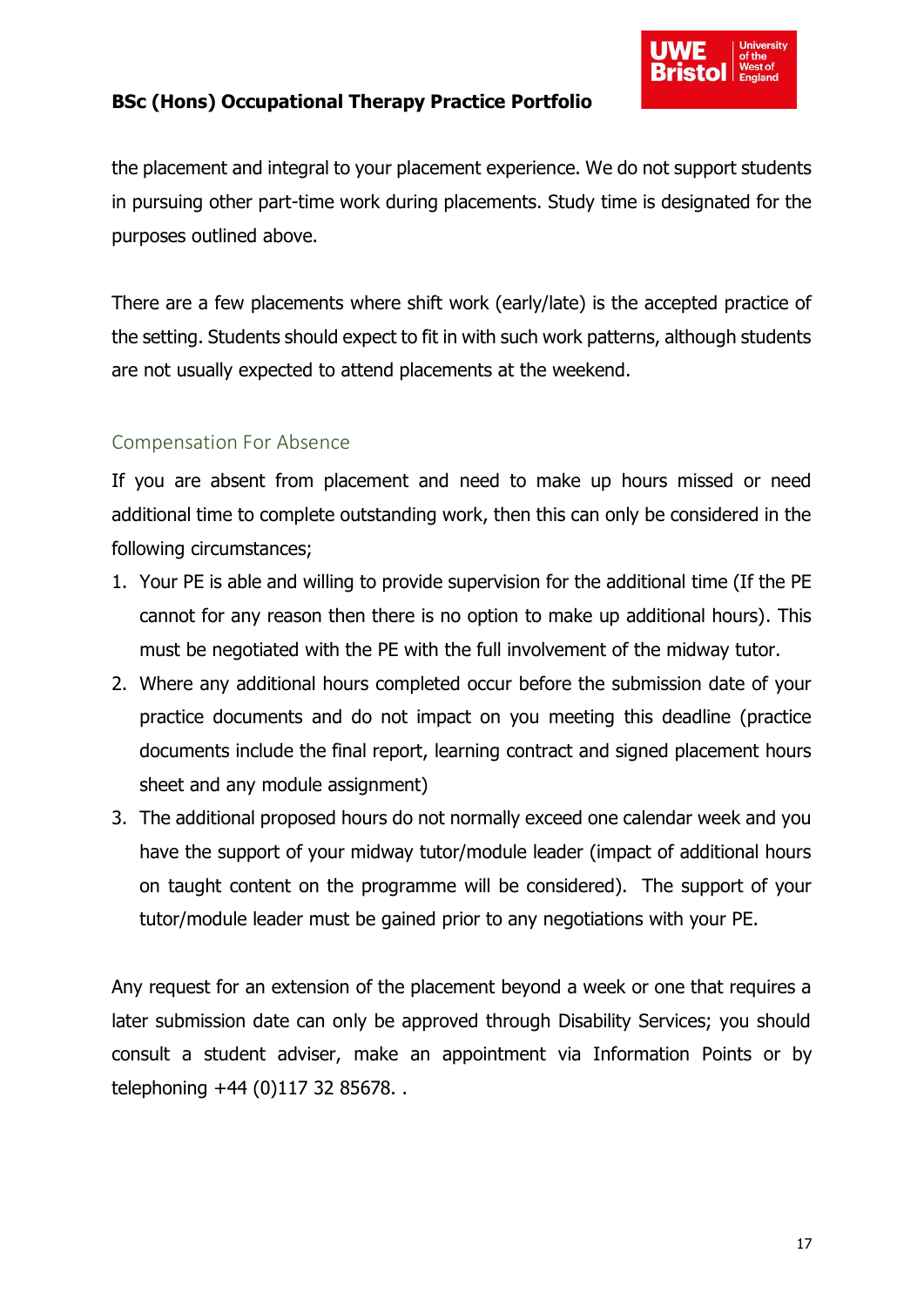

## <span id="page-19-0"></span>**Professional Practice Assessment**

This assessment reflects the complete period of the placement and is undertaken by the Practice Educator(s). It is based on the Learning Contract negotiated and constructed in collaboration between the PE, you and the allocated UWE tutor. It must incorporate the module's placement competencies and any personal goals carried over from the previous placement and is assessed on a pass / fail basis. Your PE will have the opportunity to provide more detailed feedback in your Practice Educator Final Report and will indicate fail or pas. The PE report template will be available electronically to your practice educator prior to the placement.

It is your responsibility to submit copies of the learning contract, hours form and the Practice Educator Final Report, duly completed and signed by the Practice Educator(s) by the published date and time. NB: Failure to submit at the correct date/time will result is the placement being recorded as a fail due to non-submission. You also need to keep another copy of these documents before submitting them, so you can keep a copy in your portfolio for future reference.

### <span id="page-19-1"></span>Certificate Of Excellence

All professional practice placements are marked pass/fail i.e. they do not produce a mark for the purposes of calculating the degree classification. The Practice Educator will grade your placement performance as: Fail or Pass. If your practice educator deems that you have demonstrated excellence in practice and exceeded expectations for a student at your level of study they can nominate you to receive a certificate of excellence for your placement. This will be based on their professional judgement of your application and autonomy of skills in achievement of the placement competencies.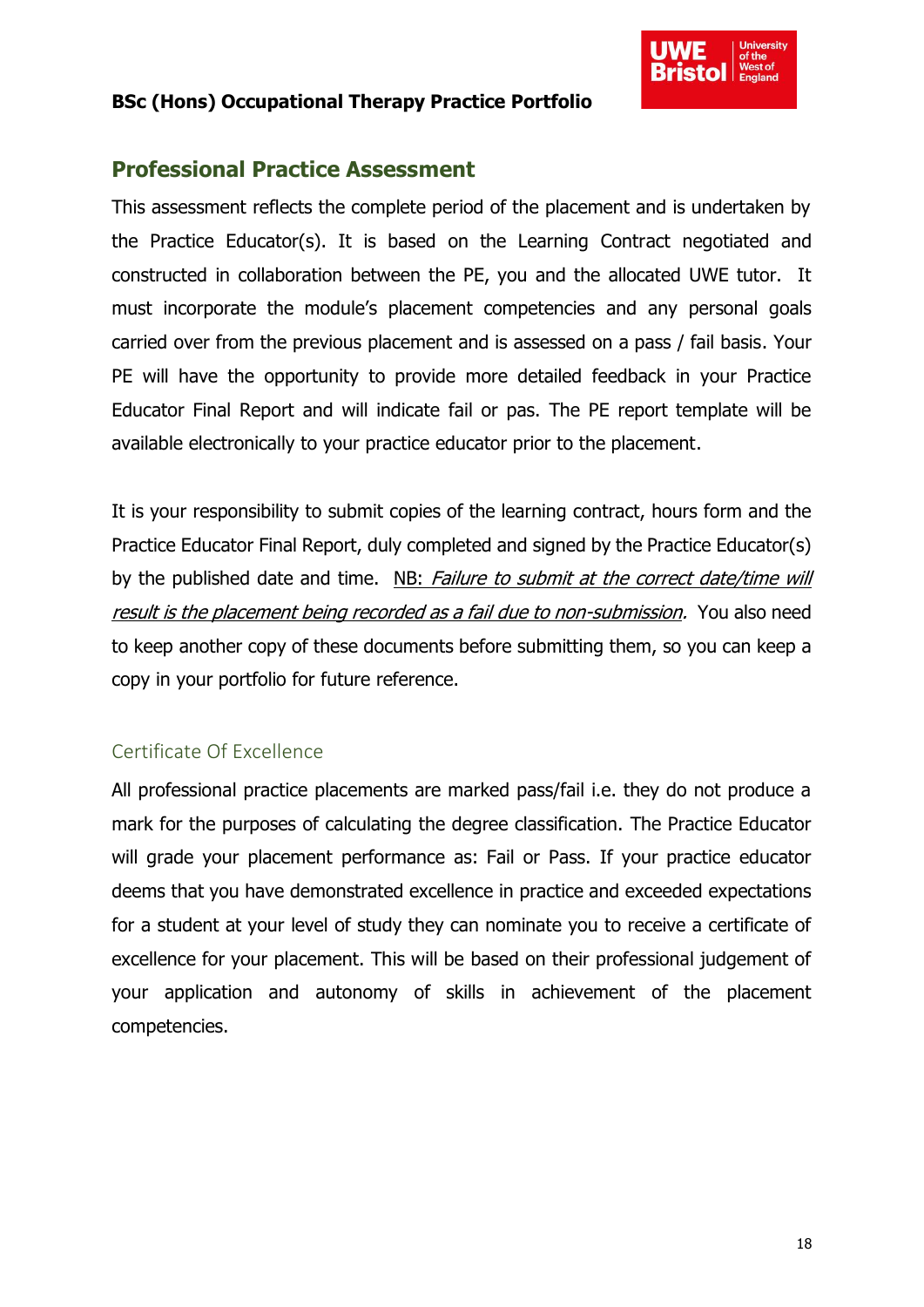

#### <span id="page-20-0"></span>Written Assessment

There is a written assignment related to the third practice placements (PPOT3) – the results of this contributes towards your degree classification. This assignment is marked by academic staff.

### <span id="page-20-1"></span>Failed Placements

No hours completed during a placement that is failed will count towards the 1000 hours total. Failed placements do not carry an automatic right to a repeat. The Award Board has the discretion to offer a further opportunity if extenuating circumstances have been accepted, there are no professional suitability issues and the Programme Team support the offer. In this case you will need to repeat the placement in a similar setting. RCOT (2019) standards for preregistration training state that if a learner fails a second attempt at a practice placement module, or first attempt at consecutive placement modules, they have failed the requirements of the pre-registration programme and are required to withdraw.

## <span id="page-20-2"></span>**Professional Suitability Panel**

The purpose of the panel is to work on behalf of the Dean by investigating situations related to student suitability and, based on the investigations, make recommendations to the Dean that will be processed in accordance with the University procedures related to Disciplinary Procedures and Rules for Students as detailed in the Student Handbook.

The Professional Suitability Panel deals with a range of situations associated with a student's professional suitability. The panel explores a student's behaviour, actions, and/or omissions that may have an impact on their suitability for membership of a professional body and/or will prevent him/her from registering with a Statutory Body or gaining a licence to practice. This process also applies where it is believed that a student's inability to meet required standards of professional practice may be attributable to physical or mental ill health.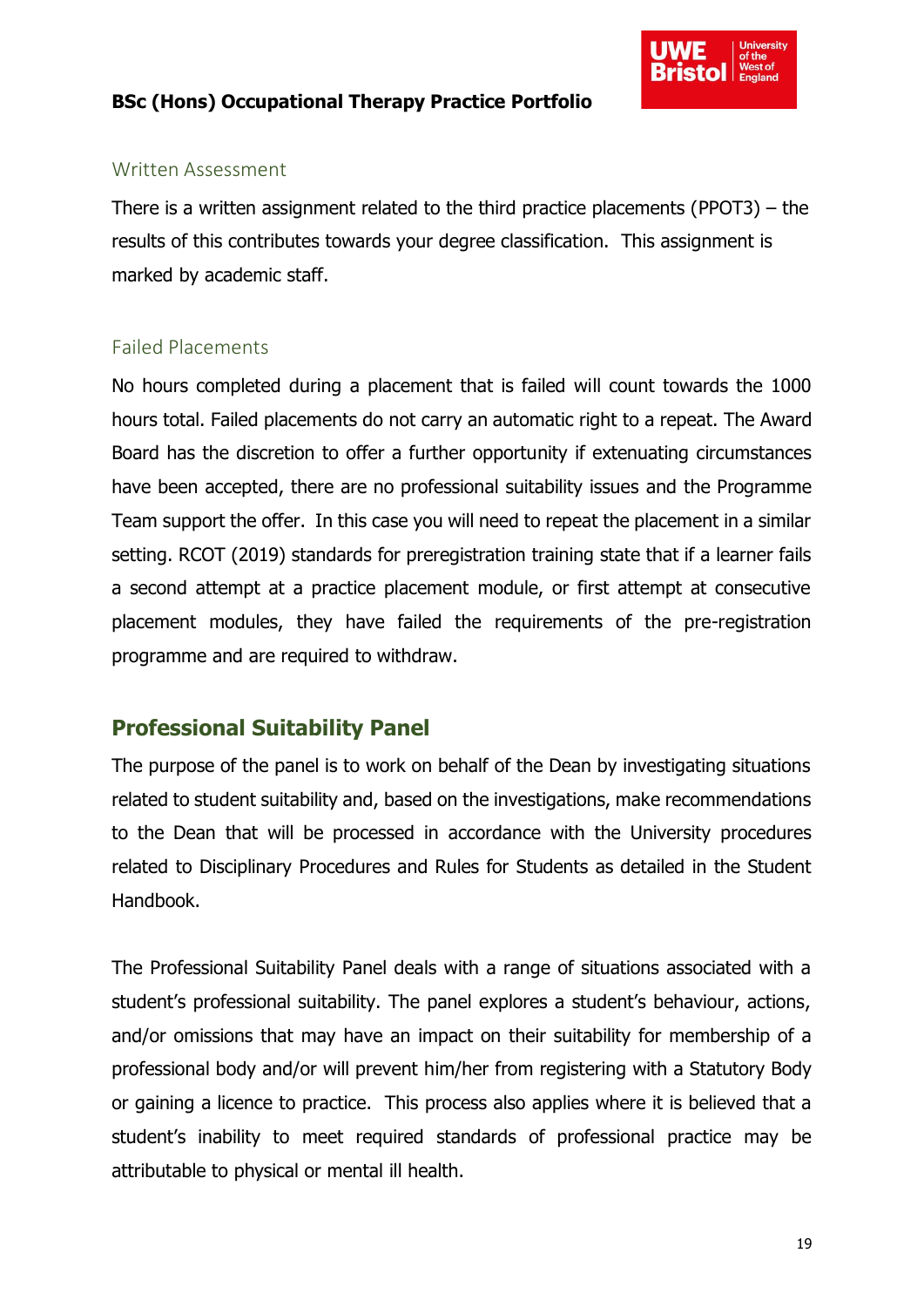

Examples of student behaviour, acts or omissions associated with professional unsuitability related to professional practice placements, which could be referred to the panel are:

- Falsification of official documents, such as assessment documents and travel claims
- Refusal or failure to follow legitimate health or social care organisation policy and/or academic/practice personnel instructions
- Failure to protect or disclosure of confidential information
- Dishonesty
- Students showing significant deficiencies/concern in abuse of privileges conferred by student status, such as inappropriate or unprofessional boundaries in relationships with patients, clients and other staff.
- Attitudinal or ethical shortcomings
- Repeated departure from good professional practice, as described by partner agencies and the relevant professional body to which the student is seeking to gain entry.
- Behaviour, action or omission when:
	- o The student may be a risk to patients, clients or members of the public
	- $\circ$  The student may be a risk to him or herself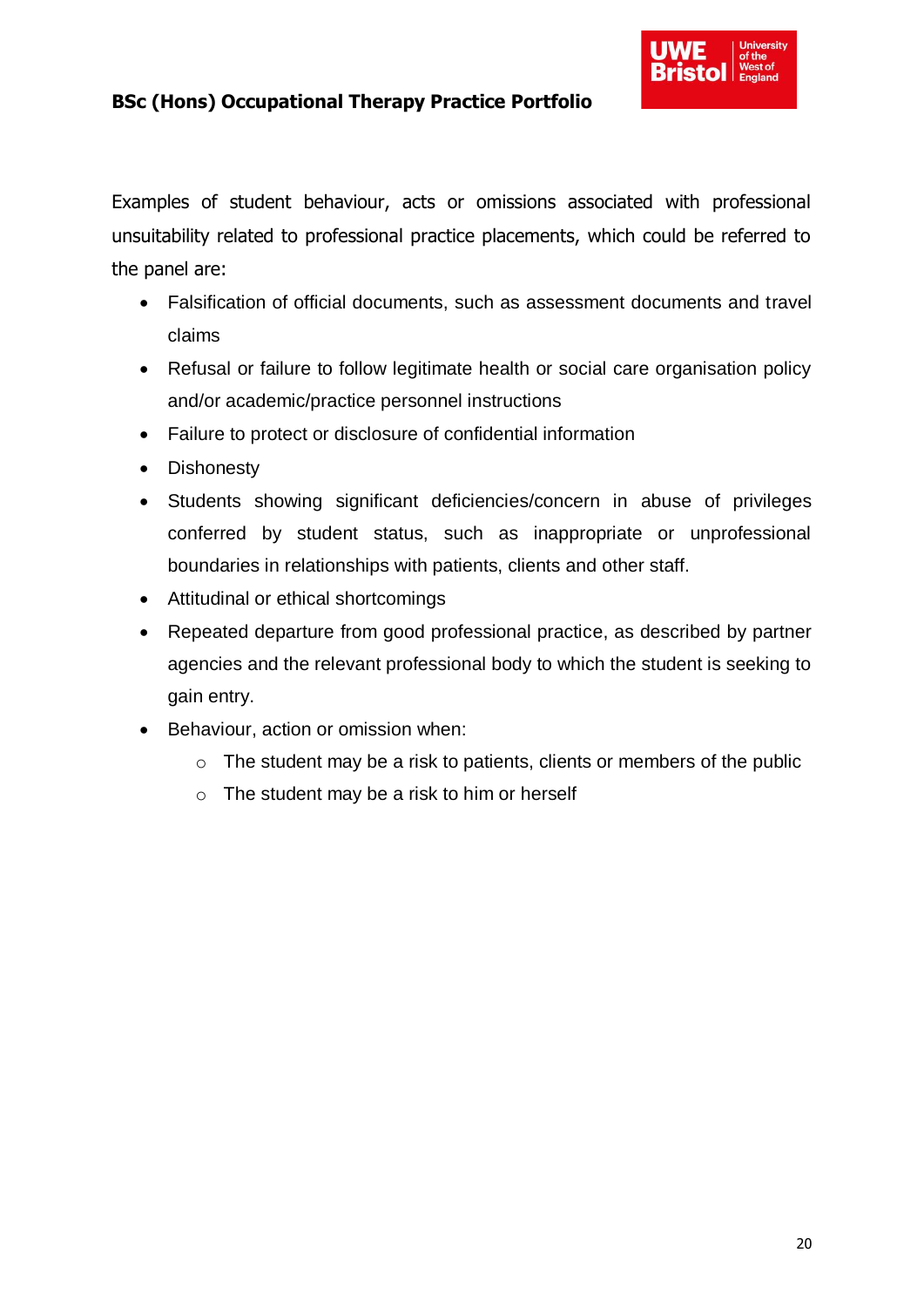

## <span id="page-22-0"></span>**Professional Practice Office (PPO)**

PPO is at the heart of University of the West of England, Department of Allied Health's commitment to high quality practice education.

Placement activity is centralised within the department to ensure that all students are exposed to high quality practice placements through efficient and effective operational systems, strategic leadership and quality assurances processes.

#### The PPO Aims;

To provide a coordinated service that accesses a range of placements within the University catchment area, that supports the practice requirements of pre-qualifying award routes in order to produce, at the point of registration, practitioners fit for purpose and practice.

To meet the needs of the key stakeholders (including professional bodies), students, placement providers and curricula.

To provide quality assured placements, through a service and education partnership to audit and evaluation.

#### The PPO Believes That:

Students are entitled to a range of quality placements, approved and accessible, for the achievement of identified competencies required for registration.

Practice placement providers are entitled to timely communication on all aspects of placement allocation.

The University values and supports a dynamic partnership between the PPO and the service, which supports the students in achieving the competencies necessary for registration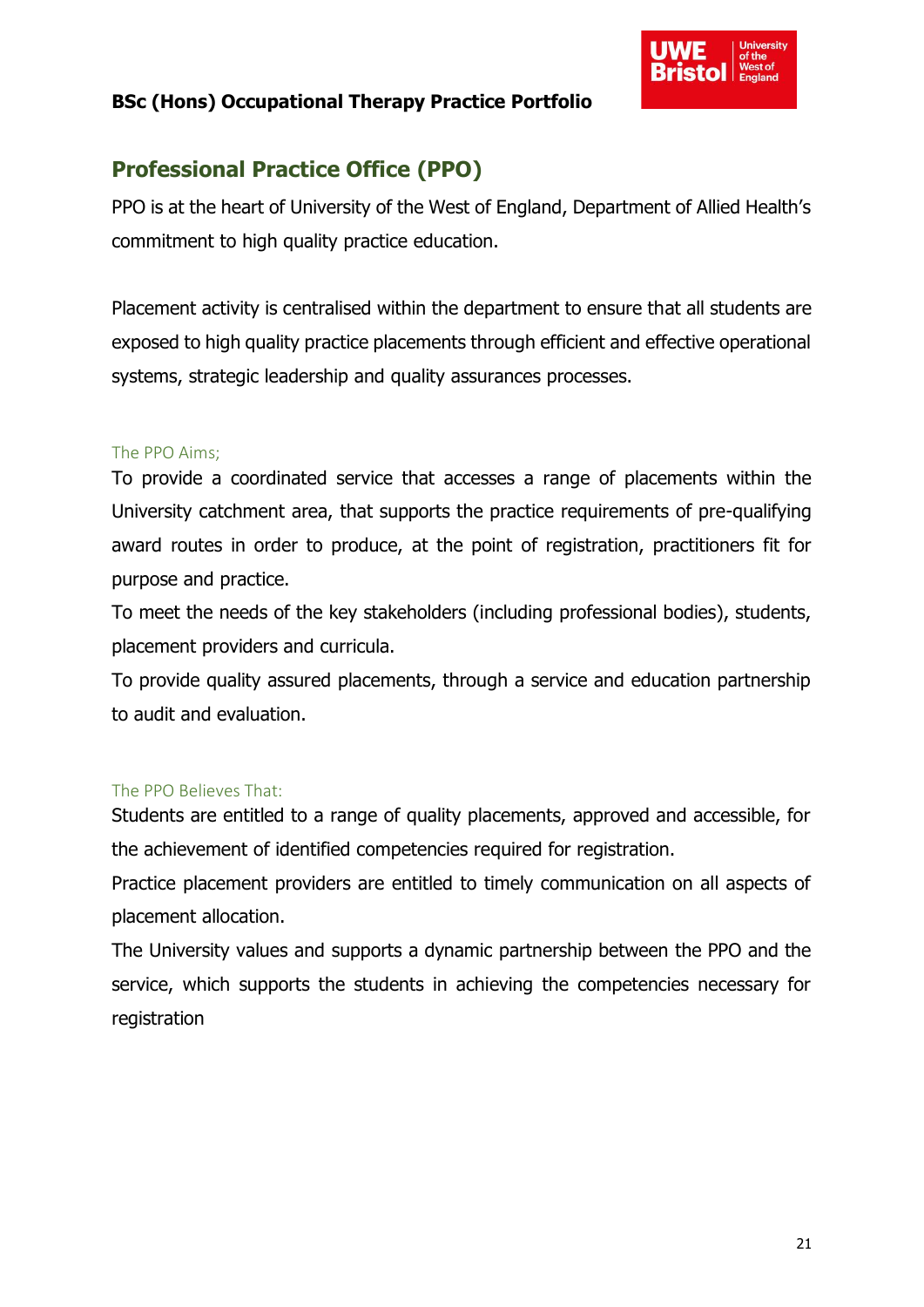

## <span id="page-23-0"></span>**References:**

Health and Care Professions Council (HCPC) Standards of Continuing Professional Development. Available from: [https://www.hcpc-uk.org/standards/standards-of](https://www.hcpc-uk.org/standards/standards-of-continuing-professional-development/)[continuing-professional-development/](https://www.hcpc-uk.org/standards/standards-of-continuing-professional-development/) [Accessed 9 October 2019]

Health and Care Professional Council (2016) Standards of conduct, performance and ethics [standard 6.3]. Available from: [https://www.hcpc-uk.org/standards/standards](https://www.hcpc-uk.org/standards/standards-of-conduct-performance-and-ethics/)[of-conduct-performance-and-ethics/\[](https://www.hcpc-uk.org/standards/standards-of-conduct-performance-and-ethics/)Accessed 9 October 2019]

Health and Care Professional Council (2015), Health, disability and becoming and health and social care professional. Available from: [https://www.hcpc](https://www.hcpc-uk.org/globalassets/resources/guidance/health-disability-and-becoming-a-health-and-care-professional.pdf)[uk.org/globalassets/resources/guidance/health-disability-and-becoming-a-health](https://www.hcpc-uk.org/globalassets/resources/guidance/health-disability-and-becoming-a-health-and-care-professional.pdf)[and-care-professional.pdf](https://www.hcpc-uk.org/globalassets/resources/guidance/health-disability-and-becoming-a-health-and-care-professional.pdf) [Accessed 9 October 2019]

NHS England (2018) Confidentiality Policy Available from: [https://www.england.nhs.uk/wp-content/uploads/2016/12/confidentiality-policy](https://www.england.nhs.uk/wp-content/uploads/2016/12/confidentiality-policy-v4.pdf)[v4.pdf](https://www.england.nhs.uk/wp-content/uploads/2016/12/confidentiality-policy-v4.pdf) [Accessed 9 October 2019]

Royal College of Occupational Therapists (2019) Learning and Development Standards for Pre-registration Education [online]. Available from [https://www.rcot.co.uk/practice-resources/rcot-publications/learning-and](https://www.rcot.co.uk/practice-resources/rcot-publications/learning-and-development-standards-pre-registration-education)[development-standards-pre-registration-education](https://www.rcot.co.uk/practice-resources/rcot-publications/learning-and-development-standards-pre-registration-education) [accessed 17 November 2019]

Royal College of Occupational Therapists (2017) Career Development Framework: Guiding principles for occupational therapy. London, Royal College of Occupational **Therapists** 

Royal College of Occupational Therapists (2015) Code of Ethics and Professional Conduct. London: RCOT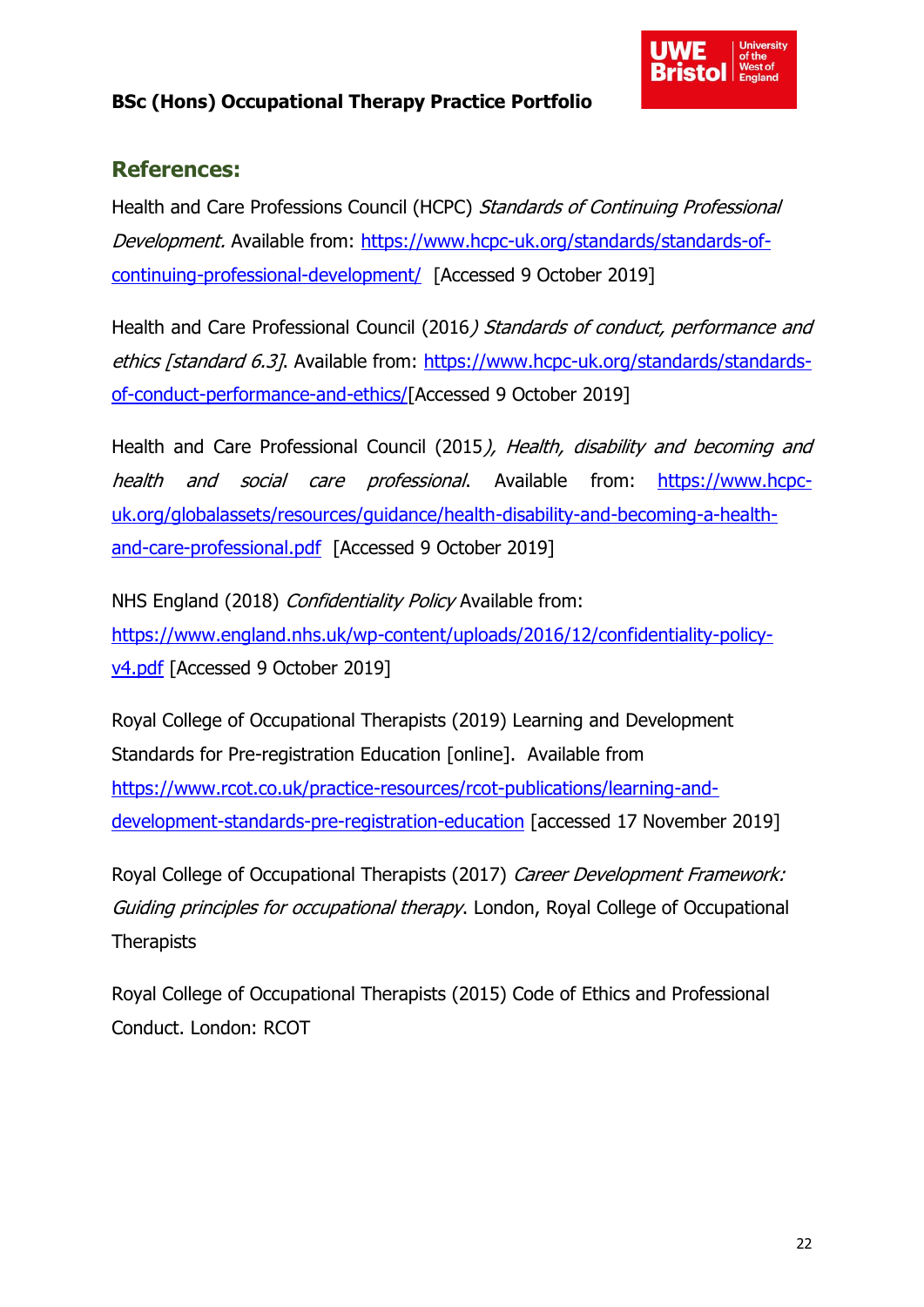

## <span id="page-24-0"></span>**Section 2: Student Responsibilities**

## • Before The Placement

- o The Arc Profile
- o Car Insurance
- o Mandatory Training
- o Self Declaration
- o Access Needs
- o Contact your Placement

## • During The Placement

- o Learning Contracts
- o Midway Tutorials
- o Reflection
- o Absence reporting
- o Consent
- o Confidentiality
- o Raising Concerns

## • After The Placement

- o Submission
- o Reflection
- o Evaluation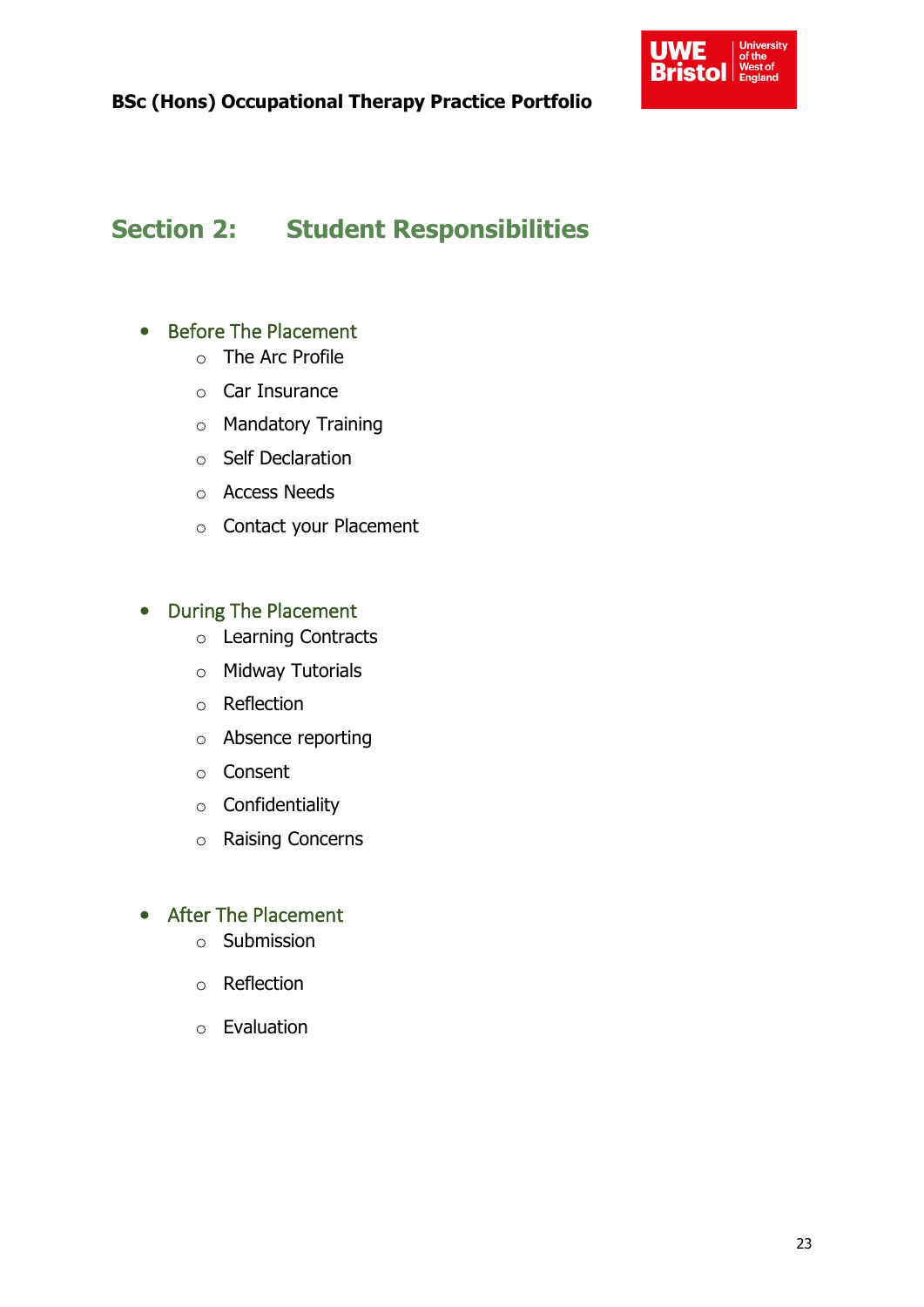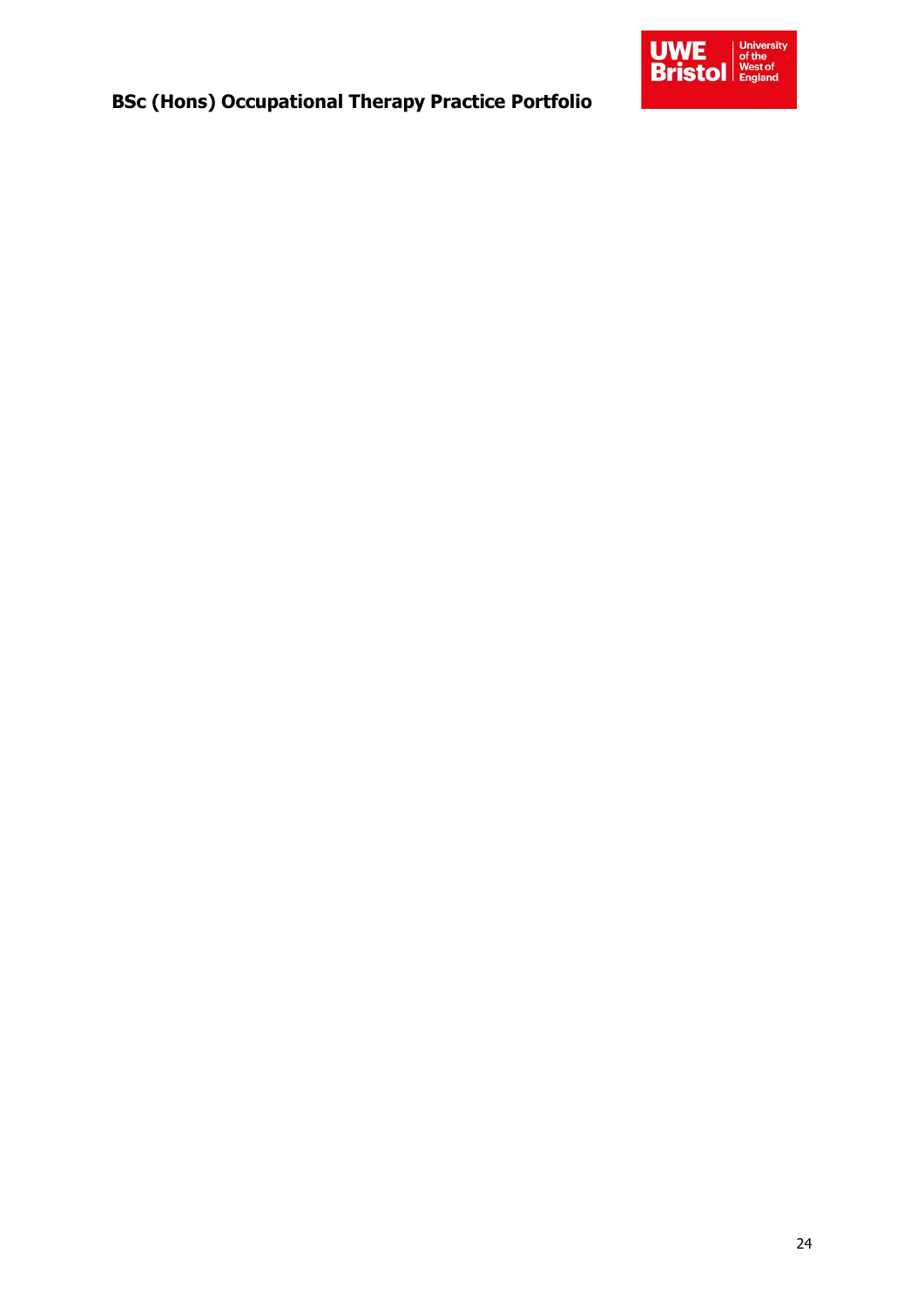

## **Student Responsibilities**

In a number of key areas, you need to be professional and take full responsibility, to ensure the smooth and safe running of your placement learning:

## <span id="page-26-0"></span>**Before The Placement**

#### <span id="page-26-1"></span>Updating Your Arc Profile:

It is your responsibility to ensure that your ARC profile is updated if there are changes to your personal circumstances. This will ensure we have accurate information when making the placement allocations.

#### <span id="page-26-2"></span>Car Insurance:

More variety of community placements are available if you are a car driver and have access to a car whilst on placement. If using your own vehicle for community placements it is your responsibility to ensure that you are covered for work purposes. This does not normally cost more if you update your policy at the time of renewal. Check with your insurer.

#### <span id="page-26-3"></span>Mandatory Training

It is imperative that you complete and pass all eight Skills for Health on line training packages and attend the timetabled sessions in Basic Life Support (BLS) and Manual Handling (MH) before you go out on your placement. Your Practice Educator may wish to see your certificates to confirm that you are suitably trained. If for unavoidable reasons you miss this training, it is your responsibility to ensure you undertake the required training prior to your placement. If you fail to do so, you will not be able to go out on placement.

#### <span id="page-26-4"></span>Self-Declaration

Following your induction, each academic year you are required to complete a selfdeclaration with regard to your health and Disclosure and Barring Service (DBS) status. This will be an automatic pop up on your ARC login.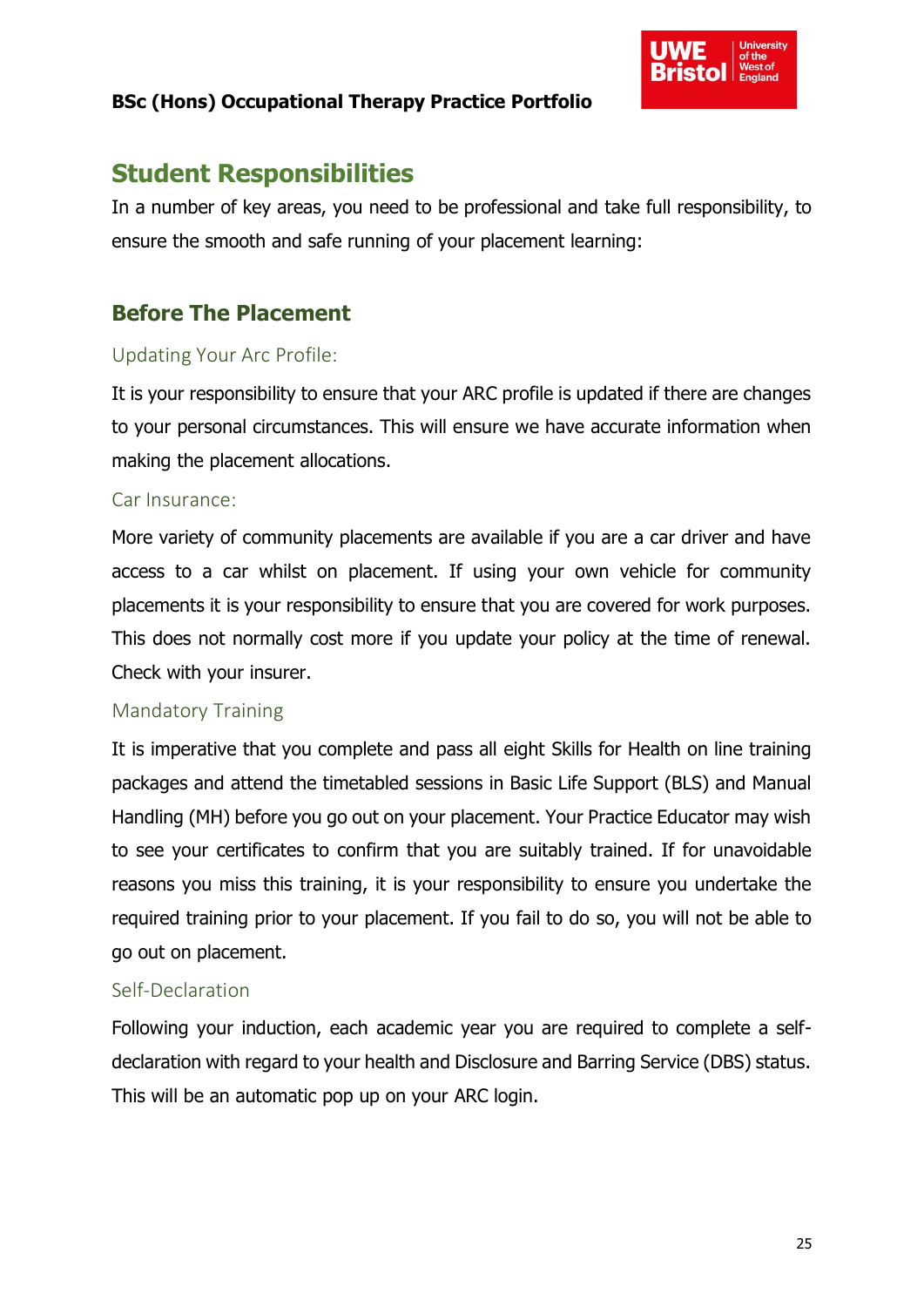

#### <span id="page-27-0"></span>Access Needs:

Having a disability should not be seen as a barrier to becoming a health or social care professional. As a student health and social care professional you are responsible for negotiating any reasonable adjustments and managing your own health and conditions that may impact on your work (HCPC, 2015, 2016)

If you have any conditions that impact on you for which reasonable adjustments for placement are needed, you will need to request a 'Placement Access Plan', contact your cohort's placement coordinator or your academic personal tutor to discuss.

#### <span id="page-27-1"></span>Access Plan For Placements

An Access Plan is an informal meeting, which gives disabled students, or students with a long-term health or medical condition, an opportunity to discuss their needs around placements and any support or adjustments that could be put in place for them. Discussions may cover access to the placement, parking and travel, the working day including shifts and nights/weekend work. It may also cover equipment, documentation, and anything else that is relevant to their learning experience on placement.

An Access Plan Meeting will not take place until the Disability Services has received sufficient Medical Evidence from the student. Failure to provide this may cause a delay to the start of your placement.

There are two types of Access Plan meetings. The Disability Service will either ask you to meet with them face-to-face or arrange a telephone appointment. If a face-toface meeting is required, this would usually involve a Disability Champion from your programme and / or your Academic Personal Tutor. Wellbeing may also attend where appropriate. The meetings will be chaired by one of our Disability Advisers and may last up to an hour.

If you wish to be referred for an Access Plan please contact: your Cohort placement coordinator or your APT. Alternatively referrals can also be made through the Disability Service: [disabilityaccessplans@uwe.ac.uk](mailto:disabilityaccessplans@uwe.ac.uk) or 0117 32 86735

Following the meeting, you will receive a report, which you should share with your practice educator as soon as you are allocated so they can discuss putting the necessary support in place for you.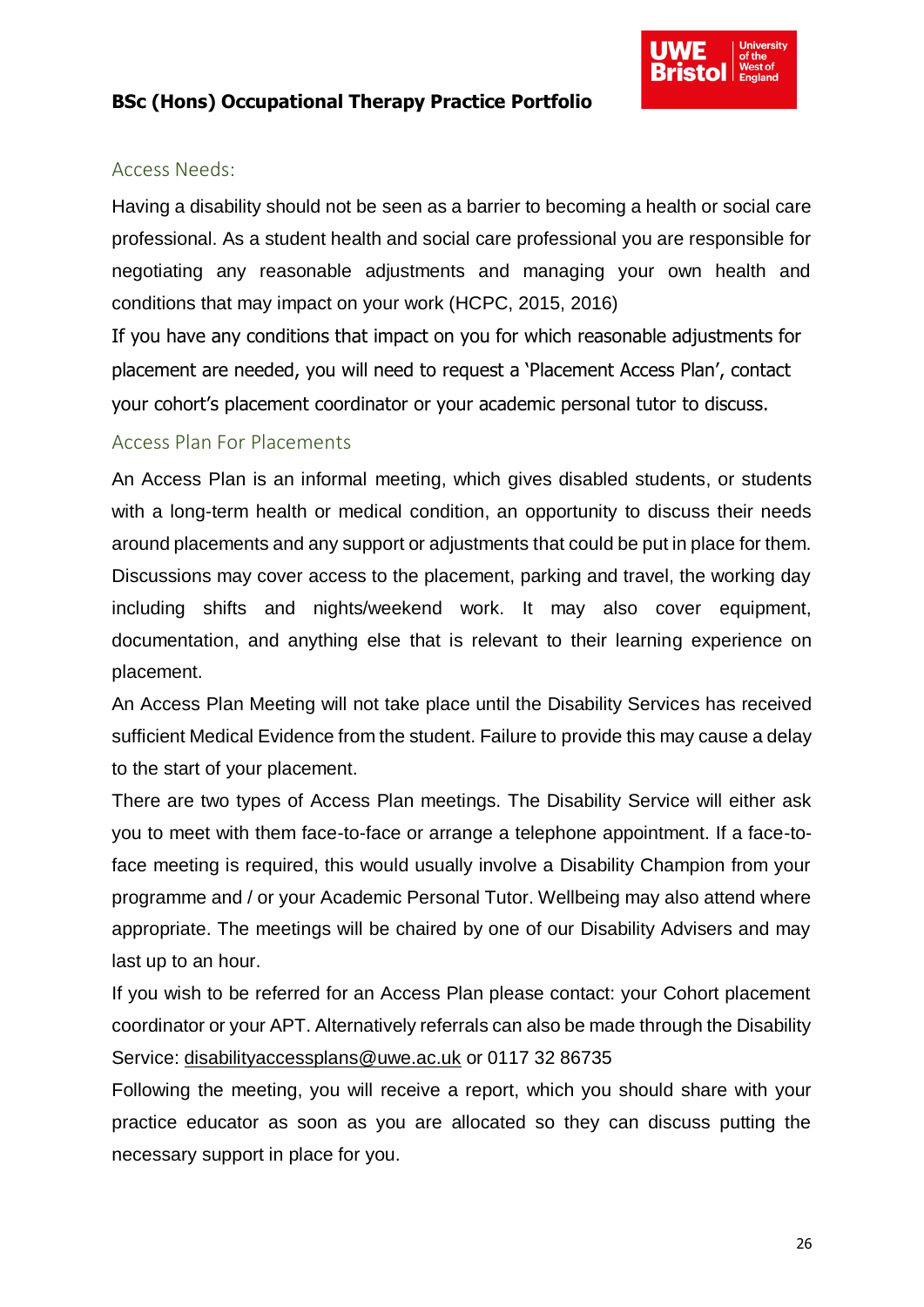

The reasonable adjustments will be shared with the Professional Practice Office (PPO) to ensure the allocation of placements is suitable to your needs.

If significant adjustments are needed for placement then the placement coordinator and/or student may arrange a pre placement discussion with the prospective PE to ensure all reasonable adjustments can be made, e.g. those students with significant mobility issues. It is your report and your responsibility to share this with your placement.

If, after you receive your report, your circumstances change, it is your responsibly to contact the Disability Service to arrange a review.

### <span id="page-28-0"></span>Make Contact As Soon As Possible:

You are expected to contact the PE, at the earliest opportunity after you have received your placement allocation through ARC. Do not delay as your PEs are busy people and may need to plan for your arrival e.g. set up access to record keeping systems. You may do this by email or telephone. The placement may have indicated a preferred mode of first contact via ARC.

Please note: Placement information can change at the last minute, which can mean that the information accessed via ARC can be inaccurate. You must contact your PE at the earliest opportunity to confirm the details of your placement. When you do so, you should provide your PE with contact details so that she/he can advise you of start times, pre-placement preparation and any other issues. The PE will also be able to let you know if uniform is required or if there is a dress code. If possible, do arrange an informal visit to the placement before the start date.

## <span id="page-28-1"></span>**During The Placement**

#### <span id="page-28-2"></span>The Learning Contract

It is your responsibility to type up the learning contract agreed between you and the PE. Your completed learning contract, as agreed between you and your PE, should be submitted by e-mail to your designated midway tutor for moderation by the Tuesday of the third week of your placement. Your midway tutor will aim to respond to your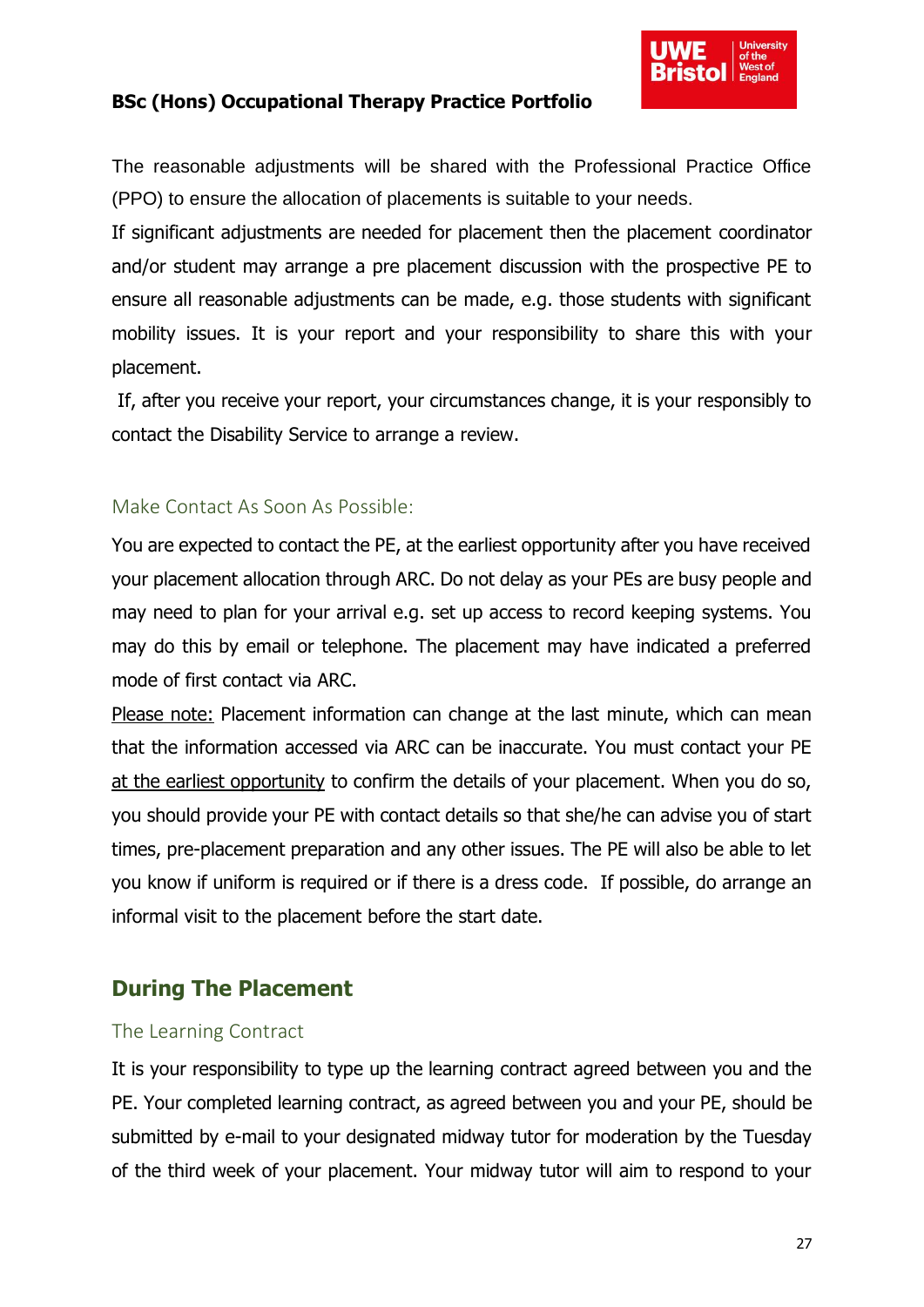

#### <span id="page-29-0"></span>Midway Tutorial

It is also your responsibility to contact the named tutor as soon as possible to arrange the midway tutorial, if it has not been arranged prior to the placement starting. Also, ensure your PE has the name and email address of the midway tutor. If you experience any problems contacting your allocated tutor, it is your responsibility to alert the module leader as soon as possible.

#### <span id="page-29-1"></span>Reflection

There are a number of tools to help you develop and embed your learning via reflective practice in section 5 of this portfolio.

- Complete weekly reflective logs
- Prepare for supervision using the supervision preparation form
- Complete a 'Significant Learning Experience' reflection

#### <span id="page-29-2"></span>Record Keeping

Each week you must add up the total hours you have spent on the placement that week, which must be initialed by the Practice Educator. At the end of your placement, your PE must sign off the total hours' record. Keep a record of all evidence towards your learning outcomes.

#### <span id="page-29-3"></span>Sickness /Absence Reporting

You must follow the local policy regarding the reporting of sick leave to your Practice Placement, so make sure you are aware of their policy. You must also contact the PPO placement helpline to report any absence, on the first day of absence, and keep us informed re return date/continuing illness. The number is:

## **0117 328 3283**

#### <span id="page-29-4"></span>Seeking The Service-User's Consent

While you are on placement, you will obviously be working with service-users (clients or patients) as well as their friends and family members. On your first meeting with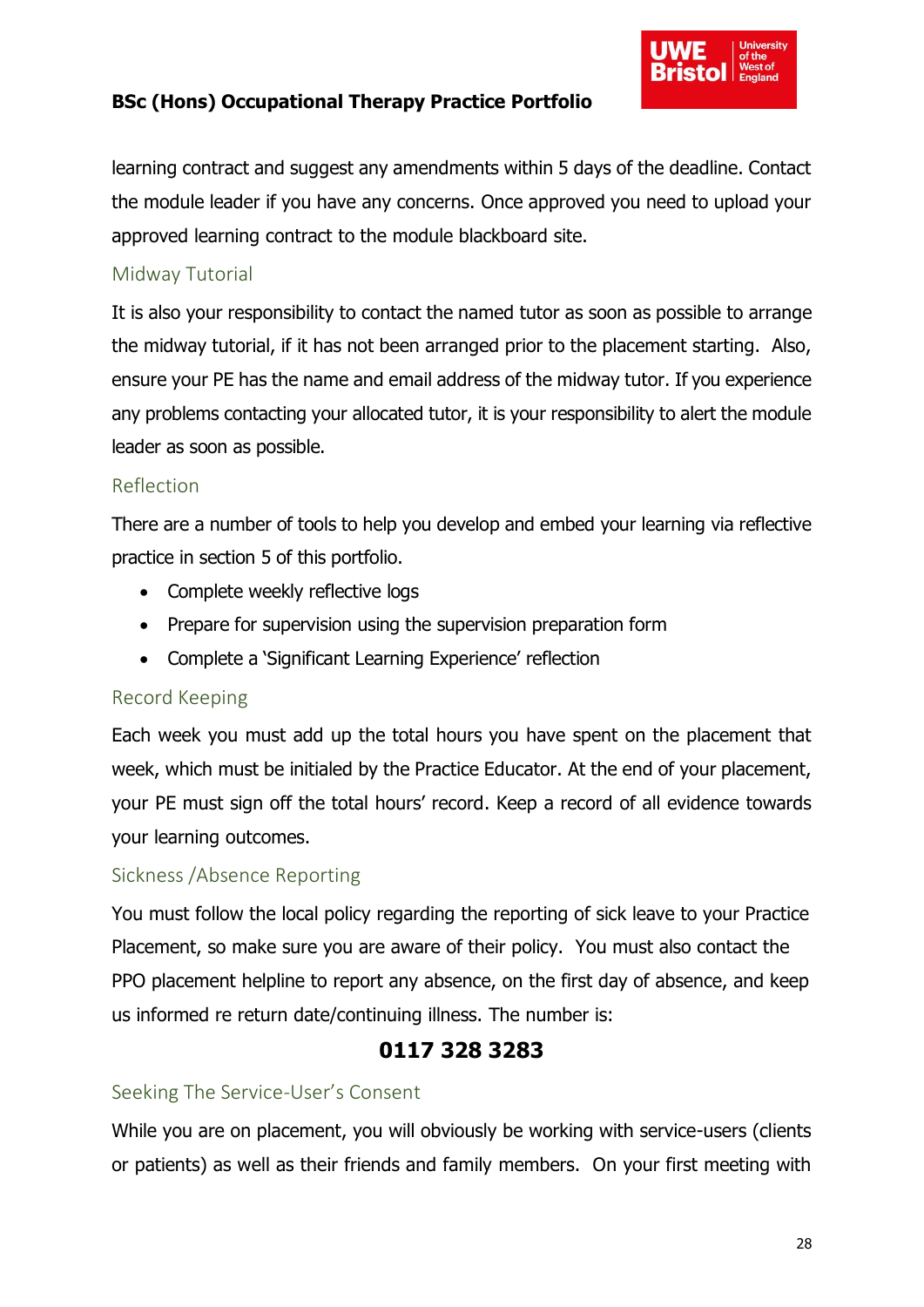

the service-user and before you start the process of assessment you MUST explain that you are a student occupational therapist and seek their consent for you to work with them. You MUST make them aware that they can refuse to consent to your involvement with them. If this should happen, it is important to remain professional about this – we all have the right to refuse to have any student work with us – even in an organisation which provides student placements.

#### <span id="page-30-0"></span>Confidentiality

The NHS Confidentiality policy (NHS England 2018) provides guidance to the NHS and related organisations on patient confidentiality issues. Its intention is to present a consistent message on issues around the processing of patient information. Specific regulatory professional bodies also give clear statements in their codes of conduct on the importance of maintaining confidentiality (HCPC)

Looking after the information you hold about patients - If you handle and store information about identifiable, living people – for example, about patients – you are legally obliged to protect that information.

UWE considers it vital that students are conscious of the importance of maintaining confidentiality in the practice settings, in assessed work and on university sites. All students must recognise that they may be privy to confidential information and that any information or confidence must not be disclosed in the public domain, unless you are concerned someone may be at risk of harm (HCPC, 2016). It is important that students recognise that in any work submitted (assignments; projects; case studies; portfolios; presentations; examinations; reports) and in class based reflections that they must not identify any person or organisation.

A breach of confidentiality is the inclusion of names, images or registration details e.g. hospital number within a student's work (including appendices) that would allow an individual or area to be identified. This includes service users, carers, colleagues or organisations.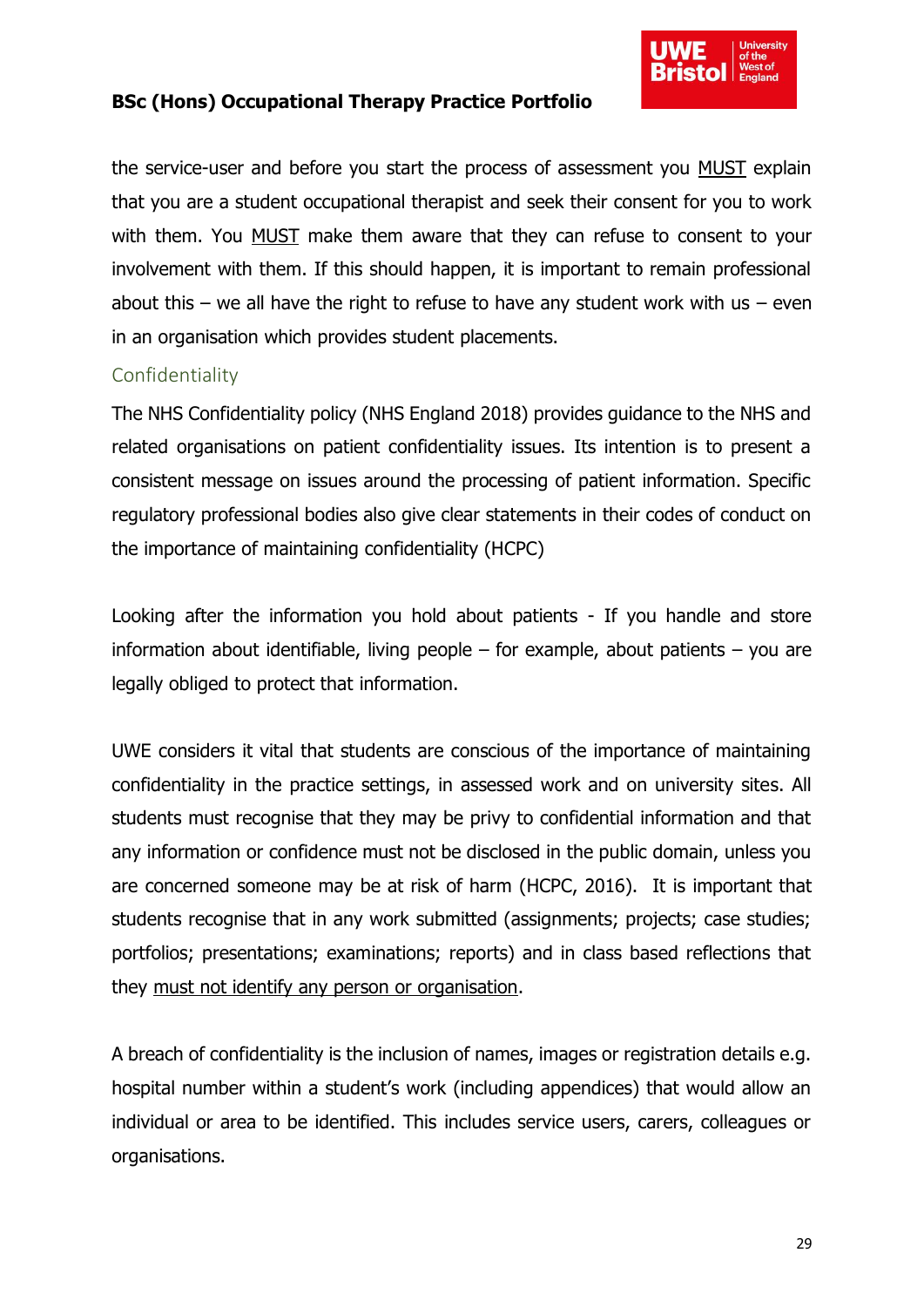

Exceptions to these would be signatures of clinical staff who sign official documentation for students in placement areas. Acknowledgement of staff who have supported students in either the workplace or university (as long as names only are included, not job title or workplace) or family/friends are permitted.

#### *To avoid a breach of confidentiality:*

- Use of pseudonyms (which should be identified as such) and generalised terms e.g. social worker, nurse, health centre, practice area, young man.
- Avoid the inclusion of documentation, either original or photocopied, that might reveal the identity of an individual or organisation e.g. referral letters, medical imaging records, assessment records, prescription charts, unless these are anonymised
- (Exceptions to this are documents or cases that are now in the public domain e.g. Baby 'P'; Shipman enquiries).
- Remove names, use blank charts or pseudonyms on charts.

All breaches of confidentiality are considered serious and as a result, the following action will be taken:

First Occasion: Once a serious breach of confidentiality has been noted the marker should report this to the module leader, who will email the student copying in the academic personal tutor and programme leader requesting a meeting to discuss the breach, breach documented in student feedback and account of meeting held in student file. Dependent on the perceived seriousness of the breach it may be referred to the Professional Suitability Panel. The Head of Department will make this decision.

Second Occasion: Once a second serious breach of confidentiality has been noted the marker should report this to the module leader, who will email the student copying in the personal tutor and programme leader requesting a further meeting to discuss the breach, breach documented in student feedback and account of meeting held in student file. Breach documented in student file, discussion of the breach referred to Professional Suitability Panel.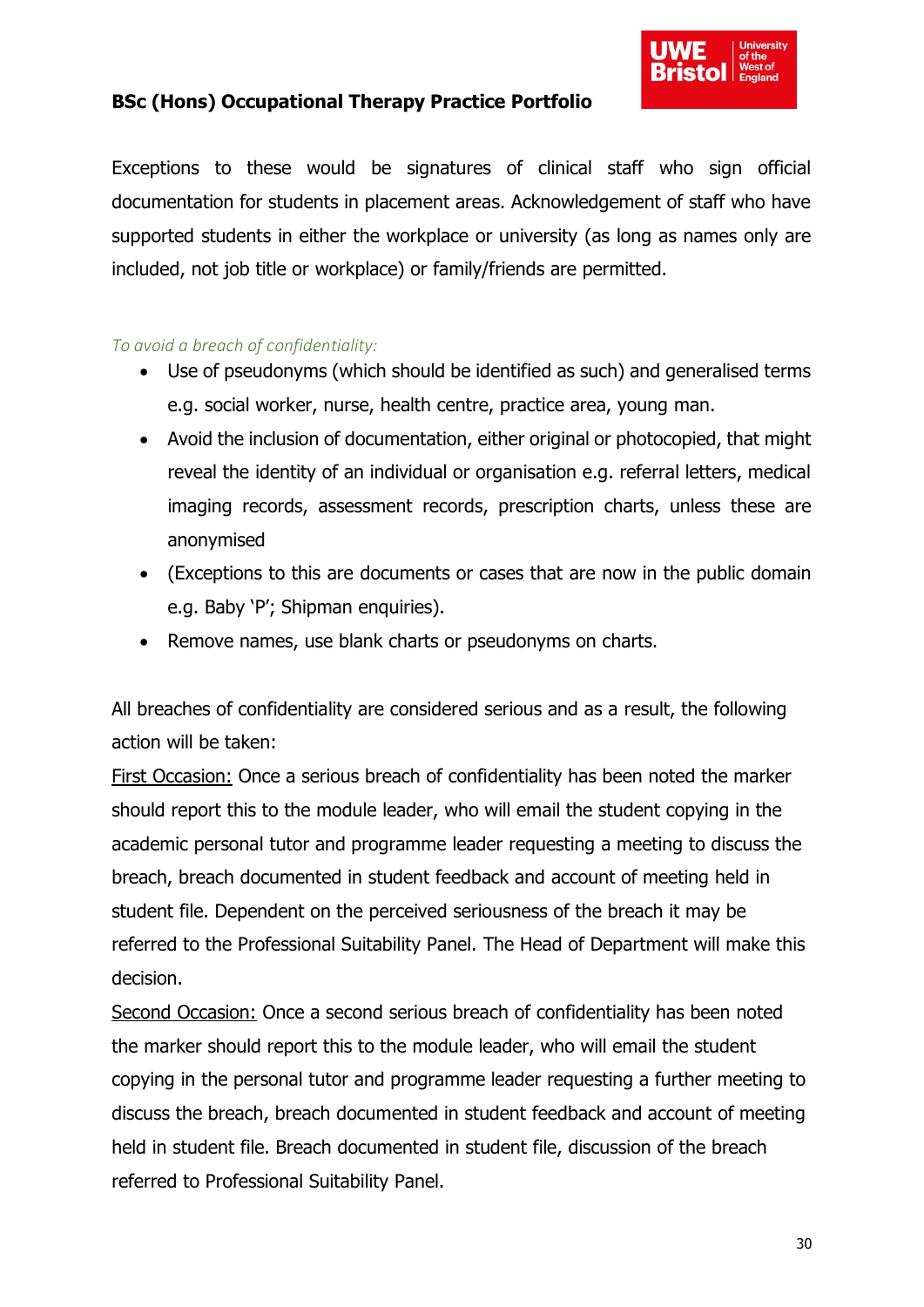

#### *Referencing Confidential material*

You may need to reference confidential material - for example, if you have access to an organisation's intranet whilst on placement and need to cite some of their documents. In order to protect the identity of the organisation, it is important you anonymise the information. If in doubt about whether to include material, seek guidance from the relevant module leader.

#### *Reference*

[Anonymised body]. (Year) Anonymised Title (Use square brackets for any part of the title that is anonymised). Location: [Anonymised publisher].

**Example: [Placement Location]. (2013) The Use of Do Not Resuscitate Orders: Older People with Dementia. Bristol: [Placement Provider].**

#### *In-text citation*

**Example: Discussion took place regarding the local policy [Placement Location, 2013]**

#### <span id="page-32-0"></span>Raising Concerns

All UWE, Bristol students are encouraged to raise concerns about the safety of themselves or others while studying at the university. This is especially the case for students undertaking programmes leading to professional regulation, who have a duty to raise concerns to protect the people they are caring for in practice.

As a student undertaking a professional practice programme, you have a professional duty to:

- Put the interests of the people you care for first and to act to protect them if you feel that they may be at risk; this may include raising and escalating your concerns
- Raise concerns if you experience or witness bullying, harassment or assault.

The university recognises that it may not be easy for you to raise a concern. You may be unsure what to do or the process and impact may seem daunting.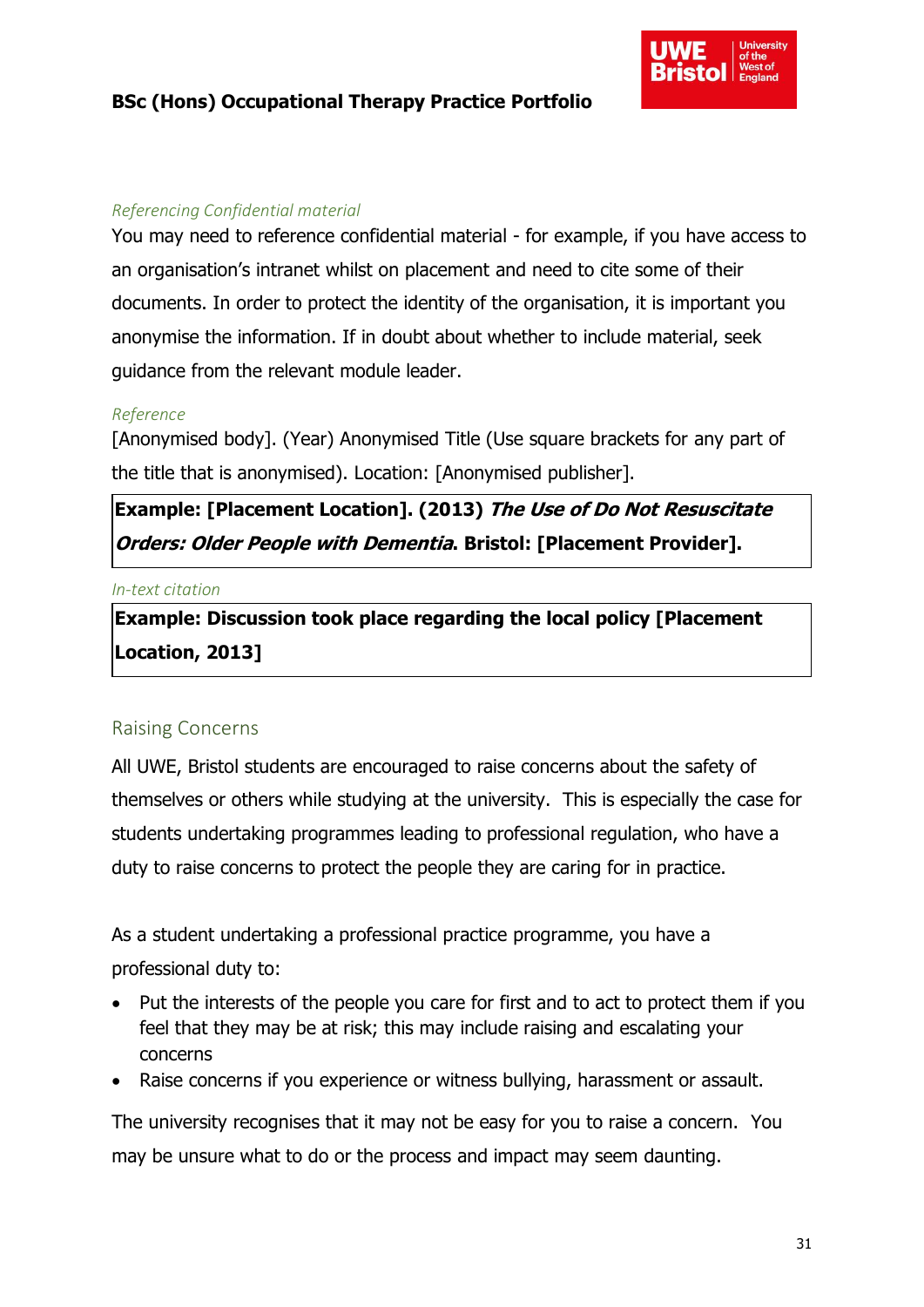

It is important that you raise concerns in a timely way so that any immediate issues such as safeguarding and protection of the vulnerable can be identified and acted upon. If the issue occurs while on placement, you should raise your concerns using the placement provider policy. If there is an immediate risk of harm, it is important that you report your concerns without delay to an appropriate person. Speak to your Practice Educator and /or your Academic support tutor. See also:

Raising Concerns: Students - Practice Support Net - [Policies and Procedures](http://www1.uwe.ac.uk/students/practicesupportnet/policiesandprocedures.aspx)

## <span id="page-33-0"></span>**After The Placement**

#### <span id="page-33-1"></span>Submission

At the end of the placement, it is your responsibility to follow the directions for submission given by the module leader and to submit the following by the hand in date:

- One copy of the Practice Educator Report,
- One copy of your Hours Form
- One copy of the Learning Contract.
- Your Personal Goals Form

## **You must ensure that you keep copies of the above forms safely in your portfolio, as it is your only evidence of completion of the required hours.**

The university will save the information as a record of your placement achievements.

#### <span id="page-33-2"></span>Reflection

Attend the Placement debrief session to reflect on your learning and consider your personal goals for your next practice experience.

#### <span id="page-33-3"></span>Evaluation

Compete a placement evaluation online.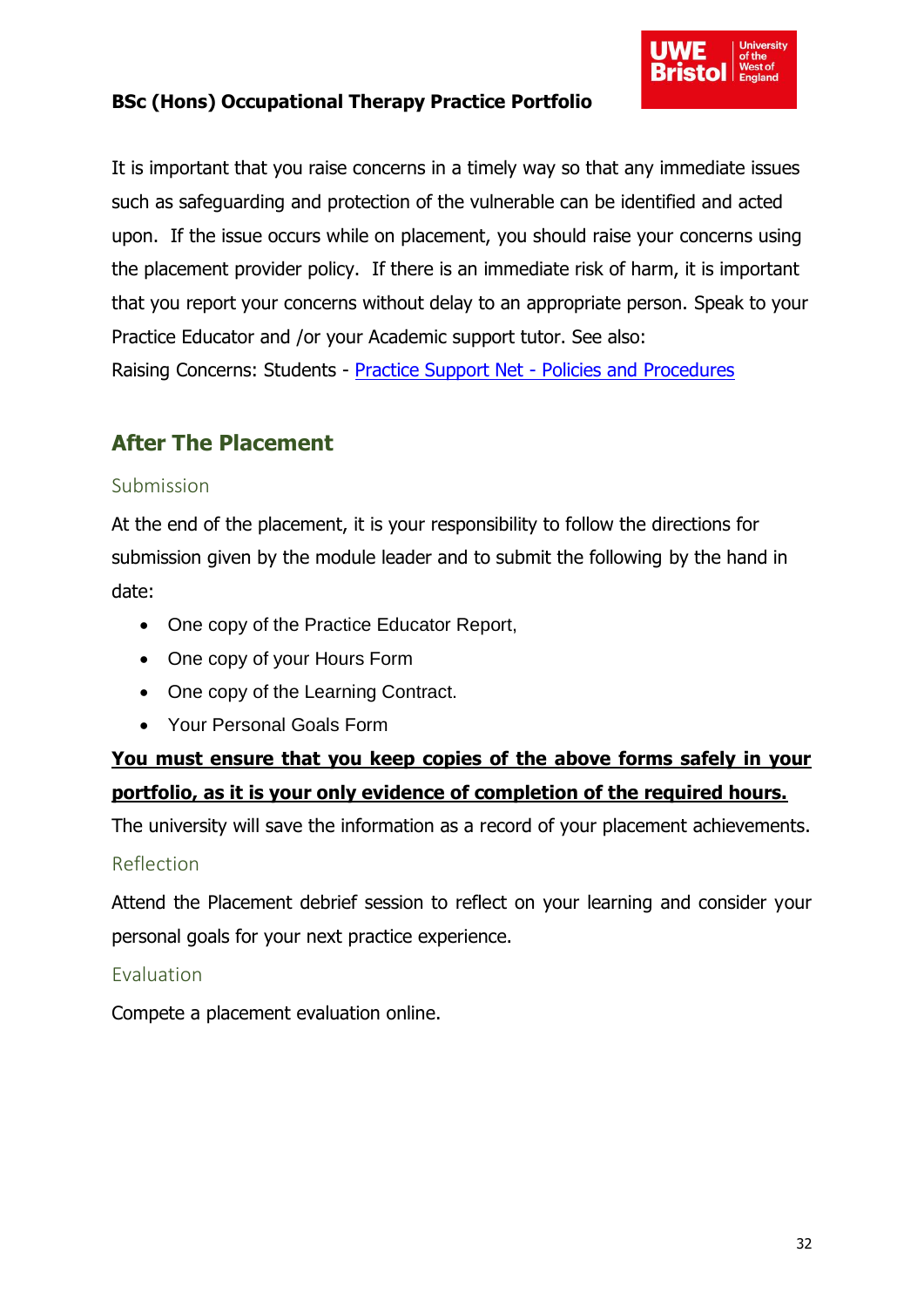

**BSc (Hons) Occupational Therapy Practice Portfolio Section 3: Learning Contracts and Supervision** 

## <span id="page-34-0"></span>**Section 3: Learning Contracts and Supervision**

Guidance For Using The Learning Contract

Master Copy Of Learning Contract

Master Copy Of Supervision Preparation Form

Master Copy Of Supervision Record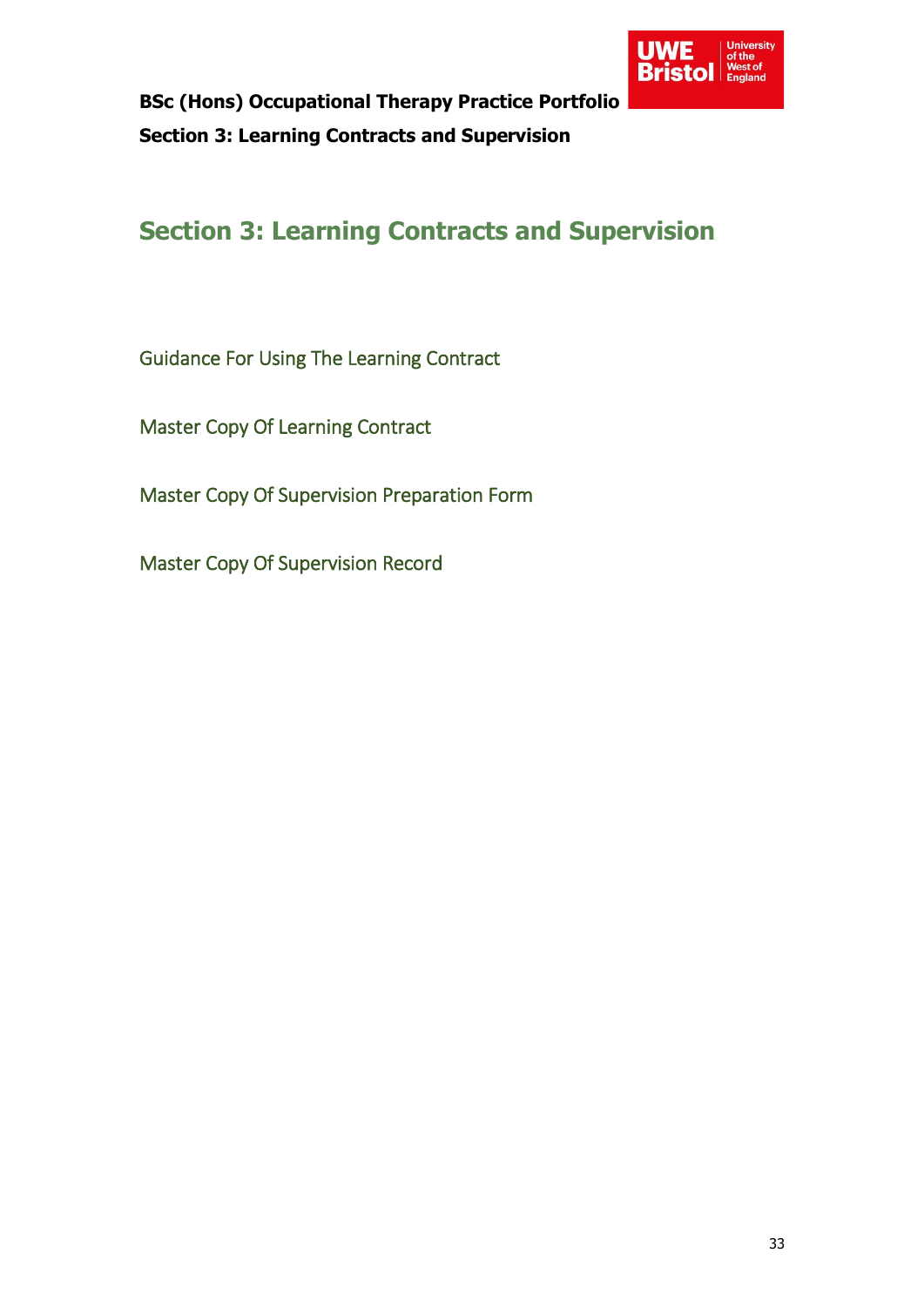

**BSc (Hons) Occupational Therapy Practice Portfolio Section 3: Learning Contracts and Supervision**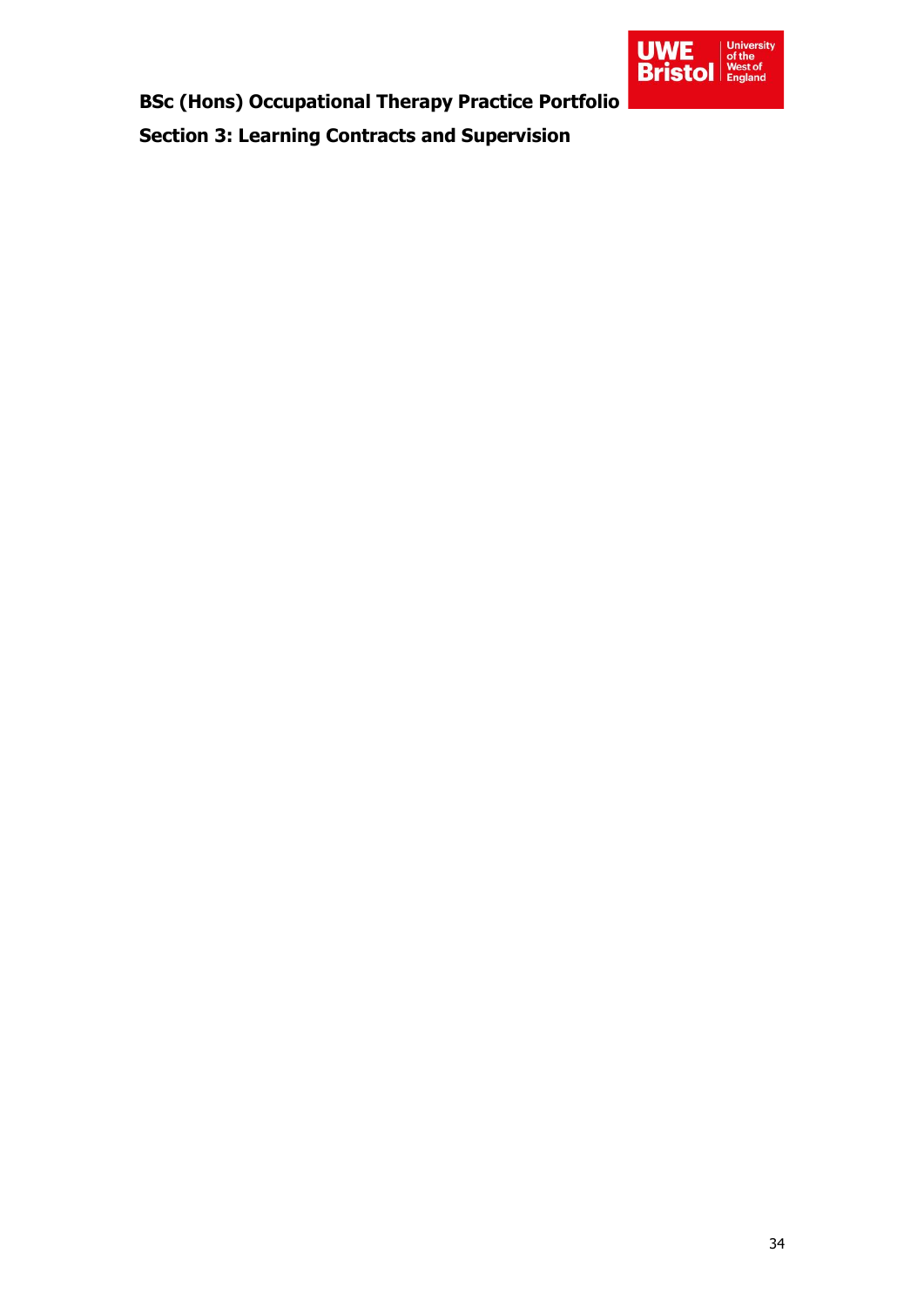

## **BSc (Hons) Occupational Therapy Practice Portfolio Section 3: Learning Contracts and Supervision Guidance For Using The Learning Contract**

Learning for each placement is managed using a learning contract, which is the practical agreement between the Practice Educator (PE), the student and the Faculty. You must incorporate all of placement competencies of the module identified in the module specification into your learning contract, alongside any personal goals carried forward from your last placement (for PPOT2 and PPOT3). You will negotiate with the PE for the 'right' level and wording for the learning contract linked to a particular module, as well as for the resources to support your learning. The criteria for evaluating that the learning has been achieved must also be negotiated. The learning contract is used to ensure that maximum learning occurs on the placement; also that both the PE and you, the student, know:

- what is to be learned
- how it can be learned
- how you and the PE will know when it has been achieved, so that an assessment of learning and professional competence can be made.

Each learning contract is unique and a new one is drawn up for each placement. You are responsible for writing up the contract as a result of the negotiation between you and your PE. It is imperative that you utilise the expertise of your PE and negotiate this with them, as this is the tool they will use to assess your learning. It is recognised that the learning contract needs time to be established and cannot be drawn up on the first day, but should be completed by the end of the second week. It requires you and your PE to spend time together discussing the placement. Investment of time at this point in the placement should prevent misunderstandings or duplication of efforts later on. A well-used and documented learning contract will mean that both the PE and you are fully aware of each other's aims and expectations of the placement and can find evidence to support any assessment of the learning. The learning contract must be sent to the designated midway support tutor by the Tuesday of the 3<sup>rd</sup> week of each placement at the latest, in order for it to be moderated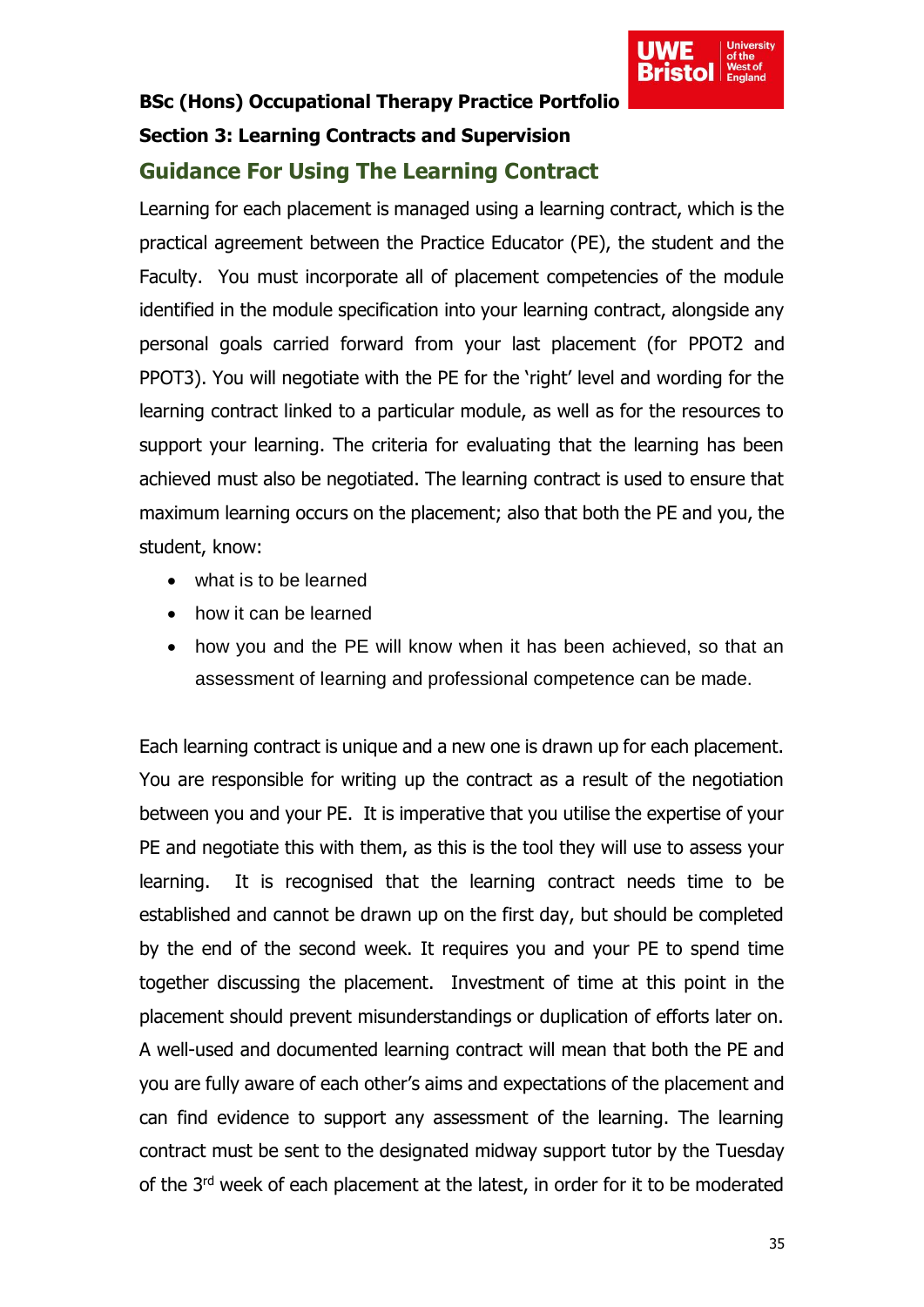

## **BSc (Hons) Occupational Therapy Practice Portfolio Section 3: Learning Contracts and Supervision**

by UWE staff and that consistency of assessment across the cohort can be established.

The learning contract provides a focus for feedback and discussion of your performance and it means shared responsibility for the placement's success between you and your PE. The contract should be used as an on-going baseline to structure the discussion of your strengths and needs. Negotiation, discussion and feedback should occur continually throughout the placement. There should be a weekly formal supervision meeting to discuss the learning contract and any other issues. You should be prepared for these meetings with evidence of your progress and points for discussion (you could use the Supervision Preparation Form and/or your Weekly Reflective Logs). Each supervision session should be recorded on the Supervision Record and confirmed by both you and your PE. Your PE has the responsibility for assessing your competence and professional behaviour to ensure it is of the expected standard for a student at that point in the programme. This could mean that as the placement progresses the PE and you may identify additional learning needs, which will need to be incorporated into the learning contract. You should send any revised and agreed versions of your learning contract to your designated midway support tutor.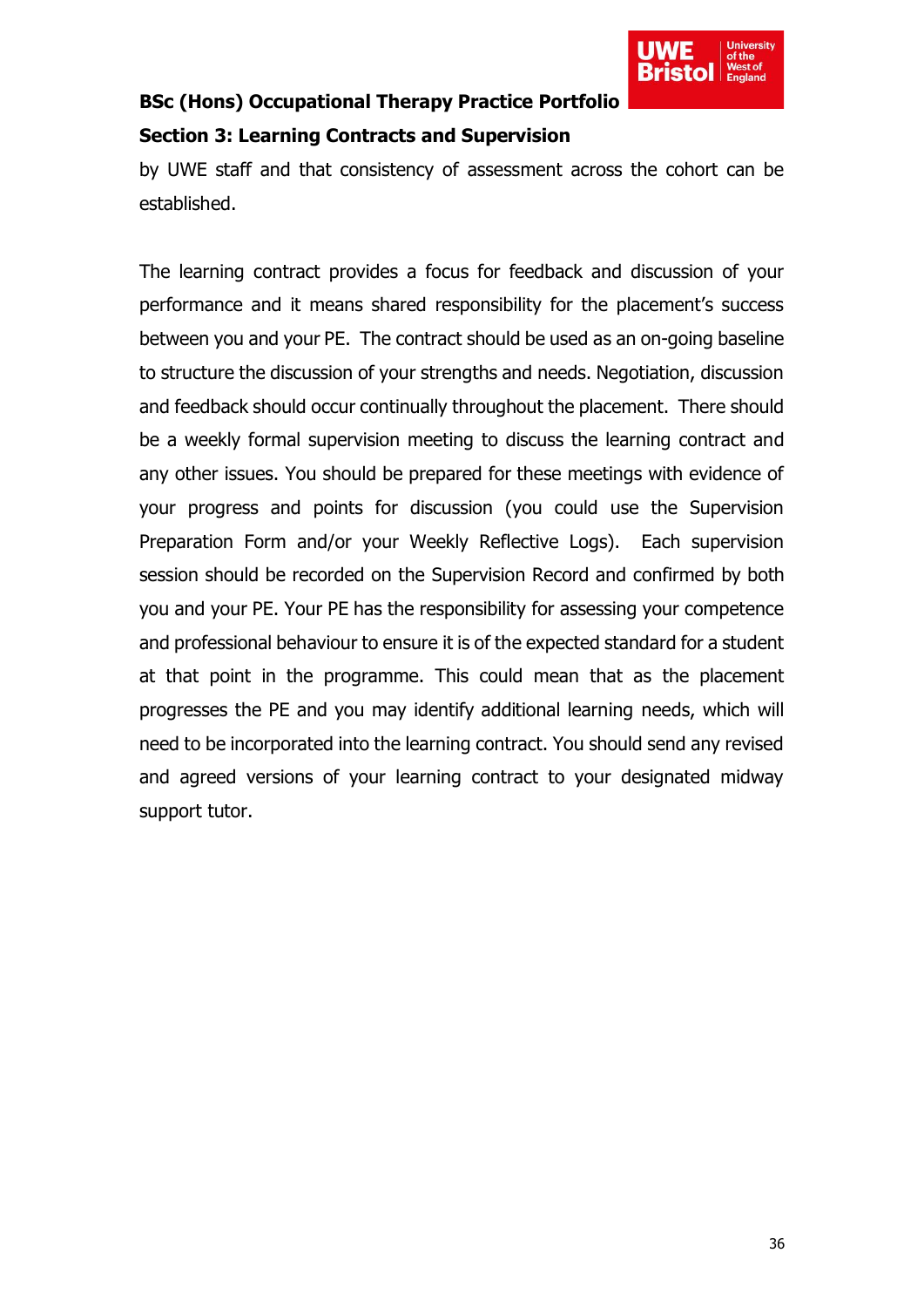

**Section 3: Learning Contracts and Supervision** 

## **Copy Of Learning Contract**

### Title page

| Student name:                 |  |
|-------------------------------|--|
| Practice placement name:      |  |
| Placement address:            |  |
| Practice Educator name:       |  |
| Practice Educator telephone & |  |
| e-mail:                       |  |
| Type of service:              |  |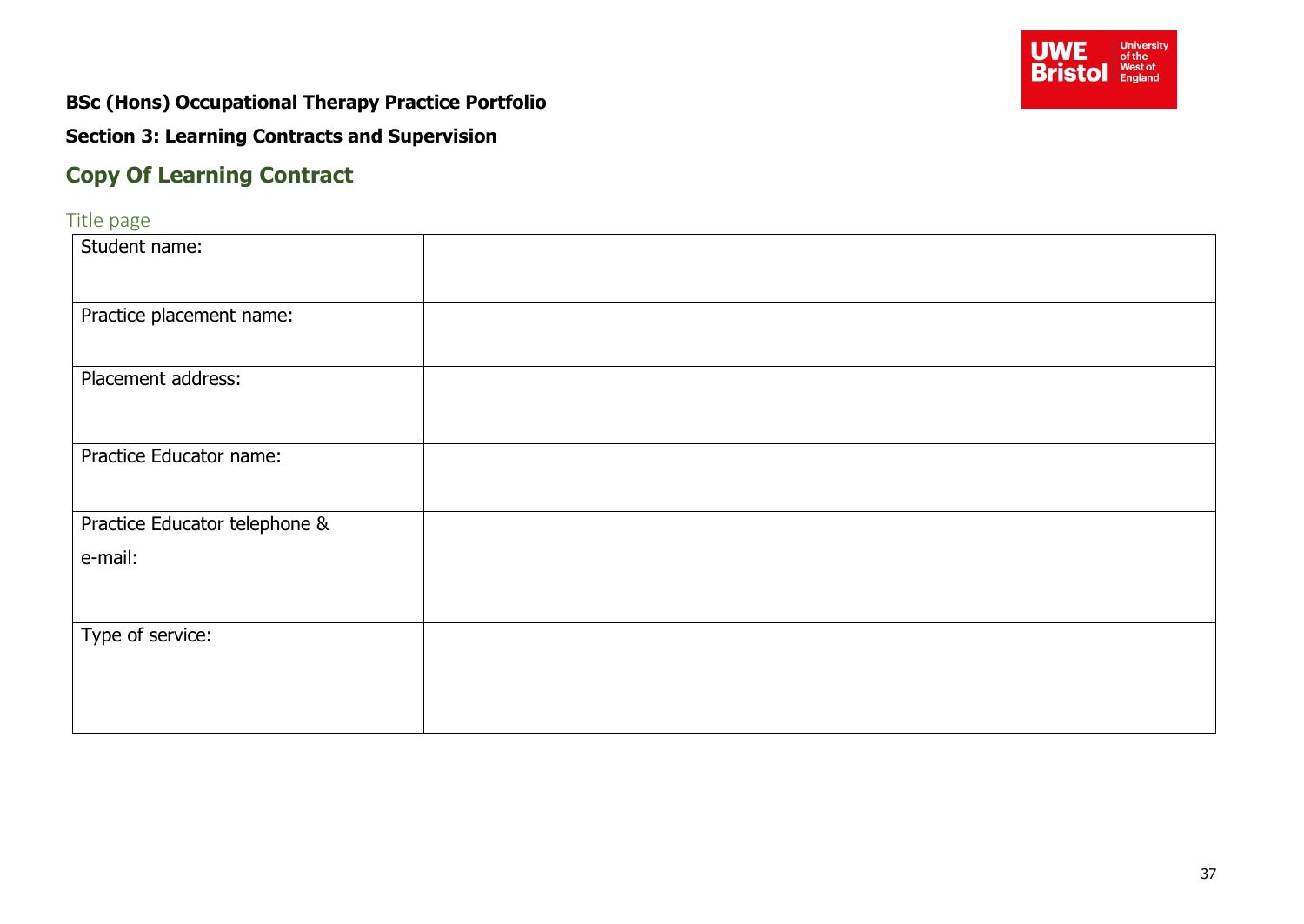

### **Section 3: Learning Contracts and Supervision**

|  | Negotiated between you and your Practice Educator (PE) |  | DE |  |
|--|--------------------------------------------------------|--|----|--|
|--|--------------------------------------------------------|--|----|--|

| <b>Learning Needs</b>    | <b>Related</b> | <b>Learning Resources and</b>   | <b>Criteria for evaluation.</b>             | <b>Supporting</b> |
|--------------------------|----------------|---------------------------------|---------------------------------------------|-------------------|
| What do I need to learn? | P.C.'s         | <b>Strategies</b>               | How will we know I have learned what I need | <b>Evidence</b>   |
|                          | by no.         | How can I best learn and        | to learn? How will the Practice Educator    | (location and     |
|                          |                | integrate this?                 | evaluate my abilities?                      | type)             |
|                          |                | What resources are available to |                                             |                   |
|                          |                | me?                             |                                             |                   |
|                          |                |                                 |                                             |                   |
|                          |                |                                 |                                             |                   |
|                          |                |                                 |                                             |                   |
| Pass/Fail                |                | PE Signature                    |                                             |                   |
|                          |                |                                 |                                             |                   |
|                          |                |                                 |                                             |                   |
|                          |                |                                 |                                             |                   |
| Pass/Fail                |                | PE Signature                    |                                             |                   |
|                          |                |                                 |                                             |                   |
|                          |                |                                 |                                             |                   |
|                          |                |                                 |                                             |                   |
| Pass/Fail                |                | PE Signature                    |                                             |                   |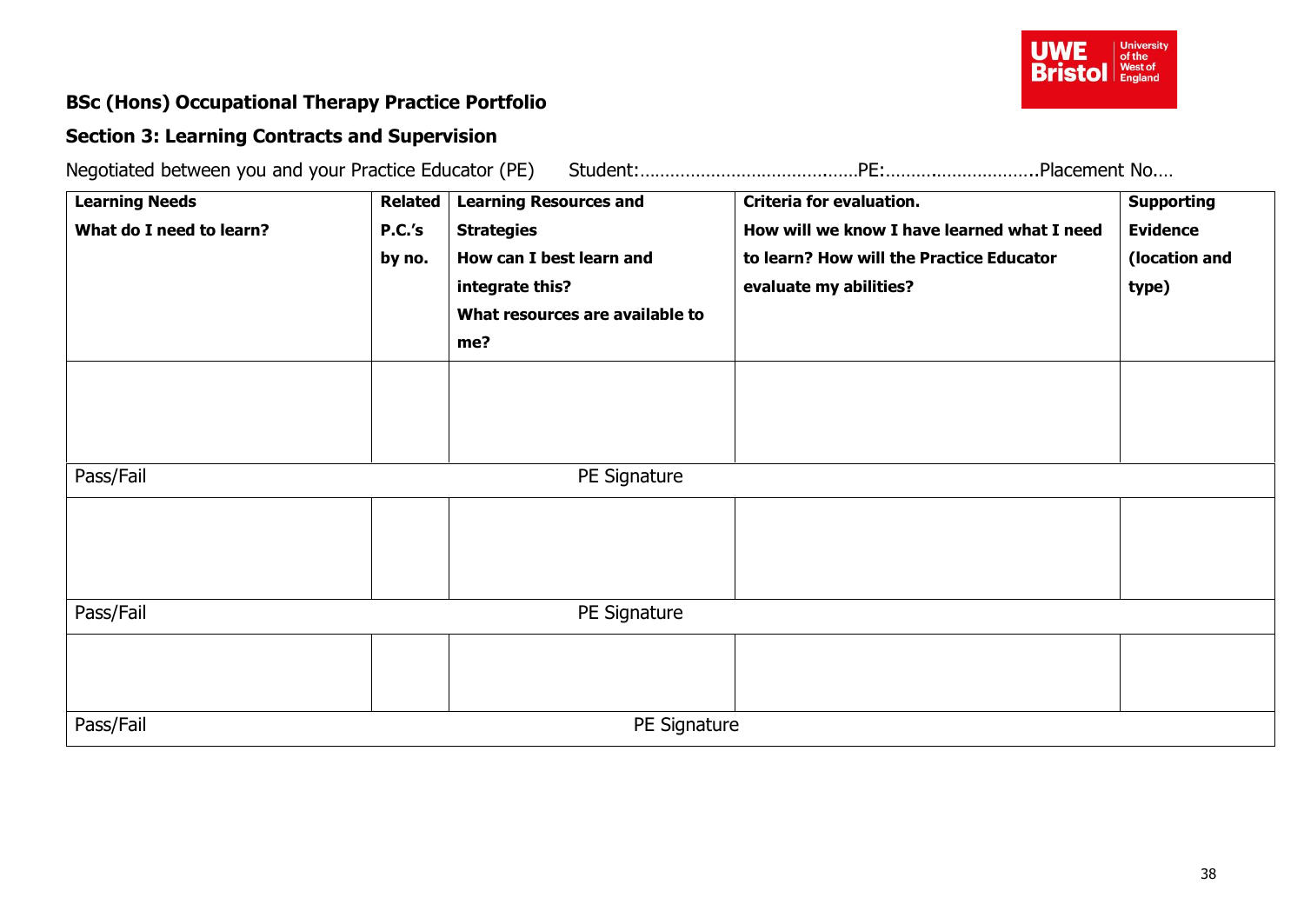

#### **Section 2: Learning Contracts and Supervision**

## **Master Copy Of Supervision Preparation Form**

The student should complete the form prior to supervision sessions where it can be used as a basis for discussion in supervision. Student to consider these prompts in terms of all aspects of professional practice

(Service users, IP team working, interventions, resources, paperwork, time management, environment, CPD, policies, your profession, your service, your specialty, neighbouring services, locality, national drivers).

\_\_\_\_\_\_\_\_\_\_\_\_\_\_\_\_\_\_\_\_\_\_\_\_\_\_\_\_\_\_\_\_\_\_\_\_\_\_\_\_\_\_\_\_\_\_\_\_\_\_\_\_\_\_\_\_\_\_\_\_

#### **Student's Name: PE's name:**

- *1. What Has Inspired You Since The Last Supervision?*
	- •
- *2. What Has Worked Well? How Can You Build On This?*
	- •
- *3. What Has Been Challenging? How Can You Progress The Challenge? How Can These Become Opportunities?*
	- •
- *4. Where Do You Need To Focus To Improve Your Practice? How Can You Progress?*
	- •

•

- *5. What Motivates You? How Can You Use This?*
	- •
- *6. What Drains You? How Can This Become An Opportunity?*
- •
- *7. What Are Your Strengths That You Are Going To Employ This Week / Month?*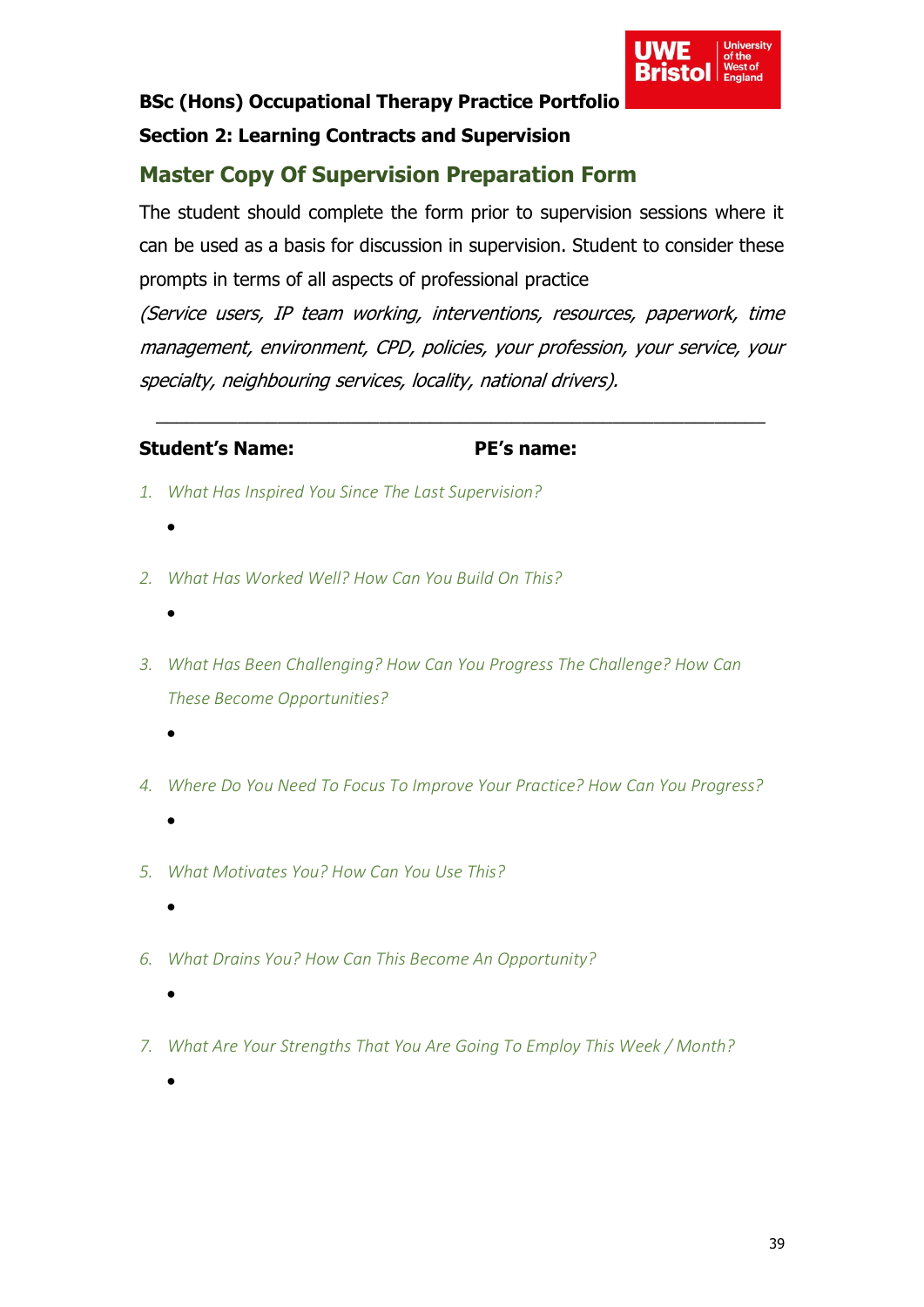

**Section 2: Learning Contracts and Supervision** 

## **Master Copy Of Supervision Record**

Please ensure this is used in weekly supervision sessions and signed by

Practice Educator and student

**Date of supervision session:..……………………..**

**Practice Educator (PE):………………….**

**Student ………………………….**

Please note who is recording

**Caseload**

**Teamwork/Professional behaviour/Communication**

**Work done with people other than PE**

**Other issues/points**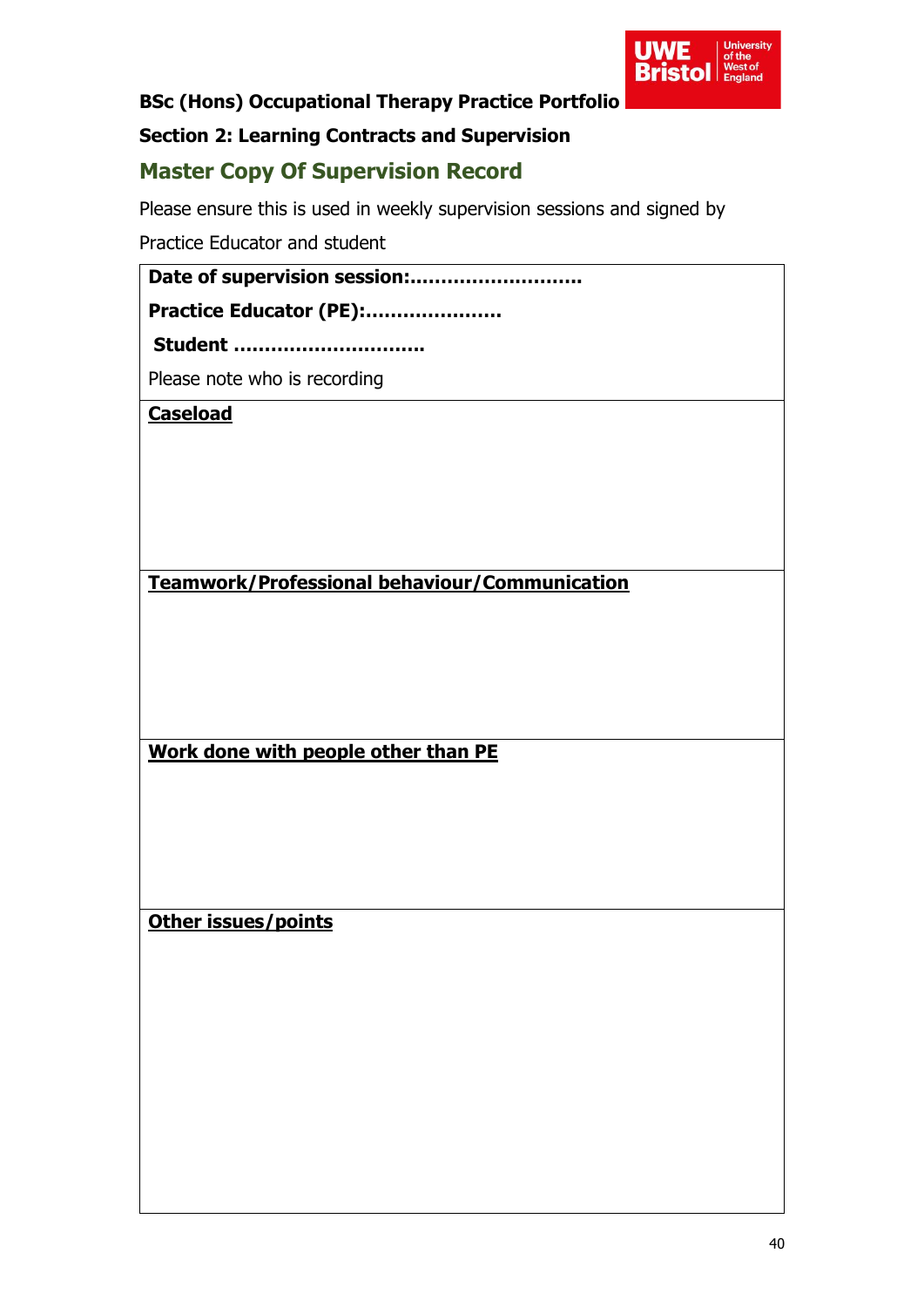

### **Section 2: Learning Contracts and Supervision**

| <b>Supervision Action Plan</b> |      |              |
|--------------------------------|------|--------------|
| <b>Actions</b>                 | By   | <b>Time</b>  |
|                                | whom | <b>Scale</b> |
|                                |      |              |
|                                |      |              |
|                                |      |              |
|                                |      |              |
|                                |      |              |
|                                |      |              |
|                                |      |              |
|                                |      |              |
|                                |      |              |
|                                |      |              |
|                                |      |              |
|                                |      |              |
|                                |      |              |
|                                |      |              |
|                                |      |              |
|                                |      |              |
|                                |      |              |
|                                |      |              |
|                                |      |              |
|                                |      |              |
|                                |      |              |
|                                |      |              |
|                                |      |              |
|                                |      |              |
|                                |      |              |
|                                |      |              |

Signatures: Practice Educator……………………. Student ……………………….

Date and venue of next supervision session: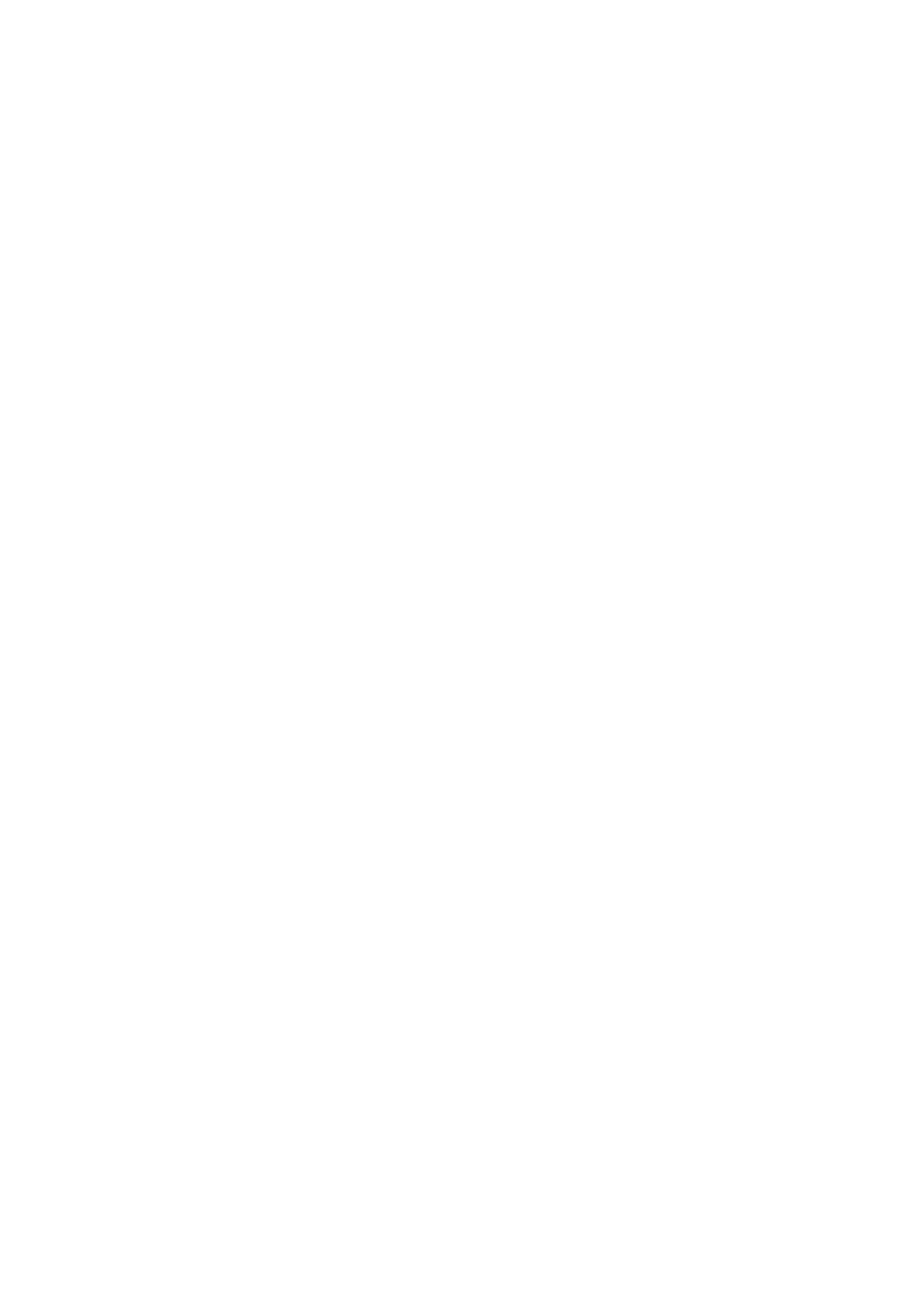

**BSc (Hons) Occupational Therapy Practice Portfolio Section 4: Reflective Practice** 

## **Section 4: Reflective Practice**

Reflective Practice

Personal Goals

Weekly Reflective Log

Significant Learning Experience

Record Of Personal Goals

Weekly Reflective Log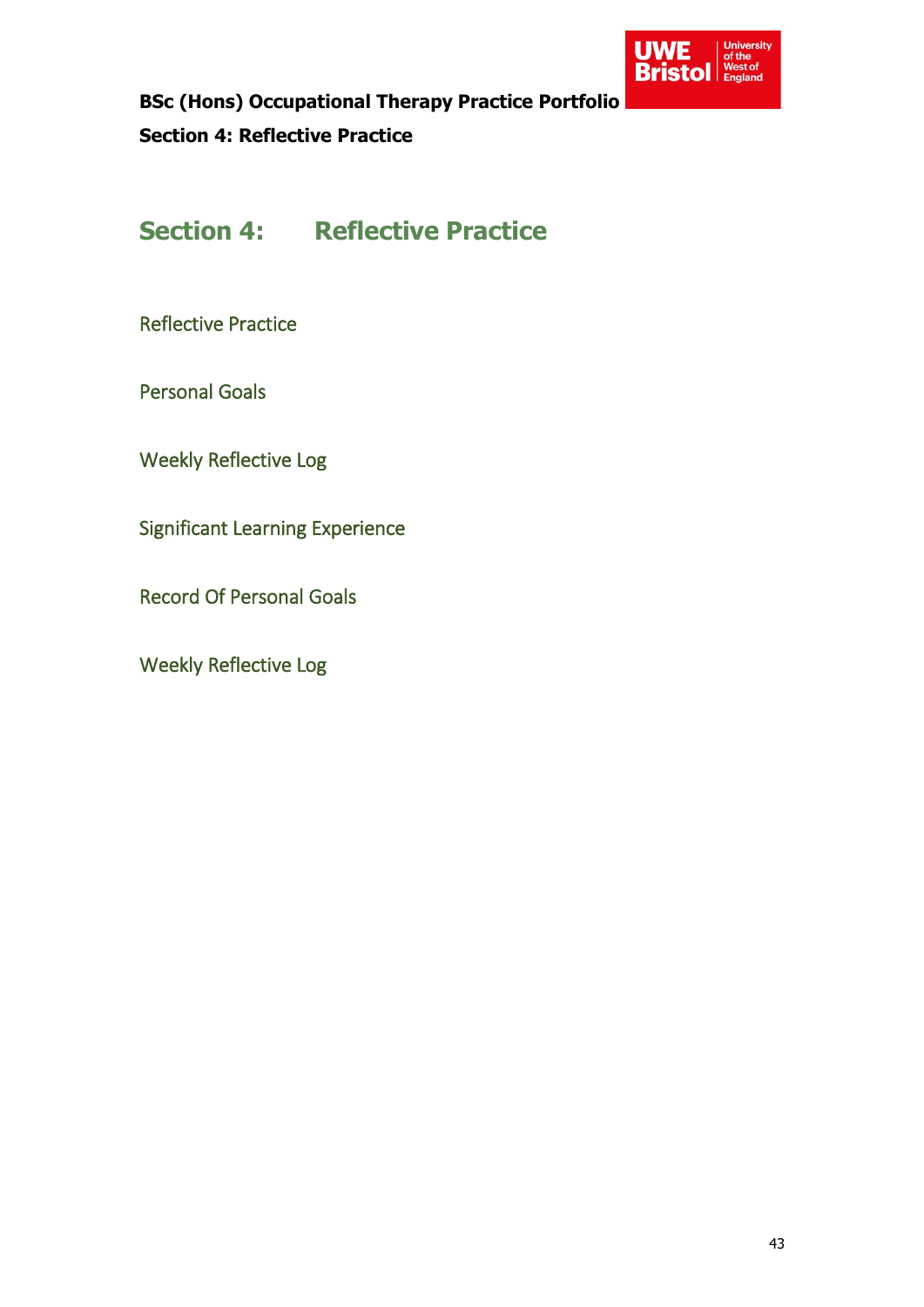

**BSc (Hons) Occupational Therapy Practice Portfolio Section 4: Reflective Practice**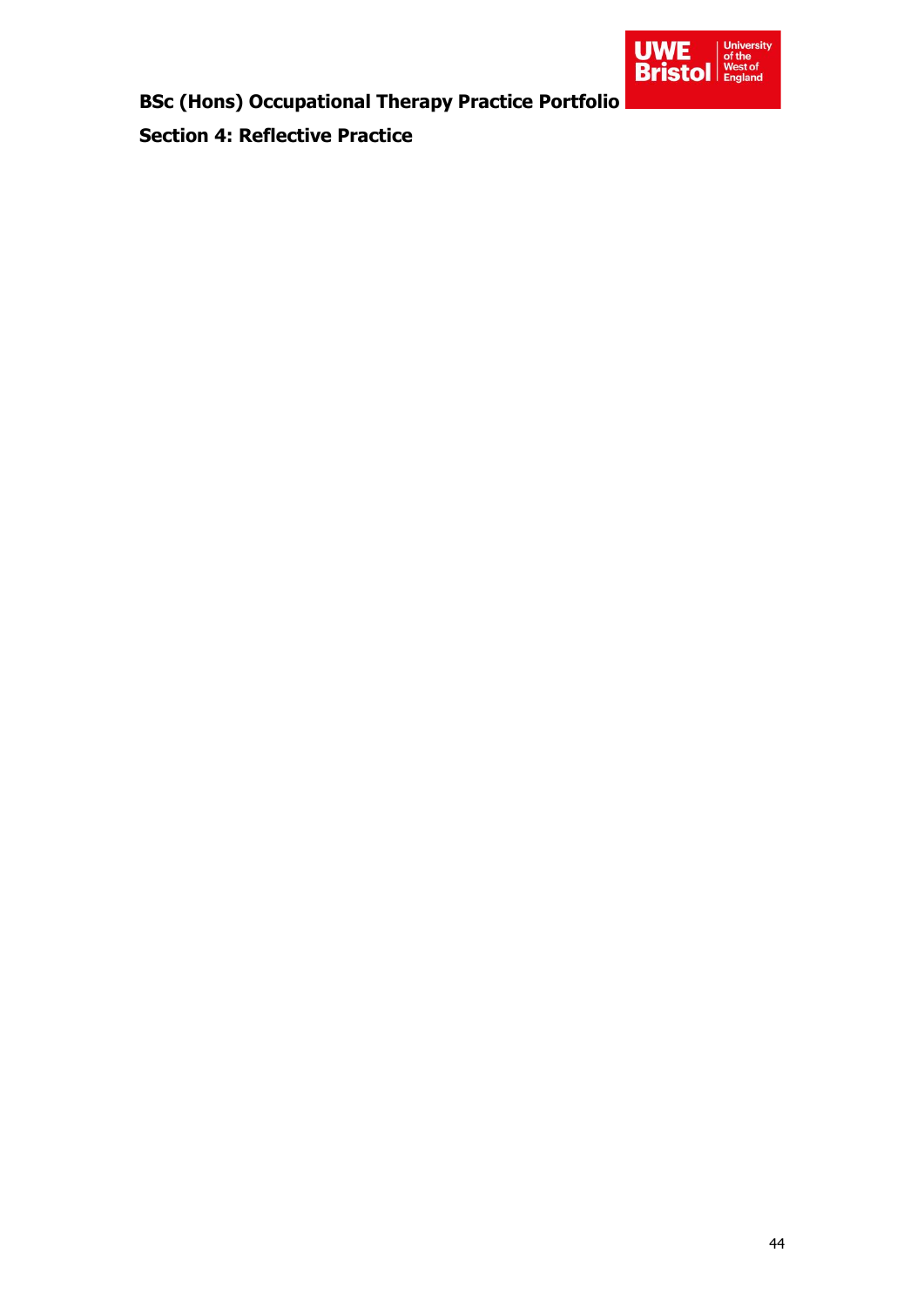

### **Section 4: Reflective Practice**

## **Reflective Practice**

During professional practice use of the portfolio will facilitate the development of a more 'critical' approach to experiential learning which in turn will promote the development of reflective practice. This is considered a vital part of you taking responsibility for your own professional development.

Reflective practice requires a more conscious analysis of what has happened and why. This will encourage you to monitor and develop your professional practice along with developing skills of self-assessment.

The portfolio achieves this in 4 ways. It will ask you to:

- 1. Identify and then evaluate personal goals for each placement.
- 2. Write a report of a Significant Learning Experience, where you will look at a particular incident in detail. You will need to bring this for discussion in small groups during the placement debrief.
- 3. Complete a separate learning log for each week of your placement
- 4. Build your reflections over your three placements, which will help you write your level 6 Professional Reflexivity in Practice module assignment.

### The Learning Cycle

By now, you will be familiar with the type of student-centred learning undertaken to develop the knowledge and skills base required before you start clinical practice. Your occupational therapy practice modules will now involve you directly in what is known as Experiential Learning, a process in which you develop theory from practice rather than the other way around.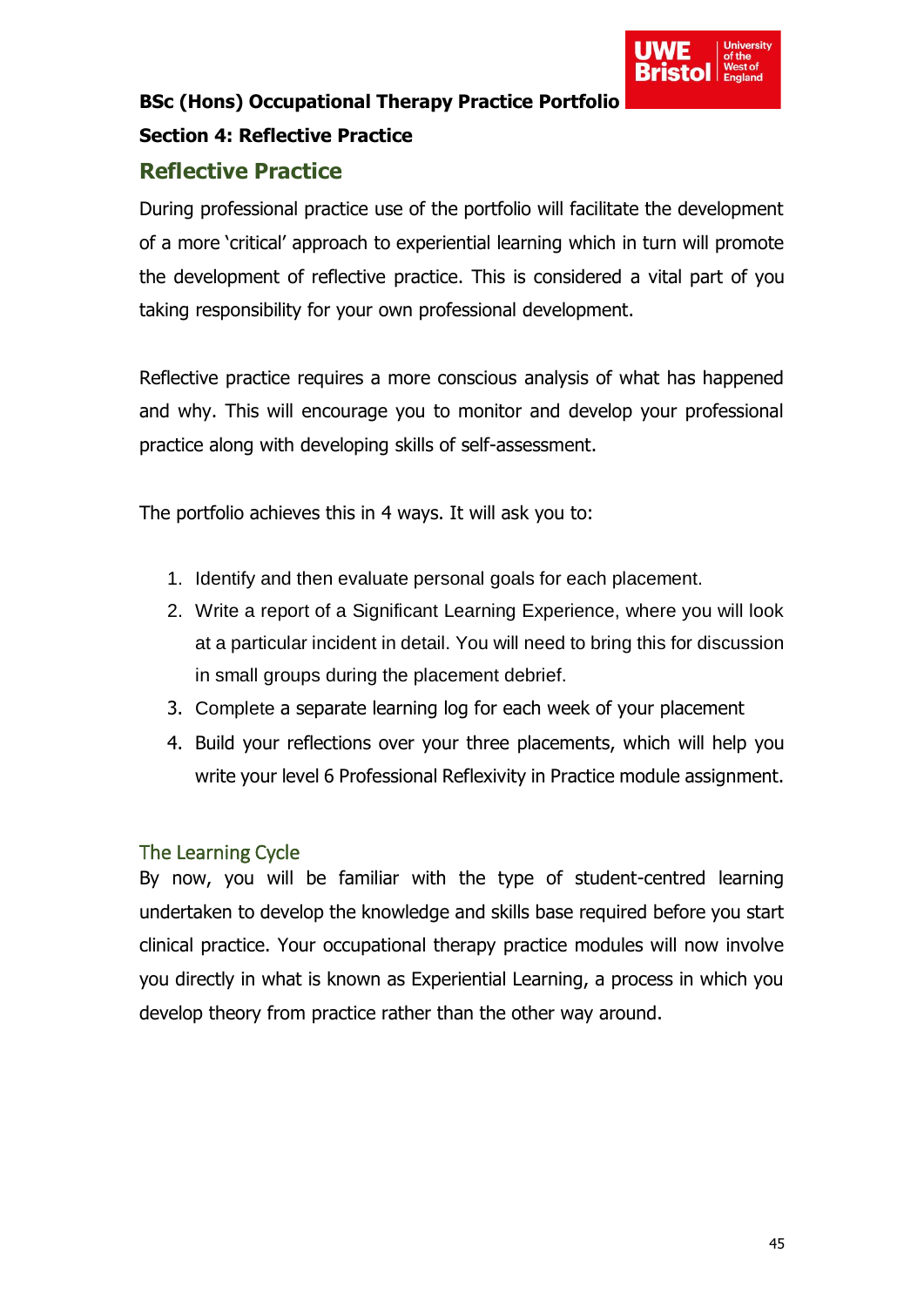

## **Section 4: Reflective Practice**

*Kolb (1984) identified 4 stages in this cycle:* 



This form of learning takes place every day and can be applied to any situation. An experience occurs which could involve observation or active participation. It is then reflected upon, (this may occur automatically), and the experience is considered along with similar past events and previous learning. A new understanding of that situation develops and this 'theory' is then tested in future situations with the results being reflected on and the cycle continuing.

## **Personal Goals**

Personal Goals are broad statements identifying areas on which you are going to focus during the placement. These may be in addition to achieving the stated learning outcomes of each Professional Practice Module, although it is likely that they will link closely with them, especially where the learning outcomes are related to personal professional development. Once the placement has been completed, you will evaluate your personal goals. Any goals that have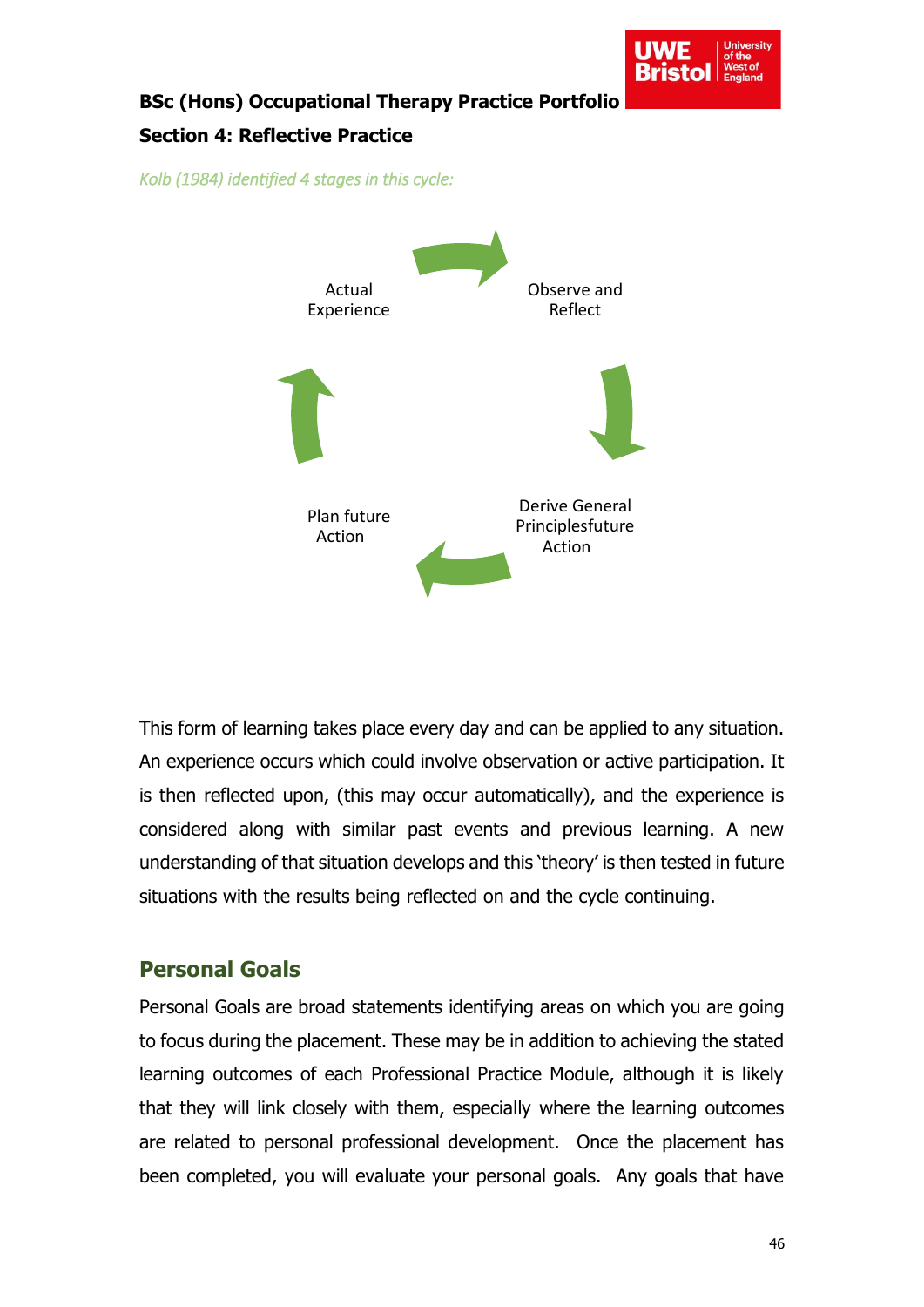

#### **Section 4: Reflective Practice**

not been achieved can then be identified and carried forward to your next placement.

You will need to set personal goals for each placement, which you will work on during your time in practice, probably adding in a few more as you progress through the placement. From Professional Practice for Occupational Therapy 2 onwards you will then add learning needs into your learning contract, which relate to any personal goals which were still outstanding at the end of the previous placement.

Personal goals may be field specific or areas for personal growth, associated with unique opportunities only available in that placement or outstanding goals from previous placements.

They may be field-specific skills, for example:

'Be able to choose and implement appropriate manual handling techniques when transferring clients/service users who are non-weight bearing.'

They may be related to personal development, for example:

'Develop a more self-directed approach in my learning and not rely on the fieldwork educator'.

A template for your personal goals record is included in this section.

## **Weekly Reflective Log**

This log gives you the opportunity to record learning opportunities available on the placement, and help you analyse what is working on the placement and what needs attention. This will help in your preparation for the weekly meetings with your fieldwork educator to discuss your learning contract.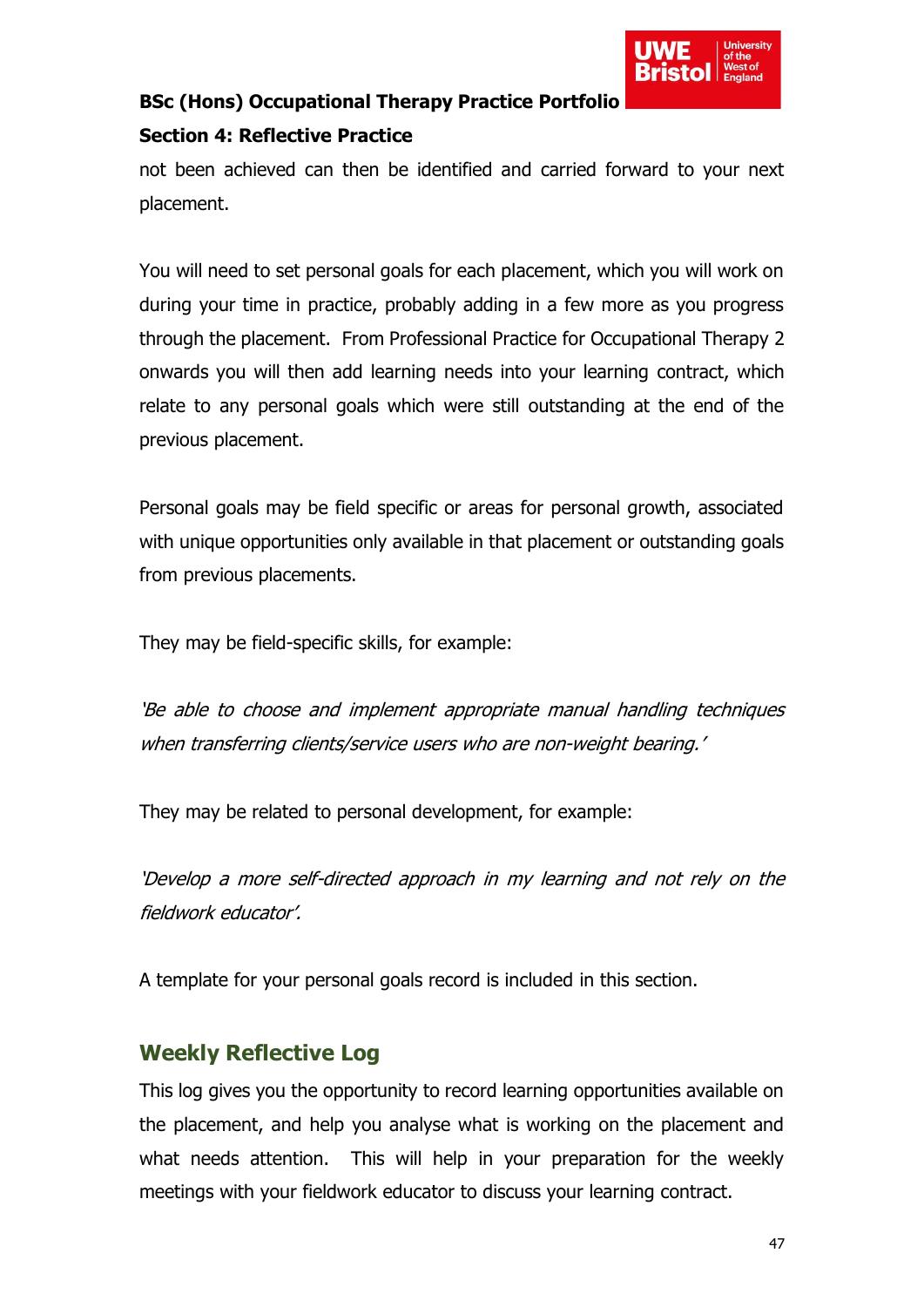

## **BSc (Hons) Occupational Therapy Practice Portfolio Section 4: Reflective Practice**

Copies of the reflective logs are included at the end of this section. Do not forget to include reflections on interprofessional practice.

## **Significant Learning Experience**

One Significant Learning Experience report must be logged for each module and will be the basis for small group discussion during the debrief week. It will also be useful for your Professional Reflexivity in Practice Module assignment in your final year. This does not mean this is the only time to reflect on individual situations. You may choose to keep further reflective logs whilst on placement.

The reporting of a Significant Learning Experience is designed to help to develop your ability to critically reflect on individual situations. It is seen as promoting personal professional development and may lead to an improvement in professional skills.

A Significant Learning Experience can be described as a situation:

- in which personal action made a difference to the outcome
- where an event went unusually well
- where things did not go as planned
- that was particularly demanding
- that captures the essence of what your work is all about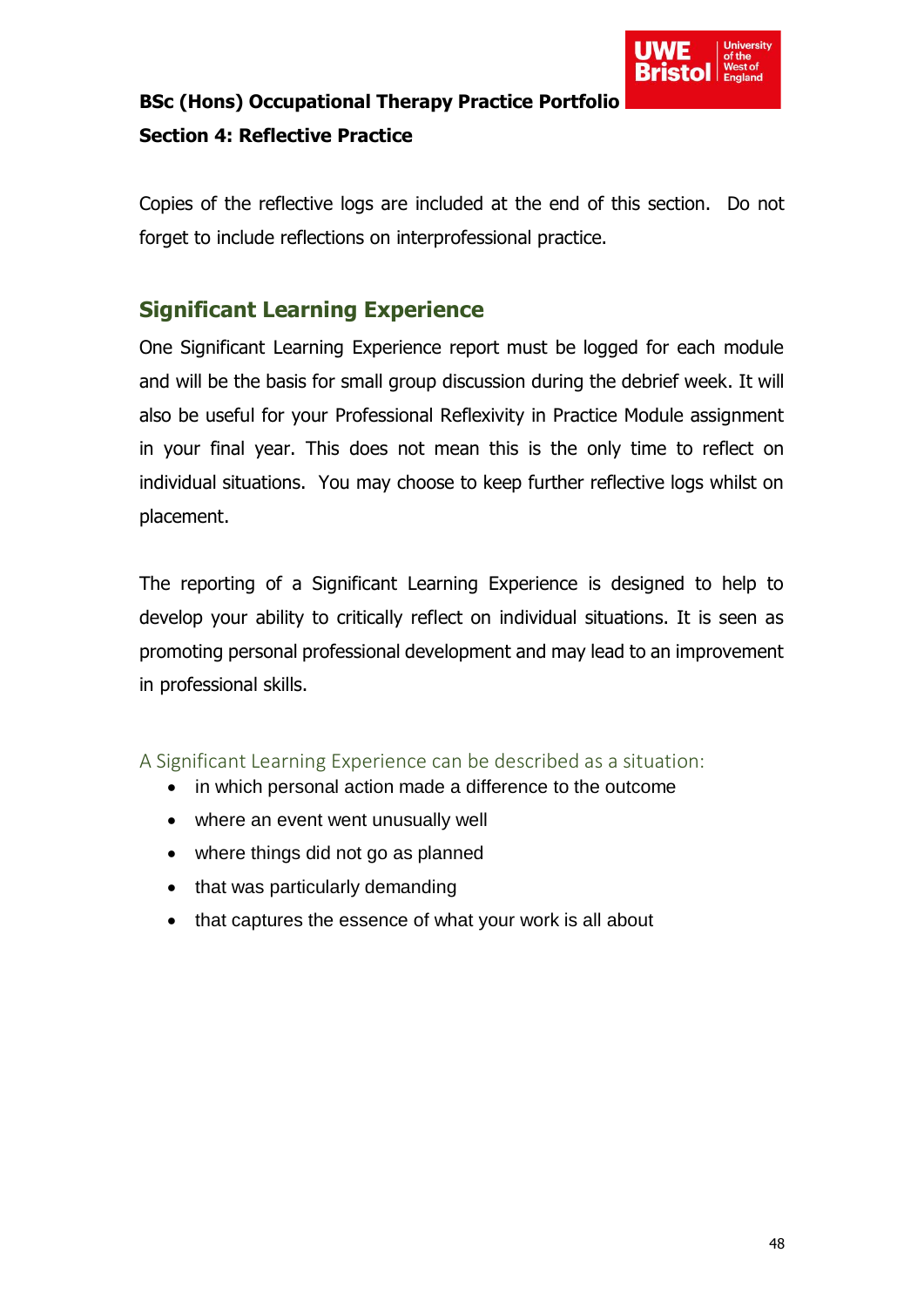

### **BSc (Hons) Occupational Therapy Practice Portfolio Section 4: Reflective Practice**



You may find it useful to follow the cycle below for your report.

The reflective cycle (based on Gibbs, 1988)

#### Writing the Significant Learning Report

For your report, which should be approximately 500 words, choose an event that has made some form of an impression on you. This written report is for your own development, it will not be marked but will help you make the most of the discussion and help you in working towards your assignment in your final placement.

Your first task is to then *describe* the event including any significant associated information. This description needs to be detailed enough to give a reader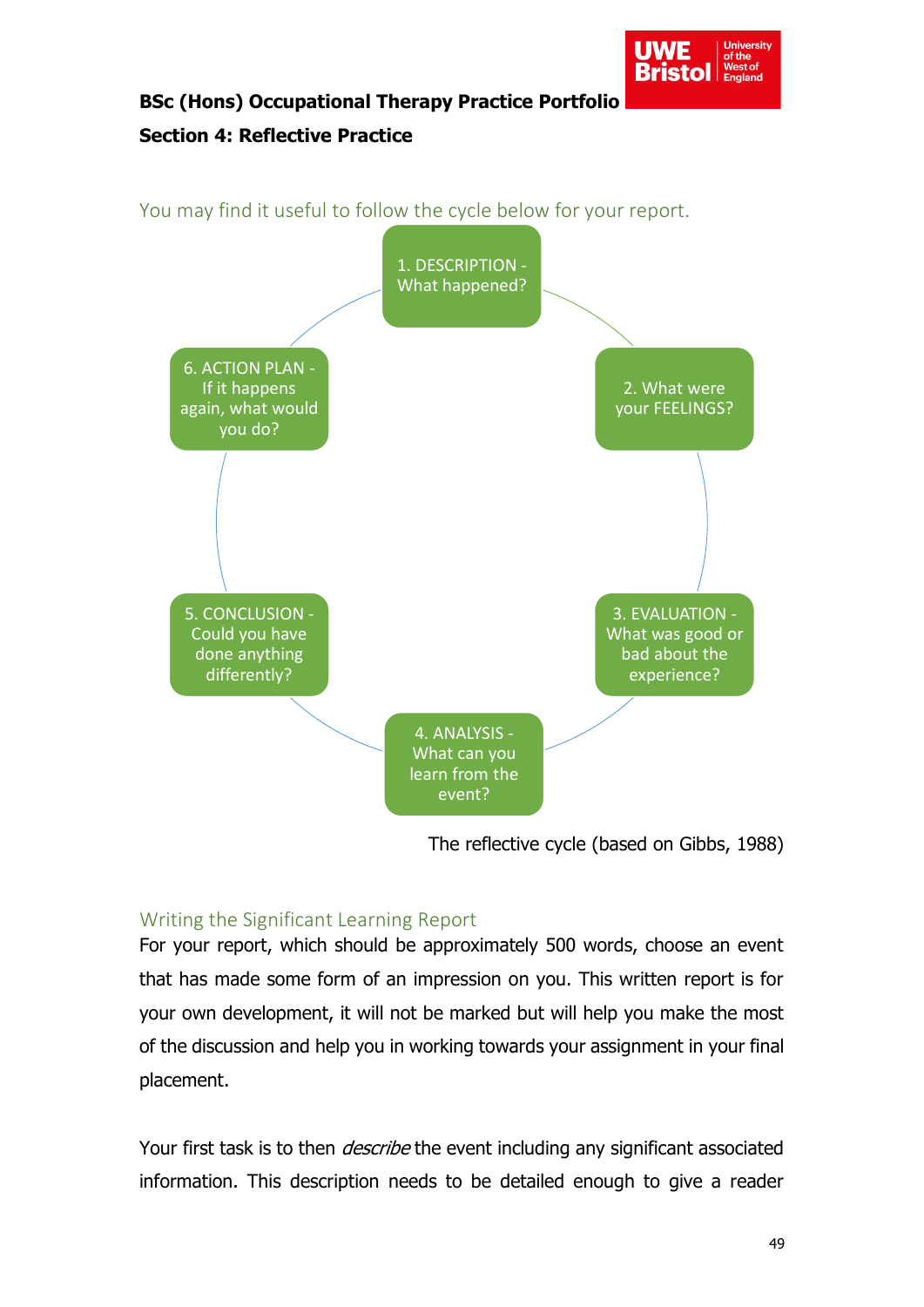

#### **Section 4: Reflective Practice**

insight into what happened but should also be as succinct as possible. Your memory will influence the recall of events so it is best to record details of an event quite soon after it has occurred this will improve the accuracy of the account.

Once you have done this think about how you *felt*, possibly before, during and after the event. Be as honest as you can – acknowledging attitudes and values and later evaluating these are all part of the process!

Now you have a description of all the relevant facts including how you felt at the time, spend some time reflecting on what went well and what did not go as expected. Write this up as an *evaluation* of the situation. This will lead you on to answering the next question 'What can you learn from the event?'

Your *conclusion* will look at things you could have done differently or justification for the course of action taken. Finally, identify how you would act if the same situation arose again  $-$  recognising that this will be influenced by the context in which the situation occurs in the future.

The above is a structured guide to 'getting started' with writing about a Significant Learning Experience. However, this is not designed to be prescriptive. Once you have more experience in this form of reflective writing you will develop your own style. As you become more clinically experienced, your application of theory to practice will improve. This should be reflected in your Significant Learning Experience Reports. Begin to analyse the situation in relation to your background knowledge and relevant research as well as your developing clinical experience.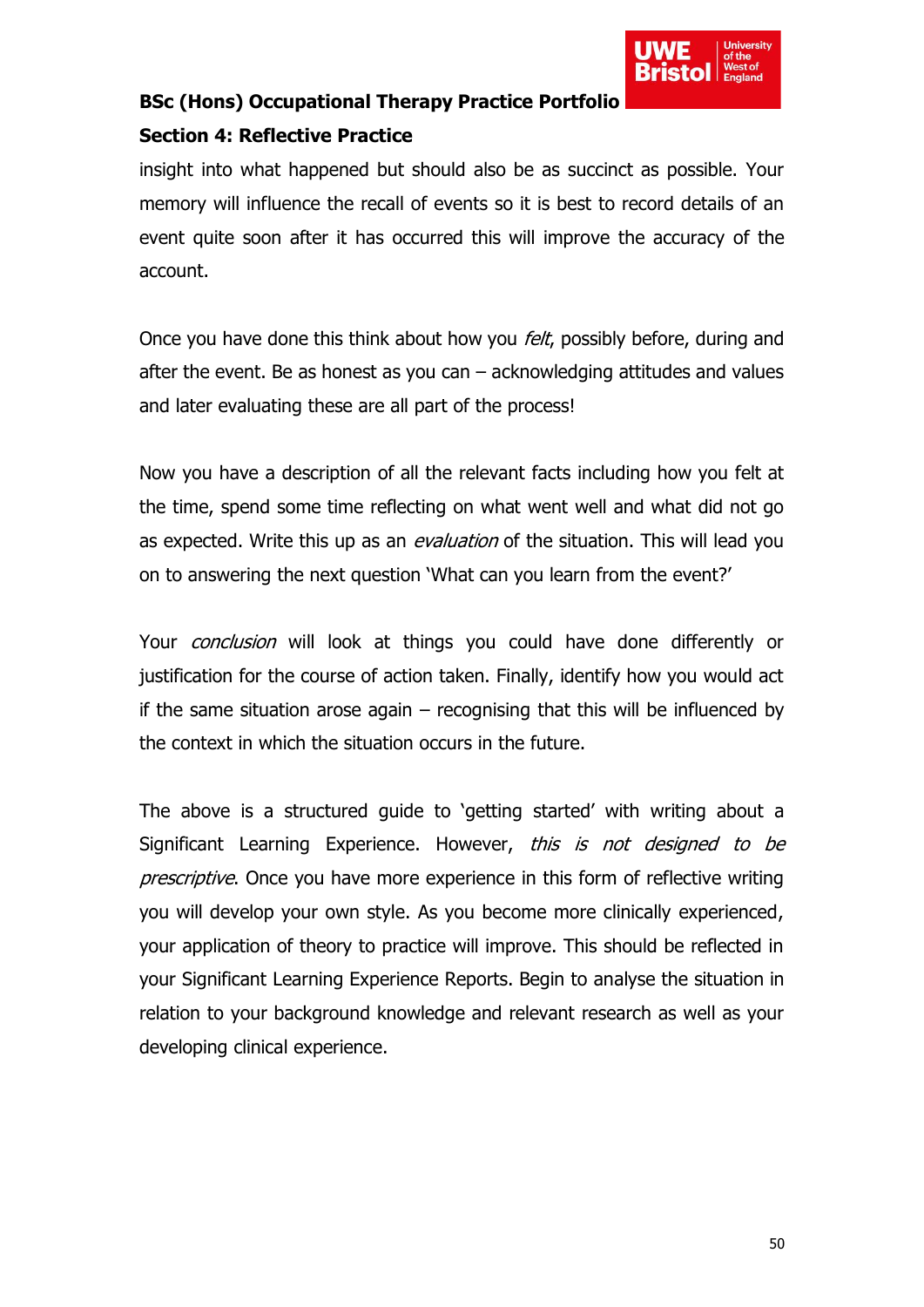

**BSc (Hons) Occupational Therapy Practice Portfolio Section 4: Reflective Practice Personal Goals Record**

Record of Personal Goals: List personal goals below Date:

Personal Learning achieved: Evaluate your achievements in relation to the learning outcomes, your learning contract and your personal goals

P.T.O.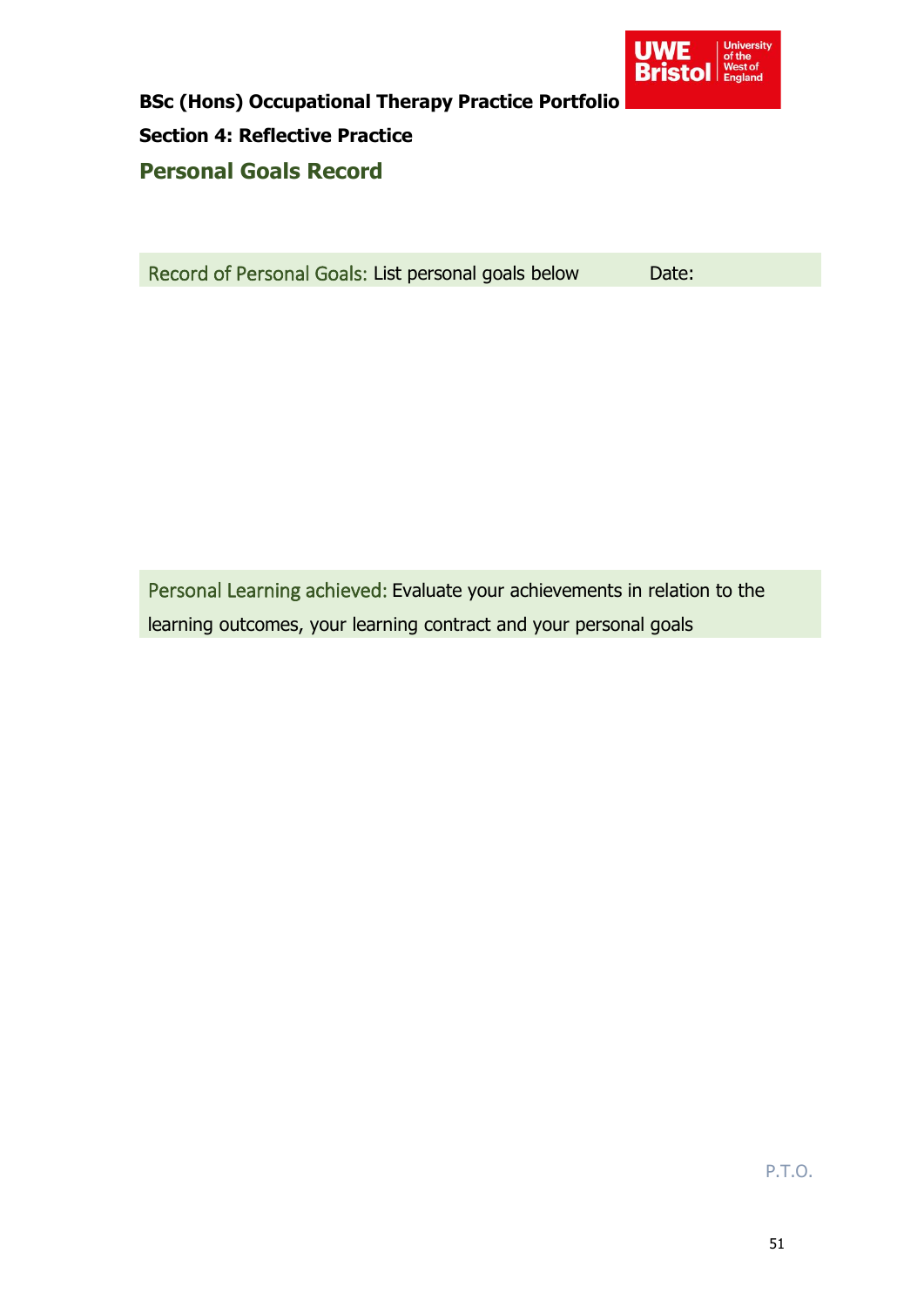

## **Section 4: Reflective Practice**

Learning Opportunities Undertaken **e.g. in-service training, home visits**

Outstanding Personal Goals – to be carried forward to future placements

Proposed Action

Results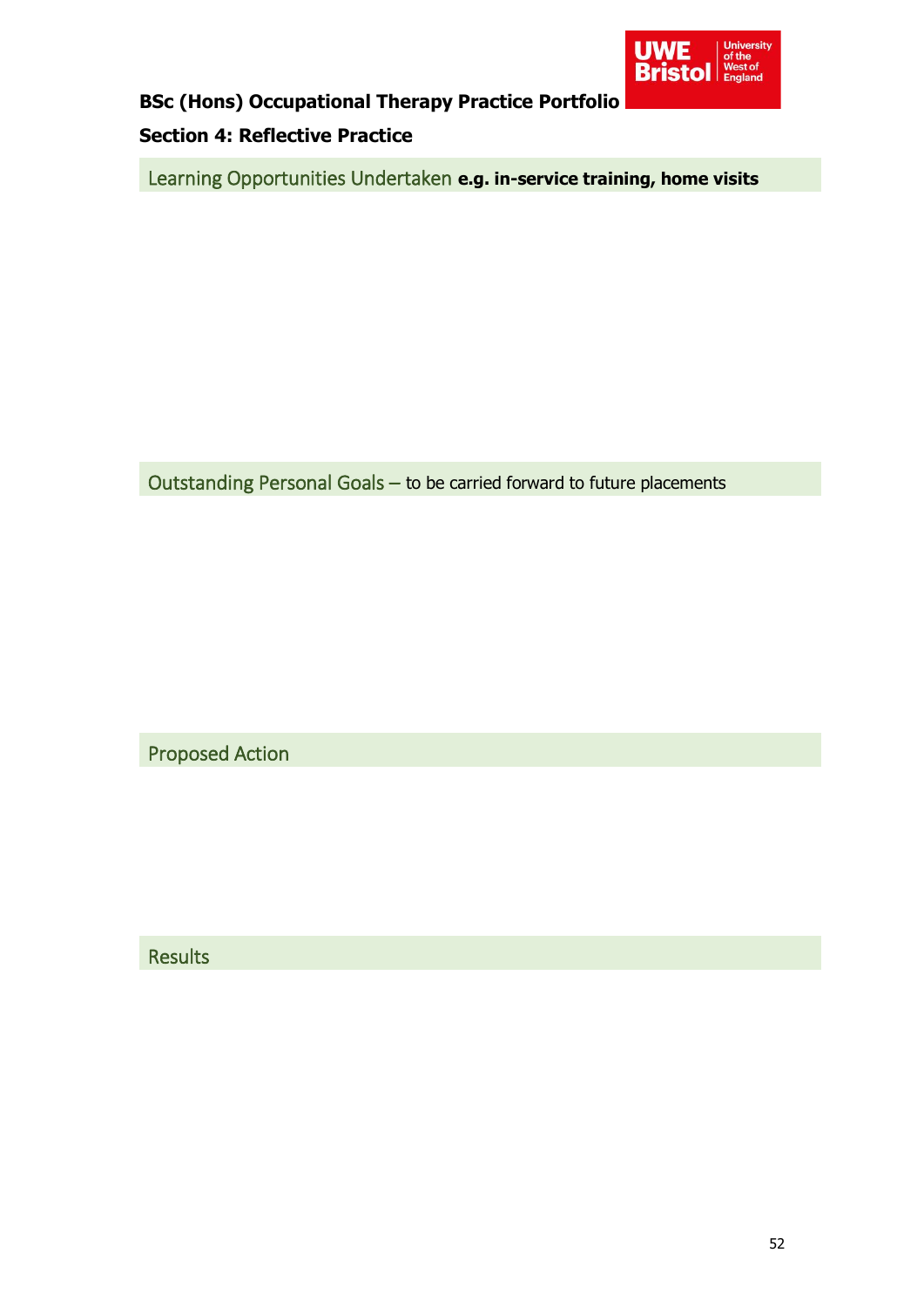

#### **Section 4: Reflective Practice**

## **Weekly Reflective Log**

Key learning for me this week and the contract of the contract of the contract of the contract of the Date:

Most useful topics or activities

Least useful topics or activities

Learning needs/gaps in knowledge relevant to this placement

PTO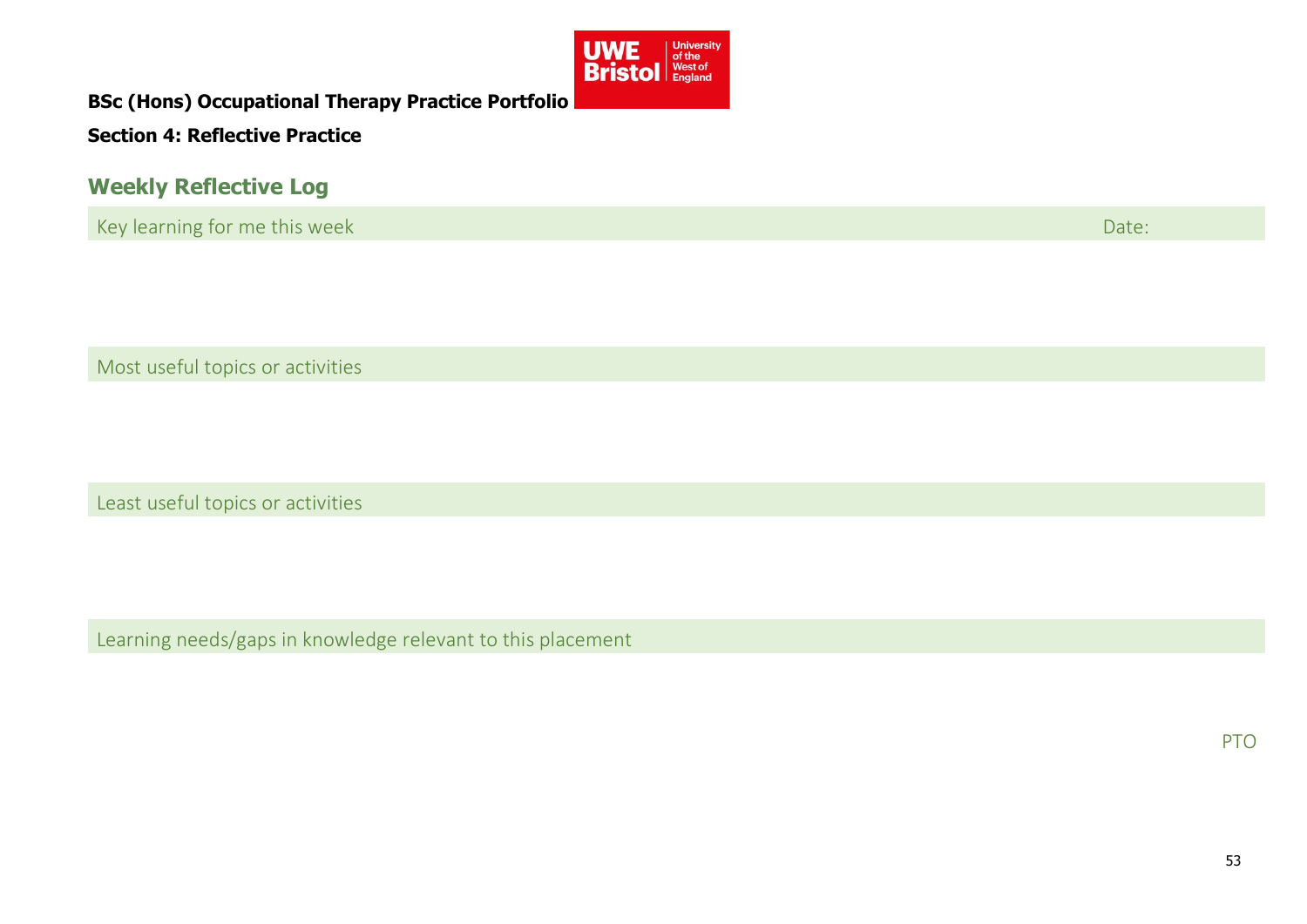

#### **Section 4: Reflective Practice**

Ideas/activities I can adapt/apply to my future practice

Interprofessional / interagency issues

Areas I want to explore further during placement and on return to UWE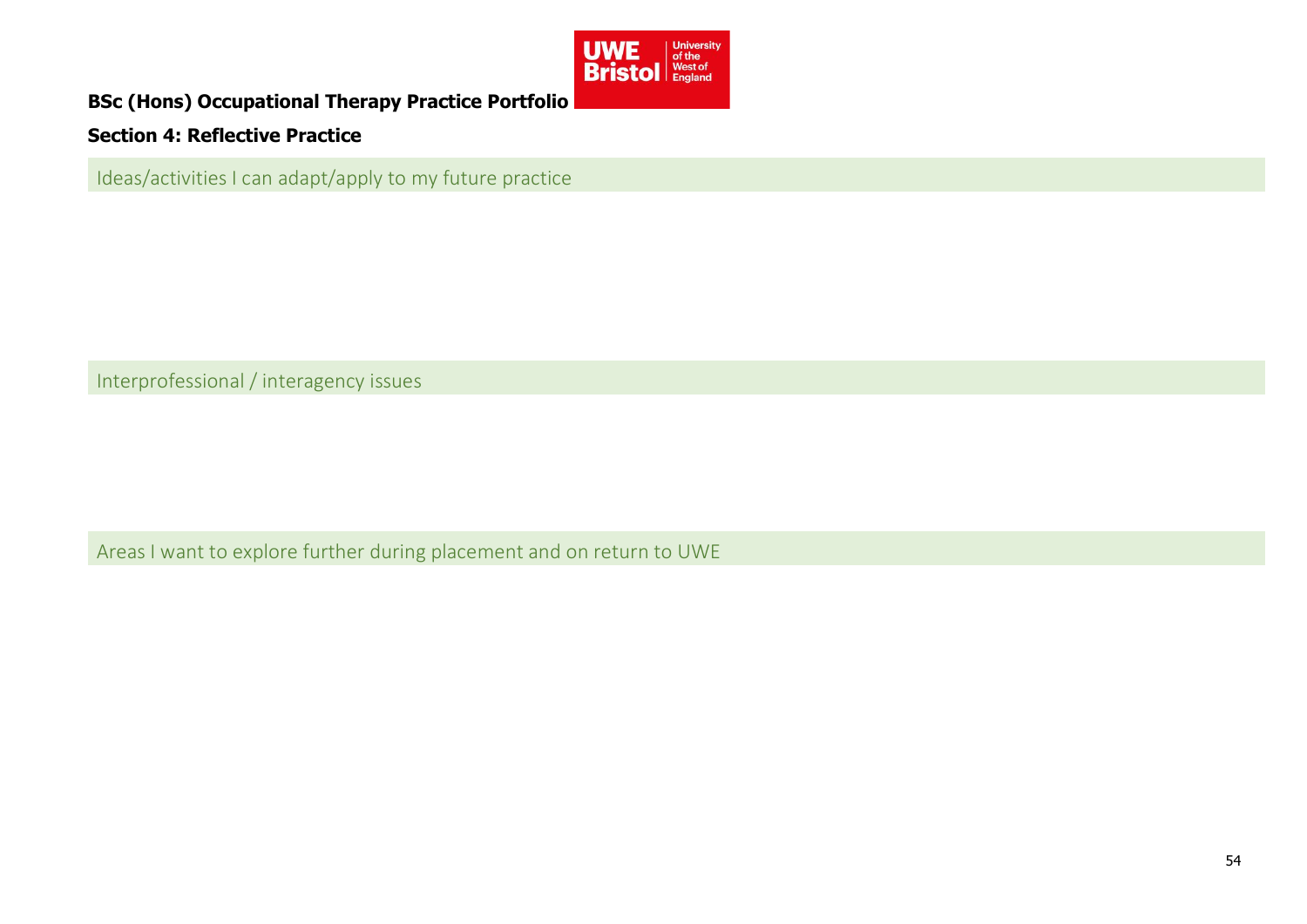

## **Section 4: Support**

Tutorial Support

Additional Suport

Failure Protocol

Quality Assurance For Practice Placements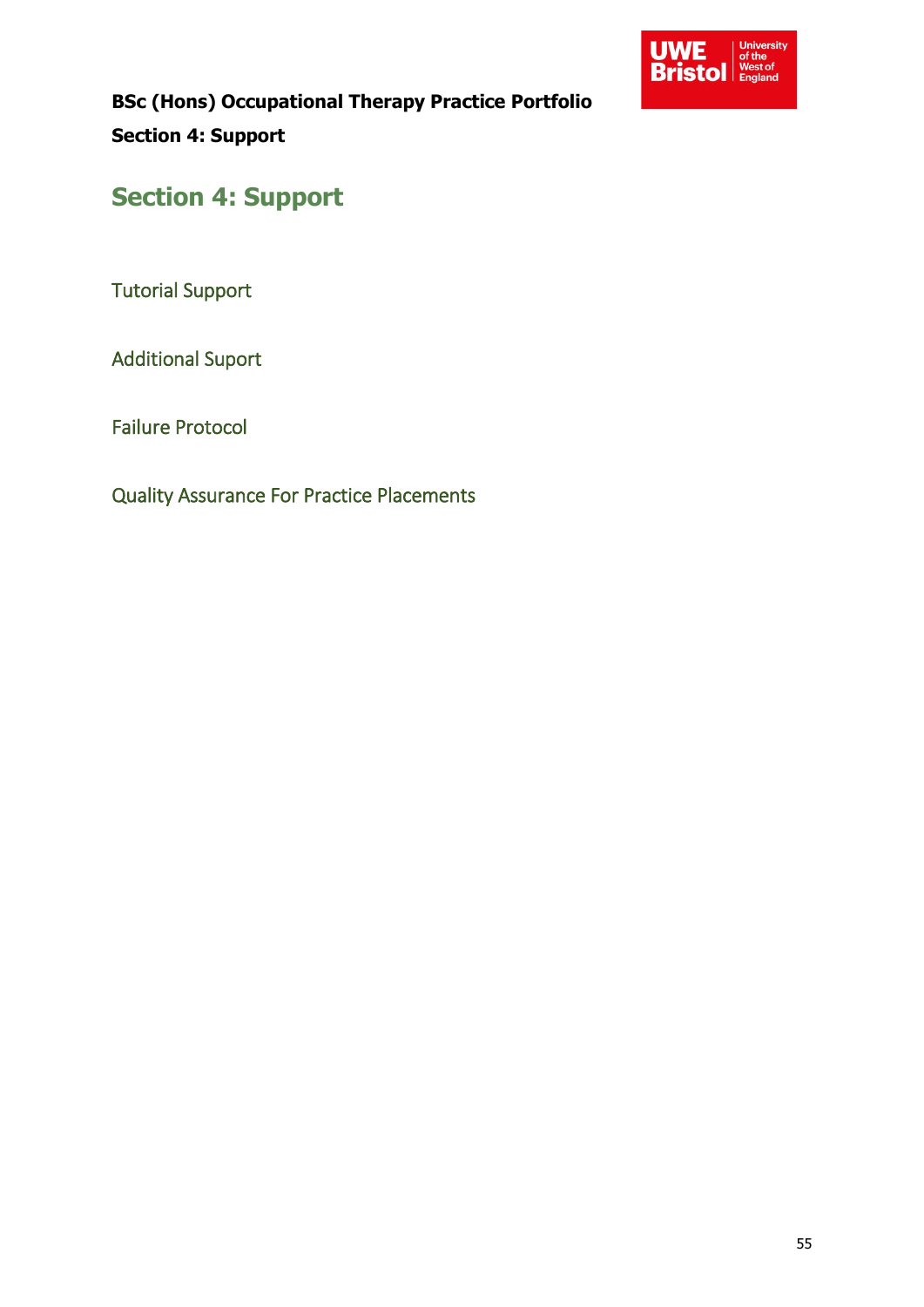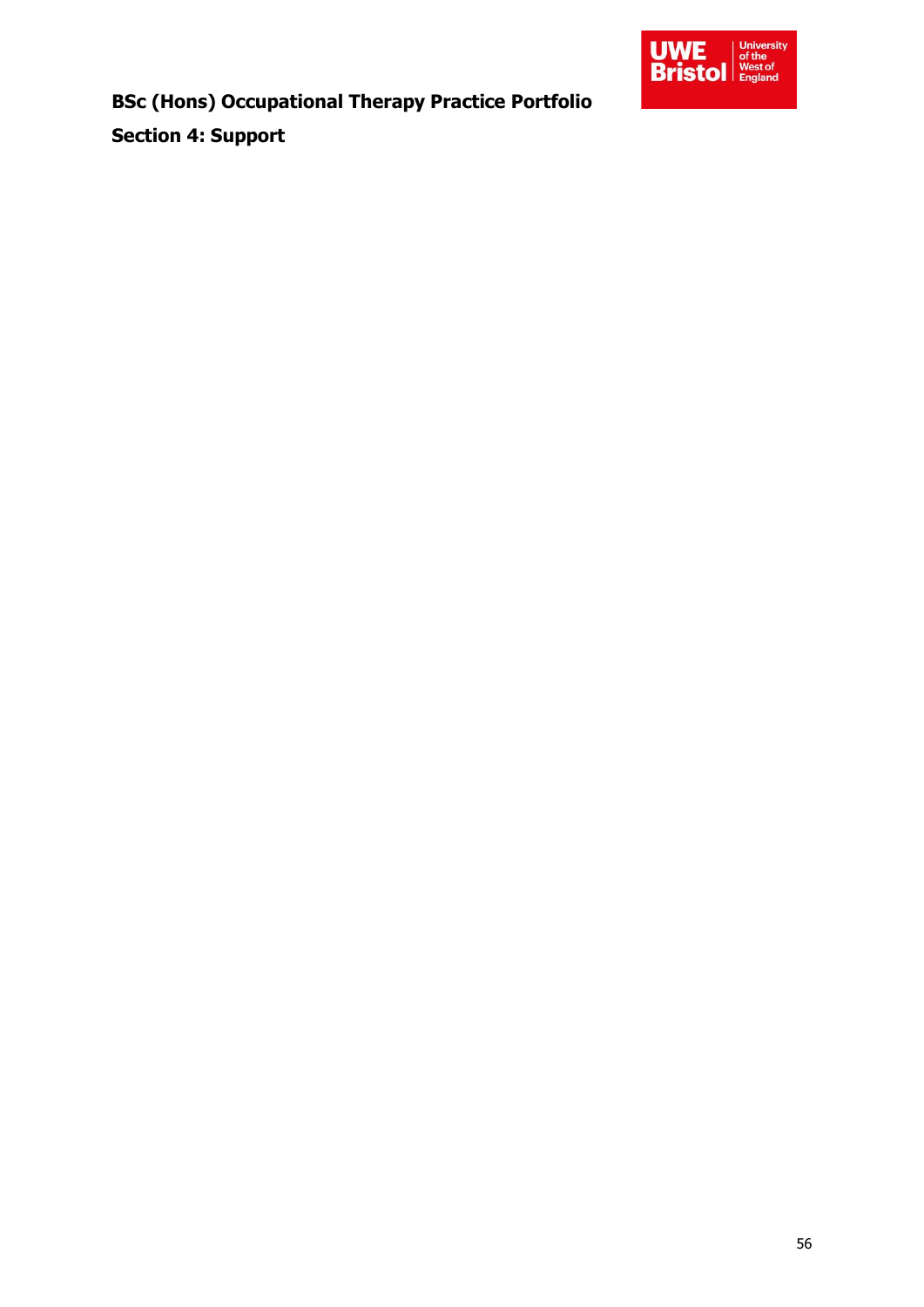

## **Tutorial Support**

Just prior to going out on placement, each student is allocated a UWE Placement Support Tutor to review their learning contract and conduct a midway tutorial. The midway tutorial is an opportunity for the student to discuss their strengths and weaknesses related to the learning needs in their learning contract with the practice educator (PE) and a UWE staff member.

Midway tutorials are normally carried out by telephone, or other form of electronic communication (e.g. video conferencing by Skype, if available). Exceptions to this, where the UWE tutor can carry out a visit to the student and PE at the placement location are outlined below.

The normal process of interaction between UWE, the student on placement and the PE will be as follows:

- Pre-placement preparation week at UWE students are advised of the UWE tutor who will be carrying out the midway tutorial
- By end of week 2 of placement the students will have liaised with their PE and made contact with their allocated UWE tutor to arrange a date for the midway tutorial (Please note that the onus is on the student to make these arrangements)
- Tuesday of week 3 of placement student to e-mail learning contract to UWE tutor.
- UWE tutor to review learning contract and feedback to student prior to midway tutorial. It is reviewed for consistency with placement competencies, achievability and fairness. Any comments or suggestions to modify it will be communicated to both the student and the practice educator. The midway tutor will aim to respond within 5 working days.
- Week 4, 5 or 6 of placement midway tutorial to take place over telephone, or otherwise, as outlined above. UWE tutors and students have been provided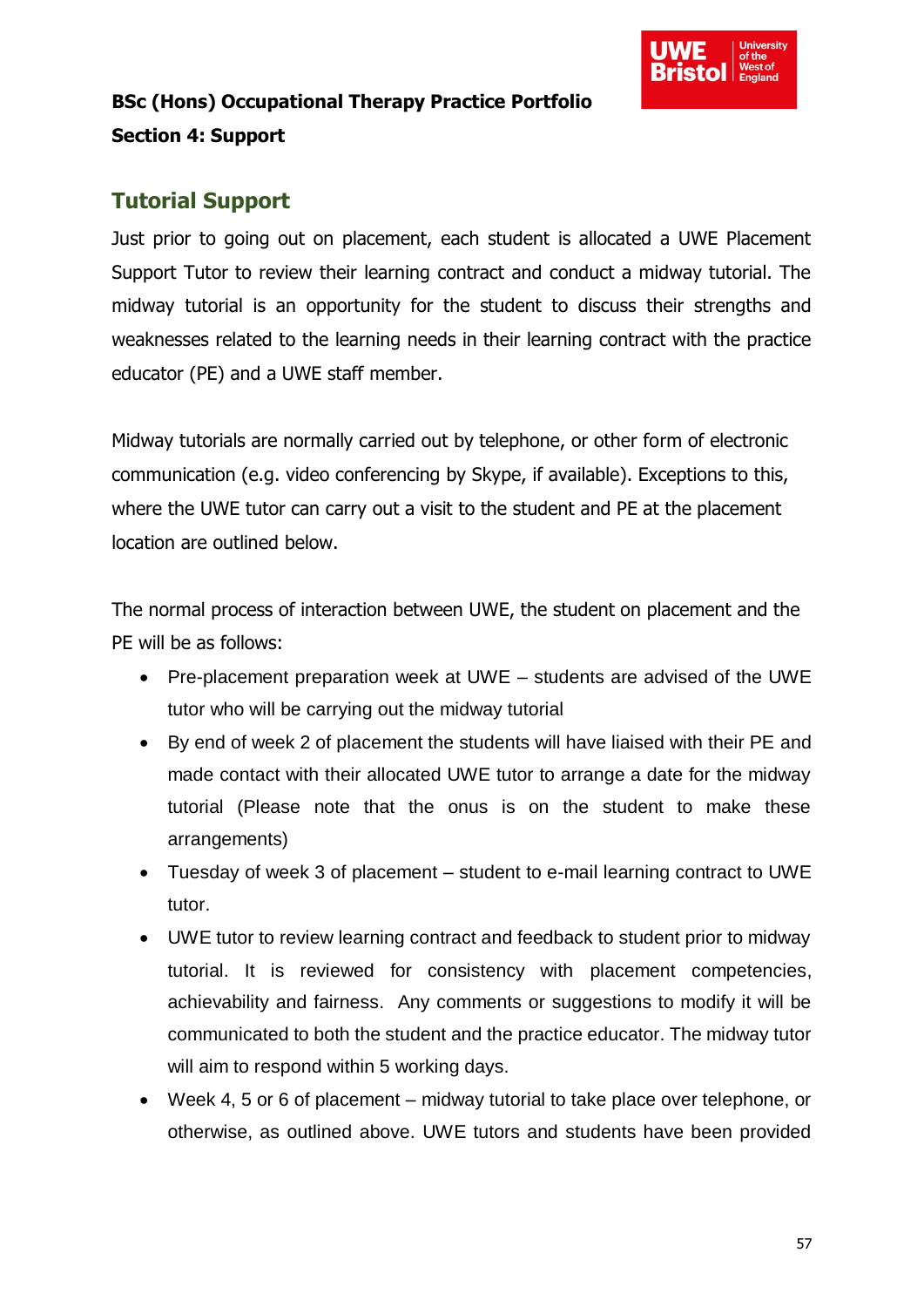

#### **Section 4: Support**

with updated agendas for the discussion in the midway tutorial that they should follow.

The 'Criteria for Evaluation' in the learning contract provide the student and the practice educator (PE) with the benchmarks for success or failure of the student to achieve the placement competencies. Therefore, it is vital that there is agreement between the student, the PE and the member of UWE staff in the midway tutorial that the learning contract is consistent with the placement competencies for the module, that it is fair and achievable.

The UWE tutor must have the opportunity to speak with both the student and the PE separately. Ideally, the student and the PE should be able to speak to the UWE tutor separately, in confidence. Arrangements for this to happen should be made prior to the phone call or other electronic communication. If this is difficult to arrange the student and/or PE should advise the tutor of the circumstances in which the midway tutorial will take place. The tutor may be able to make recommendations as to how satisfactory confidentiality can be achieved for the midway tutorial.

Follow-up telephone calls can be arranged if there are matters outstanding.

### Exceptions to midway tutorial by telephone or other electronic media.

Whilst midway tutorials by telephone are considered the 'norm' for students, there are exceptions, which can justify a visit to the placement location in person by the UWE tutor. Examples of these might be as follows:

- Where a student is deemed by the PE to be having difficulty in settling in to the placement, or is not addressing some or all of the goals on their learning contract. In this instance, the PE can contact the tutor directly to request a visit.
- Where a student feels that they are having difficulty with aspects of the placement, or in meeting the goals of their learning contract and require support from a UWE tutor. However, the student must always discuss this with their PE first and agree that a visit by a UWE tutor is necessary
- Where the PE may be taking a UWE student on placement for the first time and would like the additional support of a visit in person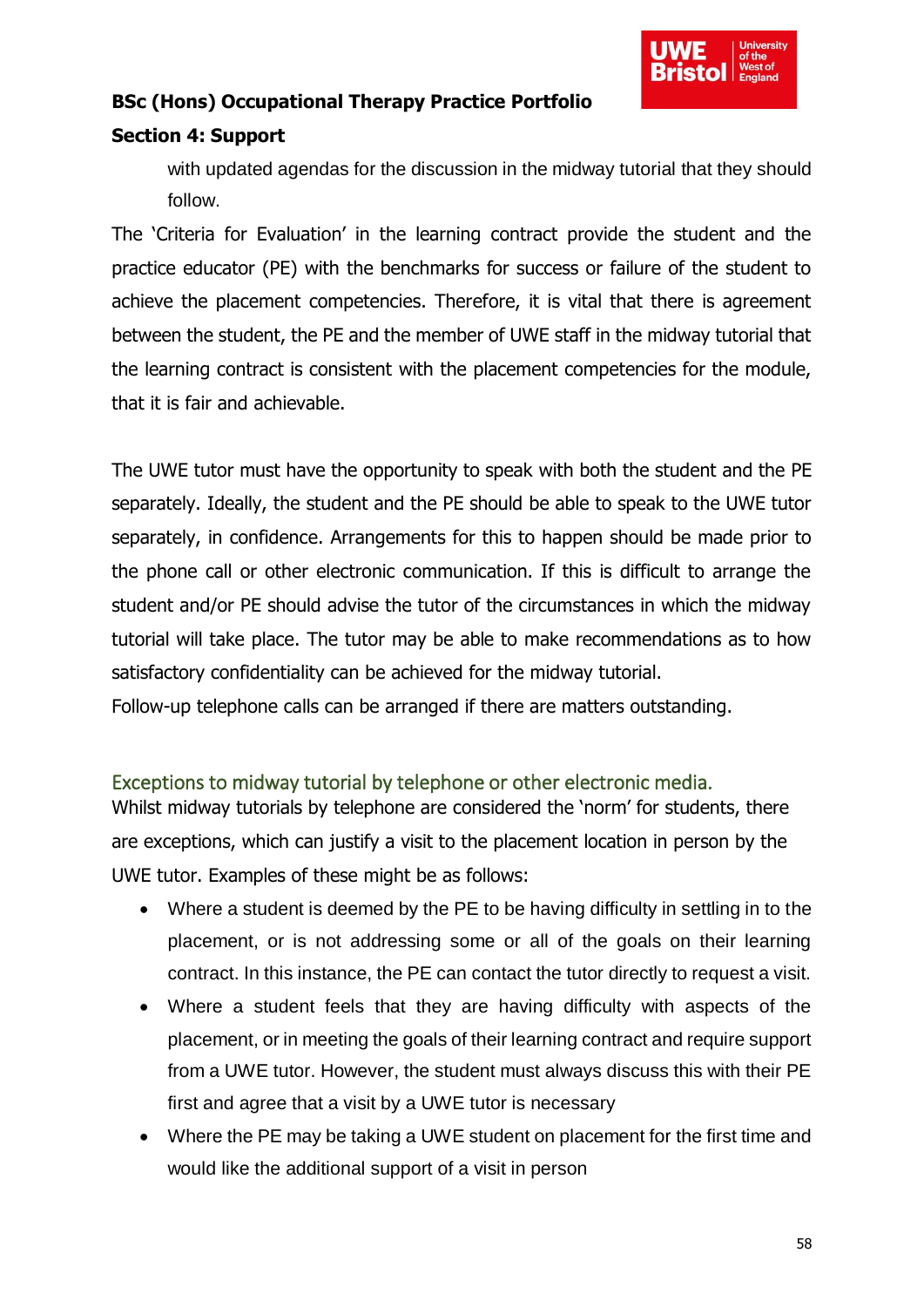

#### **Section 4: Support**

- Where a UWE tutor may have cause for concern, perhaps due to academic performance or previous placement performance.
- Where a student is deemed to be 'failing' by the PE. In this instance, the placement must follow the 'Failure Protocol' set out in the student's Practice Placement Portfolio and the information for practice educators available on the practice support net: (Follow 'Guidance by Programme') <http://www1.uwe.ac.uk/students/practicesupportnet.aspx>
- If a student fails any placement, one additional opportunity will be offered as long as the placement was not failed due to any evidenced risk of harm to clients. If the student fails a first placement opportunity due to concerns regarding professional suitability, they will be referred through the Professional Suitability Procedure for investigation of those concerns. If a student fails the first attempt of two consecutive placement modules they will not be offered another opportunity and will be required to withdraw unless there are mitigating personal circumstances accepted by UWE (RCOT, 2019)
- The table on the following page highlights the sequence of actions required by the student during placement.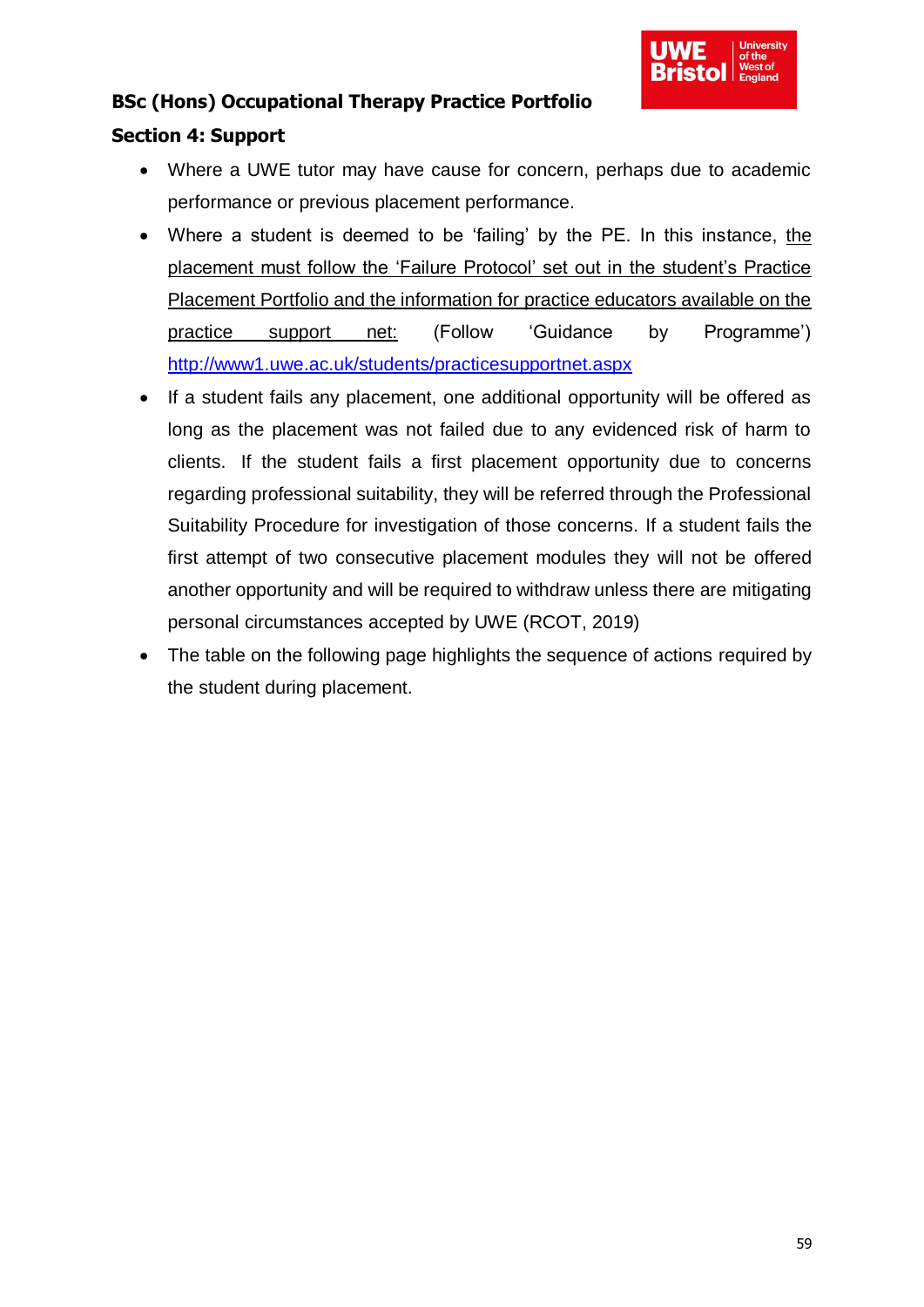

| Week             | <b>Student</b>  | <b>Action required by student/UWE</b>       |
|------------------|-----------------|---------------------------------------------|
| number           | <b>location</b> |                                             |
| Pre-placement    | <b>UWE</b>      | Students allocated tutors for duration of   |
| preparation week |                 | placement. Students to have contacted       |
|                  |                 | placements / visited, by this time.         |
| Week 1           | Placement       |                                             |
| Week 2           |                 | Student to contact UWE tutor to arrange     |
|                  |                 | tutorial by end of week                     |
| Week 3           |                 | Students to submit learning contract by     |
|                  |                 | Tuesday of week 3.                          |
|                  |                 | UWE tutor reviews learning contract and     |
|                  |                 | responds to the student within 5 working    |
|                  |                 | days if learning contract received on time. |
| Week 4           |                 | Midway tutorial takes place in either week  |
|                  |                 | 4 or 5 for PPOT1, week 5 or 6 for PPOT2     |
| Week 5           |                 | and PPOT3                                   |
| Week 6           |                 |                                             |
| Week 7           |                 |                                             |
| Week 8           |                 |                                             |
| Week 9           |                 | Final week for PPOT1                        |
| Week 10          |                 | Final week for PPOT2                        |
| Week 11          |                 | Final week for PPOT3                        |
| Placement de-    | <b>UWE</b>      | Students submit placement documentation,    |
| brief week       |                 | including signed off learning contract,     |
|                  |                 | placement hours and final report by         |
|                  |                 | submission date.                            |

**Table 1: Weekly chronology of student/UWE tutor interaction during placement**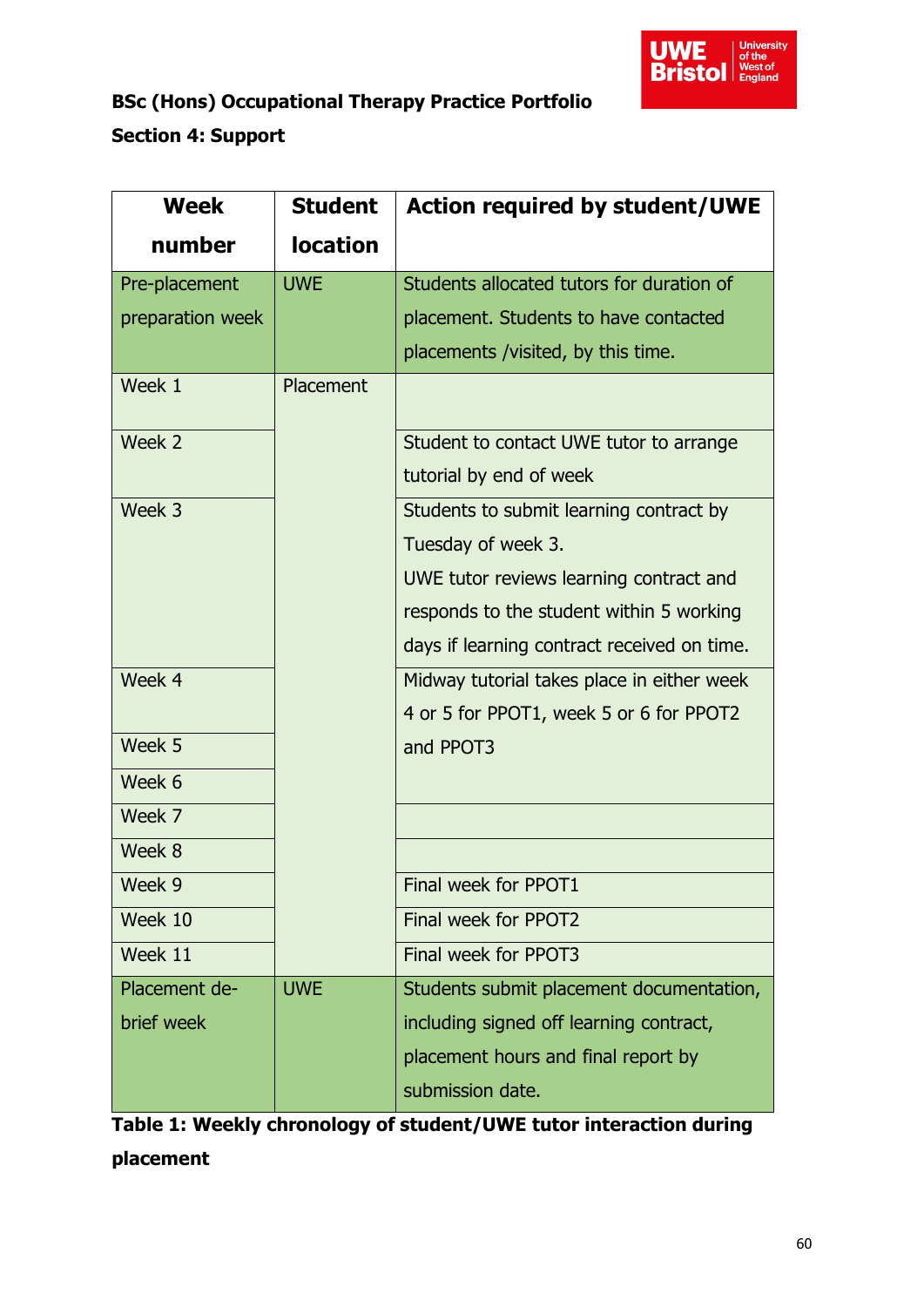

## **Additional Support**

If you experience problems whilst on placement that are affecting your work, do speak to your Practice Educator and/ or midway tutor in the first instance. UWE Student Services also continue to be available to whilst on placement:

*Student Support Advice Services:*  Email: [infopoint@uwe.ac.uk](mailto:infopoint@uwe.ac.uk) Telephone: +44 (0)117 32 85678

*Student Wellbeing:* 

Email: [wellbeing@uwe.ac.uk](mailto:wellbeing@uwe.ac.uk) Telephone: +44 (0)117 32 86268

#### *Harassment and Bullying*

We believe that all people, whether staff, students, service user or visitors, are entitled to an environment in which the dignity of the individual is respected.

If you have any concerns about this please do discuss with your practice educator, midway tutor and / or refer to:

[http://www1.uwe.ac.uk/about/corporateinformation/equalityanddiversity/hateinciden](http://www1.uwe.ac.uk/about/corporateinformation/equalityanddiversity/hateincidentreporting.aspx) [treporting.aspx](http://www1.uwe.ac.uk/about/corporateinformation/equalityanddiversity/hateincidentreporting.aspx)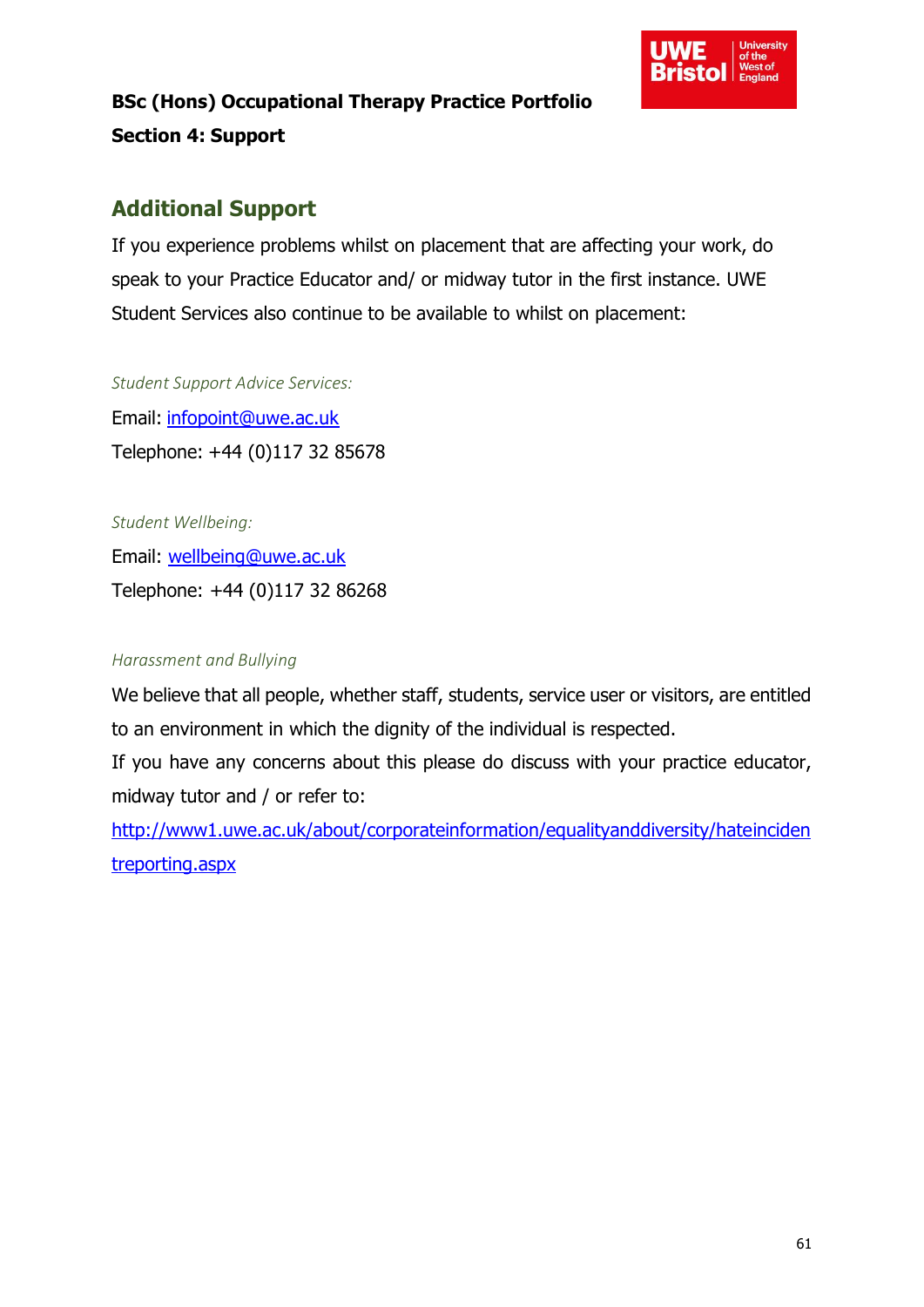

#### **Section 4: Support**

## **Placement Failure Protocol**

The basis of a student's performance whilst on placement, and the ultimate measure of whether they have passed or failed, is the learning contract which they have negotiated with their Practice Educator(s) (PE) and agreed with the UWE tutor, as outlined in other sections of this Portfolio.

- 1. Where a PE has identified weaknesses in a student's performance which suggest they may fail to achieve any of the criteria for evaluation on the learning contract, the PE should contact the UWE placement tutor to request that they carry out a consultation either by telephone or by visit to the placement location. *This contact* needs to be made as soon as the first concerns arise. Equally a student who is concerned that their performance may not be meeting the required standard, putting them at risk of failing, can request input from the UWE placement tutor.
	- a. The UWE placement tutor will carry out the visit or telephone consultation and have one to one conversations with the student and the PE.
	- b. The aim is to agree an action plan (with set dates) for the student to support them working towards achieving the learning needs on their learning contract.
	- c. Any agreed actions will be circulated in writing between all parties
	- d. The UWE placement tutor will arrange an agreed number of further tutorial(s) with the student and the PE, either by phone/ Skype, or at the placement location, to continue to support the student in working towards achieving their learning needs for that placement.
	- e. The PE needs to keep the student fully aware of how they are performing against the action plan, and original learning contract, during formal supervision and informal feedback. This should include signing off any passed learning needs on the learning contract.
- 2. During this time, the PE may identify that the student's performance is not improving to an acceptable level in the remaining timeframe, as measured by the agreed action plan, and the original learning contract.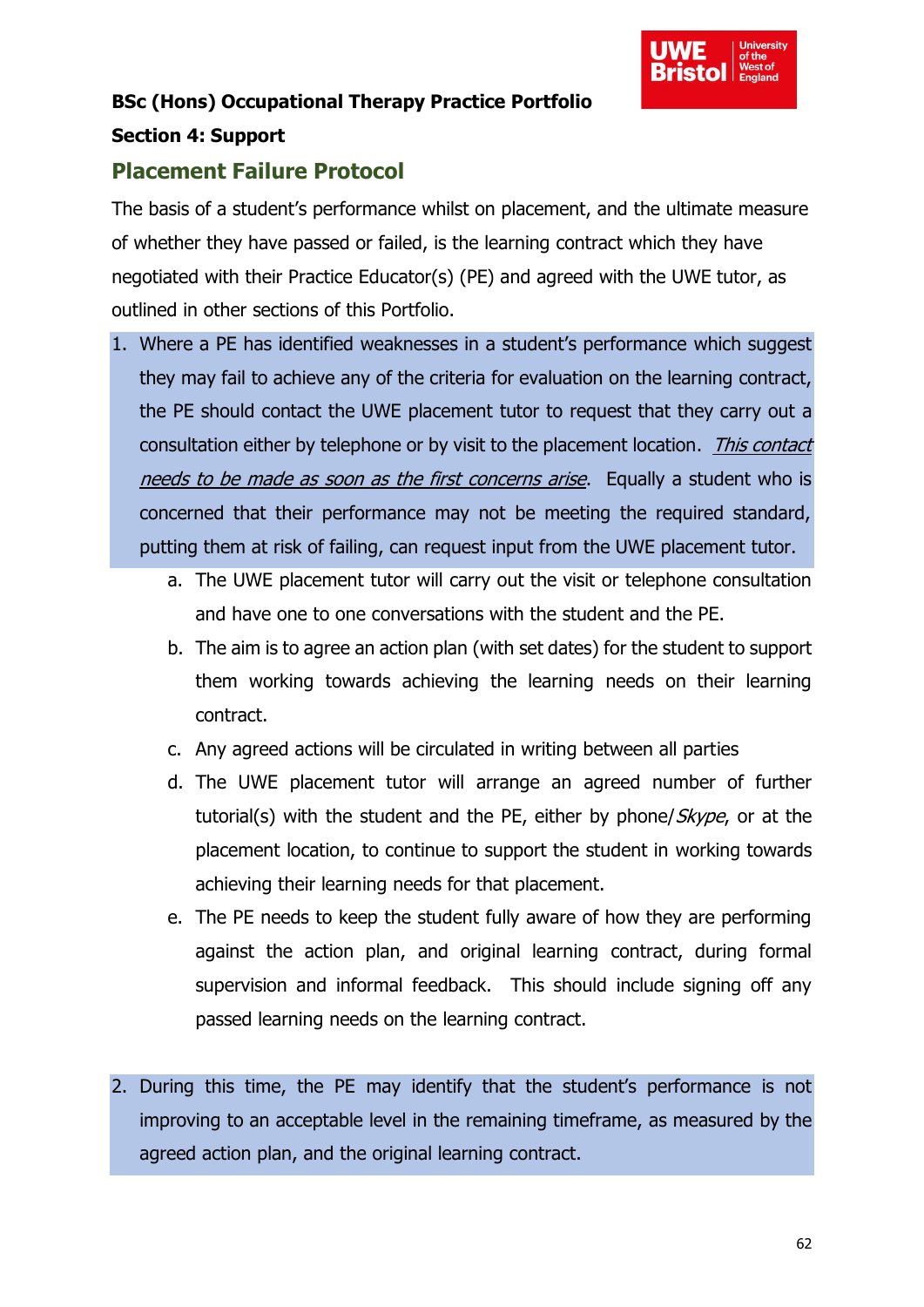

#### **Section 4: Support**

- a. The PE must contact the UWE placement tutor **before** the final week of the placement if their overall decision is that the student will fail the placement.
- b. The PE should keep notes of their concerns, with examples, as supporting evidence for their final decision
- c. The reasons for the expected failure of the student can then be fully discussed (alternative contacts at UWE should be provided in the event that the first UWE placement tutor is not available).
- d. A 3-way tutorial (either by phone/*Skype*, or at the placement location) can then be arranged to formally discuss the failure with the student if necessary, especially where the PE has concerns regarding the student's full grasp of the situation.
- 3. Whilst the PE should keep the student fully aware of how they are performing, the PE **should not** formally, unilaterally advise the student that they have failed until the discussion and process described above has been implemented and the reasons for the failure clearly outlined to a UWE staff member.
- 4. Where the student has failed criteria for evaluation on the learning contract, and thus failed the placement, this should be communicated to them sensitively by the Practice Educator on an agreed day towards the end of the placement following consultation with the UWE placement tutor.
	- a. The student must be offered support and time for reflection by the Practice Educator following this supervision, and advised to contact their UWE placement tutor as soon as possible if they are not present during this notification.
	- b. The student should be advised of UWE's protocols regarding the possibility of them having the opportunity to re-take that placement during this meeting with their UWE placement tutor, and also what they still need to do in respect of any other assignment attached to that placement module.
- 5. On return to university, the student will meet with the Programme Leader and either their personal tutor and/or UWE placement tutor.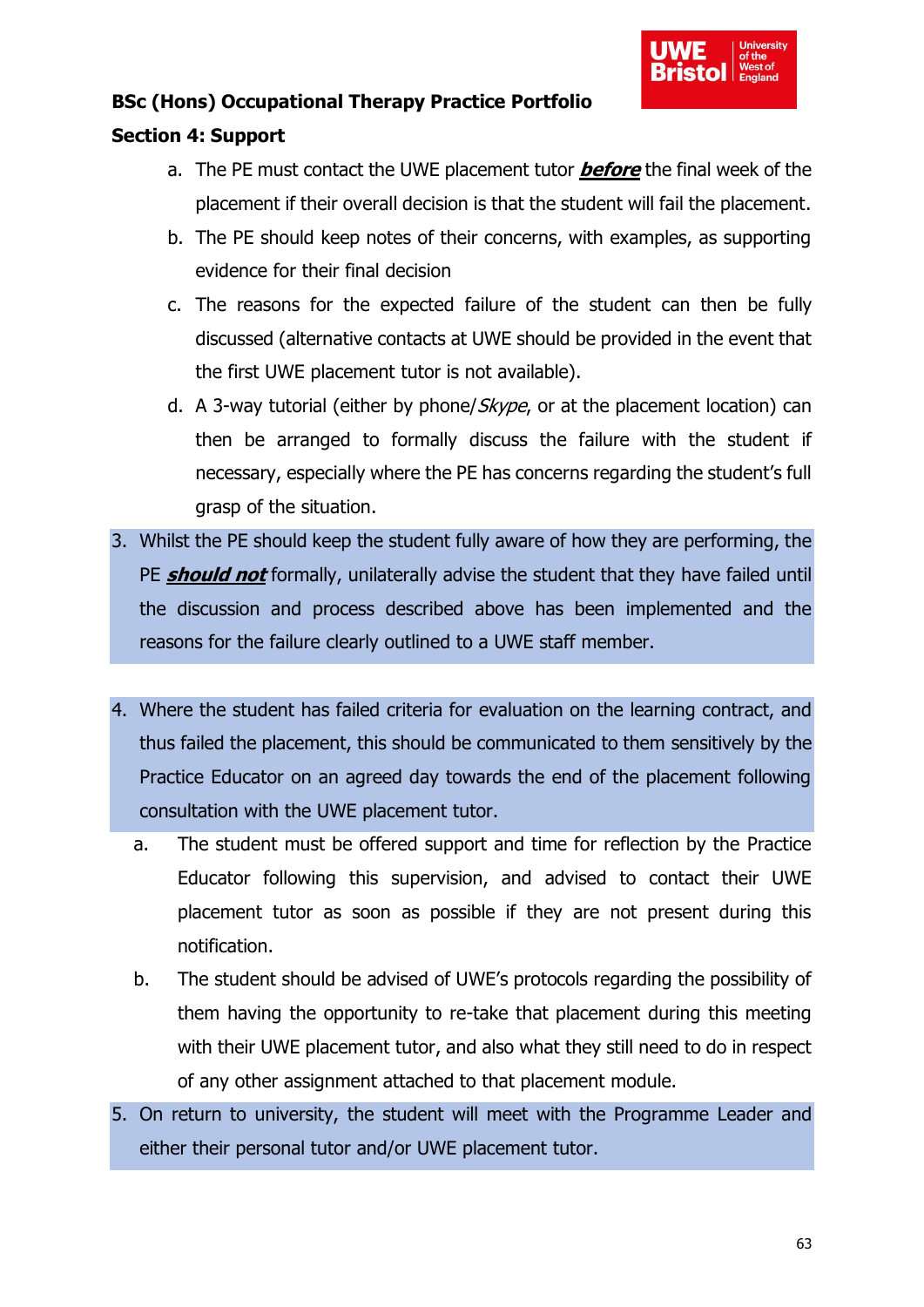

#### **Section 4: Support**

- a. This meeting will clearly outline the placement issues and what remedial action the student would need to undertake if a resit opportunity is to be supported by the programme team.
- b. Notes will be taken during this meeting and a summary of the action points provided to the student, with a copy held on the student file until the start of the resit. NB: If a student fails the first opportunity on a module attempt, they will be granted a resit opportunity within that module run if there are no concerns as noted below.
- 6. If a student's performance on placement gave cause for concern regarding the safety of service users, carers or other people in the practice setting, the team may not support another attempt at placement for that student.
- 7. If a student was unprofessional in some aspect of their practice the Programme Leader may investigate this under the Professional Suitability Procedure. [http://www2.uwe.ac.uk/services/Marketing/about-us/pdf/professional-suitability](http://www2.uwe.ac.uk/services/Marketing/about-us/pdf/professional-suitability-and-conduct-procedure.pdf)[and-conduct-procedure.pdf](http://www2.uwe.ac.uk/services/Marketing/about-us/pdf/professional-suitability-and-conduct-procedure.pdf) 
	- a. Following this investigation, the student will be invited to a level 1 or 2 meeting under the procedure, or a level 3 panel will be convened (depending on the seriousness of the concern).
	- b. The outcome of the Professional Suitability Procedure will determine if/how the student can progress and their future on the programme. UWE will make any decision whilst remaining mindful of its duty of care and of its obligations to students under the Equality Act 2010, including in appropriate cases to make reasonable adjustments.
	- c. If the outcome of the Professional Suitability Procedure (PSP) is that the student has demonstrated themselves to be professionally unsuitable, they will have no access to a re-sit placement and they will need to consider alternatives to their current programme of study – dependent on the actual decision of the PSP Panel.
	- d. The student will be fully supported to understand what this means and consider their alternatives.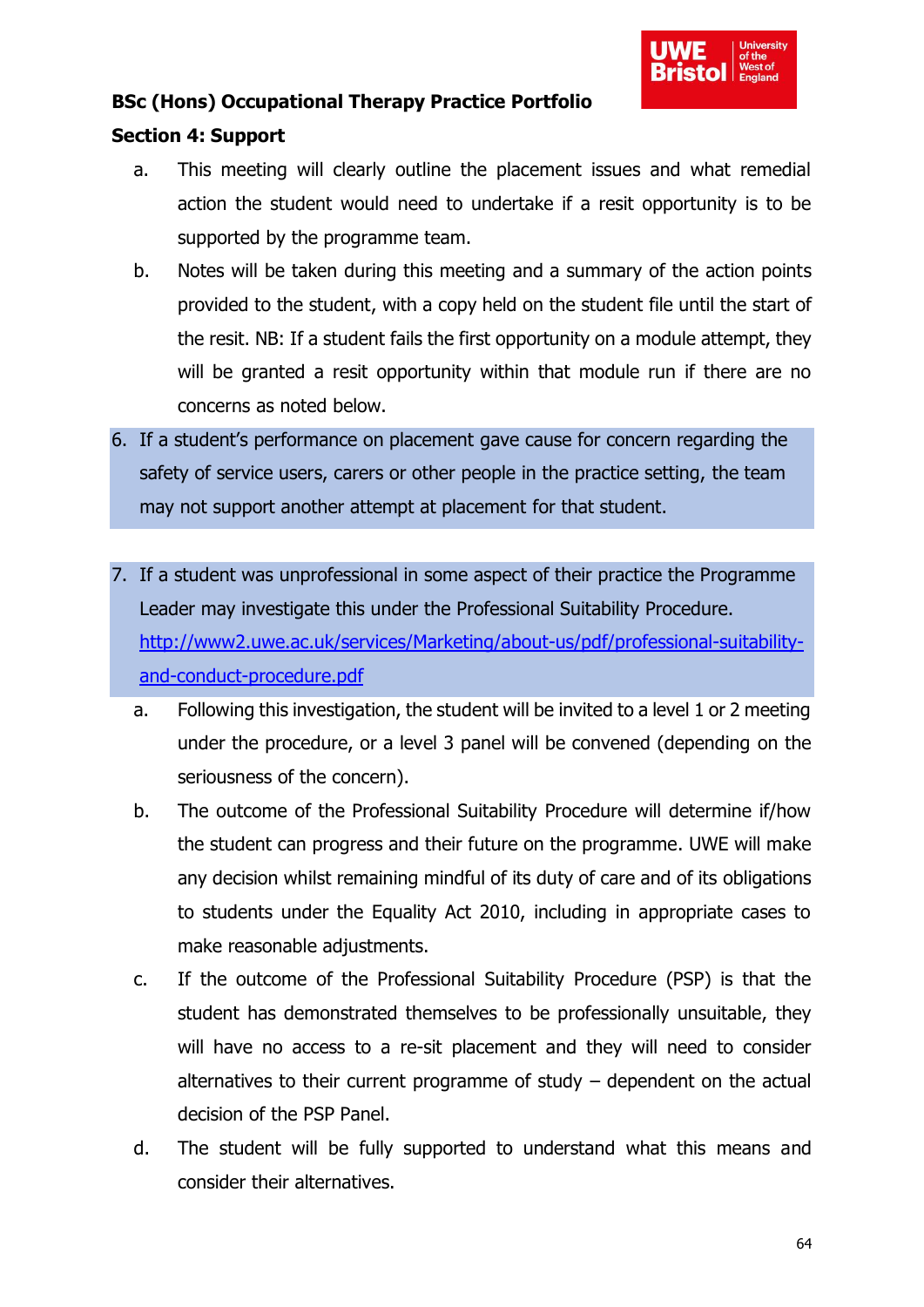

#### **Section 4: Support**

## **Quality Assurance for Practice Placements**

When a potential new placement area is first established there will be an audit undertaken to ascertain the nature of the service and whether it would make a safe and effective learning environment for undergraduate occupational therapy students. Thereafter, on a two yearly cycle, all placements are asked to complete a self-assessment audit tool which uses the HCPC Standards of Education & Training (2017) as a basis for questions. The self-assessment audit activity includes discussion with the occupational therapy placement team at UWE and identifying and implementing an action plan for further enhancement of placement provision. There is an external validation exercise on the collated self-assessment results which is presented and discussed with service partners at established regular meetings.

Students need to complete a placement evaluation at the end of their placement. The evaluation of placements is performed using the online placement allocation and evaluation database, ARC. There are also annual practice educator events / liaison meetings at which quality assurance discussions can take place face to face.

Academic staff at UWE also access practice evaluation data and this could be reviewed if specific issues are identified, for example if a student reports to the University that they are encountering difficulties on placement. This could generate action such as an ad hoc visit to the placement or communication with placement managers by senior level UWE staff – for example by an appropriate officer from PPO.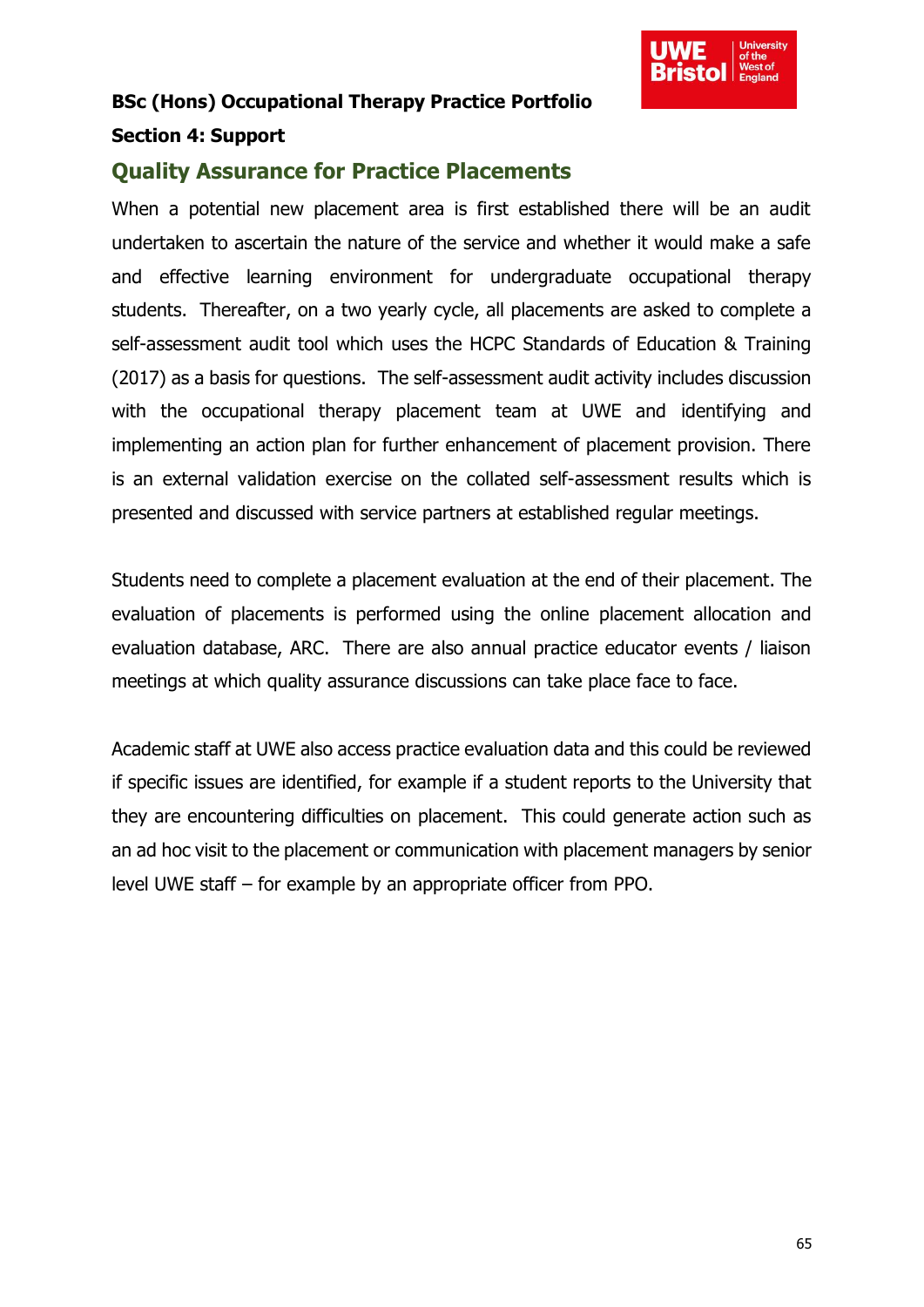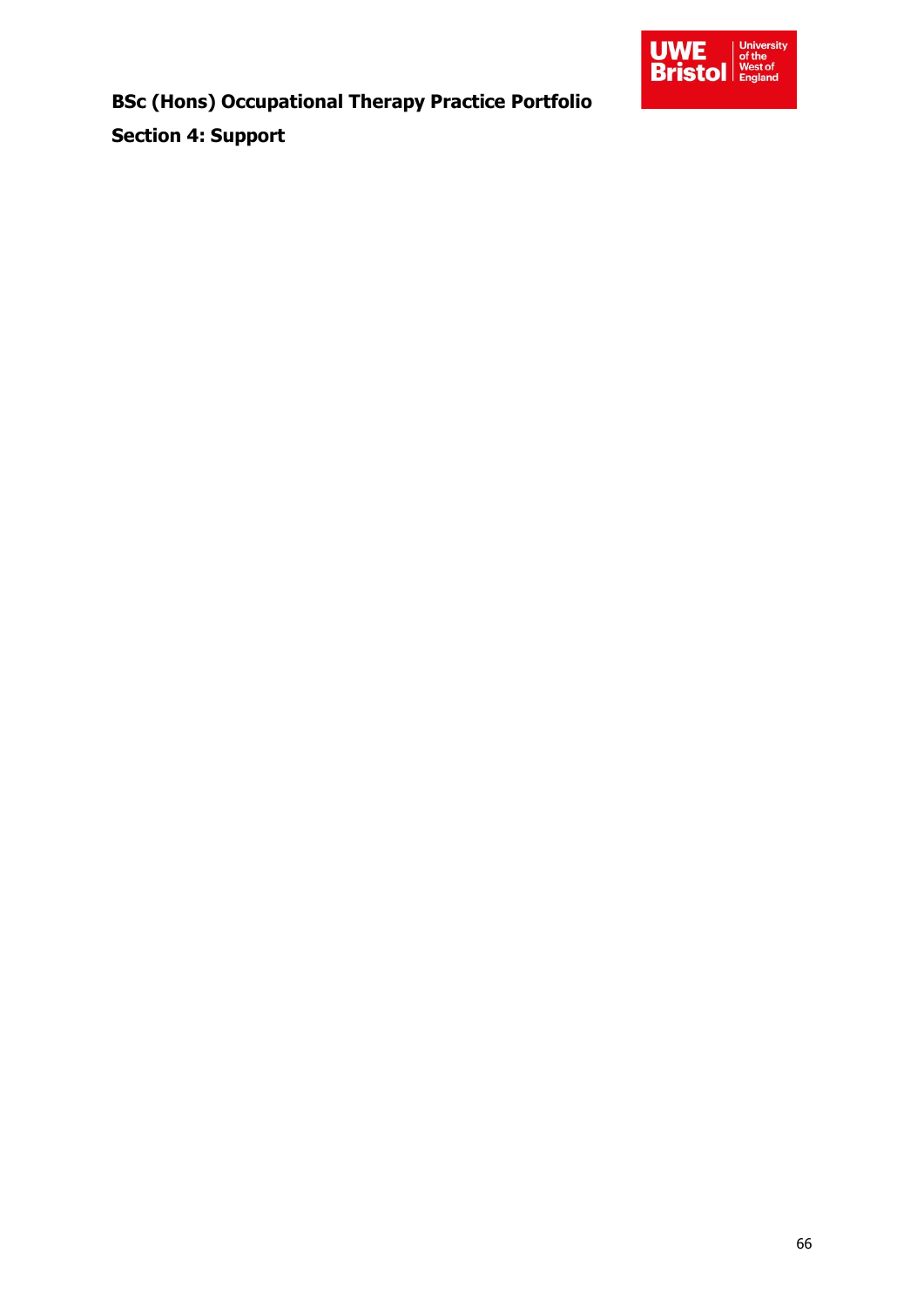

## **Section 5: Completion Documentation**

Professional Practice Hours

Summary Of Accumulated Hours

Hours Record Form

Placement Learning Contract

Practice Educator Front Sheet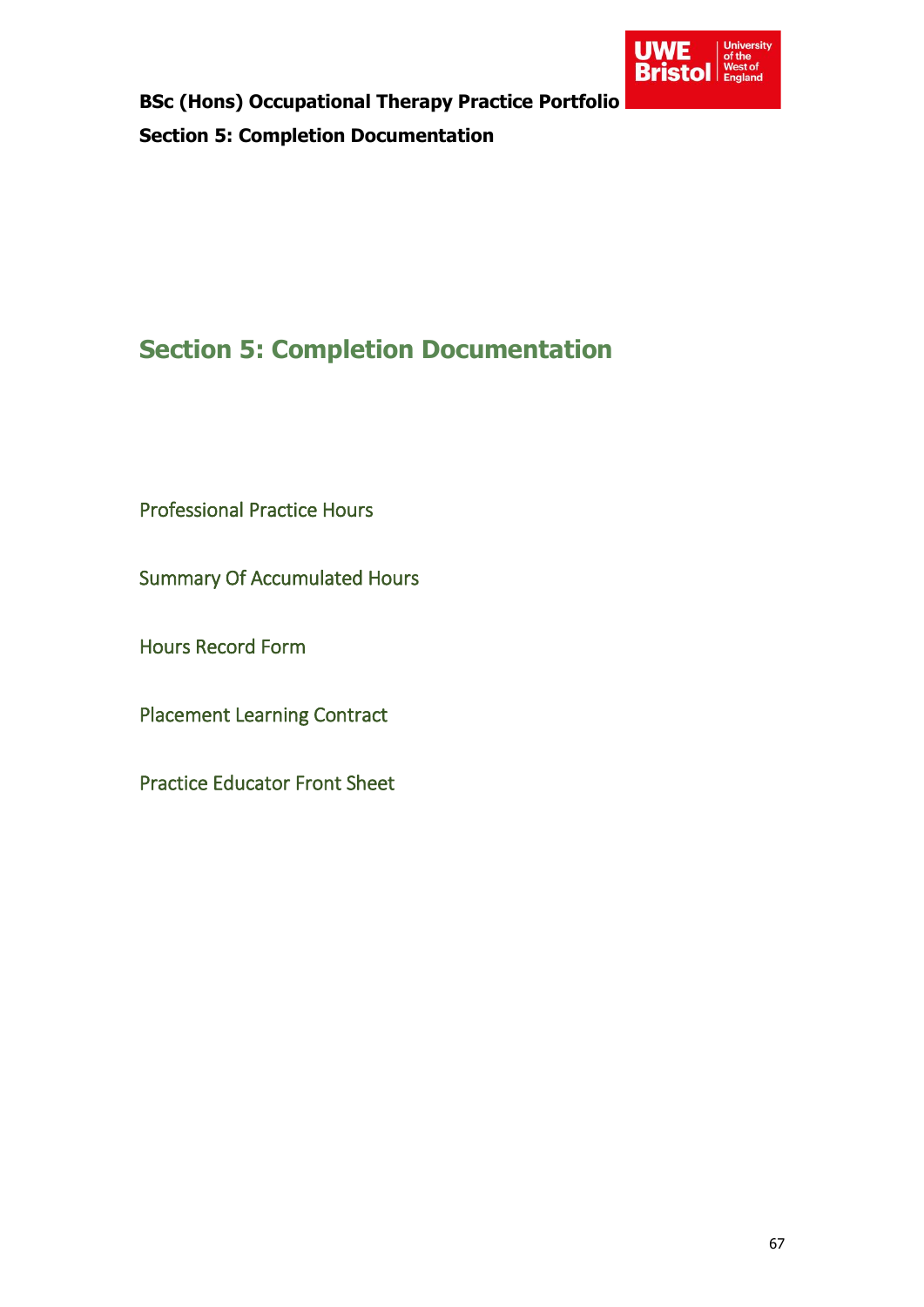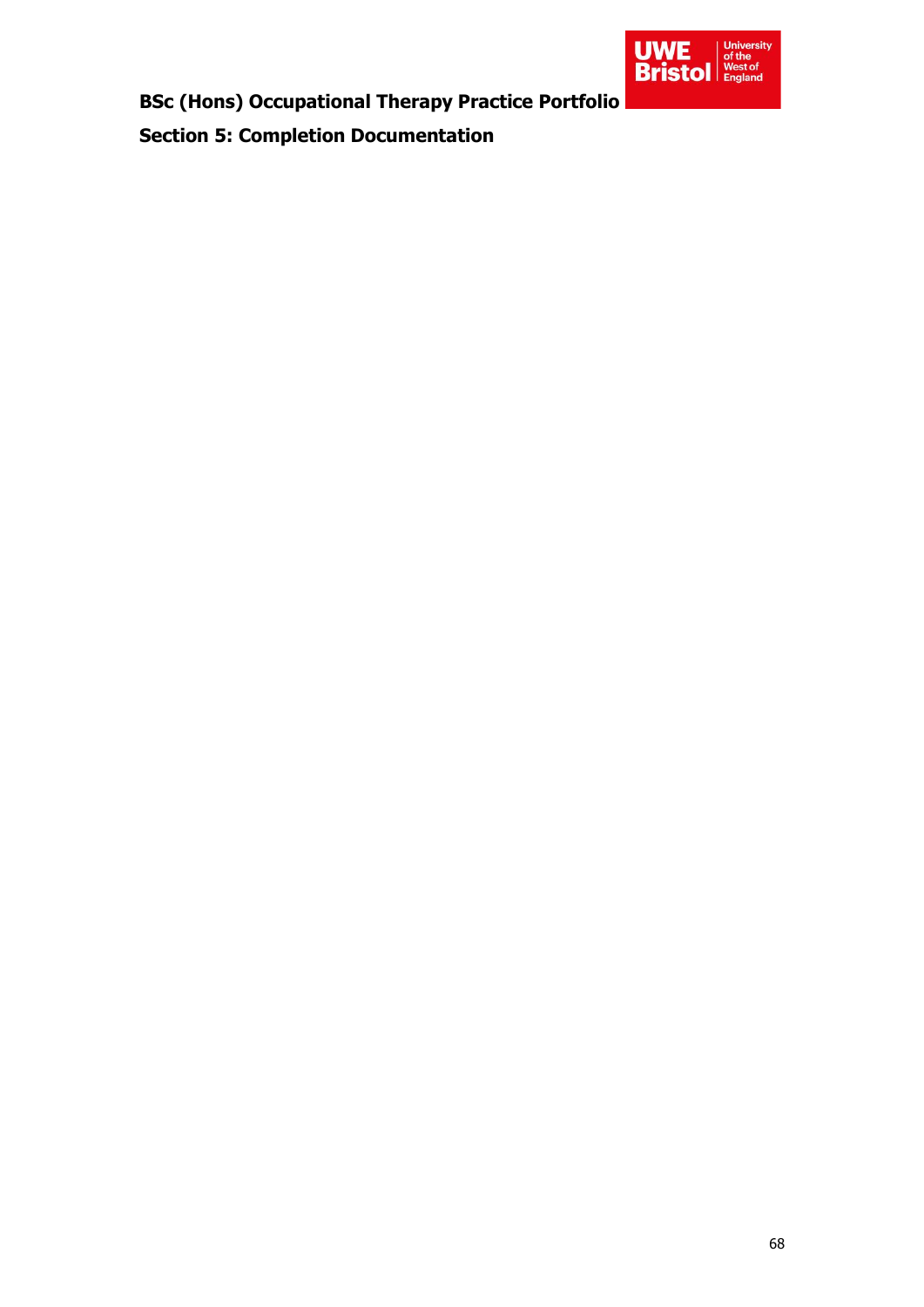

## **Professional Practice Hours**

The World Federation of Occupational Therapists (2016) states that 'each student will complete sufficient hours of fieldwork to ensure integration of theory to practice. A minimum of 1000 hours is expected' (p. 49).

Your practice hours are officially recorded on your hours' record forms. A separate form is completed for each Professional Practice Module. The hours must be agreed by your Practice Educator, who must sign the form. Please note that your half day of study hours **are** included in your placement total but Bank holidays are not.

On completion of the placement, you will need to upload to Blackboard the following documents:

- Final Signed Learning Contract
- Signed Hours Record
- Final Signed Report
- Personal Goals Form

These can be scanned or photographed, then uploaded. You must also keep a copy in your Portfolio and, as an ongoing reference; record the total hours on your 'Summary of Professional Practice Placements sheet' (see following page).

**Reference**: World Federation of Occupational Therapists (2016) Minimum standards for the education of occupational therapists. Revised 2016. Perth: WFOT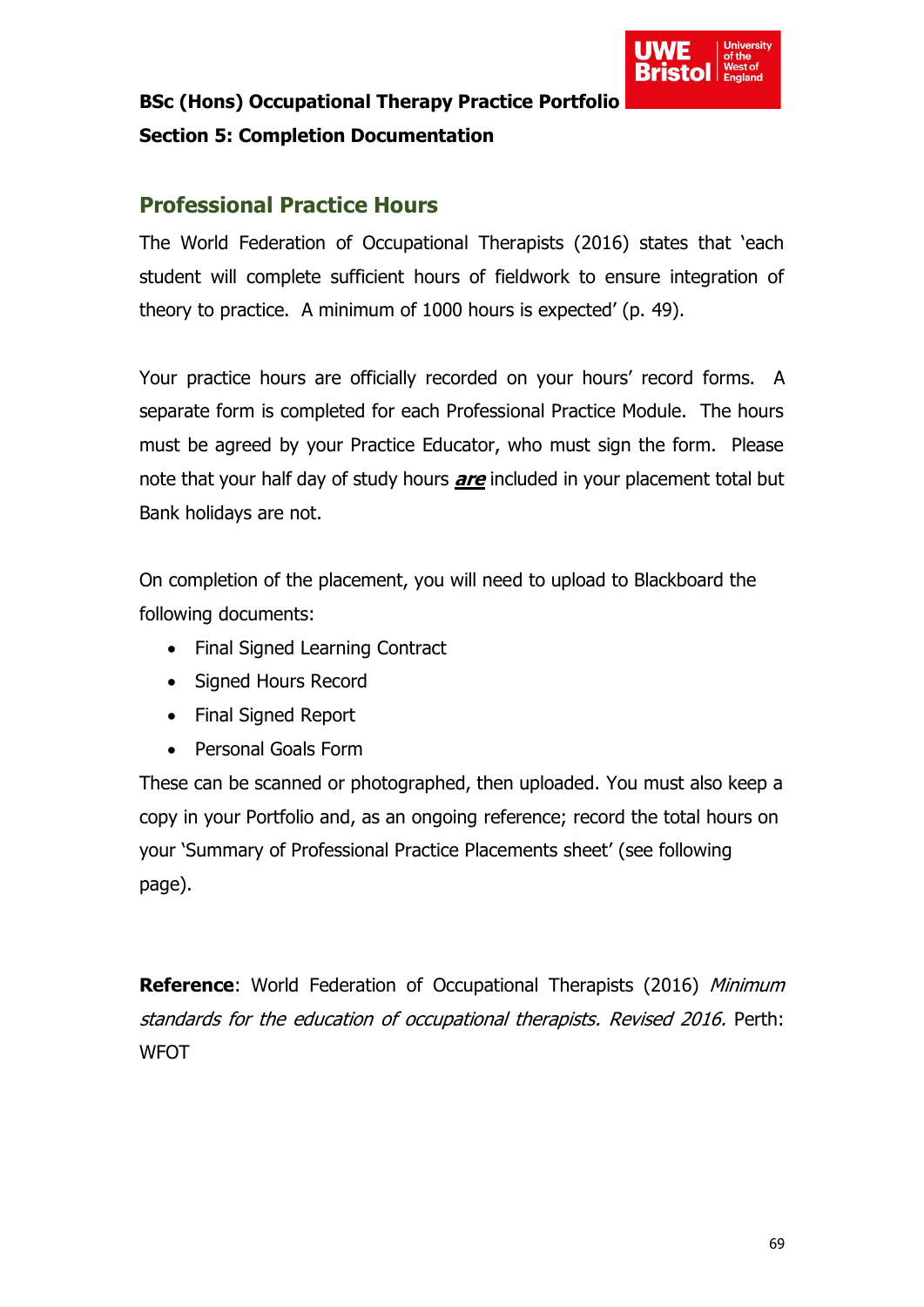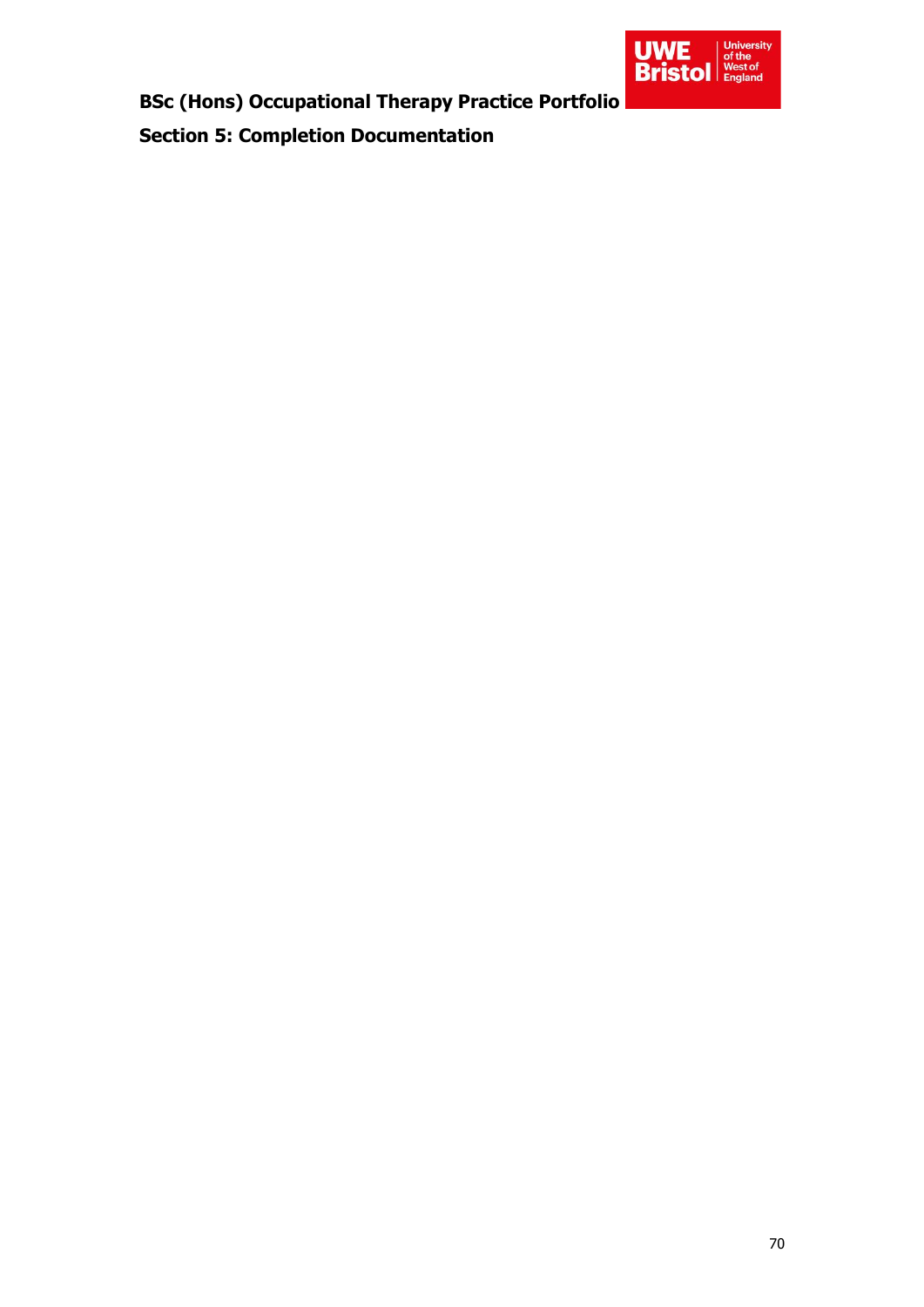

**Section 5: Completion Documentation**

### **Summary Of Professional Practice Placements & Accumulated Hours**

Complete these details as you progress through your Professional Practice Modules as a record of your practice experience.

| <b>PLACEMENT ADDRESS</b> | <b>TYPE OF EXPERIENCE - (describe service)</b> | <b>DATES</b> | <b>HOURS</b> |
|--------------------------|------------------------------------------------|--------------|--------------|
|                          | and service user group)                        |              | <b>DONE</b>  |
| Module 1.                |                                                |              |              |
|                          |                                                |              |              |
|                          |                                                |              |              |
| Module 2.                |                                                |              |              |
|                          |                                                |              |              |
|                          |                                                |              |              |
| Module 3.                |                                                |              |              |
|                          |                                                |              |              |
|                          |                                                |              |              |
| TOTAL HOURS COMPLETE:    |                                                |              |              |
|                          |                                                |              |              |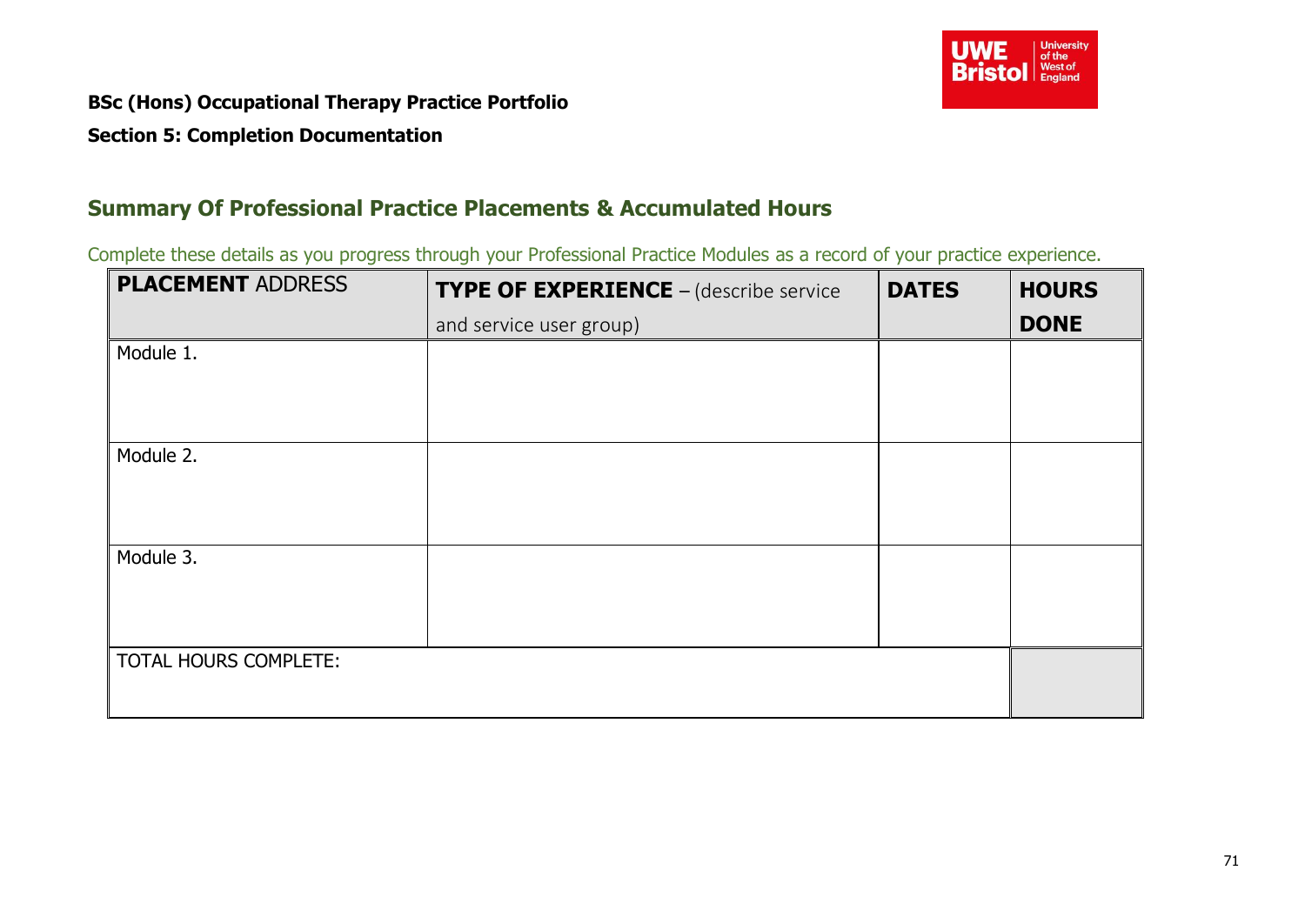

#### **Section 5: Completion Documentation**

### **Hours Record Form**

#### **Occupational Therapy Practice Module**:

**Name of Student: Name of Practice Educator:**

#### **Placement Address:**

|             |                  | <b>Placement Number:</b> |                       |               |                       |
|-------------|------------------|--------------------------|-----------------------|---------------|-----------------------|
|             |                  | <b>Practice Area</b>     | Physical              | Mental Health | Learning Difficulties |
| riate<br>SΡ | <b>Age Range</b> | Child or Adolescent      | <b>Working Age</b>    | Older Adult   |                       |
|             | <b>Location</b>  | Community                | Hospital              | <b>Both</b>   |                       |
| Tircle      |                  | <b>Service Type</b>      | <b>Social Service</b> | <b>NHS</b>    | 3rd Sector            |

| Dates From/To                             | <b>Hours Absent</b><br>$($ If Any $)$ | <b>Hours Worked</b><br>(Inc. Study) | Practice<br>Educator<br><b>Initials</b> |
|-------------------------------------------|---------------------------------------|-------------------------------------|-----------------------------------------|
| Week 1                                    |                                       |                                     |                                         |
| Week 2                                    |                                       |                                     |                                         |
| Week 3                                    |                                       |                                     |                                         |
| Week 4                                    |                                       |                                     |                                         |
| Week 5                                    |                                       |                                     |                                         |
| Week 6                                    |                                       |                                     |                                         |
| Week 7                                    |                                       |                                     |                                         |
| Week 8                                    |                                       |                                     |                                         |
| Week 9                                    |                                       |                                     |                                         |
| Week 10                                   |                                       |                                     |                                         |
| Week 11                                   |                                       |                                     |                                         |
| <b>Total Hours Of Practice Undertaken</b> |                                       |                                     |                                         |
| Signature Of Practice Educator            |                                       |                                     |                                         |

NB: Use week numbers as necessary i.e. if your placement is 9 weeks do not use

weeks 10 & 11.

X1 copy for student portfolio X1 copy for submission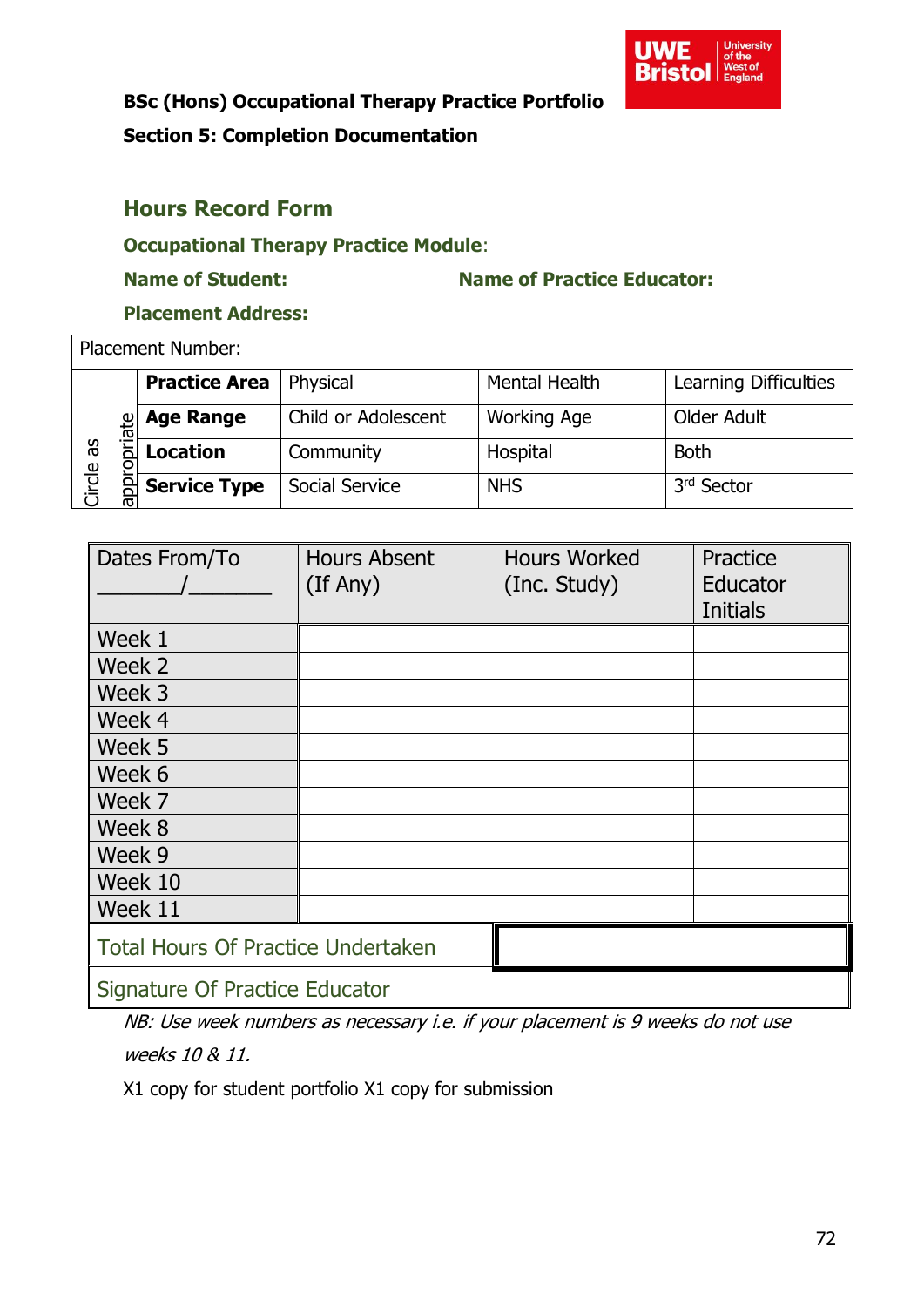

**BSc (Hons) Occupational Therapy Practice Portfolio Section 5: Completion Documentation**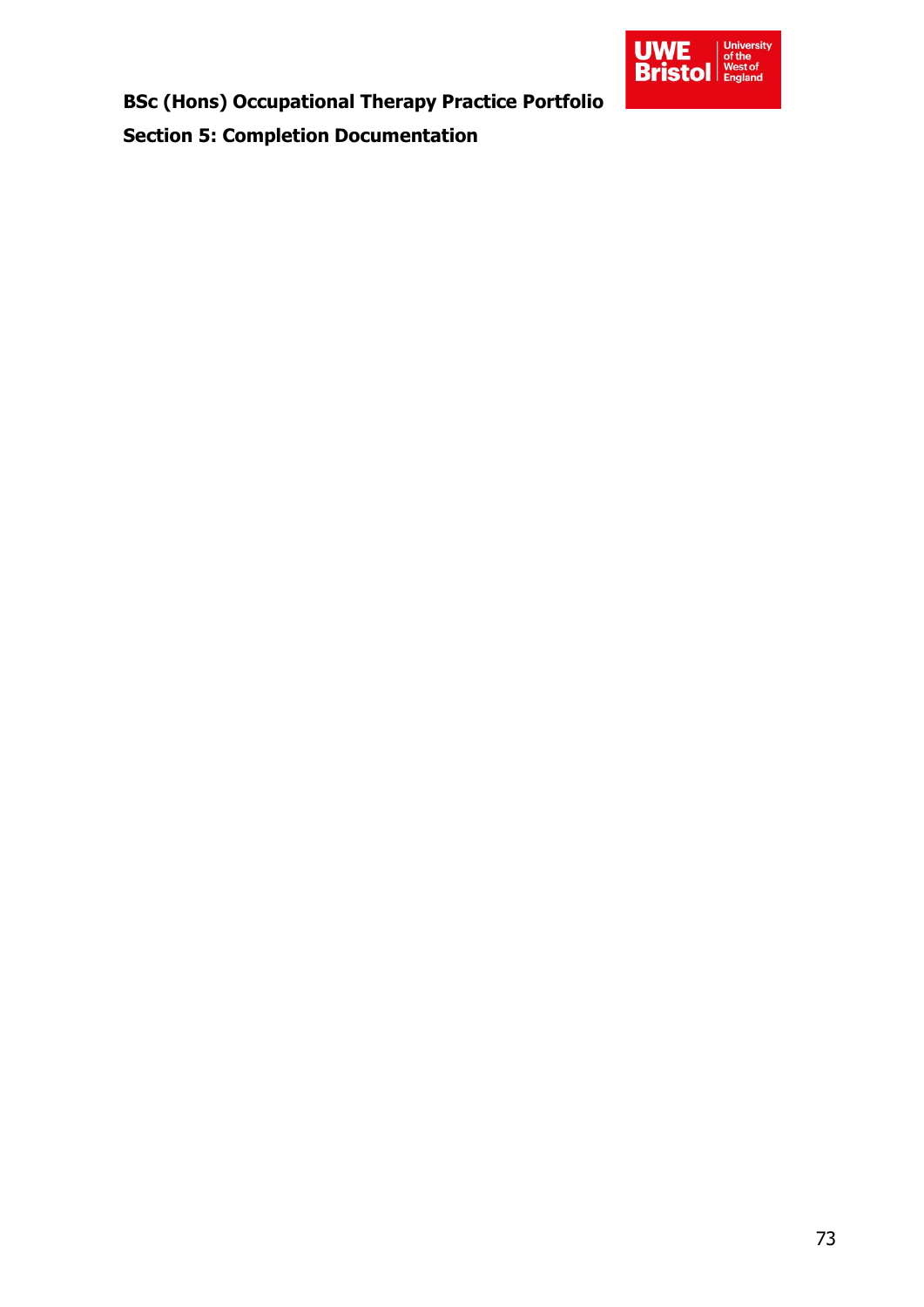

**Section 5: Completion Documentation**

## **Placement learning Contract**

#### Title page

| <b>Student name:</b>               |  |
|------------------------------------|--|
| <b>Practice placement name:</b>    |  |
| <b>Placement address:</b>          |  |
| <b>Practice Educator name:</b>     |  |
| <b>Practice Educator telephone</b> |  |
| & e-mail:                          |  |
| <b>Type of service:</b>            |  |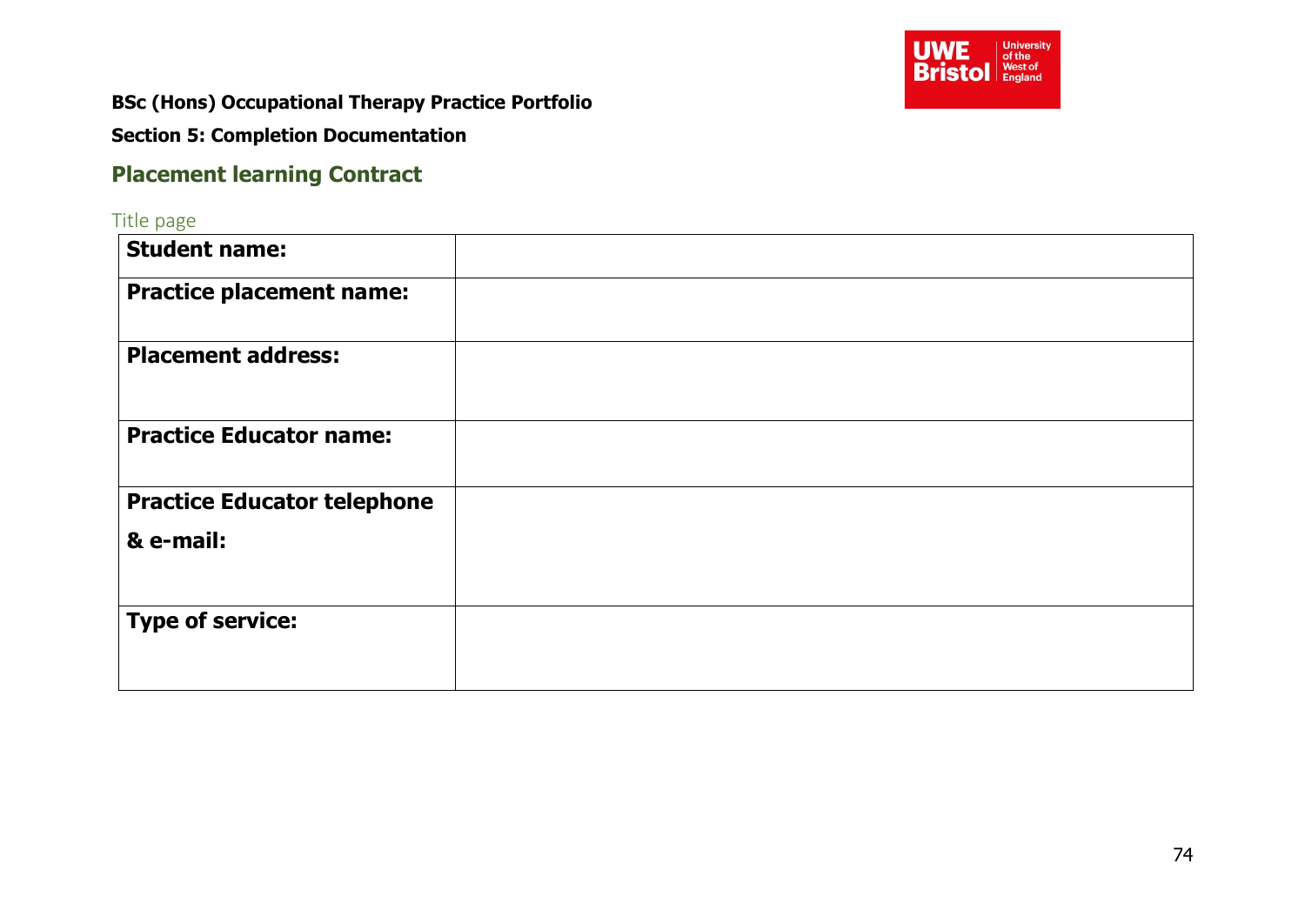

#### **Section 5: Completion Documentation**

Negotiated between you and your Practice Educator (PE)

STUDENT:………………………………….……PE:……….…….……………………..PLACEMENT No.…

| <b>Learning Needs</b>    | <b>Related</b> | <b>Learning Resources and</b>   | <b>Criteria for evaluation.</b>             | <b>Supporting</b> |
|--------------------------|----------------|---------------------------------|---------------------------------------------|-------------------|
| What do I need to learn? | P.C.'s         | <b>Strategies</b>               | How will we know I have learned what I need | <b>Evidence</b>   |
|                          | by no.         | How can I best learn and        | to learn? How will the Practice Educator    | (location and     |
|                          |                | integrate this?                 | evaluate my abilities?                      | type)             |
|                          |                | What resources are available to |                                             |                   |
|                          |                | me?                             |                                             |                   |
|                          |                |                                 |                                             |                   |
|                          |                |                                 |                                             |                   |
|                          |                |                                 |                                             |                   |
| Pass/Fail                |                | PE Signature                    |                                             |                   |
|                          |                |                                 |                                             |                   |
|                          |                |                                 |                                             |                   |
|                          |                |                                 |                                             |                   |
|                          |                |                                 |                                             |                   |
| Pass/Fail                |                | PE Signature                    |                                             |                   |
|                          |                |                                 |                                             |                   |
|                          |                |                                 |                                             |                   |
|                          |                |                                 |                                             |                   |
|                          |                |                                 |                                             |                   |
| Pass/Fail                |                | PE Signature                    |                                             |                   |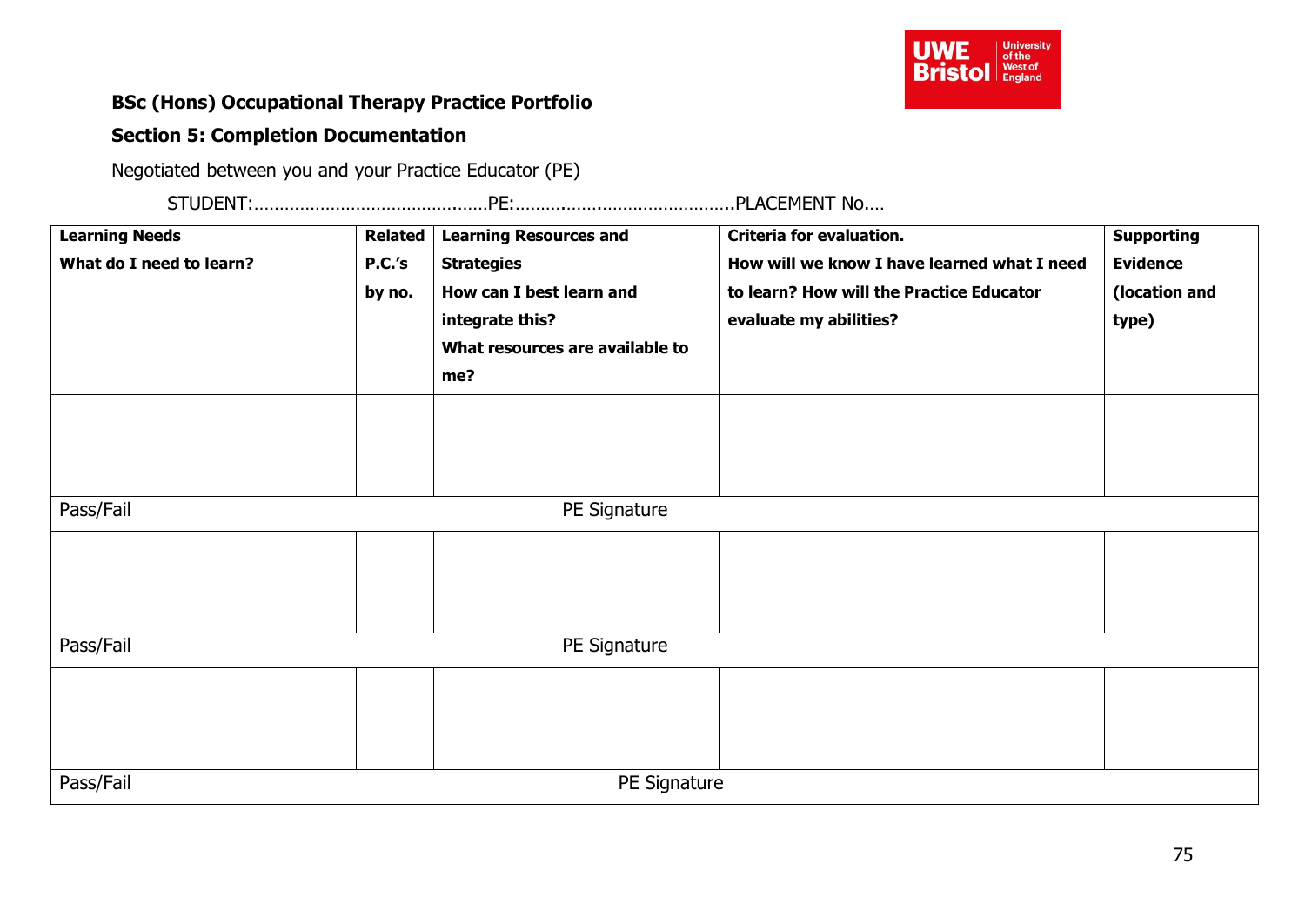

#### **Section 5: Completion Documentation**

| <b>Learning Needs</b>    | <b>Related</b> | <b>Learning Resources and</b>   | <b>Criteria for evaluation.</b>             | <b>Supporting</b> |
|--------------------------|----------------|---------------------------------|---------------------------------------------|-------------------|
| What do I need to learn? | P.C.'s         | <b>Strategies</b>               | How will we know I have learned what I need | <b>Evidence</b>   |
|                          | by no.         | How can I best learn and        | to learn? How will the Practice Educator    | (location and     |
|                          |                | integrate this?                 | evaluate my abilities?                      | type)             |
|                          |                | What resources are available to |                                             |                   |
|                          |                | me?                             |                                             |                   |
|                          |                |                                 |                                             |                   |
|                          |                |                                 |                                             |                   |
|                          |                |                                 |                                             |                   |
|                          |                |                                 |                                             |                   |
|                          |                |                                 |                                             |                   |
|                          |                |                                 |                                             |                   |
| Pass/Fail                |                | PE Signature                    |                                             |                   |
|                          |                |                                 |                                             |                   |
|                          |                |                                 |                                             |                   |
|                          |                |                                 |                                             |                   |
|                          |                |                                 |                                             |                   |
|                          |                |                                 |                                             |                   |
|                          |                |                                 |                                             |                   |
| Pass/Fail                |                | PE Signature                    |                                             |                   |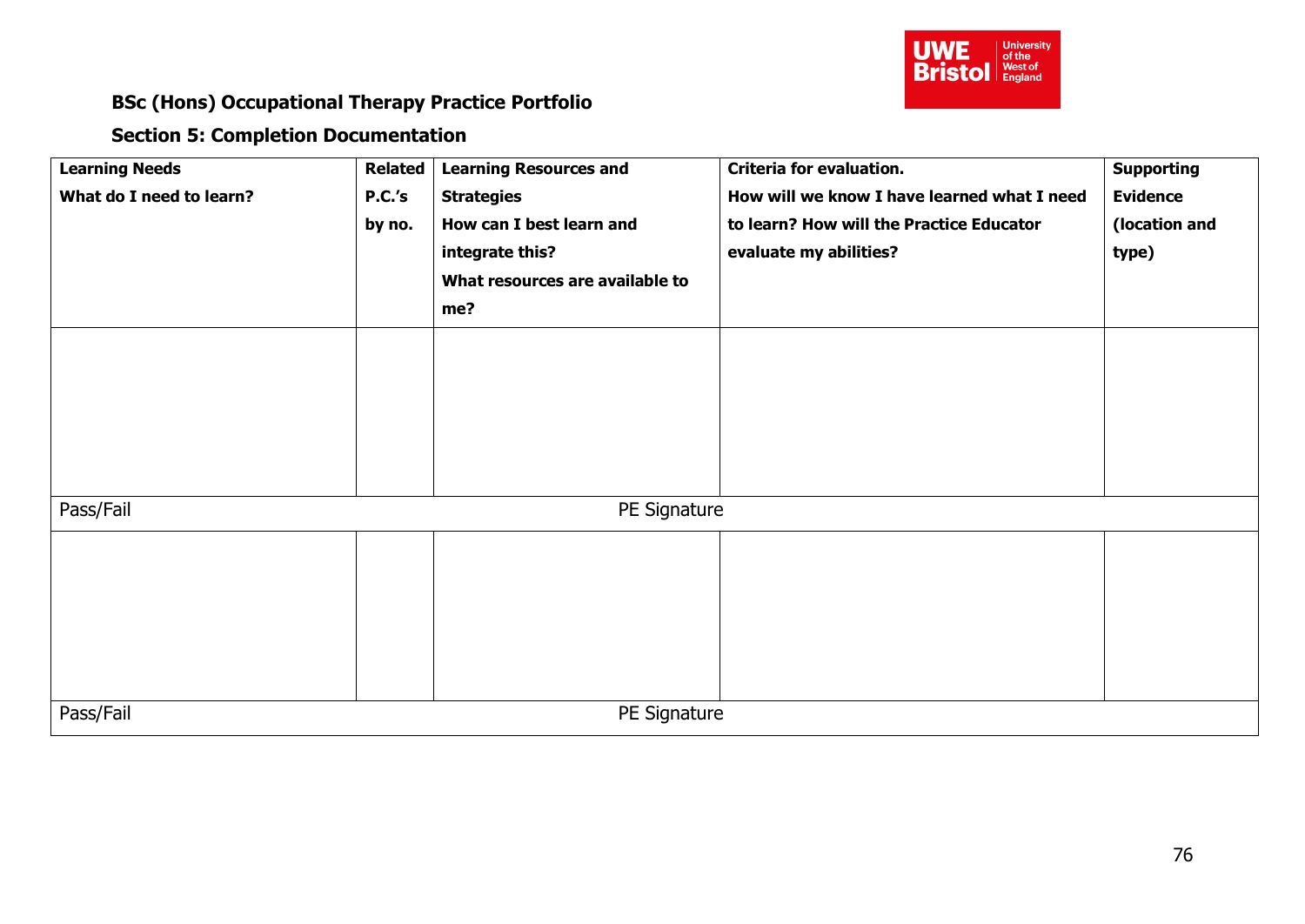

**BSc (Hons) Occupational Therapy Practice Portfolio Section 5: Completion Documentation**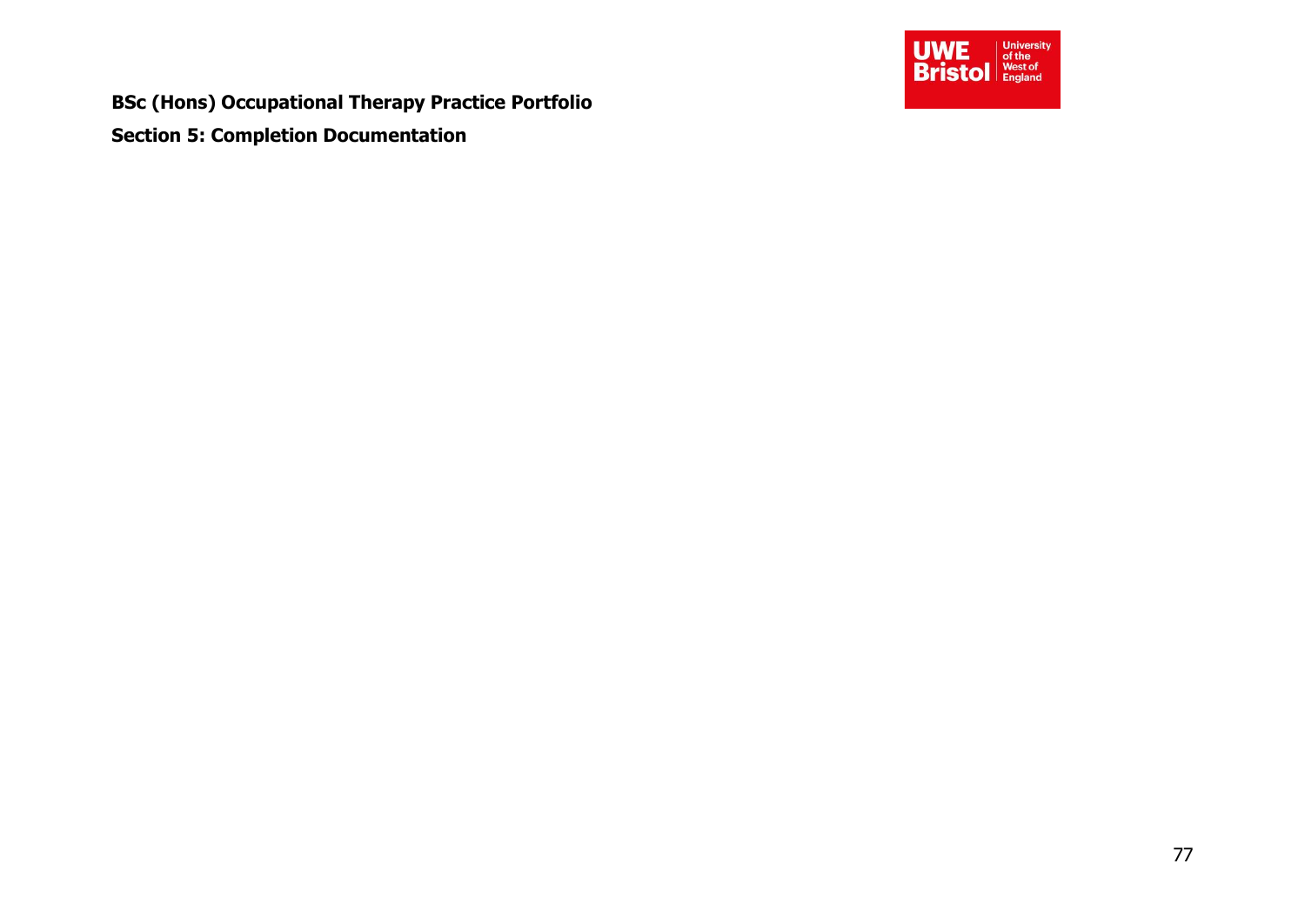

### **Section 5: Completion Documentation**

### **Practice Educator Report Frontsheet**

| <b>Student Name:</b>                                                                              |                            |             |                                      |
|---------------------------------------------------------------------------------------------------|----------------------------|-------------|--------------------------------------|
| <b>Date Submitted:</b>                                                                            | <b>Placement Location:</b> |             | PPOT1/PPOT2/PPOT3<br>(Please circle) |
| <b>Practice Educators Comments:</b>                                                               |                            |             |                                      |
| Please comment on achievement of placement competencies, overall attitude and proficiency         |                            |             |                                      |
| of student within the text box below. Reports can be word processed using this template, or       |                            |             |                                      |
| handwritten on a printout of this document. The front sheet and any continuation sheets must      |                            |             |                                      |
| be signed and dated by hand The student is responsible for submitting the signed learning         |                            |             |                                      |
| contract and final report on return to UWE                                                        |                            |             |                                      |
|                                                                                                   |                            |             |                                      |
|                                                                                                   |                            |             |                                      |
|                                                                                                   |                            |             |                                      |
|                                                                                                   |                            |             |                                      |
|                                                                                                   |                            |             |                                      |
|                                                                                                   |                            |             |                                      |
|                                                                                                   |                            |             |                                      |
|                                                                                                   |                            |             |                                      |
|                                                                                                   |                            |             |                                      |
|                                                                                                   |                            |             |                                      |
|                                                                                                   |                            |             |                                      |
|                                                                                                   |                            |             |                                      |
|                                                                                                   |                            |             |                                      |
|                                                                                                   |                            |             |                                      |
|                                                                                                   |                            |             |                                      |
|                                                                                                   |                            |             |                                      |
|                                                                                                   |                            |             |                                      |
|                                                                                                   |                            |             |                                      |
|                                                                                                   |                            |             |                                      |
| Please confirm that service users have been consulted in the                                      |                            |             |                                      |
| assessment of the student                                                                         |                            |             | YES / NO                             |
| Have all learning outcomes been achieved?                                                         |                            |             |                                      |
|                                                                                                   |                            | <b>PASS</b> | FAIL                                 |
|                                                                                                   |                            |             |                                      |
| If you would like to nominate the student for a certificate of excellence please compete          |                            |             |                                      |
| the form available in the documents folder of the Occupational Therapy Pages on the               |                            |             |                                      |
| Practice Support Net: https://www1.uwe.ac.uk/students/practicesupportnet and email                |                            |             |                                      |
| this to: Vanessa2.parmenter@uwe.ac.uk                                                             |                            |             |                                      |
| Name of Practice Educator:                                                                        |                            |             |                                      |
|                                                                                                   |                            |             |                                      |
| Signature of Practice Educator:                                                                   |                            |             |                                      |
|                                                                                                   |                            |             |                                      |
| PLEASE NOTE: Students are reminded that the outcome shown on this sheet when returned to you with |                            |             |                                      |
| feedback is PROVISIONAL ONLY, until ratified by the Examining Board                               |                            |             |                                      |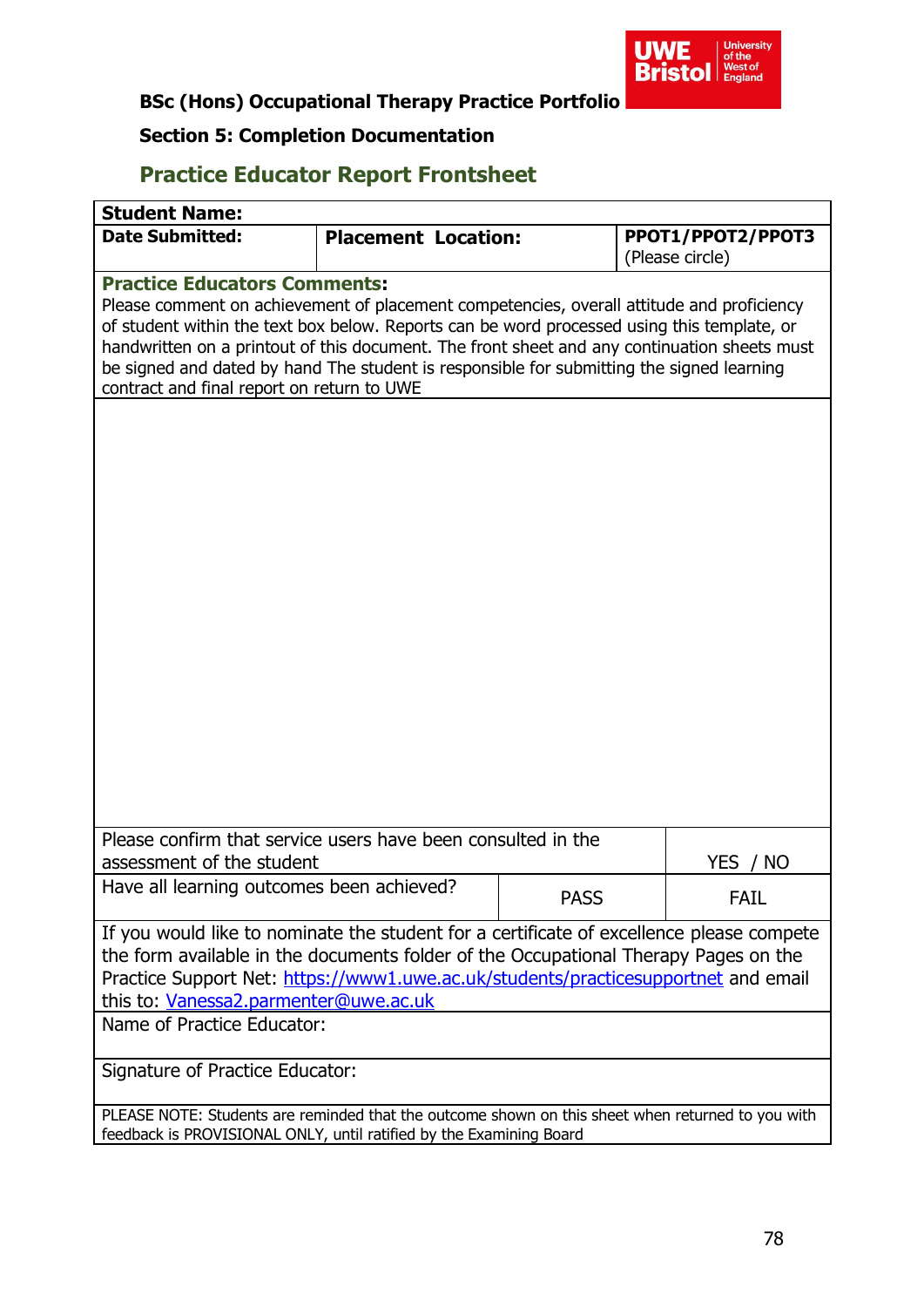

#### **Section 5: Completion Documentation**

Continuation sheet no: Student Name and number:

Placement Number and Location:

**Practice Educator Comments Continued**

| Practice Educator Signature: | DATE: |
|------------------------------|-------|
|                              |       |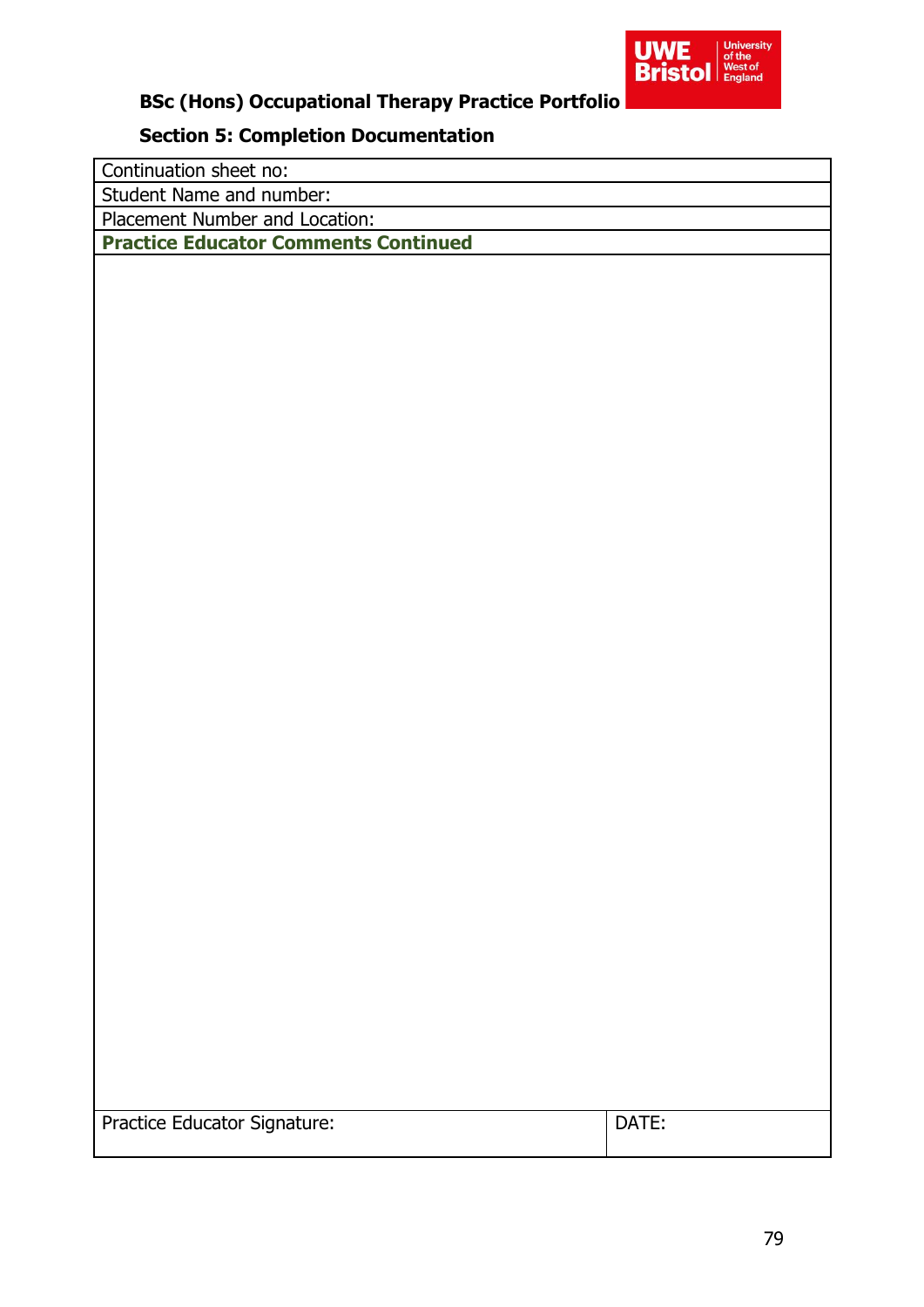

# **Section 6: Foundations Of Professional Practice For Occupational Therapy 1 (FPPOT1)**

Module Completion Check List

Guidelines For Writing Learning Contract

Sample Of Learning Contract

Agenda For Placement Tutorial

To Be Filed By The Student:

Copy Of Signed Completed Learning Contract

Copy Of Signed Hours Form

Copy Of Pe Report

Significant Learning Experience

Completed Weekly Reflective Logs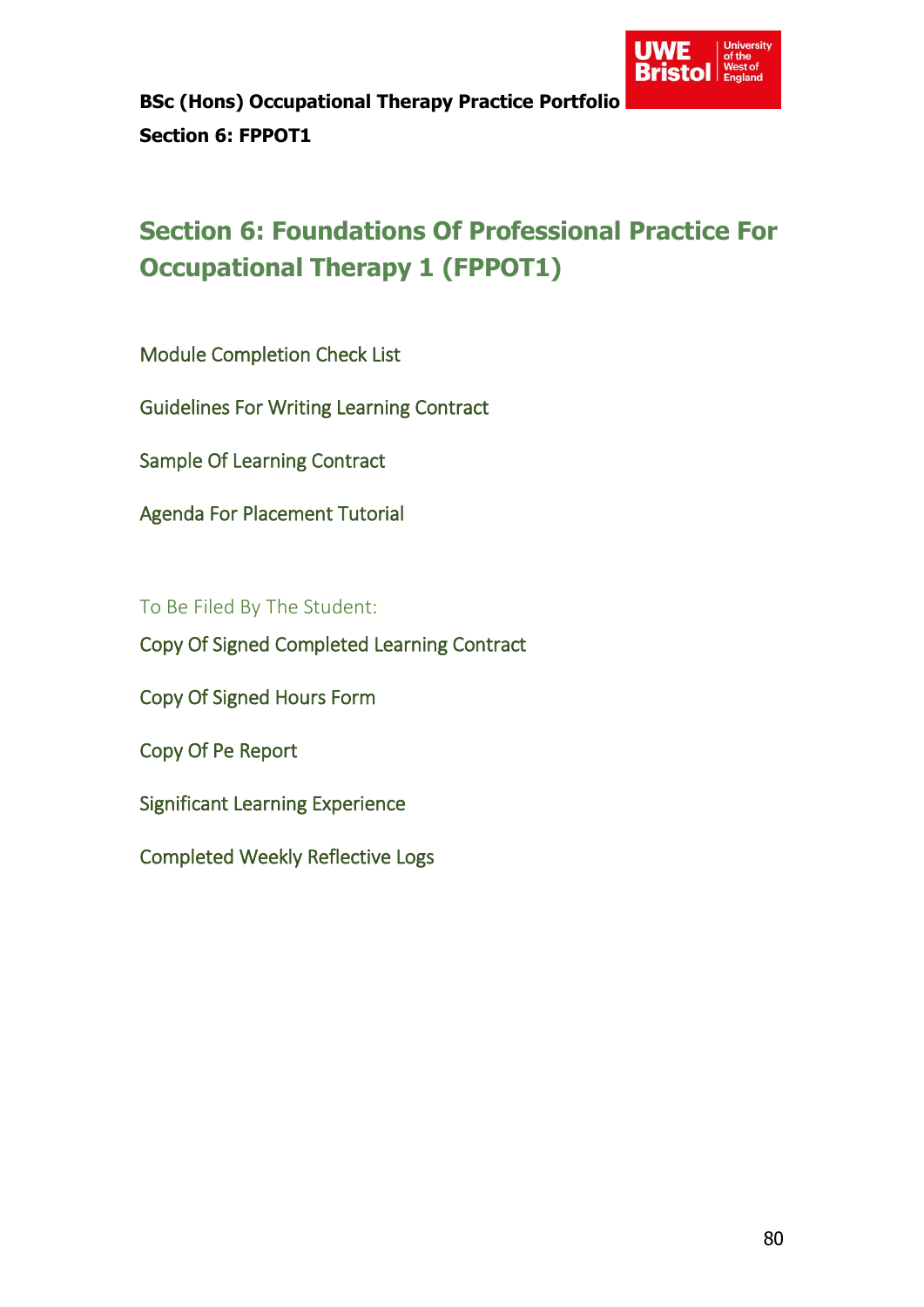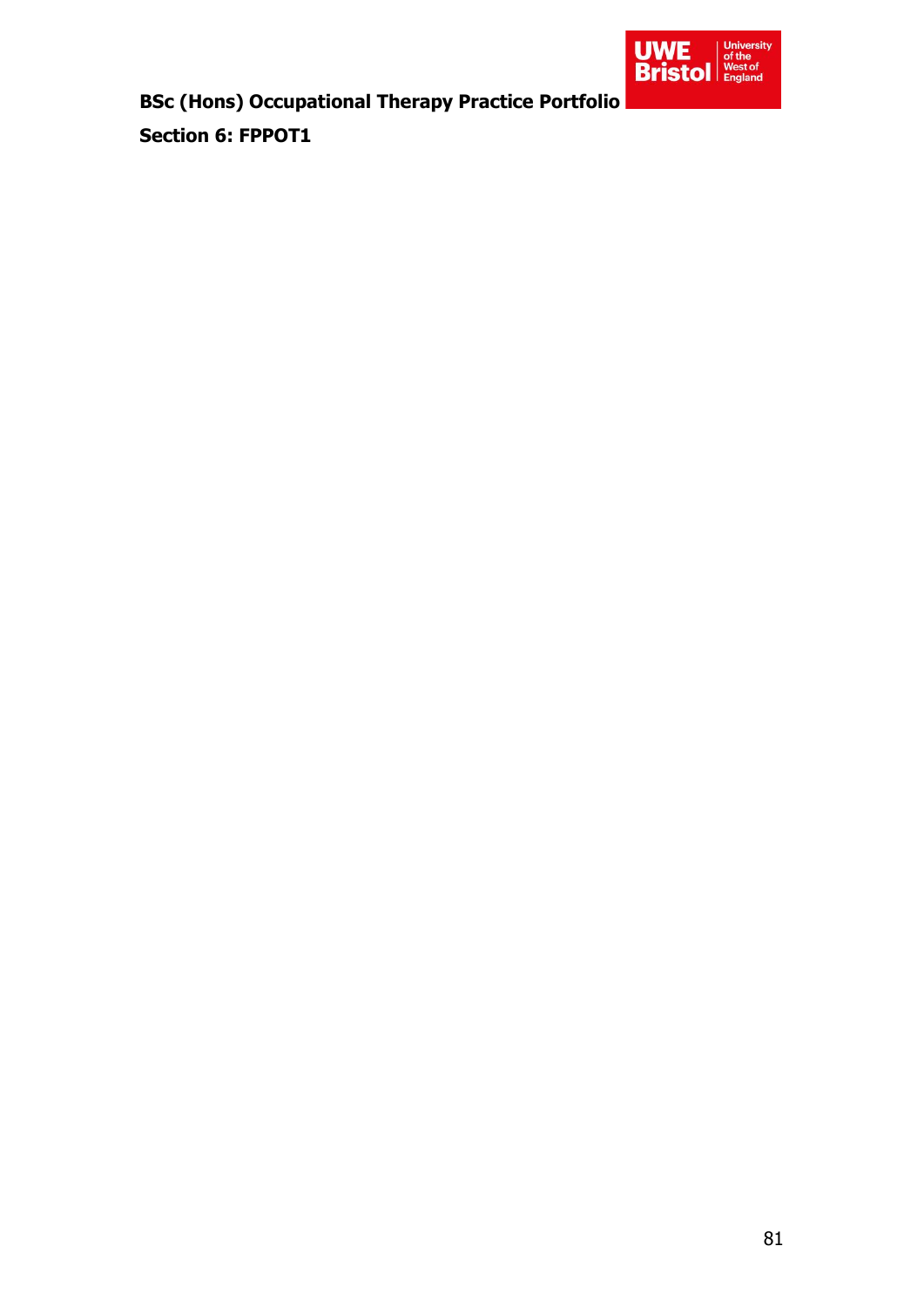

### **Section 6: FPPOT1**

# **FPPOT1 Module Completion Check List**

| Action                                                                            | $\sqrt{\text{When} \text{Done}}$ |
|-----------------------------------------------------------------------------------|----------------------------------|
| Moving and handling and basic life support training completed within 12           |                                  |
| months before placement. Certificates ready.                                      |                                  |
| Skills for Health on line training competed and passed. Certificates available on |                                  |
| request                                                                           |                                  |
| DBS Certificate available on request                                              |                                  |
| Preplacement meeting / discussion. Confirm placement details, policies and        |                                  |
| procedures specific to placement                                                  |                                  |
| Contact UWE tutor to arrange halfway tutorial                                     |                                  |
| Weekly reflective logs (to include reflections on interprofessional practice)     |                                  |
| Week 1                                                                            |                                  |
| Week 2                                                                            |                                  |
| Week 3                                                                            |                                  |
| Week 4                                                                            |                                  |
| Week 5                                                                            |                                  |
| Week 6                                                                            |                                  |
| Week 7                                                                            |                                  |
| Week 8                                                                            |                                  |
| Week 9                                                                            |                                  |
| Significant learning experience log                                               |                                  |
| Personal goals record completed                                                   |                                  |
| Learning contract completed and signed by practice educator                       |                                  |
| Professional practice Final Report completed and signed by practice educator      |                                  |
| Copy of PE Front Sheet kept by practice educator                                  |                                  |
| Hours sheet completed and signed by practice educator                             |                                  |
| 1 copy of learning contract, PE Final Report, and hours sheet and personal        |                                  |
| goals sheet uploaded to Blackboard by submission date                             |                                  |
| Copies of relevant documents filed in relevant sections of the professional       |                                  |
| practice portfolio for personal records.                                          |                                  |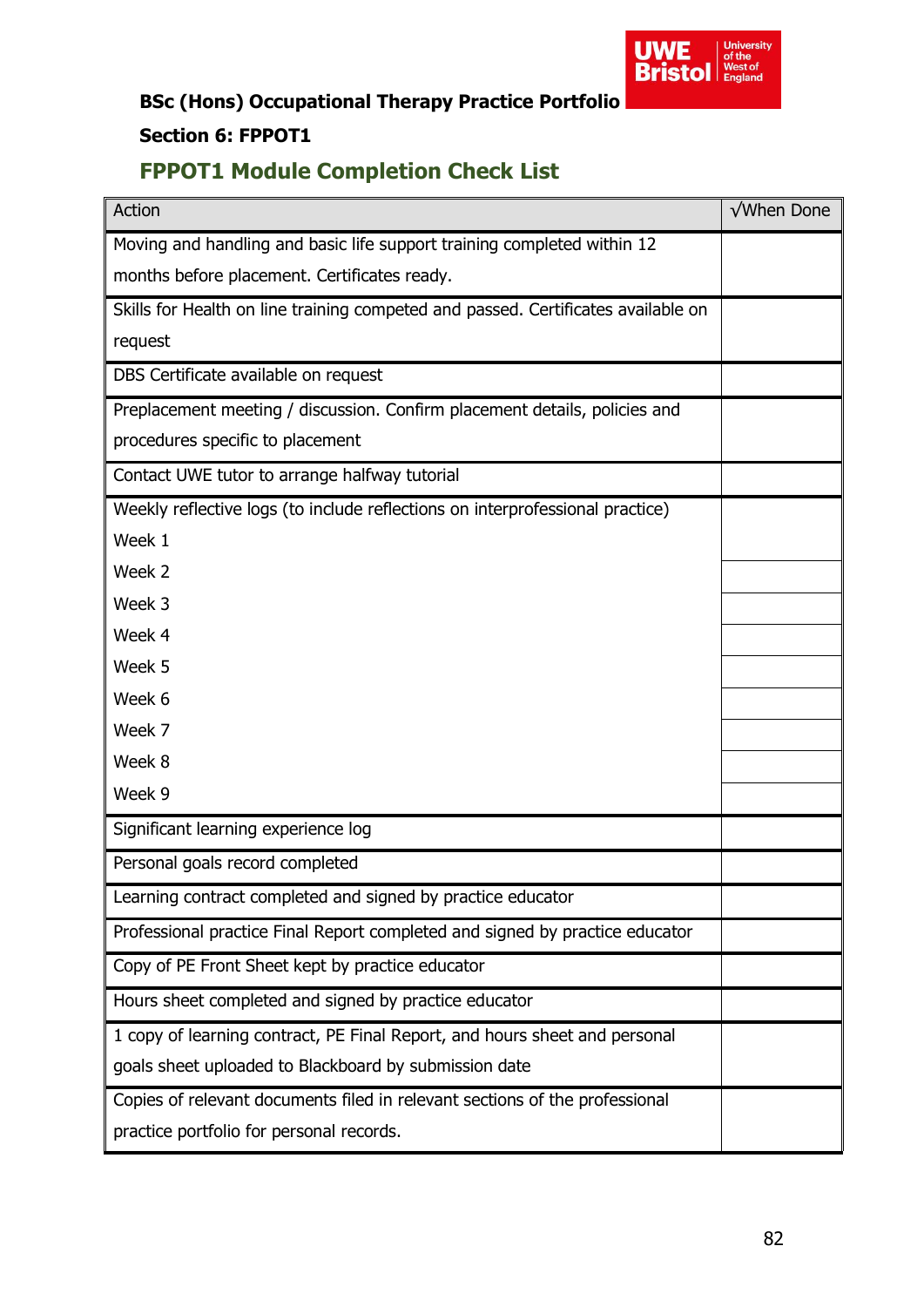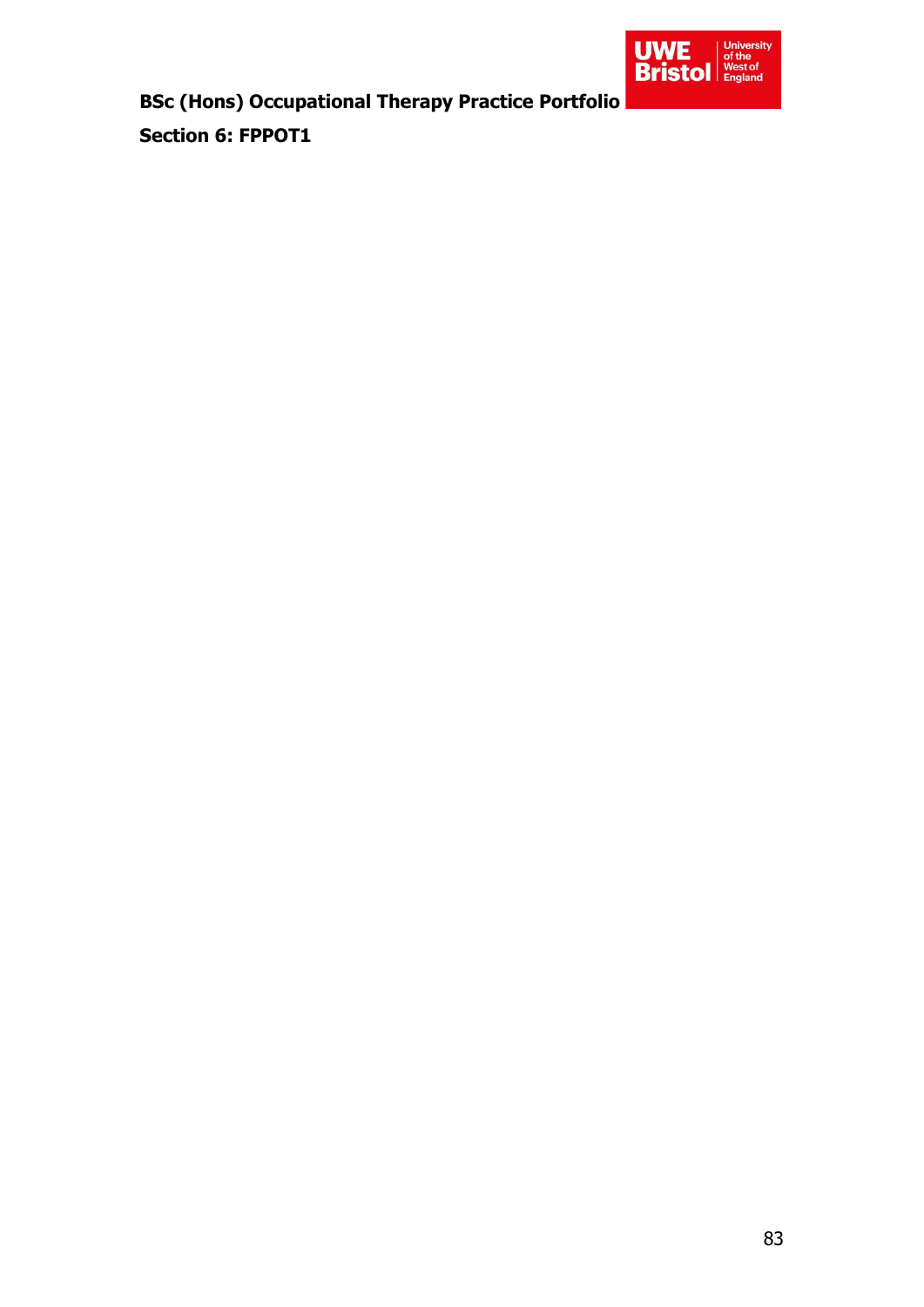

### **Guidelines for Writing Your FPPOT1 Learning Contract**

#### Placement Competencies

By the end of the placement, the student will be able to:

- 1. Present a professional approach in relation to behaviours such as but not limited to: time management, preparation, organisation, personal presentation, communication, reliability, team working and attitude.
- 2. Demonstrate safe and effective professional practice demonstrating awareness of the ethical and legal issues when working in a health or social care setting.
- 3. Understand the roles of the interprofessional (multidisciplinary) team.
- 4. Take account of the physical and psychological impact of ill health.
- 5. Demonstrate basic skills in using a client-centred approach.
- 6. Demonstrate safe and effective use of occupational therapy skills.
- 7. Analyse an occupation used in professional practice setting.
- 8. Complete a basic and appropriate assessment of a service user's occupational needs.
- 9. Demonstrate basic professional reasoning and problem solving skills.
- 10.Demonstrate appropriate verbal and written communication skills with all colleagues, service users their carers,  and other services.

An example learning contract is attached for guidance purposes. It is important to emphasise that this is a general example without detail specific to any particular placement. It uses the learning outcomes to strongly influence learning needs. However, students and practice educators may, in the context of the placement, find more appropriate ways to express particular learning needs that they have identified, while still incorporating all of the placement competencies above.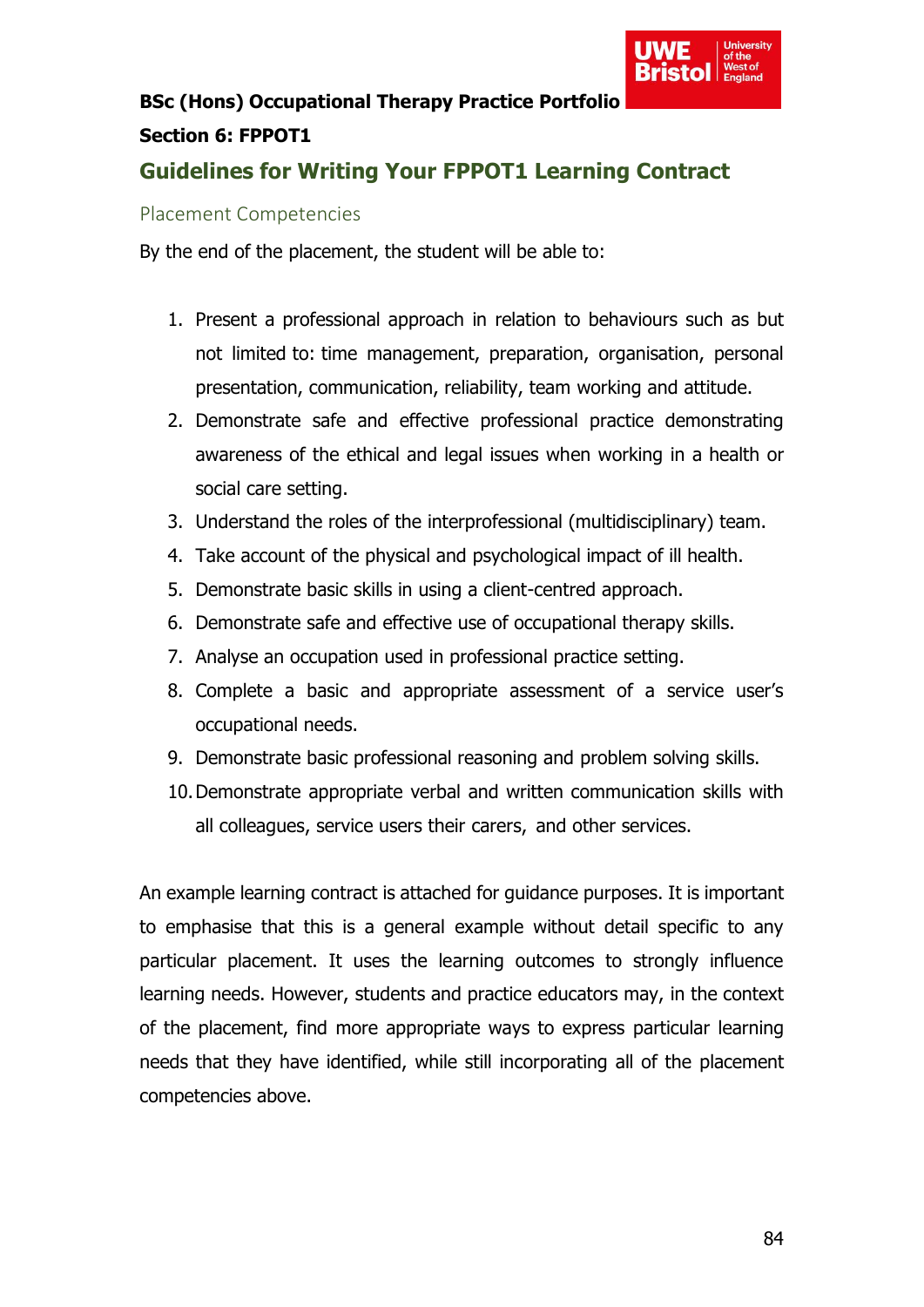

All aspects of the learning contract should be developed through negotiation between the student and their PE. This will be particularly important for the criteria for evaluation and the learning resources and strategies.

It should also be emphasised that the learning contract is a flexible document and can be adapted to incorporate more specific learning needs should this become necessary during the placement e.g. if issues arise in terms of safe and effective working (placement competency 2) the criteria for evaluation might be expanded/defined – see example below:

- Demonstrated safe and effective professional practice to an appropriate standard
- maintained confidentiality at all times
- appropriately followed protocols and procedures
- demonstrated appropriate communication with staff and clients
- maintained appropriate documentation

Significant changes should not be made after the university has moderated the learning contract without reference to a lecturer from the university.

#### Writing The Learning Contract

Below are listed some points which should help ease the process of writing a learning contract, which is easy to follow and an appropriate assessment tool:

When writing the 'Learning Needs' think – 'what do I need to learn in order to meet the learning outcomes?' Thus, an example might be '*I need to learn* **to understand the roles of the multidisciplinary team**'. The words in **bold** could then become a learning need.

•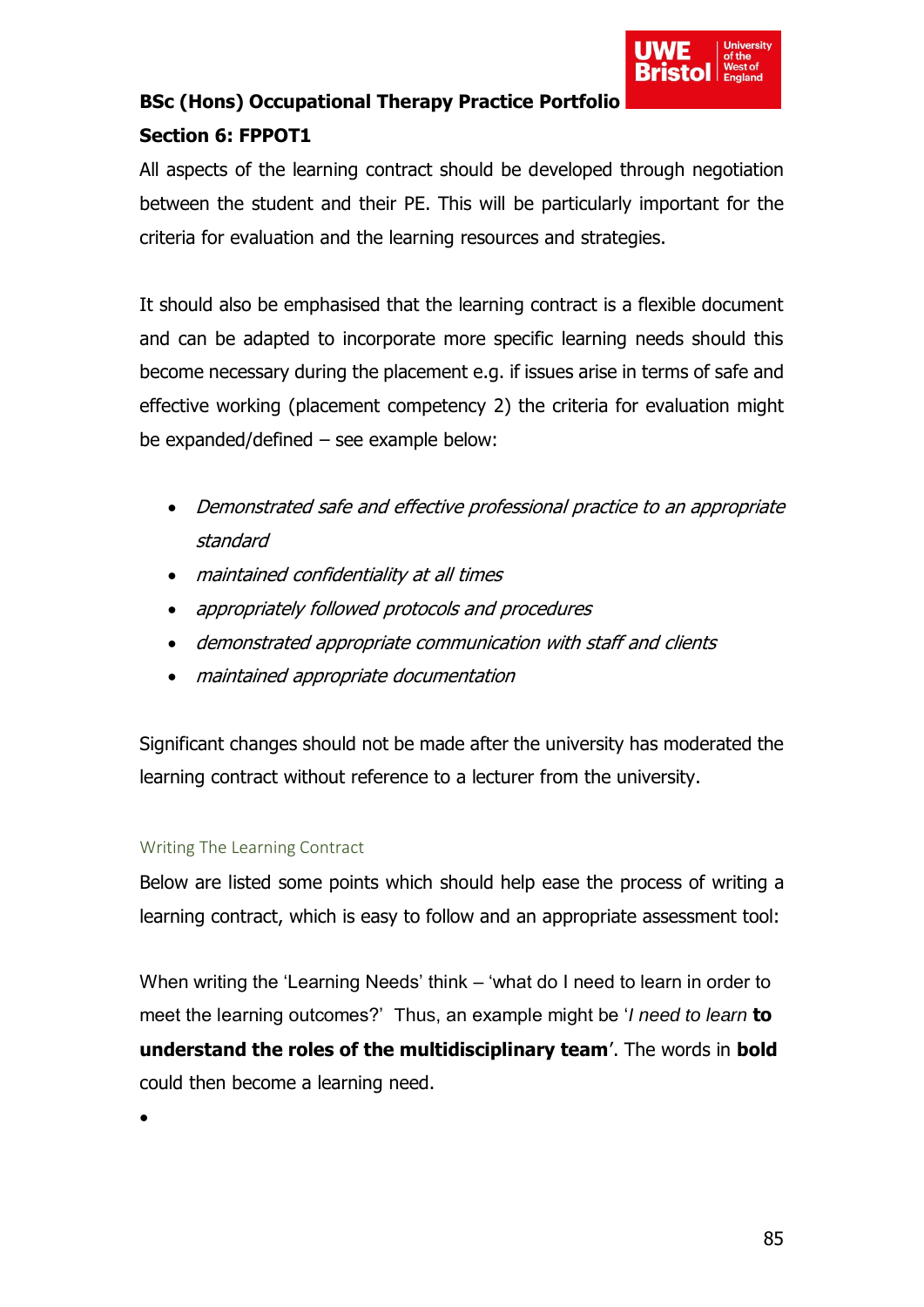

- When considering the criteria for evaluation think 'what will I have done or what will I now be able to do in order to demonstrate the learning has or hasn't occurred?' There are many ways to demonstrate that the learning has occurred these may include doing something practical such as an assessment, providing written evidence of knowledge or demonstrating a level of knowledge through formal discussion.
- The criteria for evaluation must be specific to the placement setting. You can have more than one criterion for evaluation for each learning need.
- Ensure the Criteria for Evaluation has a quality and a quantity element. Thus use a phrase such as *'to a competent standard as deemed by the PE'* to imply that the criteria have been evaluated to the satisfaction of the practice educator. Also identify the minimum number of assessments, clients, issues, examples, etc. that should be evidenced or give specific detail e.g. *'Described competently in formal supervision with my PE the role of the social worker, the physiotherapist, the consultant and the nurse'* or *'Described competently in formal supervision with my PE the role of 3+ members of the interdisciplinary team'.* This might be the only or one of a number of criteria for evaluation of a particular learning need. It would also be helpful to you to include an approximate target date for achievement of each learning need if possible and appropriate e.g. *'…by the end of week 6 approximately (or 7, or 8, or 9)'.* This will enable you to stagger your work, rather than leaving everything to be achieved in the last week of the placement. Please be aware that contracts may not be finally signed off until the final week of the placement to ensure that standards are maintained.
- There should always be a direct link between evaluation criteria and learning needs and thus the placement competencies.
- Items such as *'Supervision records', client notes', 'student notes', 'reflective log', 'mini case studies'* and *'formal case study report'* can provide supporting evidence. See notes on confidentiality in section 1 of this portfolio.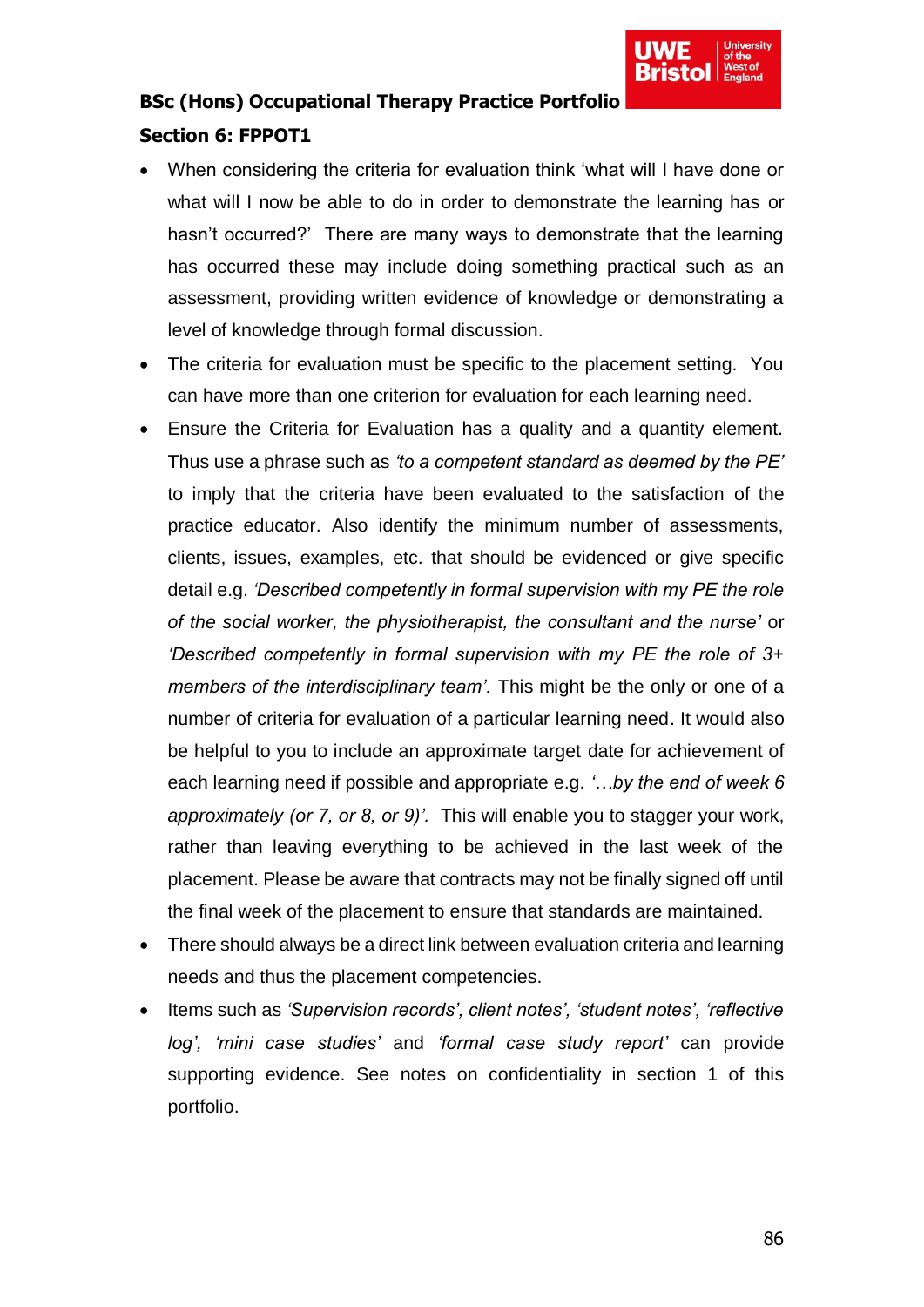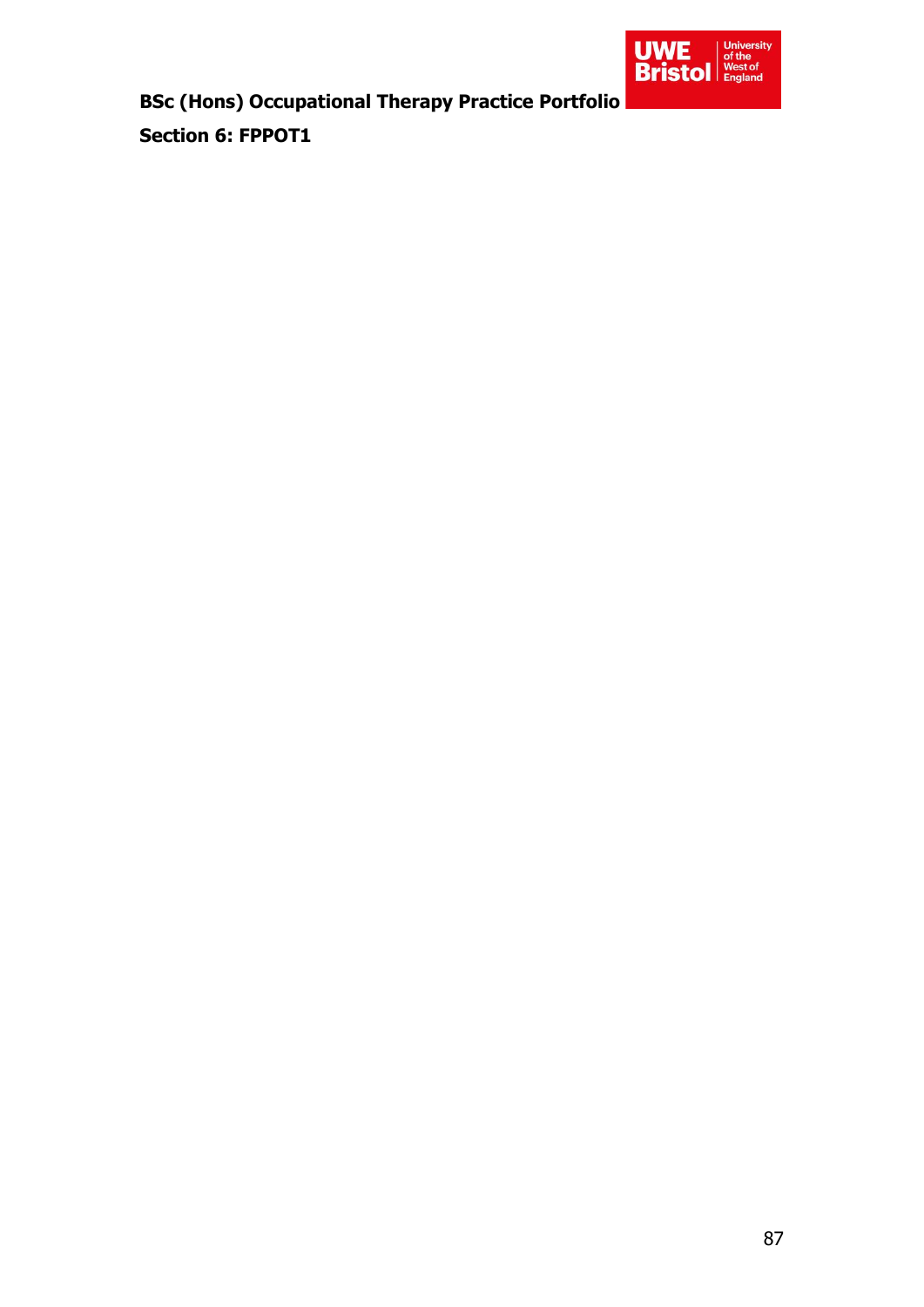

**Section 6: FPPOT1**

### **FPPOT1 Sample Learning Contract**

Example only do not use as your learning contract

#### Title page

| $\sim$                                   |  |
|------------------------------------------|--|
| Student name:                            |  |
| Occupational Therapy Practice Number     |  |
| Placement address:                       |  |
| Practice Educator name:                  |  |
| Practice Educator telephone &<br>e-mail: |  |
| Type of service:                         |  |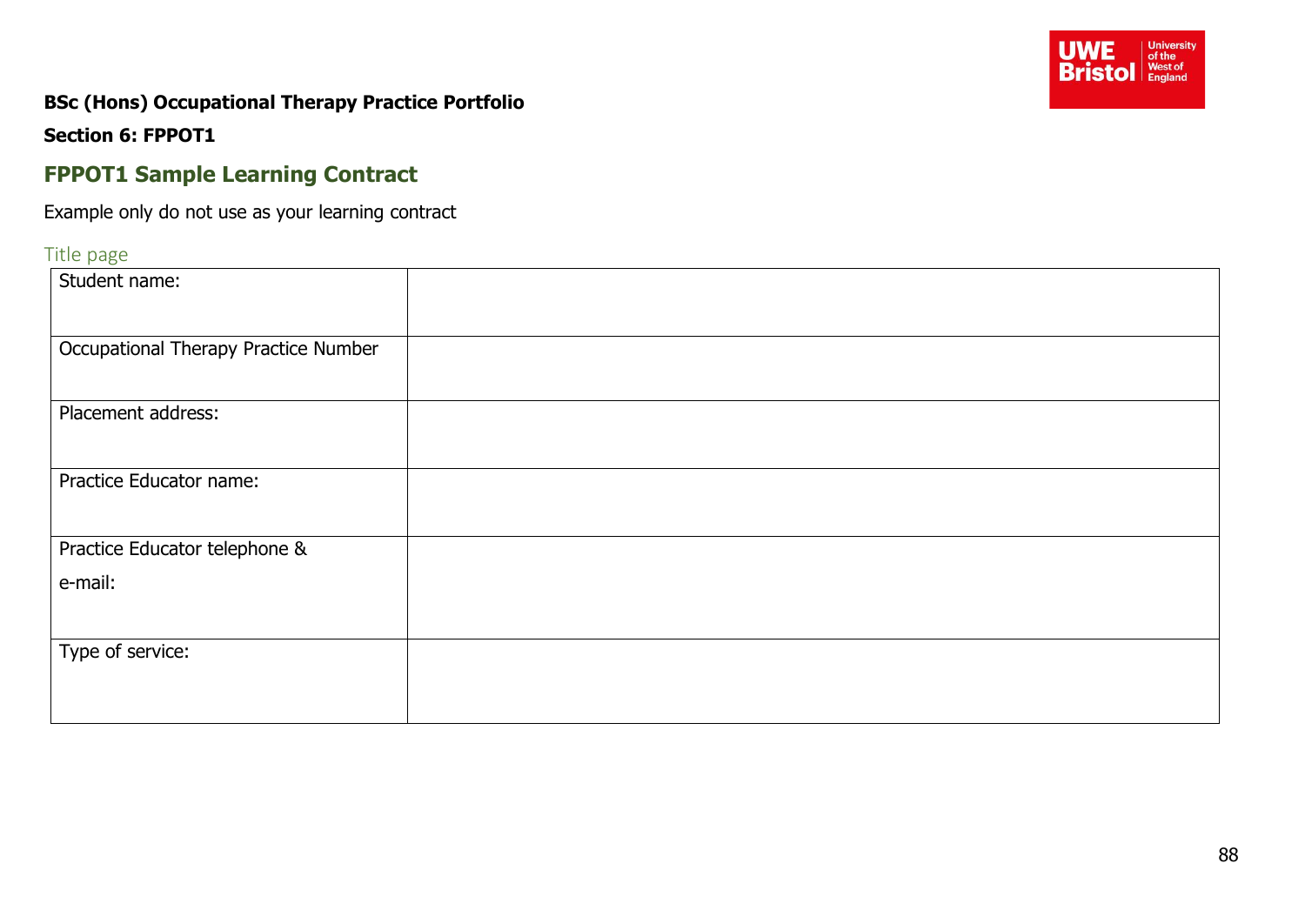

#### **Section 6: FPPOT1**

 $\overline{a}$ 

Negotiated between you and your Practice Educator (PE) STUDENT: NAME' PE PLACEMENT No.1...

| <b>Learning Needs</b><br>What do I need to learn?                                 | <b>Related P.C.s</b><br>by no. | <b>Learning Resources and</b><br><b>Strategies: How can I best</b><br>learn and integrate this?<br><b>What resources are</b><br>available to me? | <b>Criteria for evaluation:</b><br>How will we know when I have learned what I need to<br>learn? How will the Practice Educator evaluate my<br>abilities?                                                                                                                                                               | <b>Supporting</b><br><b>Evidence</b><br>(location and<br>type)                        |
|-----------------------------------------------------------------------------------|--------------------------------|--------------------------------------------------------------------------------------------------------------------------------------------------|-------------------------------------------------------------------------------------------------------------------------------------------------------------------------------------------------------------------------------------------------------------------------------------------------------------------------|---------------------------------------------------------------------------------------|
| To be able to complete an<br>assessment of a service<br>user's occupational needs | 1, 2, 4, 5, 6,<br>8, 10        |                                                                                                                                                  | Completed, using an appropriate client centred approach 2+<br>of the following:<br>An initial assessment / A COPM<br>A kitchen assessment to a competent standard as<br>deemed by PE by end of wk 6 approx.                                                                                                             | Supervision records<br>Examples of<br>completed<br>paperwork                          |
| Pass/Fail                                                                         |                                | PE Signature                                                                                                                                     |                                                                                                                                                                                                                                                                                                                         |                                                                                       |
| To use basic occupational<br>therapy skills including<br>clinical reasoning       | 1, 2, 5, 6, 9,<br>10           |                                                                                                                                                  | Assisted in planning and running 2+Occupational Therapy<br>interventions* showing competent occupational therapy<br>skills* as deemed by PE by end of week 7<br>Demonstrated through formal discussion in supervision an<br>appropriate level of clinical reasoning regarding 2+ service<br>users and their treatments. | Supervision records<br>Student notes for<br>supervision                               |
| Pass/Fail                                                                         |                                |                                                                                                                                                  | PE Signature                                                                                                                                                                                                                                                                                                            |                                                                                       |
| To be able to analyse an<br>occupation                                            | 4, 5, 6, 7                     |                                                                                                                                                  | Written notes providing a competent analysis of tea making*<br>Competently justified this as an occupation or part of an<br>occupation in relation to a specified service user in formal<br>discussion as deemed by PE, by week 8 approx.                                                                               | Supervision records<br>Student notes for<br>prep for supervision<br>Activity analysis |
| Pass/Fail                                                                         |                                |                                                                                                                                                  | PE Signature                                                                                                                                                                                                                                                                                                            |                                                                                       |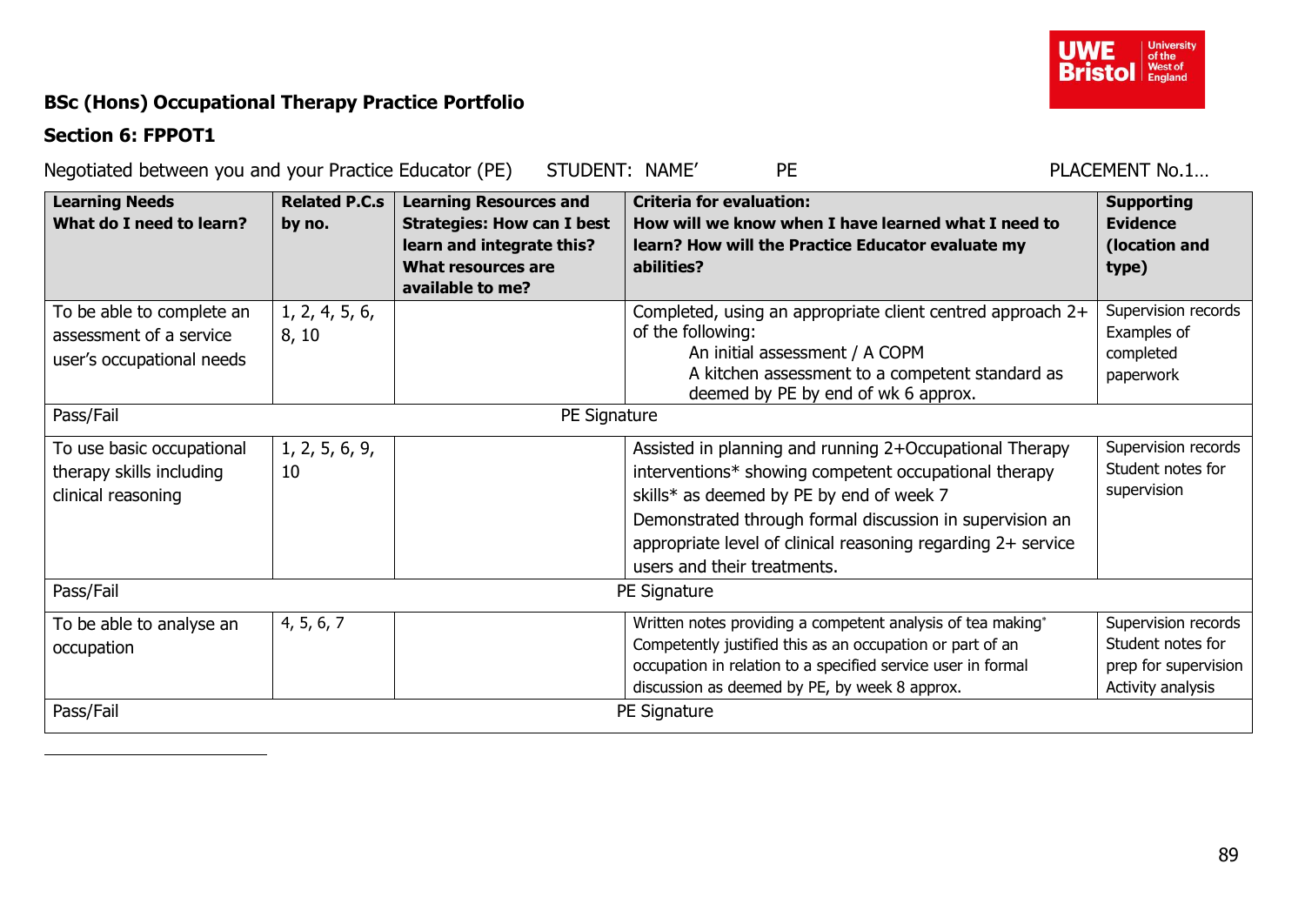

#### **Section 6: FPPOT1**

| <b>Learning Needs</b>              | <b>Related</b> | <b>Learning Resources and</b> | <b>Criteria for evaluation:</b>                                | <b>Supporting</b> |
|------------------------------------|----------------|-------------------------------|----------------------------------------------------------------|-------------------|
| What do I need to learn?           | P.C.s by       | <b>Strategies: How can I</b>  | How will we know when I have learned what I need               | <b>Evidence</b>   |
|                                    | no.            | best learn and integrate      | to learn? How will the Practice Educator evaluate my           | (location and     |
|                                    |                | this?                         | abilities?                                                     | type)             |
|                                    |                | What resources are            |                                                                |                   |
|                                    |                | available to me?              |                                                                |                   |
| To be able to take account of      | 4,8            |                               | Formally discussed physical and psychological impacts of ill   | Supervision notes |
| the physical and psychological     |                |                               | health (impairment and disability) on the occupational         | Student notes     |
| impact of ill health (impairment   |                |                               | performance of 1+client to a competent standard as deemed by   |                   |
| and disability) on service users   |                |                               | PE, by week 9 approx.                                          |                   |
| Pass/Fail                          |                |                               | PE Signature                                                   |                   |
| To understand the roles of the     | 1, 3, 10       |                               | Described competently in formal discussion, as deemed by PE,   | Supervision notes |
| interprofessional team             |                |                               | the role of 3+ members of the Interprofessional team, by       | Student notes     |
|                                    |                |                               | (approx date)                                                  |                   |
| Pass/Fail                          |                |                               | PE Signature                                                   |                   |
|                                    |                |                               |                                                                |                   |
| To be able to work in a safe and   | 1, 2, 6, 9,    |                               | Throughout placement worked in an appropriate manner as        |                   |
| professional manner working within | 10             |                               | deemed by PE.                                                  | Student notes     |
| policies and procedures and show   |                |                               | Appropriately identified 3+ ethical or legal issues that have  | Supervision notes |
| an awareness of ethical and legal  |                |                               | influenced the occupational therapy provided for 2+ clients in |                   |
| <b>issues</b>                      |                |                               | formal discussion, by(approx date).                            |                   |
| Pass/Fail                          |                |                               | PE Signature                                                   |                   |

These are examples only, and should not be used in your learning contract as they may not be relevant to your placement setting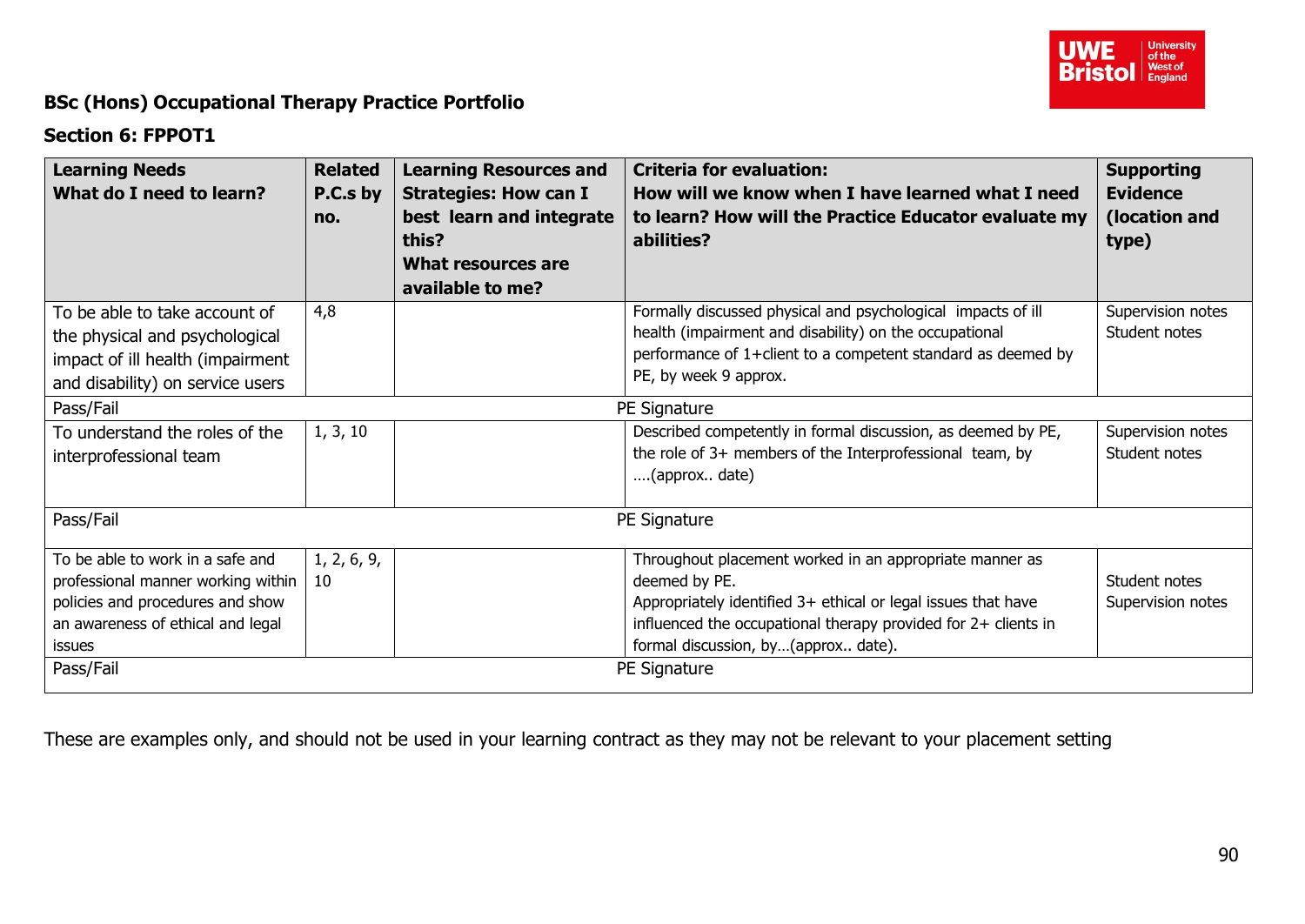

#### **Section 6: FPPOT1**

| <b>FPPOT 1 Tutorial Agenda</b> |        | Date |
|--------------------------------|--------|------|
| Student:                       | Tutor: |      |
| Practice Educator(S):          |        |      |
| Placement Type And Address:    |        |      |

#### Discussion With Student

| How is the student settling in?                                                      |  |
|--------------------------------------------------------------------------------------|--|
| Do they receive a study half day and supervision at a regular time? Are they         |  |
| satisfied with these?                                                                |  |
| Opportunities for further learning within this setting?                              |  |
| Opportunities to observe, participate in, reflect, and discuss assessment within the |  |
| occupational therapy process in that setting?                                        |  |
| Opportunity to follow-up areas identified in assessment?                             |  |
| Can see theoretical links to practice from academic modules studied at level 4?      |  |
| Opportunities to identify and discuss theory in use in this setting and how these    |  |
| structure practice?                                                                  |  |
| Role change (where appropriate) $-$ identify student role, and progression toward    |  |
| becoming qualified practitioner.                                                     |  |
| Able to identify gaps in knowledge from placement setting and use of resources       |  |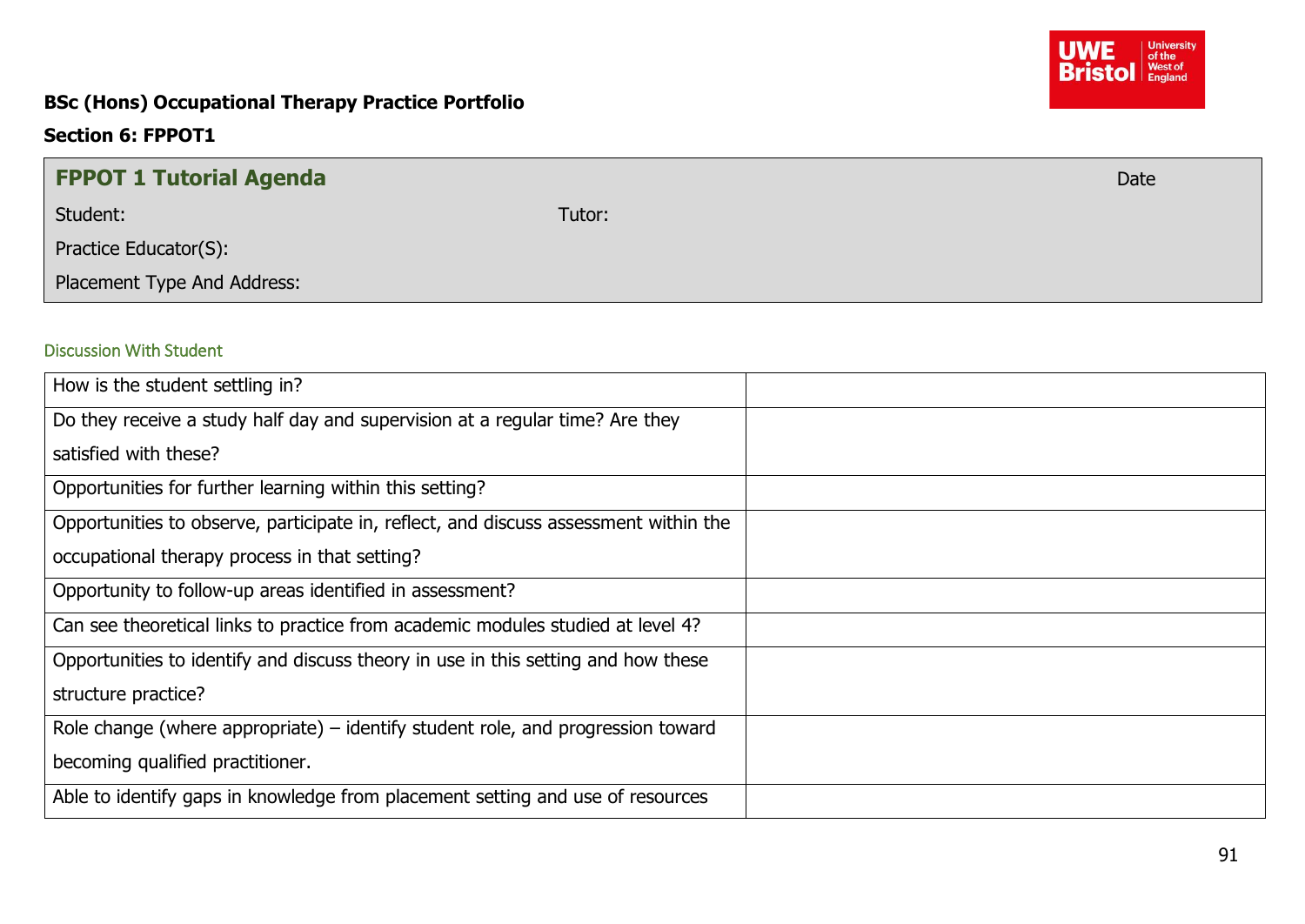

| Opportunities to observe and consider intragency and         |  |
|--------------------------------------------------------------|--|
| interagency working on placement, as deemed relevant to      |  |
| learning needs?                                              |  |
| Learning contract - using to identify own needs, relevant to |  |
| placement, self-assessment, range of needs, resources and    |  |
| action?                                                      |  |
| Progress on:                                                 |  |
| Significant learning experience                              |  |
| Personal Goals                                               |  |
| Weekly learning logs                                         |  |
| Interprofessional logs                                       |  |
| Hours form being kept up to date?                            |  |
| Other Issues raised?                                         |  |
|                                                              |  |
|                                                              |  |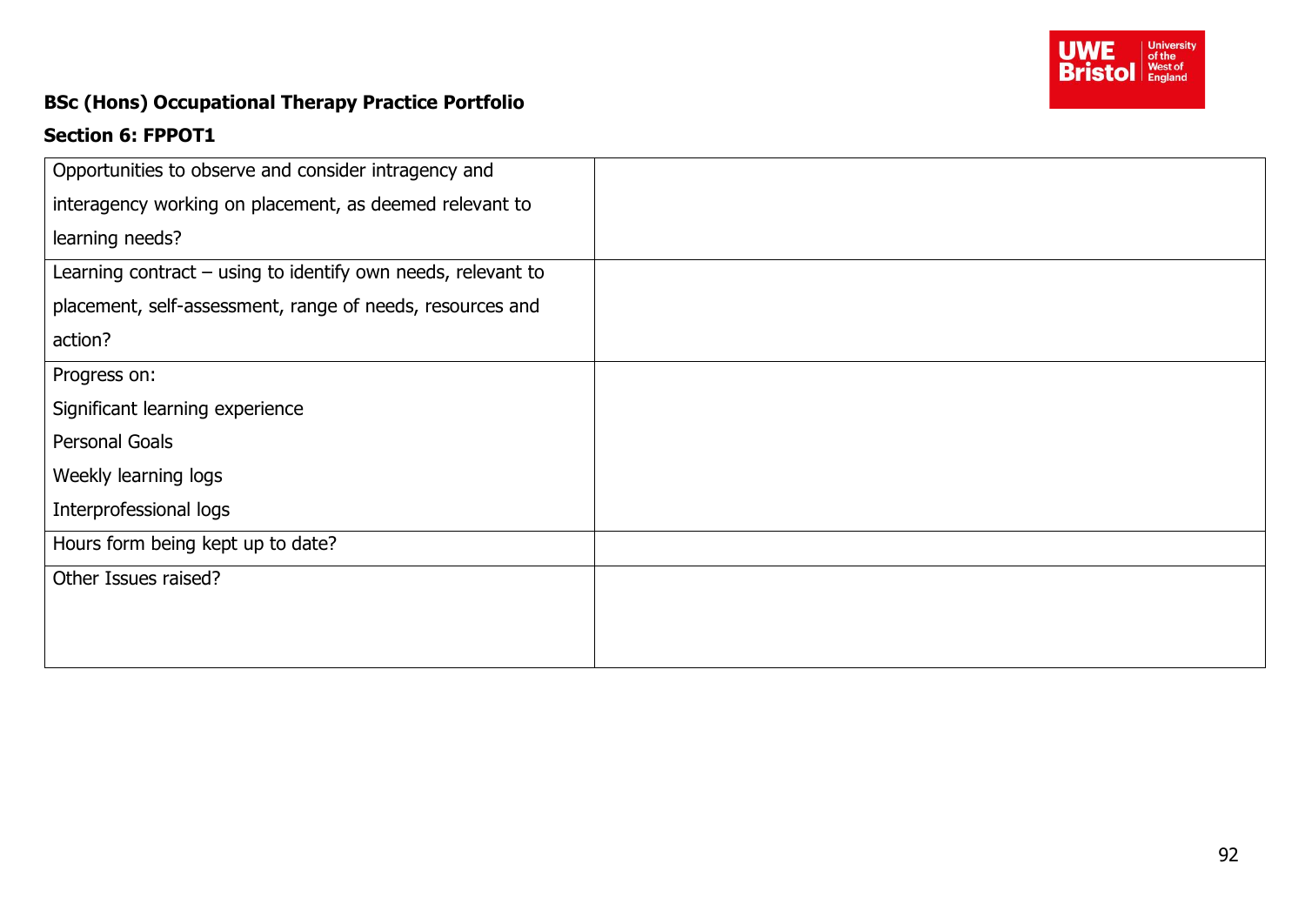

#### **Section 6: FPPOT1**

| Foundations Of Professional Practice For Occupational Therapy 1 Tutorial Agenda |        | Date |
|---------------------------------------------------------------------------------|--------|------|
| Student:                                                                        | Tutor: |      |
| Practice Educator(S):                                                           |        |      |

#### Discussion With Practice Educator PLACEMENT TYPE AND ADDRESS:

| Follow up any student issues raised/PE concerns                    |  |
|--------------------------------------------------------------------|--|
| Learning contract - is PE satisfied with learning outcomes? Is the |  |
| student on course to achieve all learning outcomes?                |  |
| Is student demonstrating knowledge and understanding               |  |
| appropriate to level 4?                                            |  |
| Does the student demonstrate ability to self-appraise & identify   |  |
| further development needs?                                         |  |
| Is the student making appropriate links between academic modules   |  |
| and practice?                                                      |  |
| Is the student having sufficient opportunities to be a student     |  |
| practitioner on this placement, and are they taking those          |  |
| opportunities?                                                     |  |
| Other issues raised:                                               |  |
|                                                                    |  |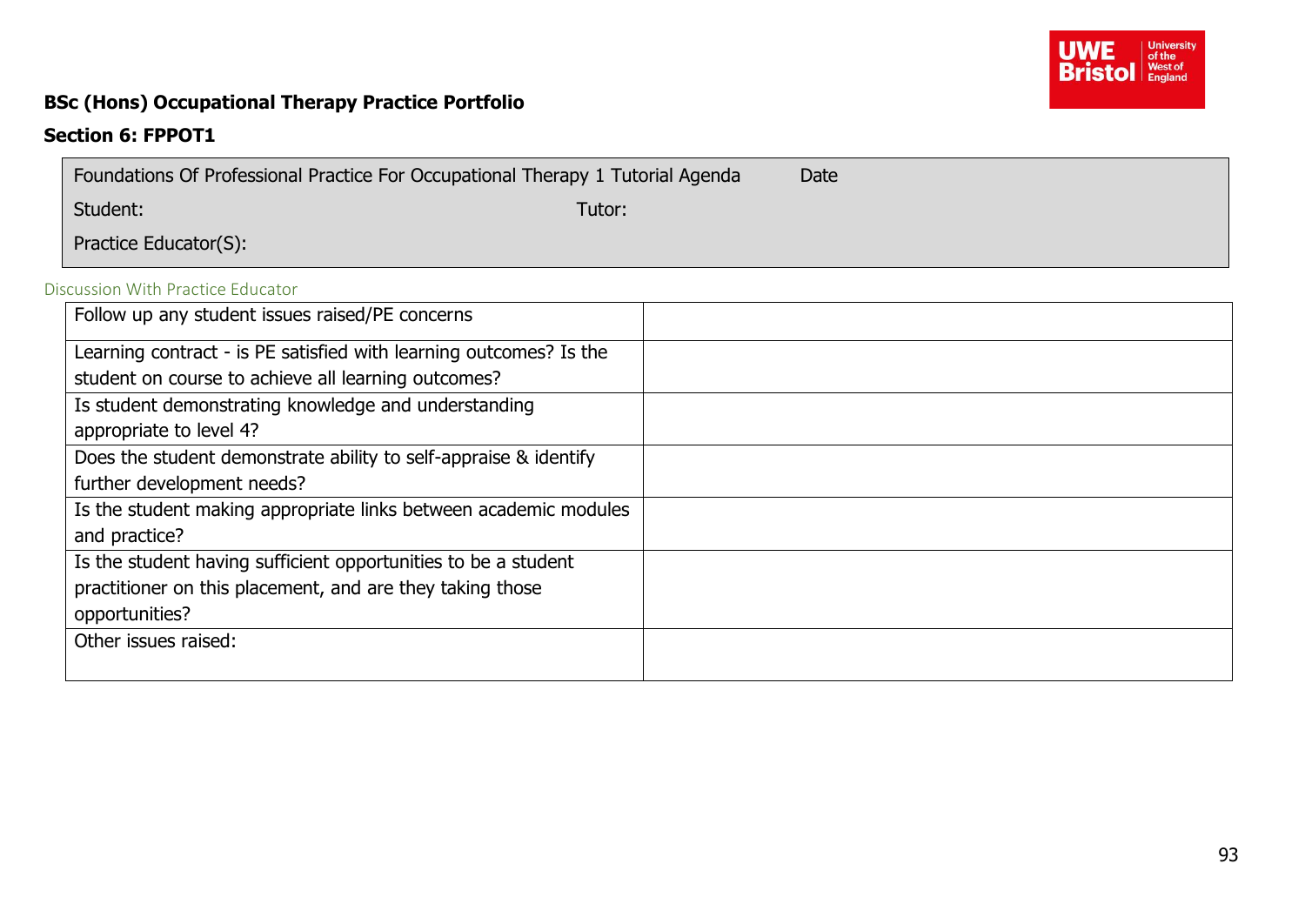

Matters to be carried forward by UWE tutor:

| 1. |  |
|----|--|
|    |  |
|    |  |
|    |  |
| 2. |  |
|    |  |
|    |  |
|    |  |
| 3. |  |
|    |  |
|    |  |
|    |  |

*General Comments Including Action Required/Taken:*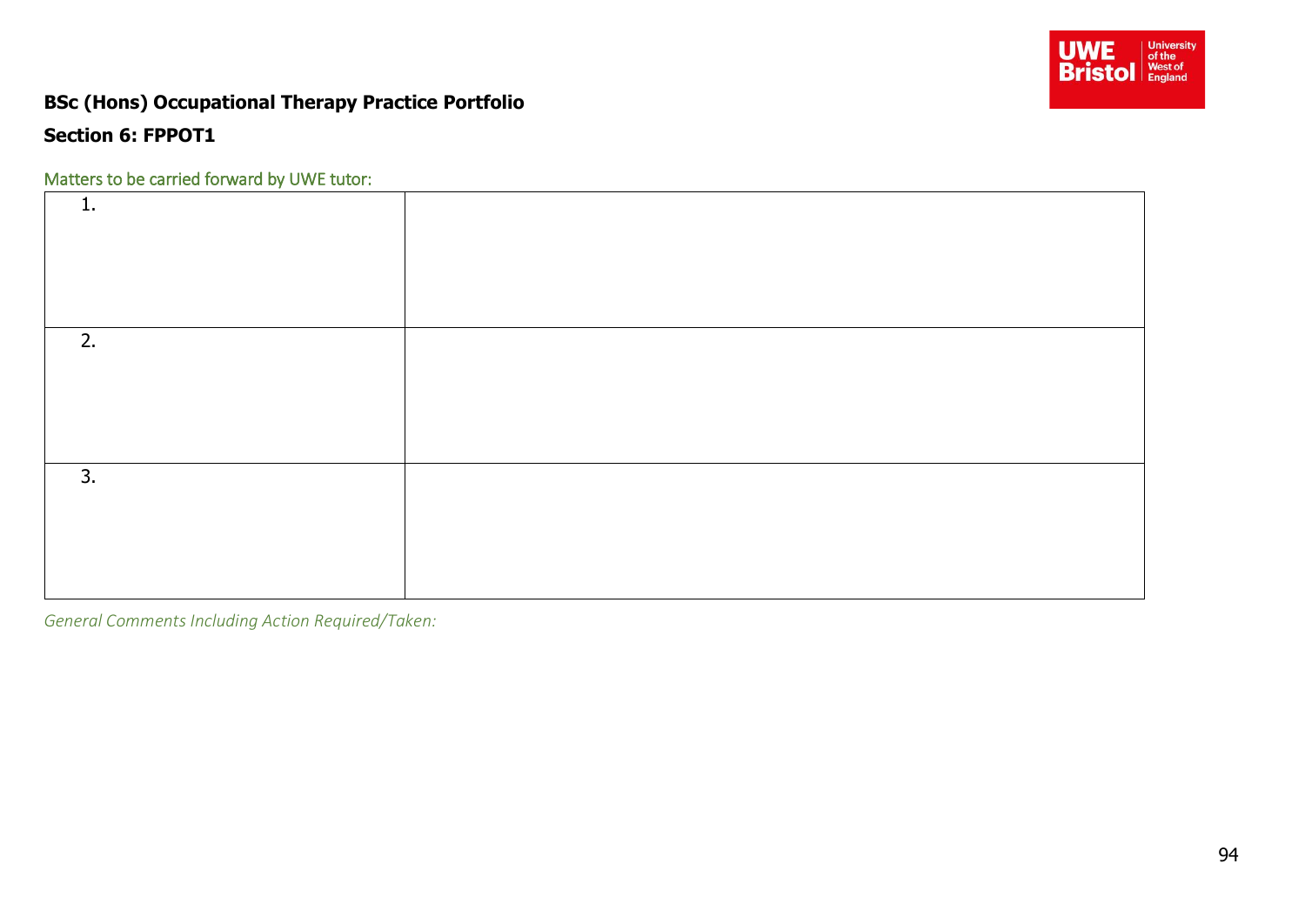

# **Section 7: Professional Practice For Occupational Therapy 2 (PPOT2)**

Module Completion Check List

Guidelines For Writing Learning Contract

Sample Of Learning Contract

Agenda For Placement Tutorial

To Be Filed By The Student:

Copy Of Signed Completed Learning Contract

Copy Of Signed Hours Form

Copy Of Pe Report

Personal Goals Carried Over From Ppot1

Significant Learning Experience

Completed Weekly Reflective Logs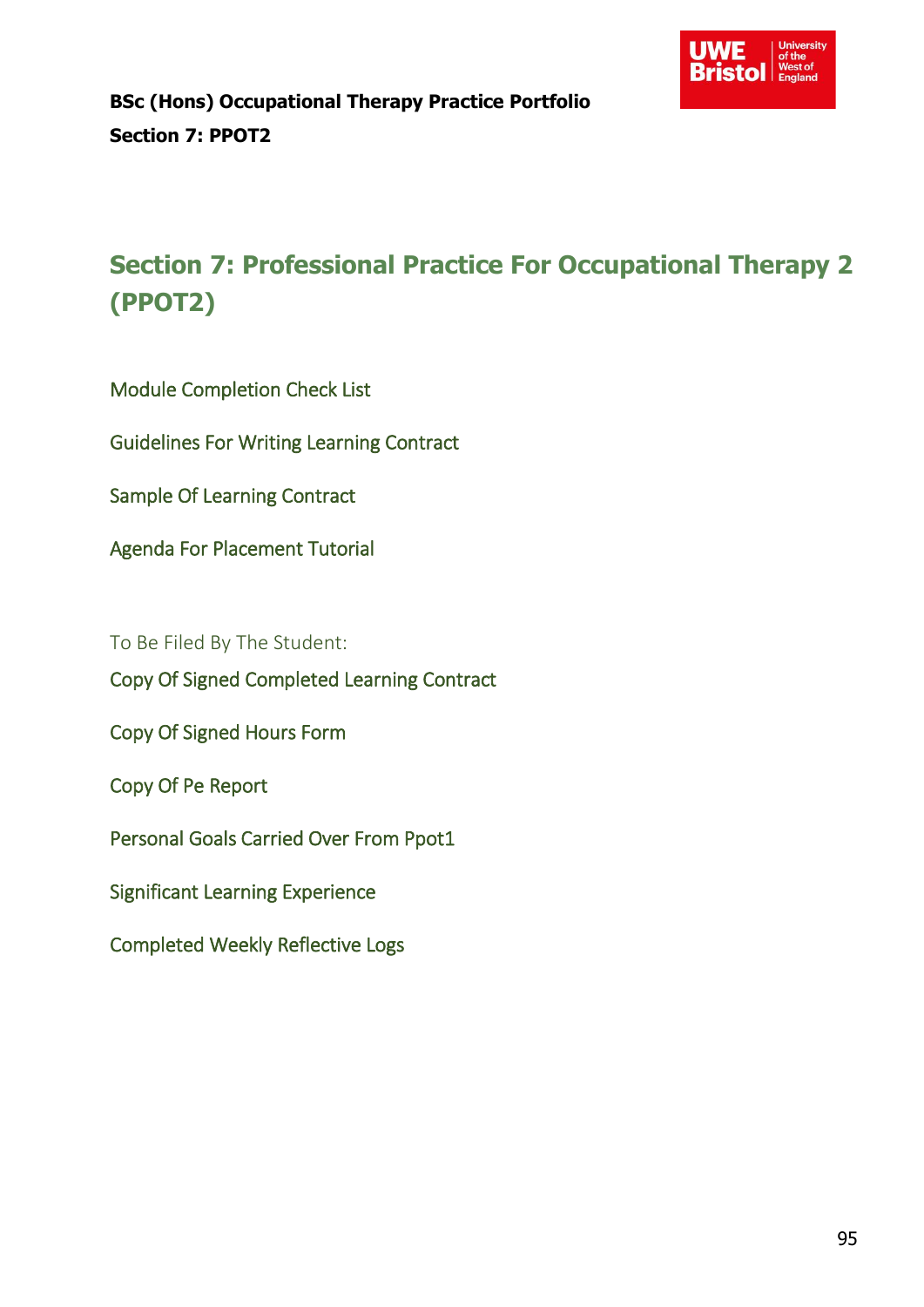

### **Section 7: PPOT2**

# **PPOT2 Module Completion Check List**

| Action                                                                  | $\sqrt{\text{When}}$ |
|-------------------------------------------------------------------------|----------------------|
|                                                                         | Done                 |
| Moving and handling and basic life support training completed within 12 |                      |
| months before placement. Certificates ready.                            |                      |
| DBS and Skills for Health Certificates available on request             |                      |
| Preplacement meeting / discussion. Confirm placement details, policies  |                      |
| and procedures specific to placement                                    |                      |
| Contact UWE tutor to arrange halfway tutorial                           |                      |
| Weekly reflective logs (to include reflections on interprofessional     |                      |
| practice)                                                               |                      |
| Week 1                                                                  |                      |
| Week 2                                                                  |                      |
| Week 3                                                                  |                      |
| Week 4                                                                  |                      |
| Week 5                                                                  |                      |
| Week 6                                                                  |                      |
| Week 7                                                                  |                      |
| Week 8                                                                  |                      |
| Week 9                                                                  |                      |
| Week 10                                                                 |                      |
| Significant learning experience log                                     |                      |
| Personal goals record completed                                         |                      |
| Learning contract completed and signed by practice educator             |                      |
| Professional practice front sheet completed and signed by practice      |                      |
| educator                                                                |                      |
| Copy of PE Front Sheet kept by practice educator                        |                      |
| Hours sheet completed and signed by practice educator                   |                      |
| 1 copy of learning contract, PE Final Report, hours sheet and personal  |                      |
| goals sheet, uploaded to Blackboard by submission date                  |                      |
| Copies of relevant documents filed in relevant sections of the          |                      |
| professional practice portfolio for personal records.                   |                      |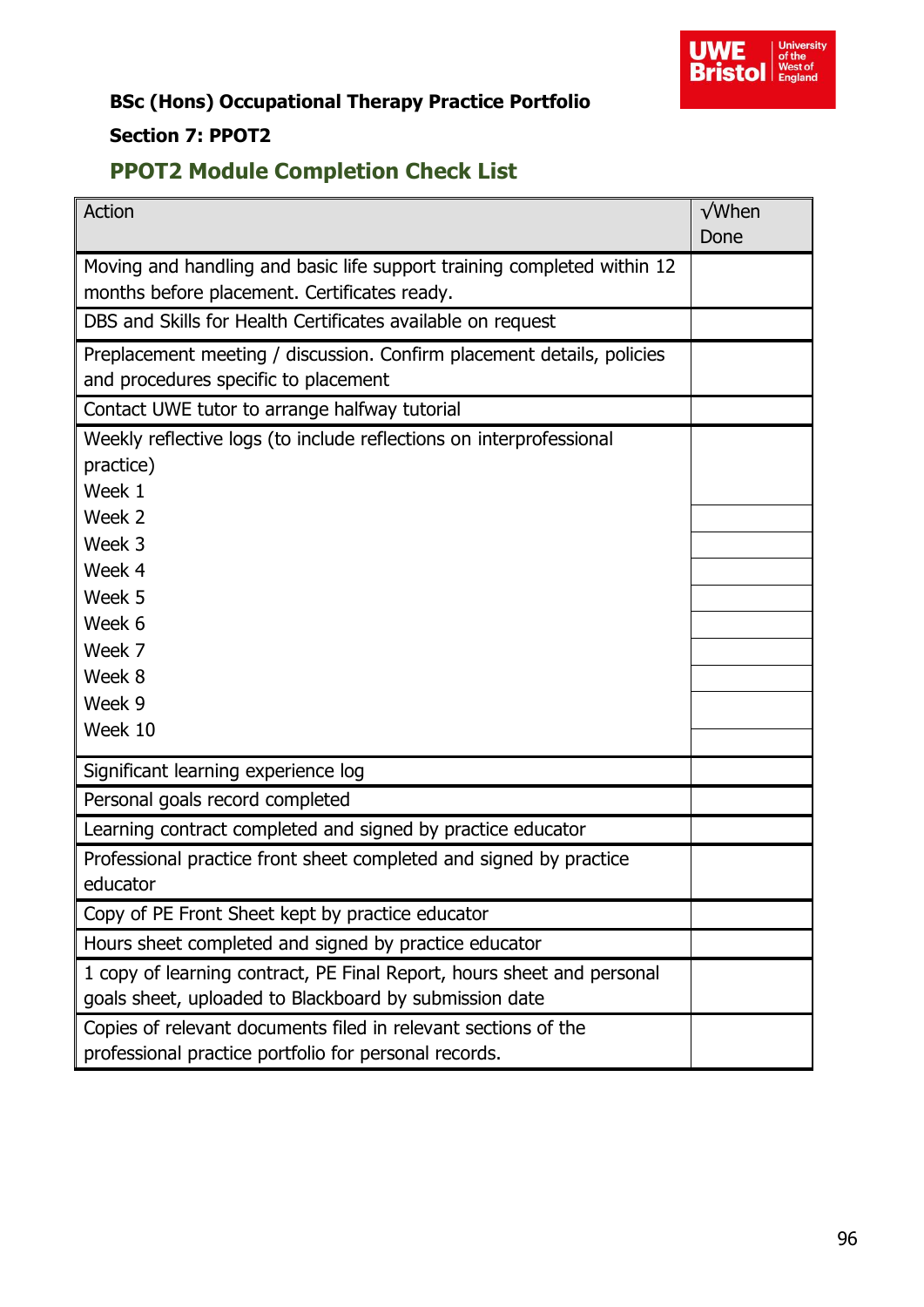

### **Guidelines for Writing Your PPOT2 Learning Contract**

Placement Competencies

By the end of the placement, the student will be able to: -

- 1. Demonstrate safe and effective professional practice, including all forms of professional behaviours when working in a health, social care or role-emerging setting.
- 2. Reflect upon social, organisational and managerial contexts and their impact upon professional practice.
- 3. Discuss the impact of health and social conditions for service users in the given setting.
- 4. Demonstrate a client-centred approach throughout the OT process.
- 5. Evaluate different approaches and interventions used in occupational therapy utilising appropriate evidence.
- 6. Identify assessment tools used and discuss their effectiveness in assessing occupational performance.
- 7. Conduct assessments of service-users and document these in line with the placements system.
- 8. Demonstrate the ability to utilise data from assessment to construct an intervention plan for a service user.
- 9. Utilise appropriate verbal and written communication skills with all colleagues, service users and their carers and other services.
- 10.Reflect upon own professional practice and identify areas for further development.

An example learning contract follows for guidance purposes. It is important to emphasise that this is a general example without detail specific to any particular placement. It uses the learning outcomes to strongly influence learning needs. However, students and clinicians may, in the context of the placement, find more appropriate ways to express particular learning needs that they have identified while still incorporating all of the learning outcomes above.

All aspects of the learning contract should be developed through negotiation between the student and the PE. This will be particularly important for the criteria for evaluation and the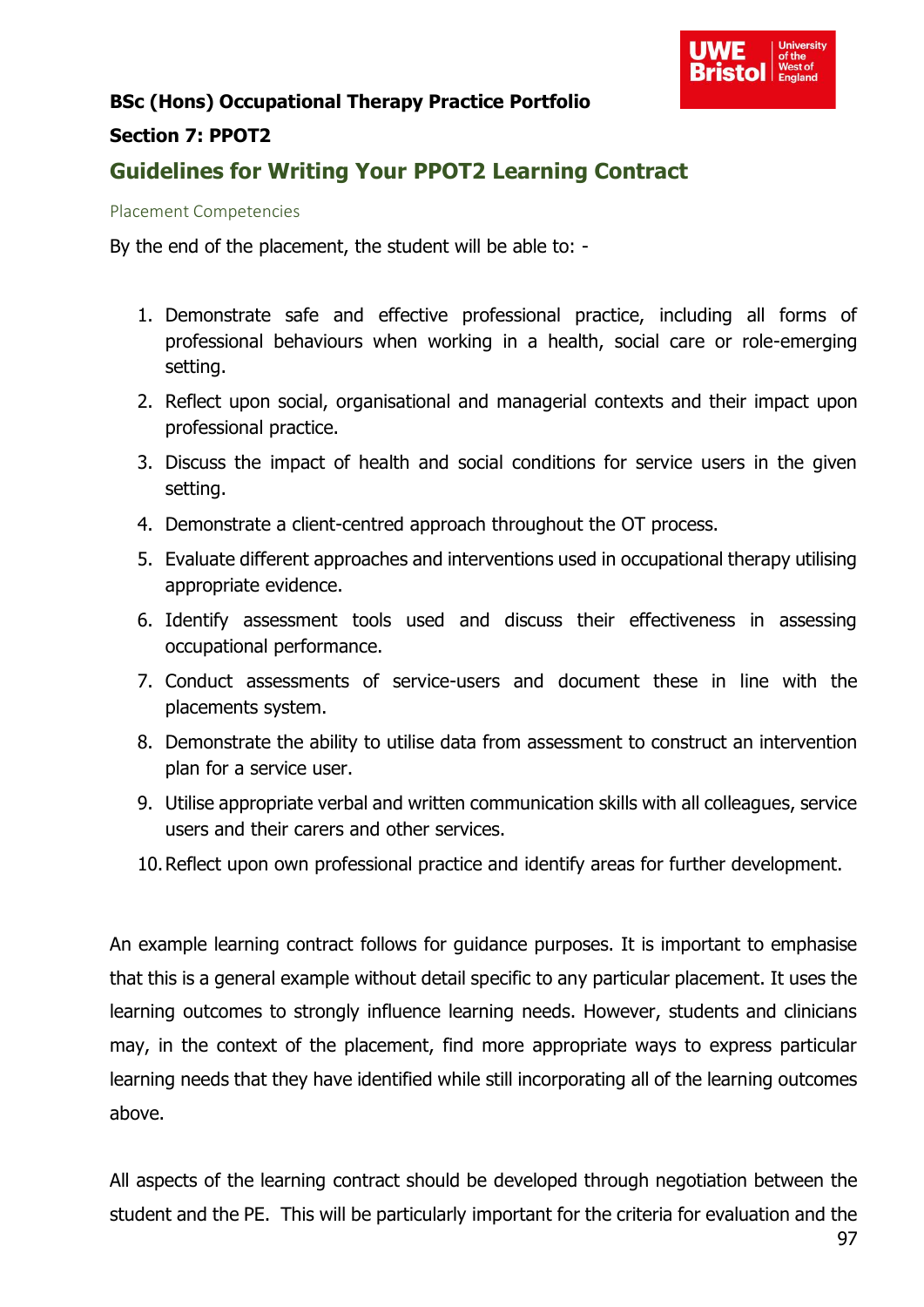

learning resources and strategies. It should also be emphasised that the learning contract is a flexible document and can be adapted to incorporate more specific learning needs should this become necessary during the placement. For example, if issues arise in terms of safe and effective working (placement competency 1) the criteria for evaluation might be expanded/defined – see example below:

- *Demonstrated safe and effective professional practice to an appropriate standard*
- *maintained confidentiality at all times*
- *appropriately followed protocols and procedures*
- *demonstrated appropriate communication with staff and clients*
- *maintained appropriate documentation*

Significant changes should not be made after the university has moderated the learning contract without reference to a lecturer from the university.

#### Writing The Learning Contract

Below are listed some points which should help ease the process of writing a learning contract which is easy to follow and an appropriate assessment tool:

- When writing the learning need think 'what do I need to learn in order to meet the learning outcomes?' Thus, an example might be '*I need to learn* to be able to work as a multidisciplinary team member'.
- When considering the criteria for evaluation think 'what will I have done or what will I now be able to do in order to demonstrate the learning has occurred?' There are many ways to demonstrate that the learning has occurred these may include doing something practical such as an assessment, providing written evidence of knowledge or demonstrating a level of knowledge through formal discussion.
- The criteria for evaluation must be specific to the placement setting. You can have more than one criterion for evaluation for each learning need.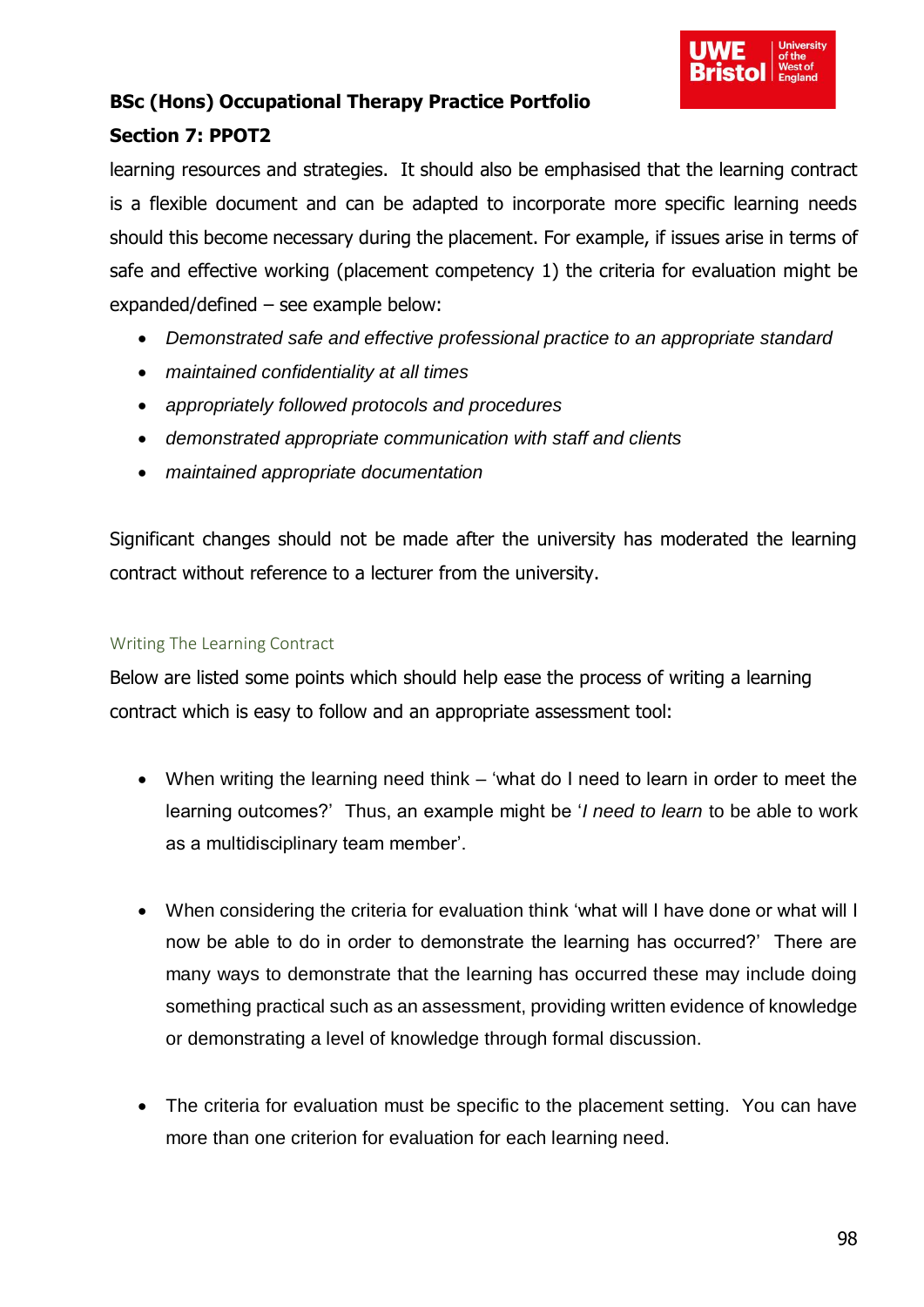

- Ensure the Criteria for Evaluation has a quality and if possible a quantity element. Thus use a phrase such as *'to a competent standard as deemed by the practice educator'* to imply that the criteria have been evaluated to the satisfaction of the practice educator. Where possible identify the minimum number of assessments, clients, issues, etc. that should be evidenced or give specific detail e.g. 'Have contributed to 2 ward rounds about 2+ more clients to a competent standard *as deemed by the practice educator*'. This might be the only or one of a number of criteria for evaluation of a particular learning need. It may be helpful to you to include a target date for achievement of each learning need if possible and appropriate e.g. *'…by approximately the end of week 6 (or 7, or 8, or 9)',* in order for you to be able to stagger your work, rather than leaving everything to be achieved in the last week of the placement.
- There should always be a direct link between evaluation criteria and learning needs and thus the learning outcomes.
- Items such as *'Supervision records', client notes', 'student notes', 'reflective log', 'mini case studies'* and *'formal case study report'* can provide supporting evidence.
- NB. You must remember to incorporate either within one of the above learning needs or as a separate one, any relevant personal goals identified on your last placement.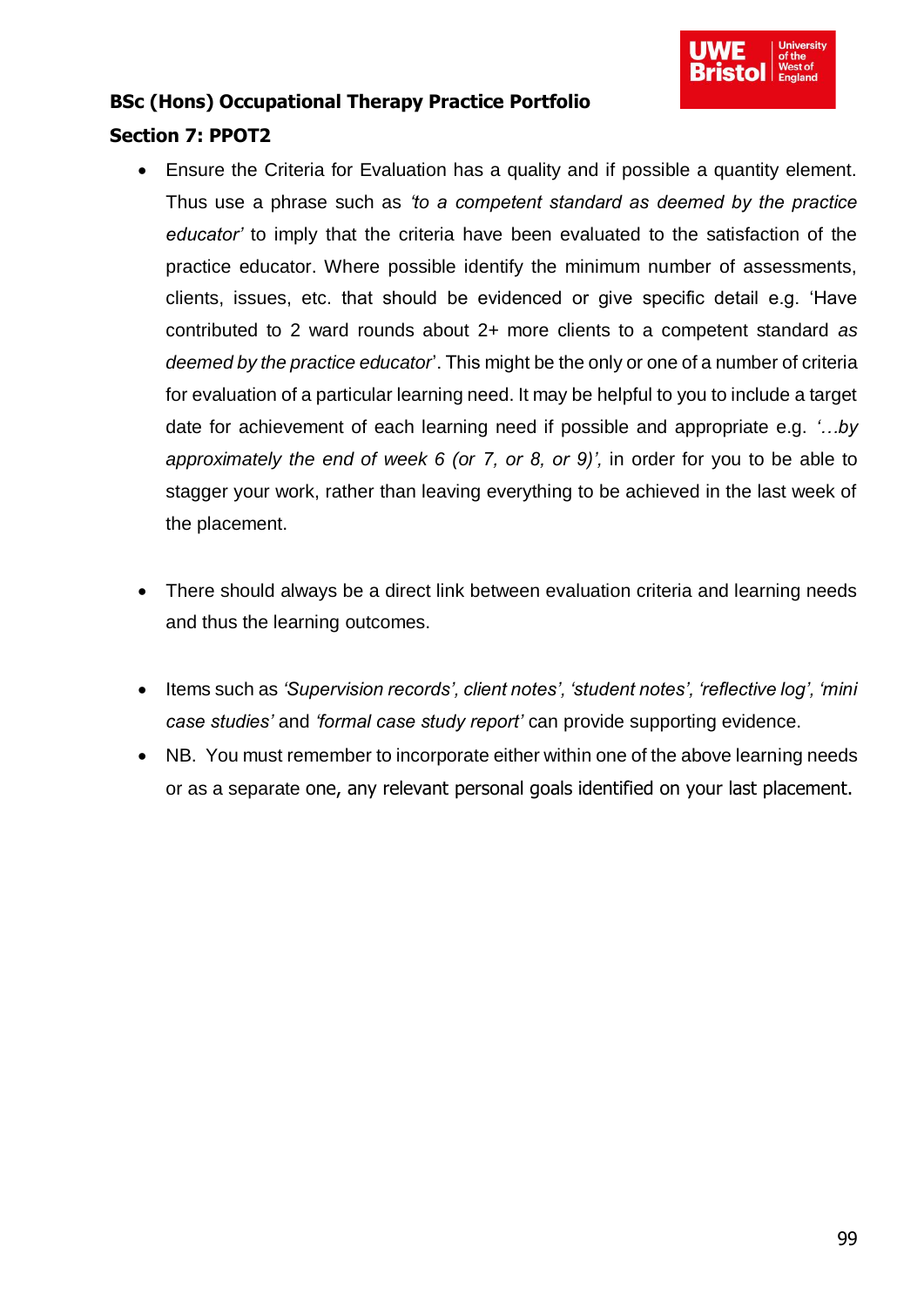

**Section 7: PPOT2**

### **PPOT2 Sample Learning Contract**

Example only do not use as your learning contract

#### Title page

| $\sim$                               |  |
|--------------------------------------|--|
| Student name:                        |  |
|                                      |  |
| Occupational Therapy Practice Number |  |
|                                      |  |
| Placement address:                   |  |
|                                      |  |
| Practice Educator name:              |  |
|                                      |  |
| Practice Educator telephone &        |  |
| e-mail:                              |  |
|                                      |  |
| Type of service:                     |  |
|                                      |  |
|                                      |  |

Negotiated between you and your Practice Educator.

STUDENT NAME …General Example Professional Practice for Occupational Therapy 2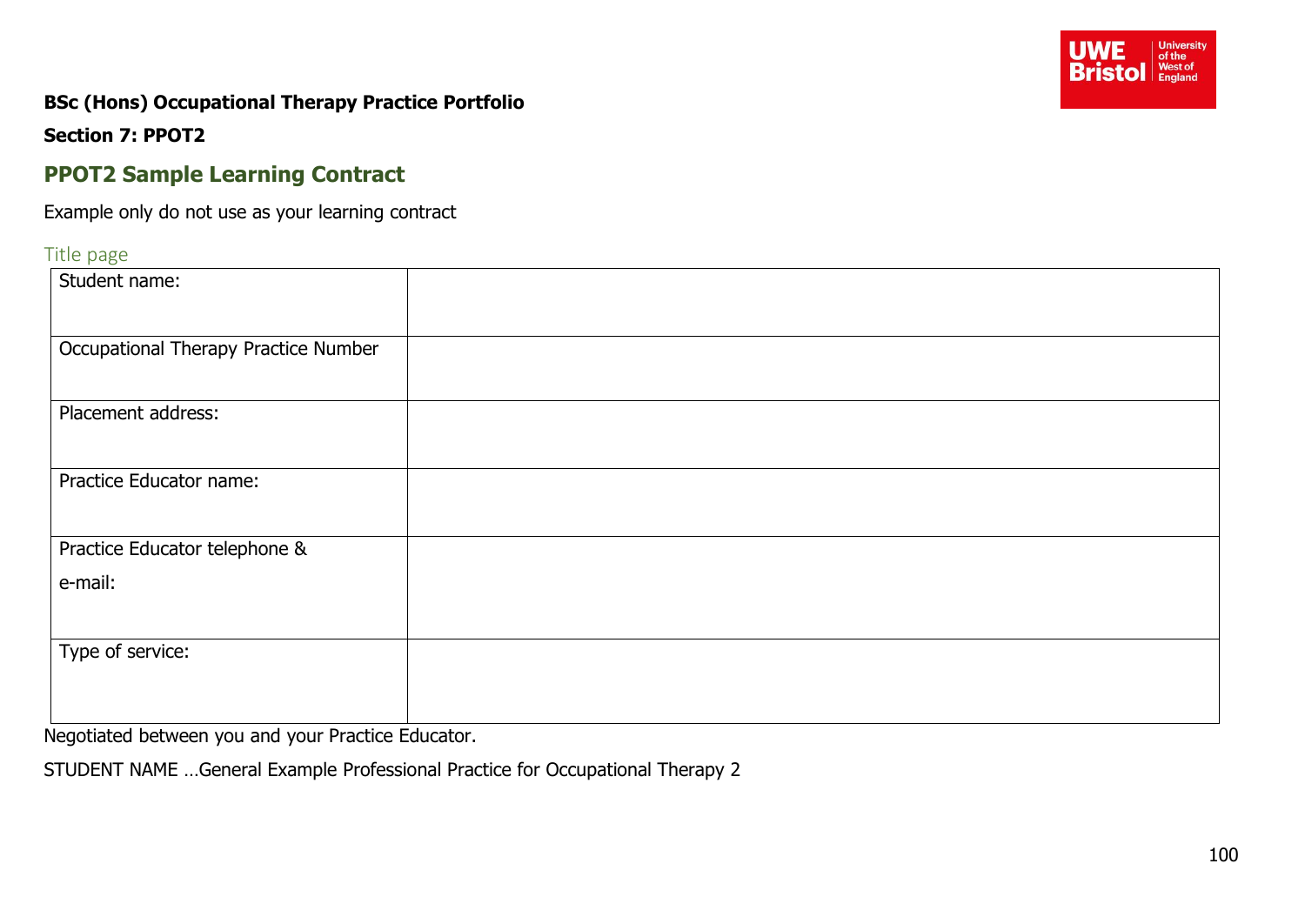

| <b>Learning Needs</b>              | <b>Related</b> | <b>Learning Resources and Strategies</b> | <b>Criteria for evaluation.</b>                 | <b>Supporting</b> |
|------------------------------------|----------------|------------------------------------------|-------------------------------------------------|-------------------|
| What do I need to learn?           | P.Cs by        | How can I best learn and integrate       | How will we know when I have learned what I     | <b>Evidence</b>   |
|                                    | no.            | this?                                    | need to learn? How will the Practice Educator   | (location and     |
|                                    |                | What resources are available to me?      | evaluate my abilities?                          | type)             |
| To be able to discuss the          | 3,7,8          | Discussion with service users            | Identified in formal discussion the impact of 3 | Supervision       |
| impact of ill health               |                | Books and articles about conditions      | conditions on the occupational performance of   | record            |
| <i>(impairment and disability)</i> |                | specific to my placement                 | 3 named service users to a competent            | Mini case         |
| for service users in this          |                | Discussion with my supervisor            | standard.                                       | studies           |
| setting                            |                |                                          | Prepared notes and discussed (formally) 5       | Student notes     |
|                                    |                |                                          | main agreed conditions and their general        | on conditions     |
|                                    |                |                                          | impact on service users to a competent          |                   |
|                                    |                |                                          | standard.                                       |                   |
| Pass/Fail                          |                | Practice Educator Signature              |                                                 |                   |
| To identify and discuss the        |                |                                          | Prepared notes and discussed (formally) the     | Supervision       |
| effectiveness of assessment tools  | 5, 6, 7        |                                          | effectiveness of                                | record            |
| used for assessing occupational    |                |                                          | Home assessment checklist*                      | Student notes     |
| performance deficits.              |                |                                          | Initial assessment*                             |                   |
|                                    |                |                                          | $AMPS*$                                         | on.               |
|                                    |                |                                          | MEAMS*                                          | assessments       |
|                                    |                |                                          | Plus any 3 other assessments seen               |                   |
|                                    |                |                                          | to a competent standard.                        |                   |
| Pass/Fail                          |                | Practice Educator Signature              |                                                 |                   |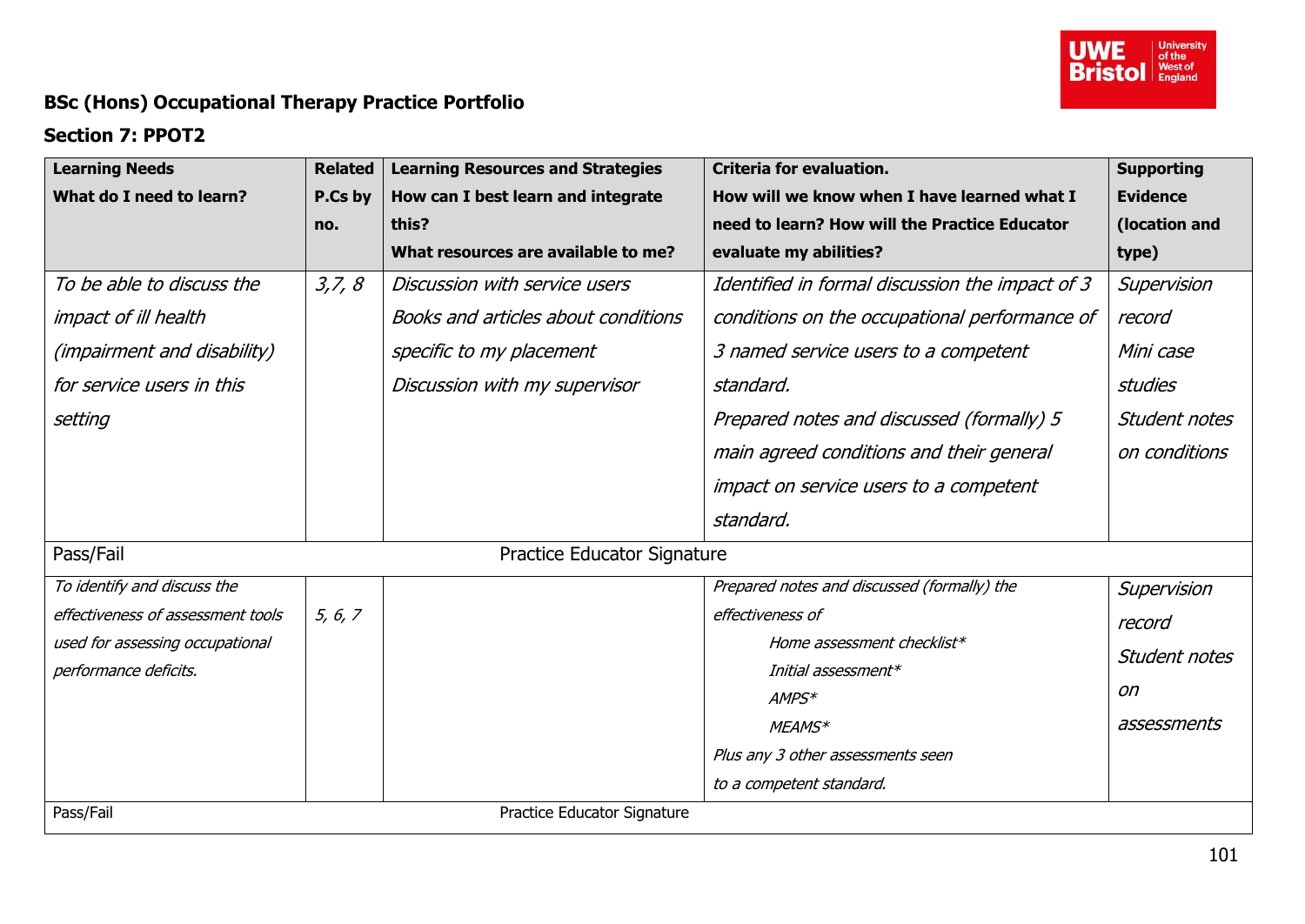

| <b>Learning Needs</b>             | <b>Related</b> | <b>Learning Resources and Strategies</b> | <b>Criteria for evaluation.</b>                          | <b>Supporting</b> |
|-----------------------------------|----------------|------------------------------------------|----------------------------------------------------------|-------------------|
| What do I need to learn?          | P.Cs by        | How can I best learn and integrate       | How will we know when I have learned what I              | <b>Evidence</b>   |
|                                   | no.            | this?                                    | need to learn? How will the Practice Educator            | (location and     |
|                                   |                | What resources are available to me?      | evaluate my abilities?                                   | type)             |
| To select, carry out & document   |                |                                          | Selected and carried out 3 key assessments to a          | Client notes      |
| key assessments used in this      | 1, 3, 4,       |                                          | competent standard                                       | Supervision       |
| setting                           | 6, 7, 9        |                                          | Interests checklist*                                     | record            |
|                                   |                |                                          | COPM initial assessment*                                 |                   |
|                                   |                |                                          | Kitchen assessment*                                      |                   |
|                                   |                |                                          | Documented above to a competent standard                 |                   |
| Pass/Fail                         |                | Practice Educator Signature              |                                                          |                   |
| To formulate an intervention plan | 1, 3, 4,       |                                          | Planned intervention for one service user to a           | Client notes      |
| from assessment data              | 5,7,8,         |                                          | competent standard.                                      | Supervision       |
|                                   | 9              |                                          | Justified clinical reasoning behind planned intervention | record            |
|                                   |                |                                          | with one service user in formal discussion to a          |                   |
|                                   |                |                                          | competent standard                                       |                   |
| Pass/Fail                         |                | Practice Educator Signature              |                                                          |                   |
| To evaluate approaches and media  | 1, 3, 5, 8     |                                          | Prepared notes on and formally discussed dressing        | Supervision       |
| used in Occupational Therapy      |                |                                          | practice*; Splint making*; One intervention resulting    | record            |
| interventions                     |                |                                          | from a home assessment*                                  | Student notes     |
|                                   |                |                                          | competently evaluating the media<br>and or               |                   |
|                                   |                |                                          | approaches used in each of above                         |                   |
| Pass/Fail                         |                | Practice Educator Signature              |                                                          |                   |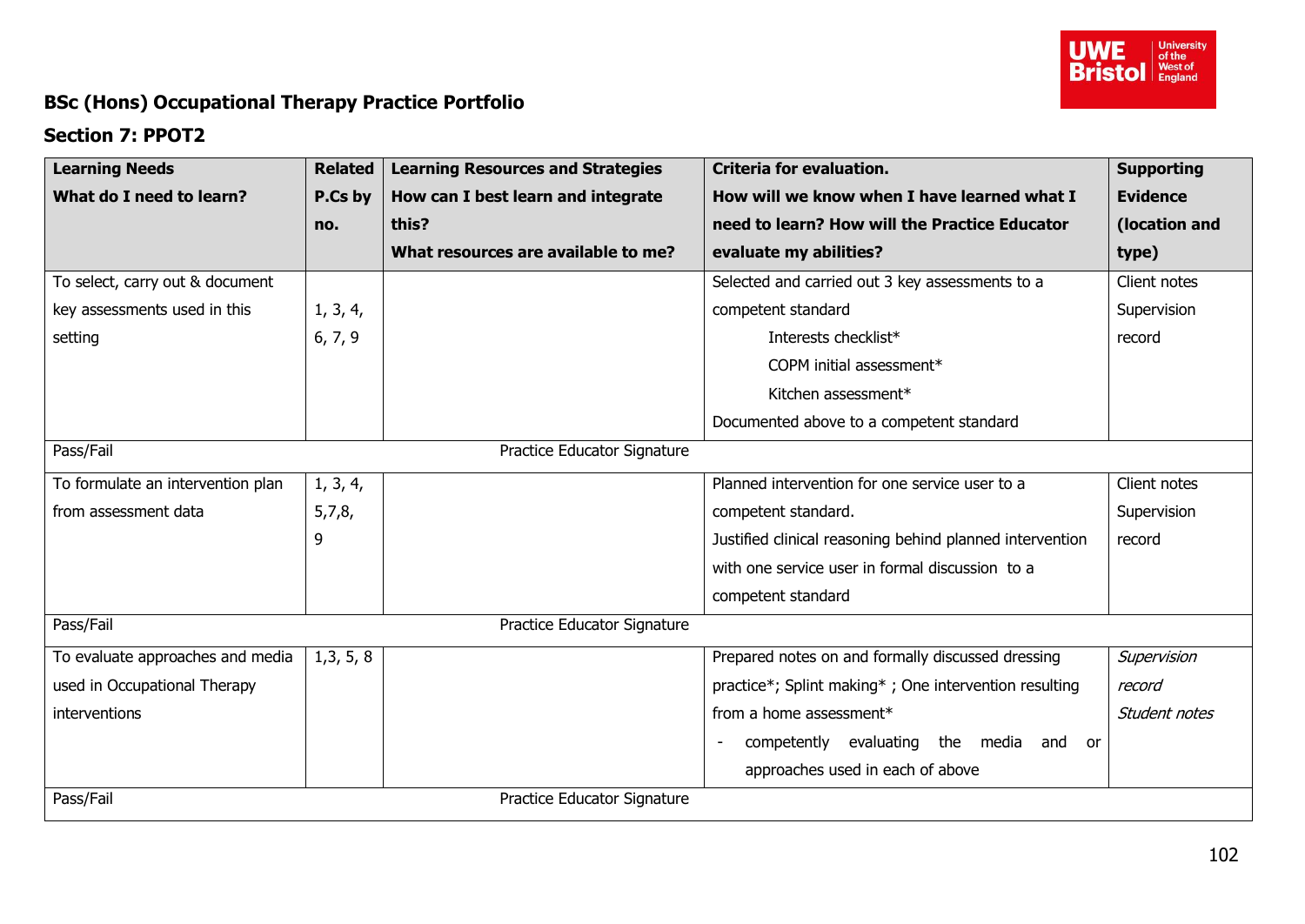

| <b>Learning Needs</b>                | <b>Related</b> | <b>Learning Resources and Strategies</b> | <b>Criteria for evaluation.</b>                          | <b>Supporting</b>  |
|--------------------------------------|----------------|------------------------------------------|----------------------------------------------------------|--------------------|
| What do I need to learn?             | P.Cs by        | How can I best learn and integrate       | How will we know when I have learned what I              | <b>Evidence</b>    |
|                                      | no.            | this?                                    | need to learn? How will the Practice Educator            | (location and      |
|                                      |                | What resources are available to me?      | evaluate my abilities?                                   | type)              |
| To be able to reflect upon social    | 1, 2, 3,       |                                          | Discussed (formally) the social context factors in       | Supervision        |
| context factors and the social       | 4, 8, 10       |                                          | relation to 2+service users and their intervention to a  | record             |
| model of disability and their impact |                |                                          | competent standard                                       | Student notes      |
| on practice                          |                |                                          | Reflected using a Gibbs reflective cycle proforma on the | reflections        |
|                                      |                |                                          | potential relevance of the social model of disability to |                    |
|                                      |                |                                          | this Occupational Therapy service to a competent         |                    |
|                                      |                |                                          | standard.                                                |                    |
| Pass/Fail                            |                | Practice Educator Signature              |                                                          |                    |
| To develop ability to reflect on own | 10             |                                          | Identified and described appropriately 2 areas for       | Supervision        |
| practice and identify areas for      |                |                                          | further personal development using personal goal         | record             |
| further development                  |                |                                          | sheets                                                   | Reflective logs    |
|                                      |                |                                          |                                                          | Supervision notes  |
| Pass/Fail                            |                | Practice Educator Signature              |                                                          |                    |
| To develop an ability to work as a   | 1, 9           |                                          | Contributed the Occupational Therapy input to a ward     | Supervision        |
| team member                          |                |                                          | round regarding 3 patients to a competent standard       | record             |
|                                      |                |                                          | Documented treatment plans for OTAs to implement to      | Service user notes |
|                                      |                |                                          | a competent standard                                     |                    |
| Pass/Fail                            |                | Practice Educator Signature              |                                                          |                    |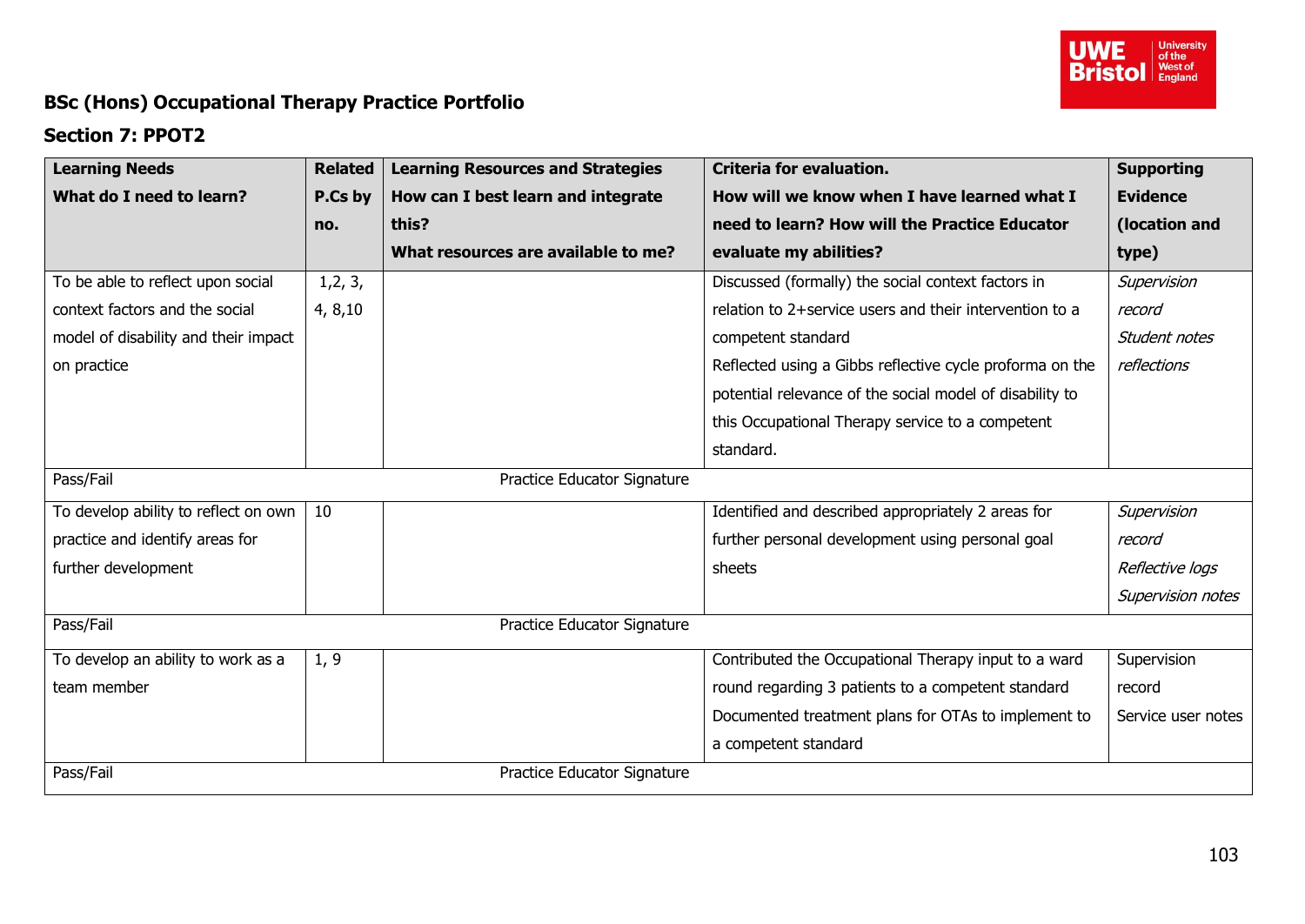

| <b>Learning Needs</b>         | <b>Related</b> | <b>Learning Resources and Strategies</b> | <b>Criteria for evaluation.</b>                    | <b>Supporting</b> |
|-------------------------------|----------------|------------------------------------------|----------------------------------------------------|-------------------|
| What do I need to learn?      | P.Cs by        | How can I best learn and integrate       | How will we know when I have learned what I        | <b>Evidence</b>   |
|                               | no.            | this?                                    | need to learn? How will the Practice Educator      | (location and     |
|                               |                | What resources are available to me?      | evaluate my abilities?                             | type)             |
| To develop safe and effective | 1, 4, 7,       |                                          | Demonstrated safe and effective professional       | Supervision       |
| professional practice         | 8, 9, 10       |                                          | practice to an appropriate standard throughout the | record            |
|                               |                |                                          | placement                                          |                   |
|                               |                |                                          | Demonstrated ability to adapt approach following   |                   |
|                               |                |                                          | constructive feedback to an appropriate standard   |                   |
| Pass/Fail                     |                | Practice Educator Signature              |                                                    |                   |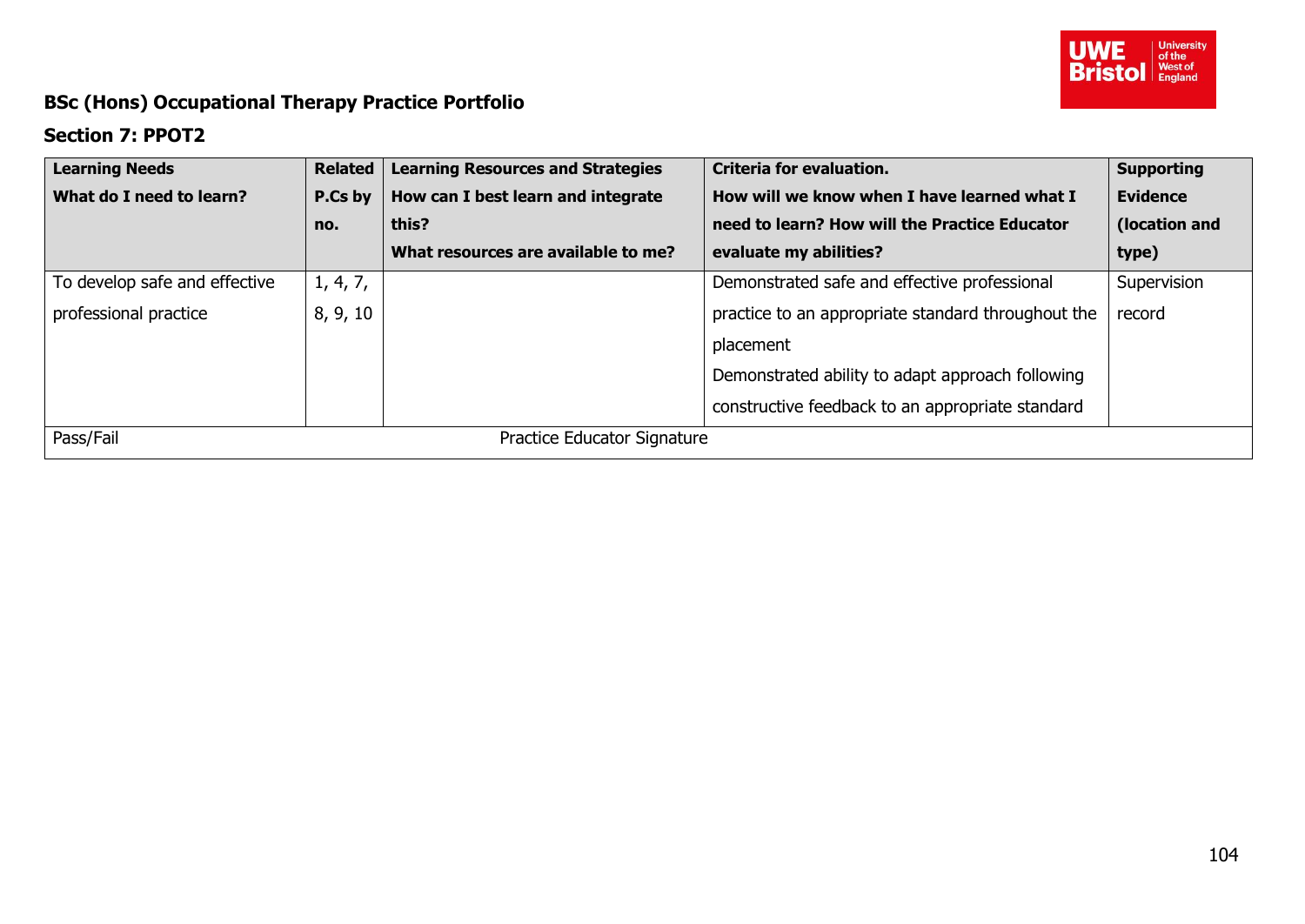

#### **Section 7: PPOT2**

| <b>PPOT2 Tutorial Agenda</b> |        | Date |
|------------------------------|--------|------|
| Student:                     | Tutor: |      |
| Practice Educator(S):        |        |      |

#### Discussion With Student

| How is the student settling in?                                                  |  |
|----------------------------------------------------------------------------------|--|
| Do they receive a study half day and supervision at a regular time? Are they     |  |
| satisfied with these?                                                            |  |
| Opportunities for further learning within this setting?                          |  |
| Opportunities to observe, participate in, reflect, and discuss the assessment to |  |
| planning intervention stages within the occupational therapy process in the      |  |
| setting?                                                                         |  |
| Opportunity to explore option appraisals, goal setting, activity analysis and    |  |
| other skills in planning intervention                                            |  |
| Can see theoretical links to practice from academic modules studied at levels 4  |  |
| and $5$ ?                                                                        |  |
| Opportunities to identify and discuss theory in use in this setting and how      |  |
| these structure practice?                                                        |  |
| Role change (where appropriate) $-$ identify student role, and progression       |  |
| toward becoming qualified practitioner.                                          |  |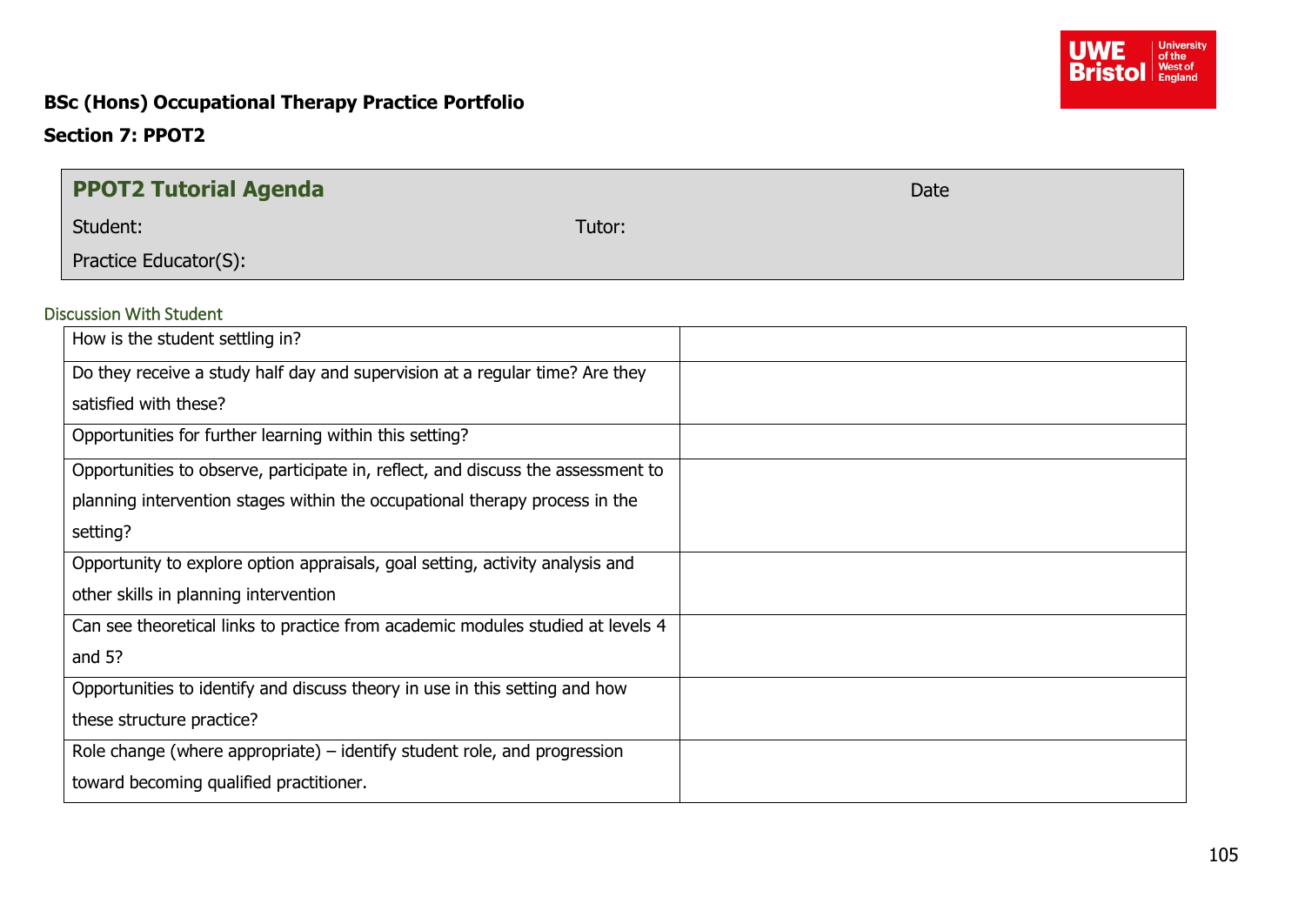

#### **Section 7: PPOT2**

| Does the student understand the occupational therapist's role within this    |  |
|------------------------------------------------------------------------------|--|
| setting?                                                                     |  |
| Able to identify gaps in knowledge from placement setting and use of         |  |
| resources?                                                                   |  |
| Learning contract - using to identify own needs, relevant to placement, self |  |
| assessment, range of needs, resources and action? Able to use learning       |  |
| contract as a tool to facilitate learning of skills and knowledge from this  |  |
| setting?                                                                     |  |
| Progress on:                                                                 |  |
| Significant learning experience                                              |  |
| Personal Goals                                                               |  |
| Weekly learning logs                                                         |  |
| Interprofessional logs                                                       |  |
| Hours form being kept up to date?                                            |  |

*Other issues raised:*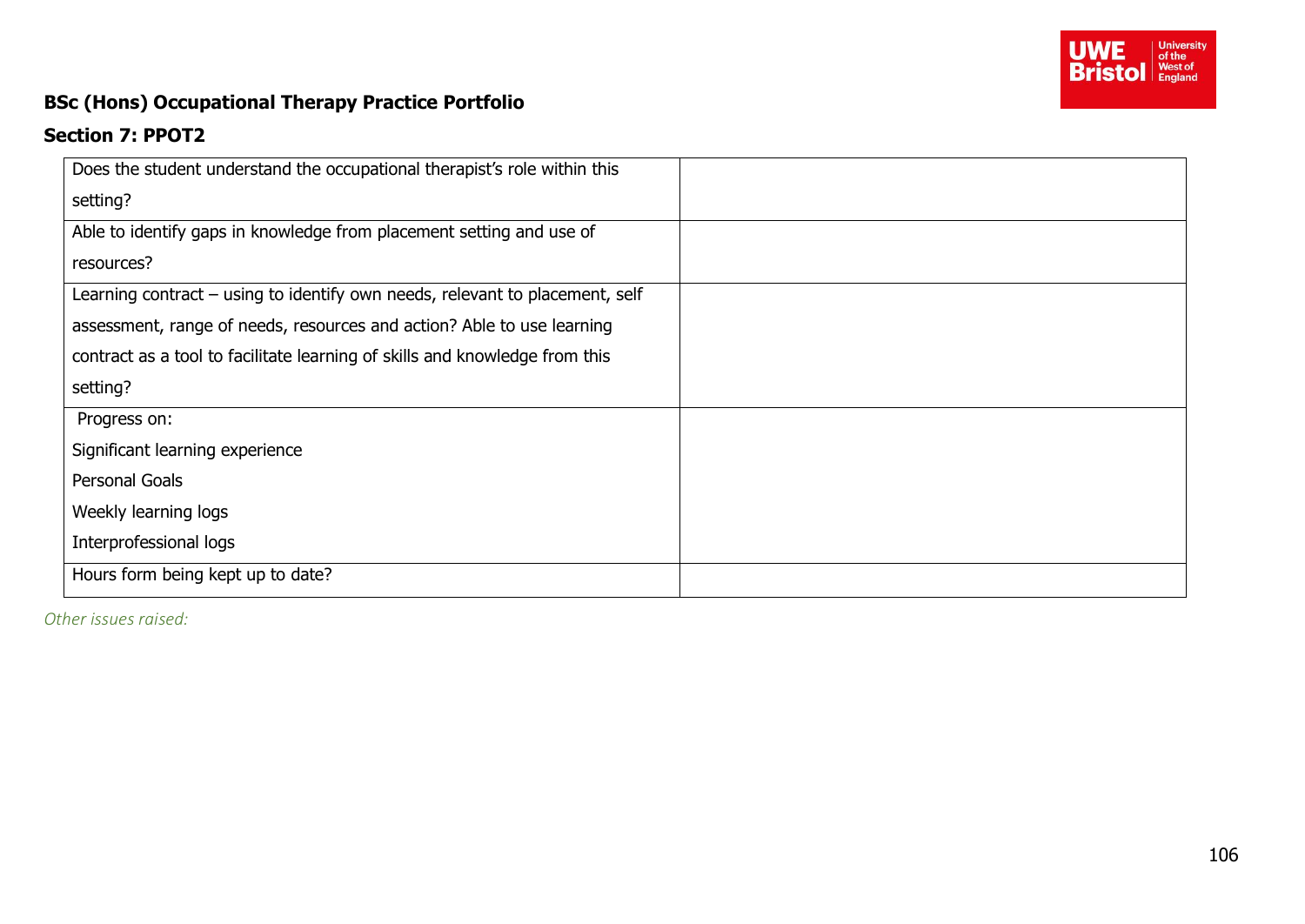

#### **Section 7: PPOT2**

| PPOT2 - Agenda for Tutorial - |        | Date |
|-------------------------------|--------|------|
| Student:                      | Tutor: |      |
| Practice Educator(S):         |        |      |

#### Discussion With Practice Educator

| Follow up any student issues raised/PE concerns                    |  |
|--------------------------------------------------------------------|--|
| Learning contract - is PE satisfied with learning outcomes? Is the |  |
| student on course to achieve all learning outcomes?                |  |
| Is student demonstrating knowledge and understanding               |  |
| appropriate to level 5?                                            |  |
| Does the student demonstrate ability to self-appraise & identify   |  |
| further development needs?                                         |  |
| Is the student making appropriate links between academic           |  |
| modules and practice?                                              |  |
| Is the student having sufficient opportunities to be a student     |  |
| practitioner on this placement, and are they taking those          |  |
| opportunities?                                                     |  |

*Other issues raised:*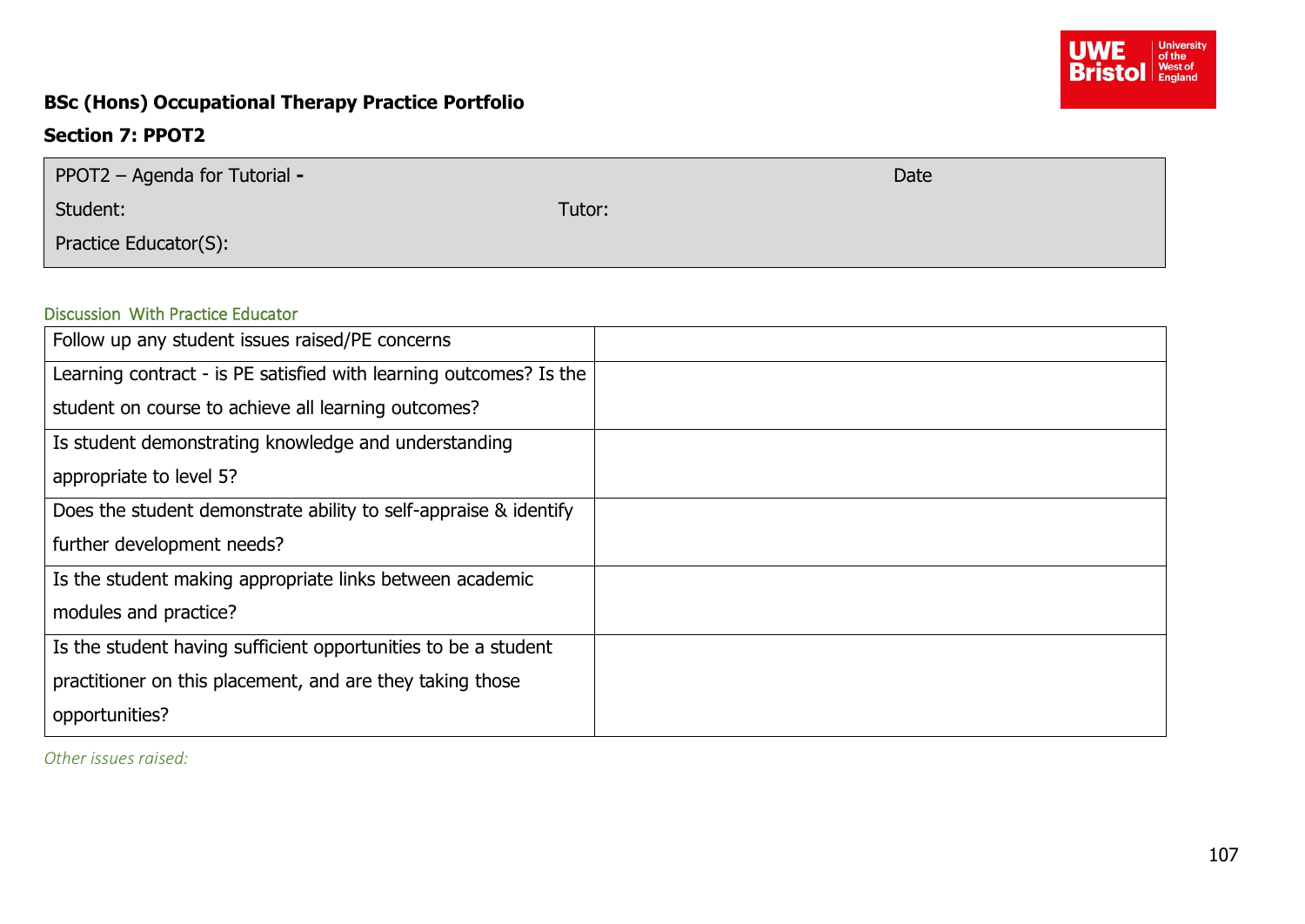

Matters to be carried forward by UWE tutor:

| ı. |  |
|----|--|
|    |  |
|    |  |
|    |  |
| 2. |  |
|    |  |
|    |  |
|    |  |
| 3. |  |
|    |  |
|    |  |
|    |  |

*General Comments Including Action Required/Taken*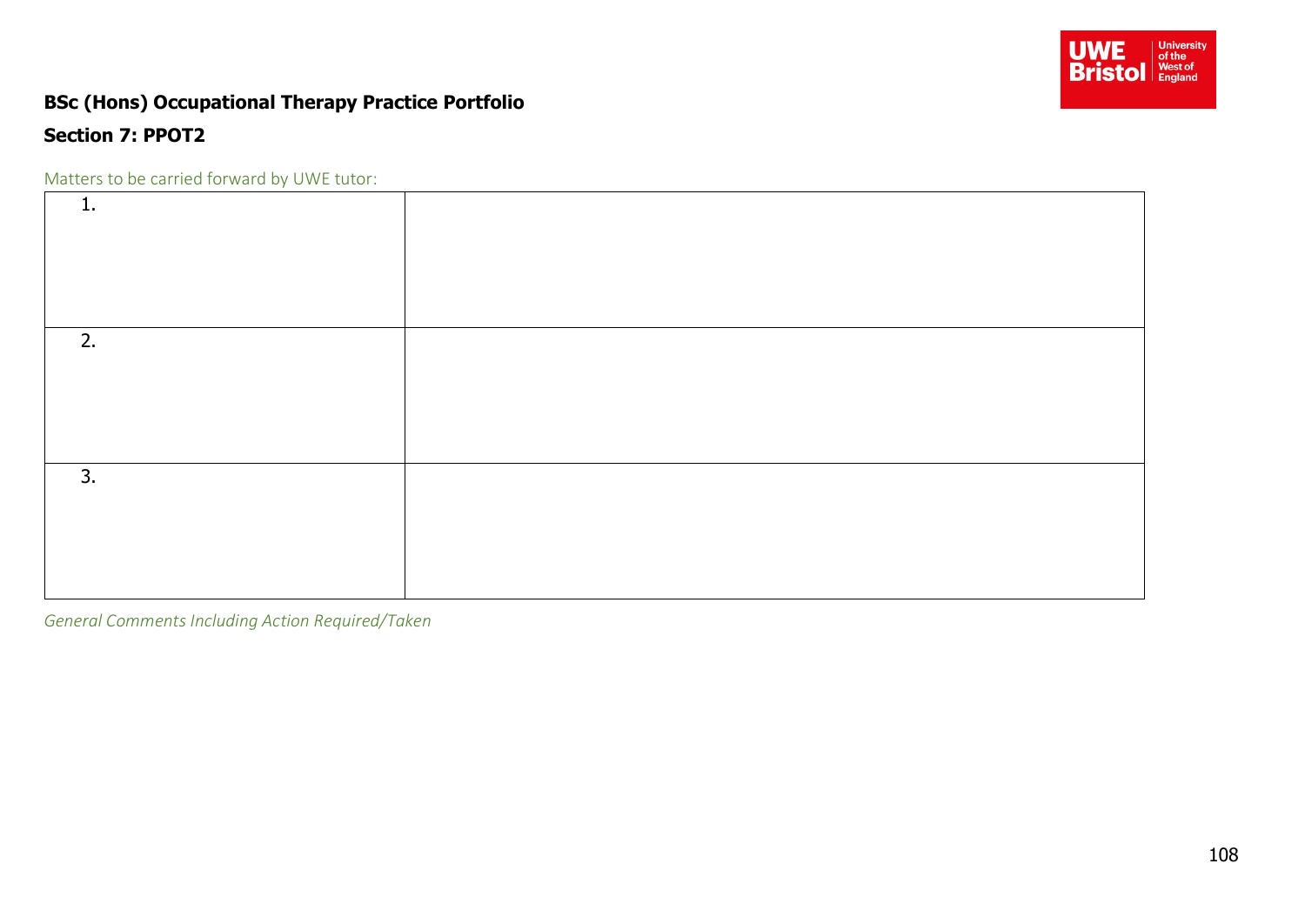

# **Section 8: Professional Practice For Occupational Therapy 3 (PPOT3)**

Module Completion Check List

Module Specification

Guidelines For Writing Learning Contract

Sample Of Learning Contract

Agenda For Placement Tutorial

To Be Filed By The Student:

Copy Of Signed Completed Learning Contract

Copy Of Signed Hours Form

Copy Of Pe Report

Personal Goals Carried Over From Pp0t2

Significant Learning Experience

Completed Weekly Reflective Logs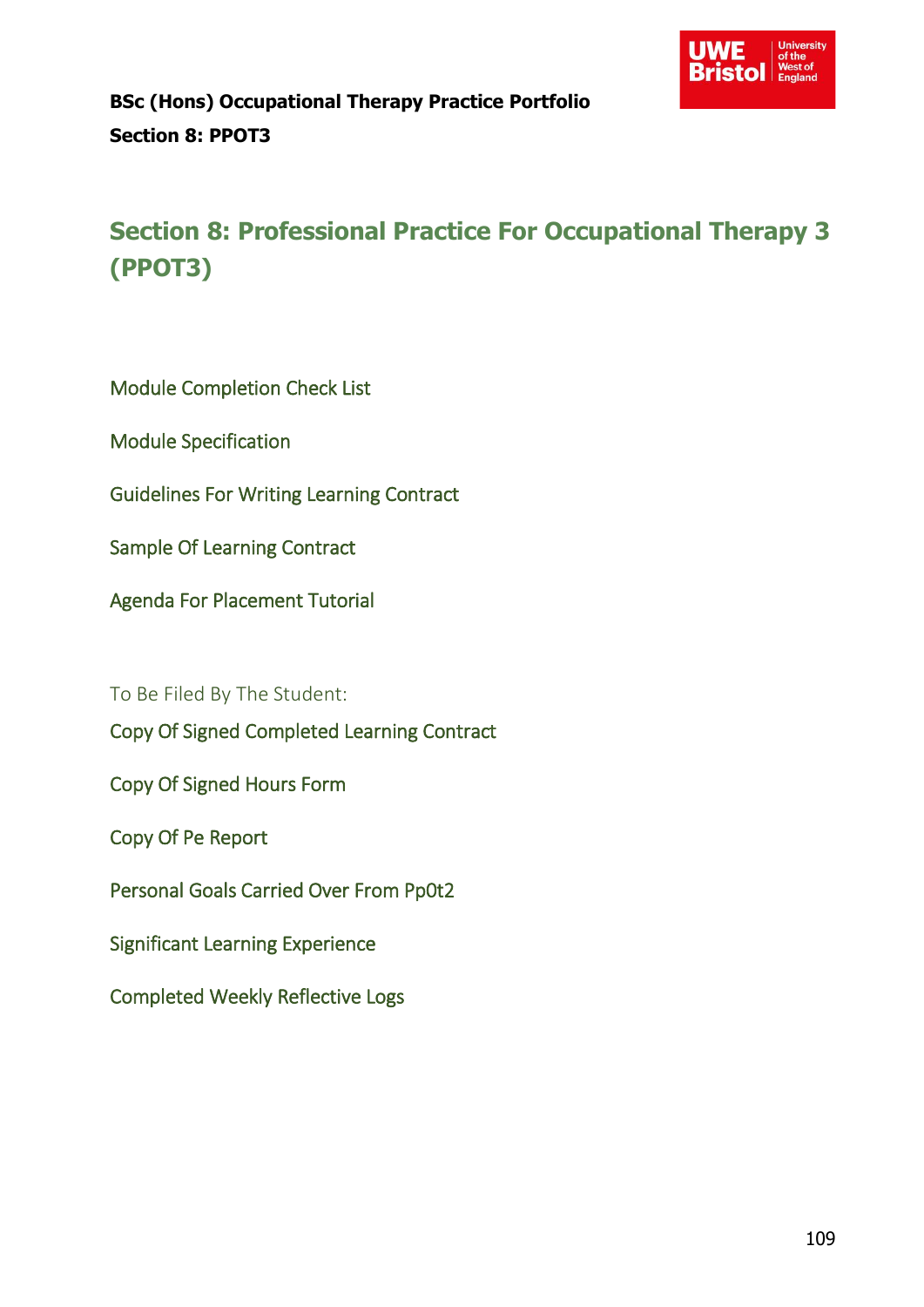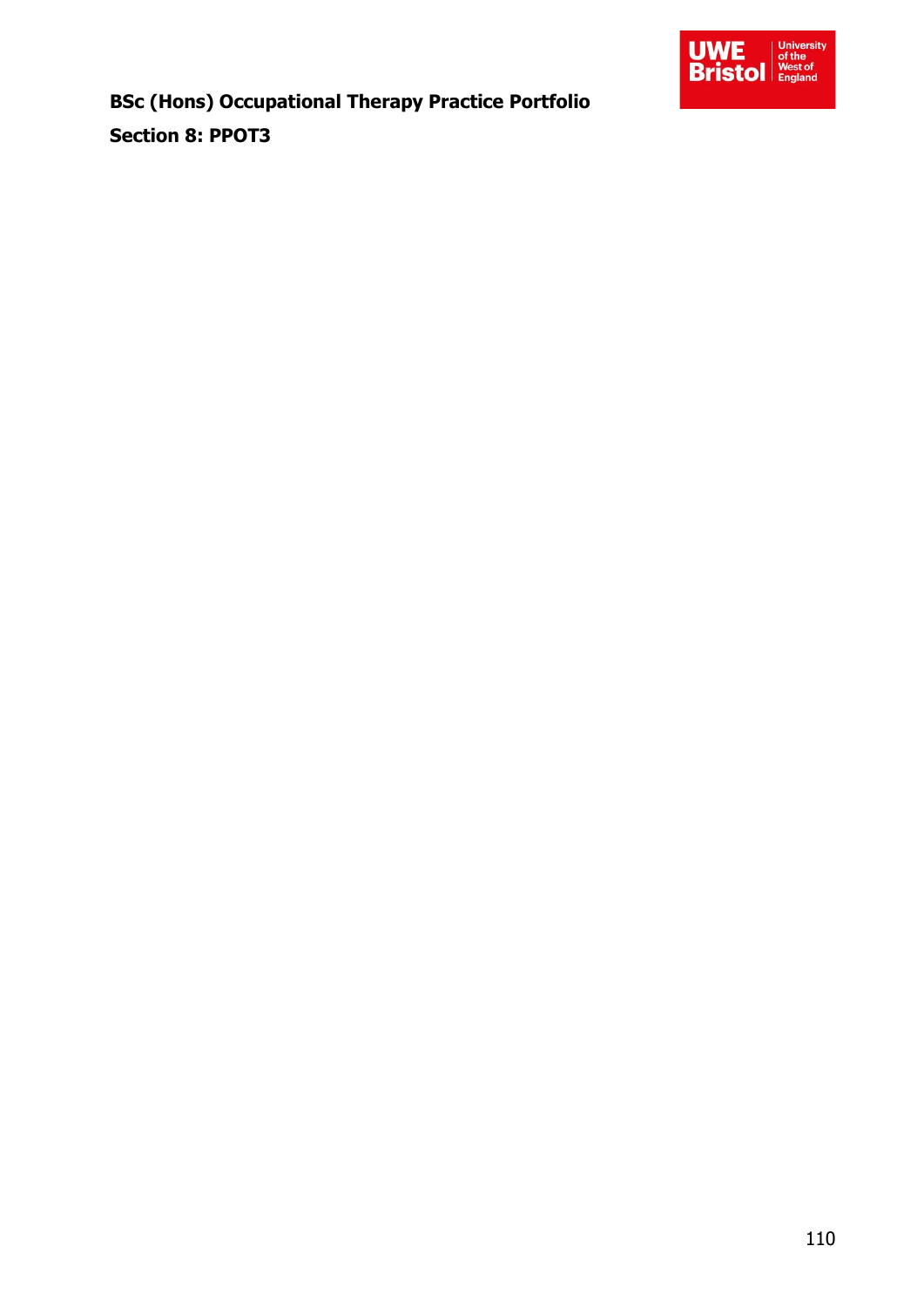

# **PPOT3 Completion Check List**

| Action                                                                       | $\sqrt{\text{When}}$ |
|------------------------------------------------------------------------------|----------------------|
|                                                                              | Done                 |
| Moving and handling and basic life support training completed within 12      |                      |
| months before placement. Certificates ready.                                 |                      |
| DBS and Skills For Health Certificate Available on request                   |                      |
| Preplacement meeting / discussion. Confirm placement details, policies and   |                      |
| procedures specific to placement                                             |                      |
| Contact UWE tutor to arrange halfway visit                                   |                      |
| Weekly reflective logs (to include reflections on interprofessional practice |                      |
| Week 1                                                                       |                      |
| Week 2                                                                       |                      |
| Week 3                                                                       |                      |
| Week 4                                                                       |                      |
| Week 5                                                                       |                      |
| Week 6                                                                       |                      |
| Week 7                                                                       |                      |
| Week 8                                                                       |                      |
| Week 9                                                                       |                      |
| Week 10                                                                      |                      |
| Week 11                                                                      |                      |
| Significant learning experience log                                          |                      |
| Personal goals record completed                                              |                      |
| Learning contract completed and signed by practice educator                  |                      |
| Practice Placement front sheet of PE Report completed and signed by          |                      |
| practice educator                                                            |                      |
| Copy of front sheet taken by practice educator                               |                      |
| Hours sheet completed and signed by practice educator                        |                      |
| 1 copy of learning contract, PE Final Report, hours sheet and personal       |                      |
| goals form uploaded to Blackboard by submission date                         |                      |
| Assignment completed and e-submitted by submission date                      |                      |
| Copies of relevant documents filed in relevant sections of the professional  |                      |
| practice portfolio for personal records.                                     |                      |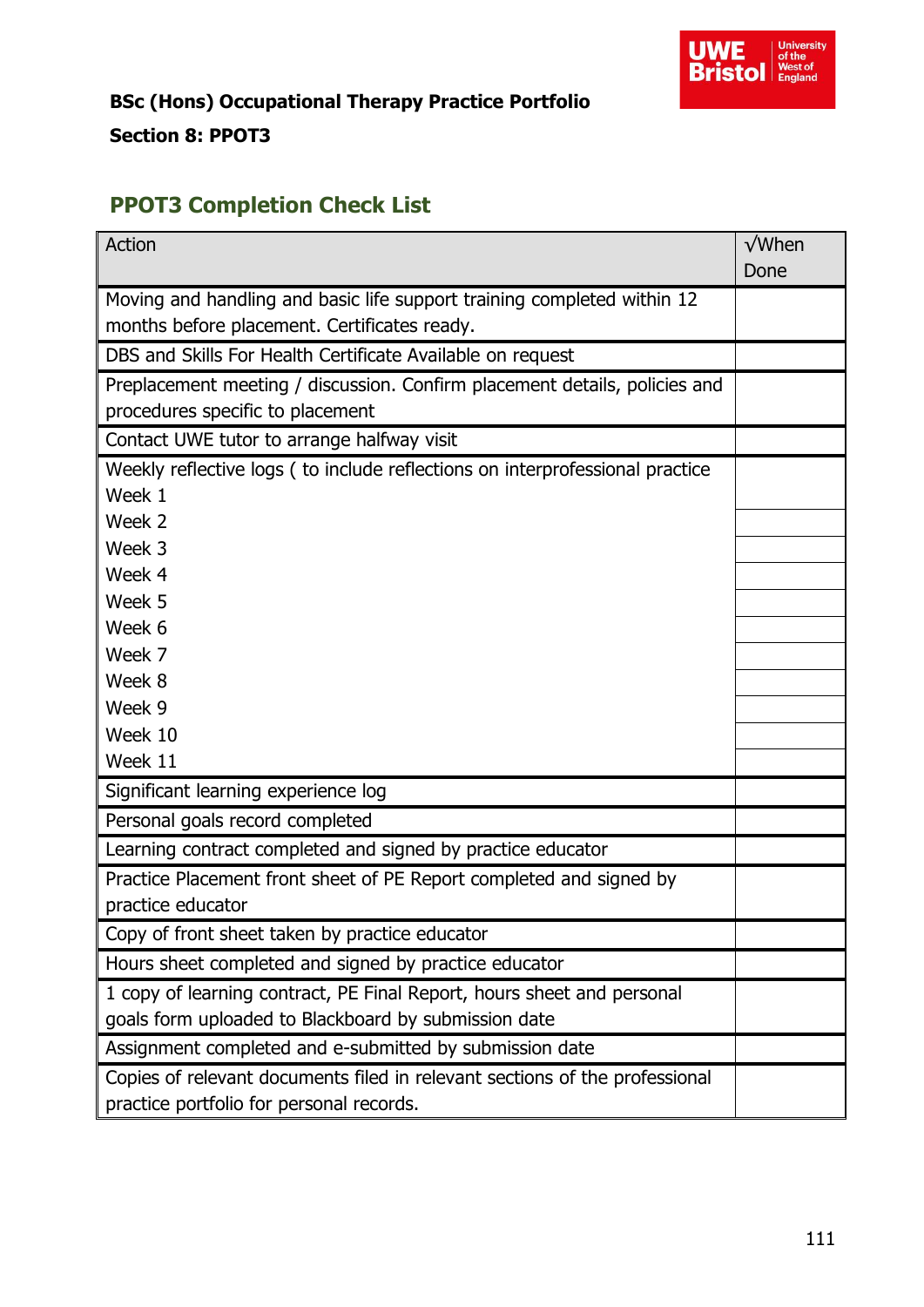

### **Guidelines for Writing Your PPOT3 Learning Contract**

#### Placement Competencies

By the end of the module, the student will be able to: -

- 1. Demonstrate safe and effective professional practice, including all forms of appropriate communication and organisational skills, when working in a health or social care or role-emerging setting.
- 2. Demonstrate competence in working with the organisational policies, procedures and administrative frameworks in practice.
- 3. Demonstrate ability to function effectively as a team member in an interprofessional team.
- 4. Appraise the interagency links both within and external to the practice setting.
- 5. Critically evaluate service delivery and the role of management / legislation / technology /organisational change and leadership, in the practice setting.
- 6. Identify the core skills used by occupational therapists, and critically analyse how they contribute to the promotion of occupational therapy services in this setting.
- 7. Manage own caseload within the parameters of available resources, demonstrating a client centred approach, independent judgement and fluency of skill in all aspects.
- 8. Engage appropriately with the evidence base to support practice.
- 9. Appraise evidence of intervention outcomes in this setting.
- 10.Accept and respond to constructive feedback on own performance.
- 11.Critically evaluate own practice to identify aspects requiring modification and to identify personal development needs.

An example learning contract follows for guidance purposes. It is important to emphasise that this is a general example without detail specific to any particular placement. It uses the placement competencies to strongly influence learning needs. However, students and practice educators may, in the context of the placement, find more appropriate ways to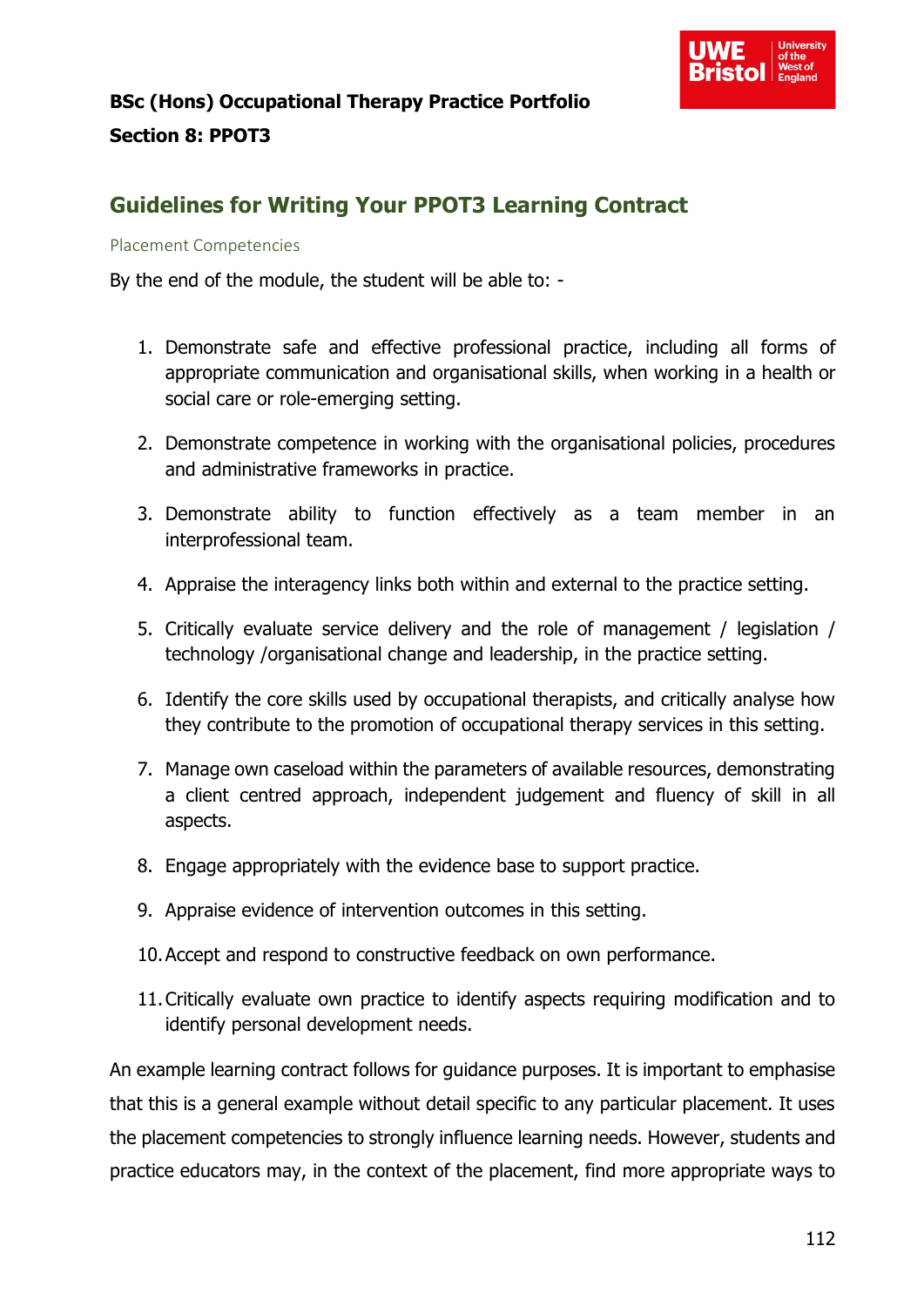

express particular learning needs that they have identified while still incorporating all of the learning outcomes above.

It should also be emphasised that the learning contract is a flexible document and should be adapted to incorporate more specific learning needs should this become necessary by the midway point of the placement. For example, if issues arise in terms of safe and effective working (placement competency 1) this might be expanded to specify particular criteria – see example below:

- Demonstrated safe and effective professional practice to a competent standard
- maintained confidentiality at all times
- appropriately followed protocols and procedures
- maintained appropriate documentation

\* You may want to consider the components of placement competency 7 such as occupational therapy process skills, case management/prioritisation skills, client centred practice etc. separately. This may be done either within the learning needs or within the criteria for evaluation. See sample learning contract.

Significant changes should not be made after the university has moderated the learning contract without reference to a lecturer from the university.

#### Writing The Learning Contract

Below are listed some points which should help ease the process of writing a learning contract which is easy to follow and an appropriate assessment tool:

When writing the Learning Need think – 'what do I need to learn in order to meet the learning outcomes?' Thus, an example might be 'I need to learn **to be able to appraise the interagency links**'**.** The words in **bold** could then become a learning need.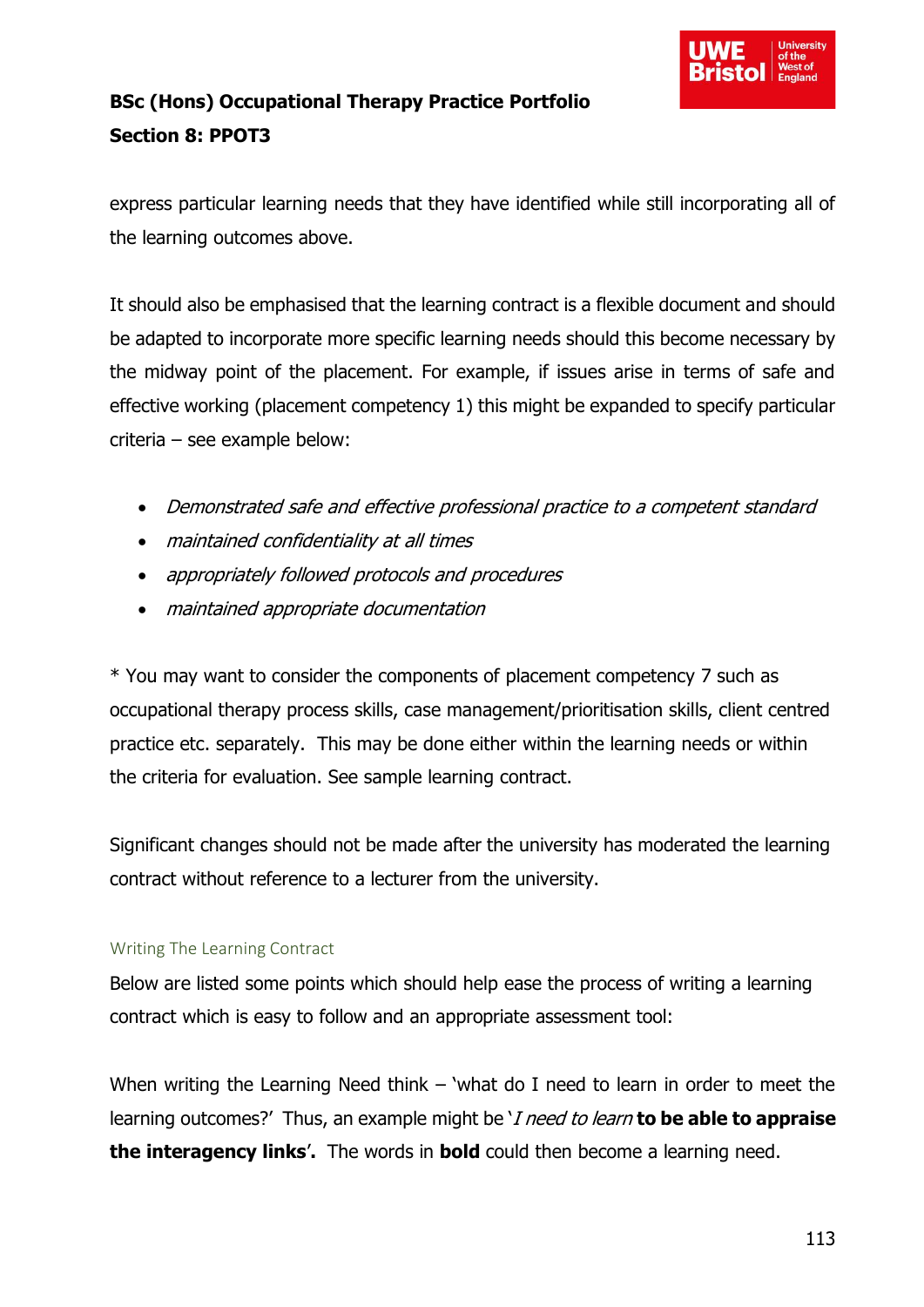

When considering the criteria for evaluation think 'what will I have done or what will I now be able to do in order to demonstrate the learning has occurred?' There are many ways to demonstrate that the learning has occurred these may include doing something practical such as an assessment, providing written evidence of knowledge or demonstrating a level of knowledge through formal discussion.

The criteria for evaluation must be specific to the placement setting. You can have more than one criterion for evaluation for each learning need.

Ensure the Criteria for Evaluation has a quality and if possible a quantity element. Thus, use a phrase such as 'to a competent standard' to imply that the criteria have been evaluated to the satisfaction of the practice educator. Where possible identify the minimum number of assessments, clients, issues, etc. that should be evidenced or give specific detail e.g. 'Have competently appraised 3 aspects of the interagency team'. This might be the only or one of a number of criteria for evaluation of a particular learning need. It may be helpful to you to include a target date for achievement of each learning need if possible and appropriate e.g. '...by approximately the end of week 6 (or 7, or 8, or  $9$ )', in order for you to be able to stagger your work, rather than leaving everything to be achieved in the last week of the placement.

There should always be a direct link between evaluation criteria and learning needs and thus the placement competencies.

Items such as **'Supervision records', client notes', 'student notes', 'reflective log', 'mini case studies'** and **'formal case study report'** can provide supporting evidence. Remembering to protect confidentiality.

NB. You must remember to incorporate either within one of the above learning needs or as a separate one, any relevant personal goals identified on your last placement.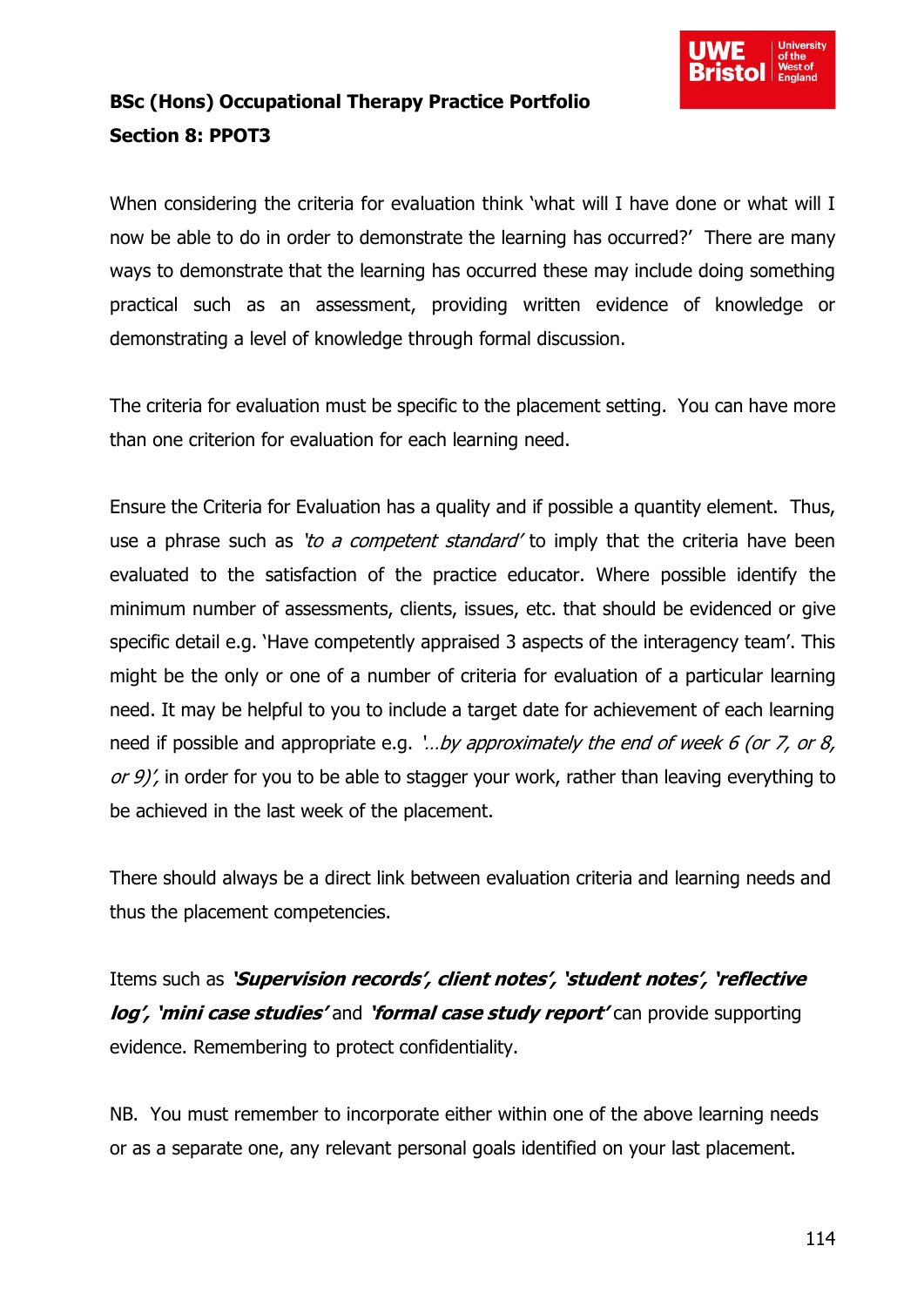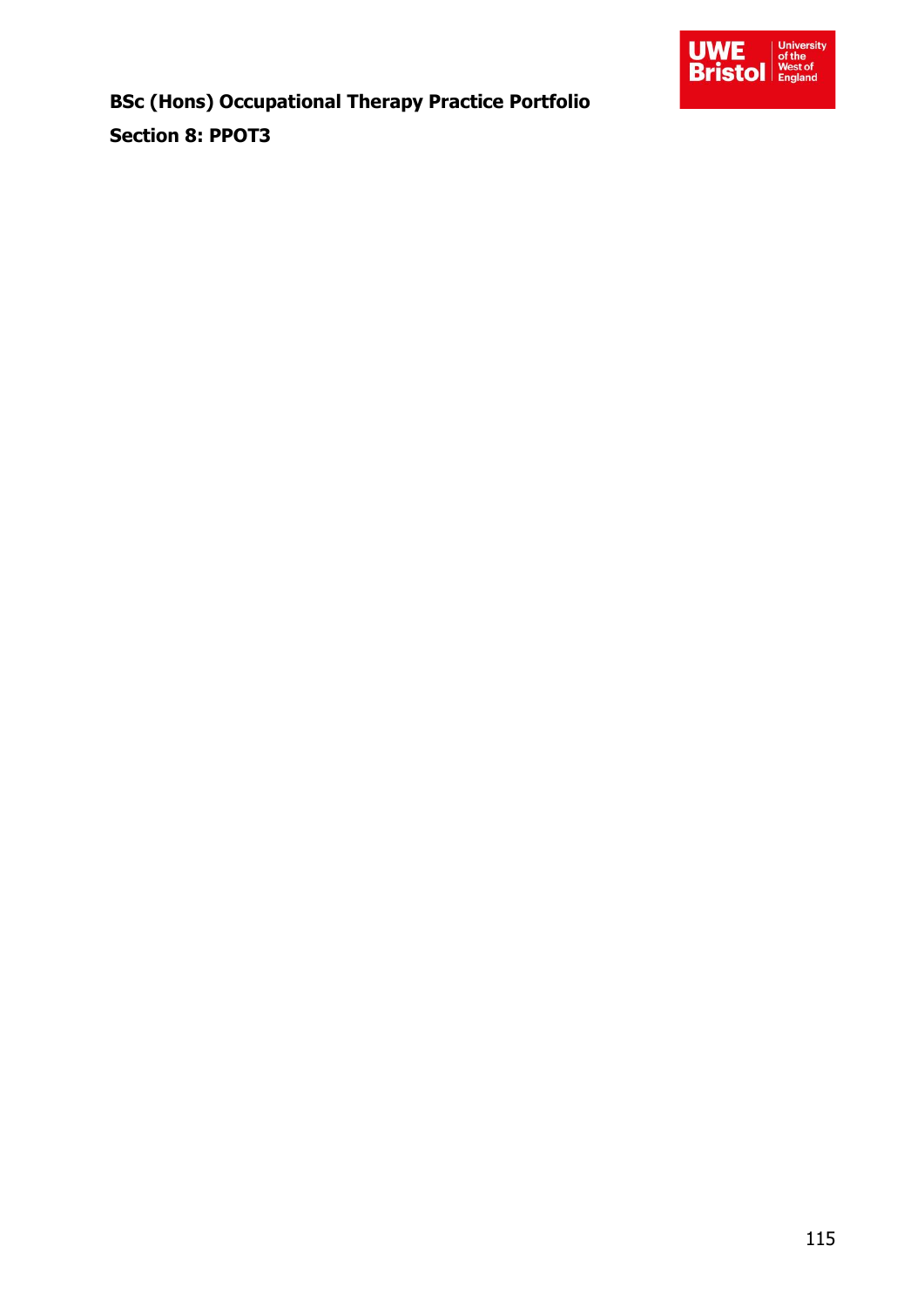

#### **Section 8: PPOT3**

### **PPOT3 Sample Learning Contract**

Example only do not use as your learning contract

### Title page

| Student name:                 |  |
|-------------------------------|--|
| Practice placement:           |  |
| Placement address:            |  |
| Practice Educator name:       |  |
| Practice Educator telephone & |  |
| e-mail:                       |  |
| Type of service:              |  |

Negotiated between you and your Practice Educator.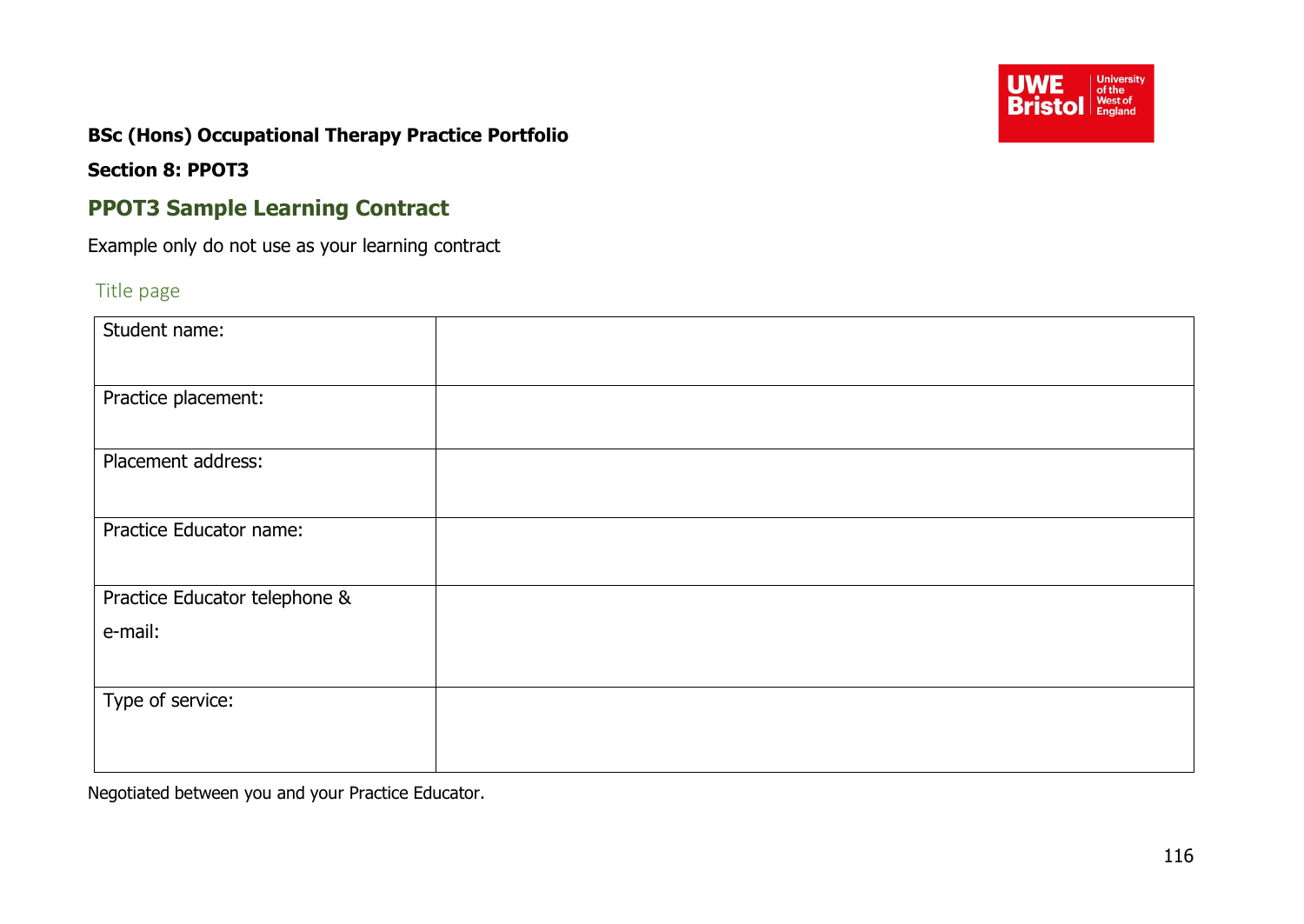

| <b>Learning Needs</b>                                                                             | <b>Related</b>   | <b>Learning Resources and Strategies</b>                                           | Criteria for evaluation.                                                                                                                                                                                                                                                                                                                                                                                      | <b>Supporting Evidence</b>                                               |
|---------------------------------------------------------------------------------------------------|------------------|------------------------------------------------------------------------------------|---------------------------------------------------------------------------------------------------------------------------------------------------------------------------------------------------------------------------------------------------------------------------------------------------------------------------------------------------------------------------------------------------------------|--------------------------------------------------------------------------|
| What do I need to learn?                                                                          | P.C.'s by<br>no. | How can I best learn and integrate<br>this?<br>What resources are available to me? | How will we know when I have learned what I need to learn?<br>How will the Practice Educator evaluate my abilities?                                                                                                                                                                                                                                                                                           | (location and type)                                                      |
| To identify and evaluate generic<br>and specialist core skills used by<br>occupational therapists | 6                |                                                                                    | Identified in formal discussion 5+ generic and<br>specialist core skills (used by occupational<br>therapists) to a competent standard<br>Evaluated the use of these skills in relation to 3+<br>clients to a competent standard in formal discussion                                                                                                                                                          | Supervision record<br>Mini case studies<br>1 formal case<br>study report |
| Pass/Fail<br>Practice Educator Signature                                                          |                  |                                                                                    |                                                                                                                                                                                                                                                                                                                                                                                                               |                                                                          |
| To function as a team member                                                                      | 1, 3, 7,         |                                                                                    | Attended and represented occupational therapy at<br>3 team meetings, competently communicating<br>about own caseload and other service users as<br>requested by occupational therapy colleagues.<br>Provided competent feedback to occupational<br>therapy colleagues from 2+ handovers<br>Worked competently with $2+$ other members of the<br>interprofessional team regarding at least 2 service<br>users. | Supervision<br>records<br>Mini case studies                              |
| Pass/Fail                                                                                         |                  | Practice Educator Signature                                                        |                                                                                                                                                                                                                                                                                                                                                                                                               |                                                                          |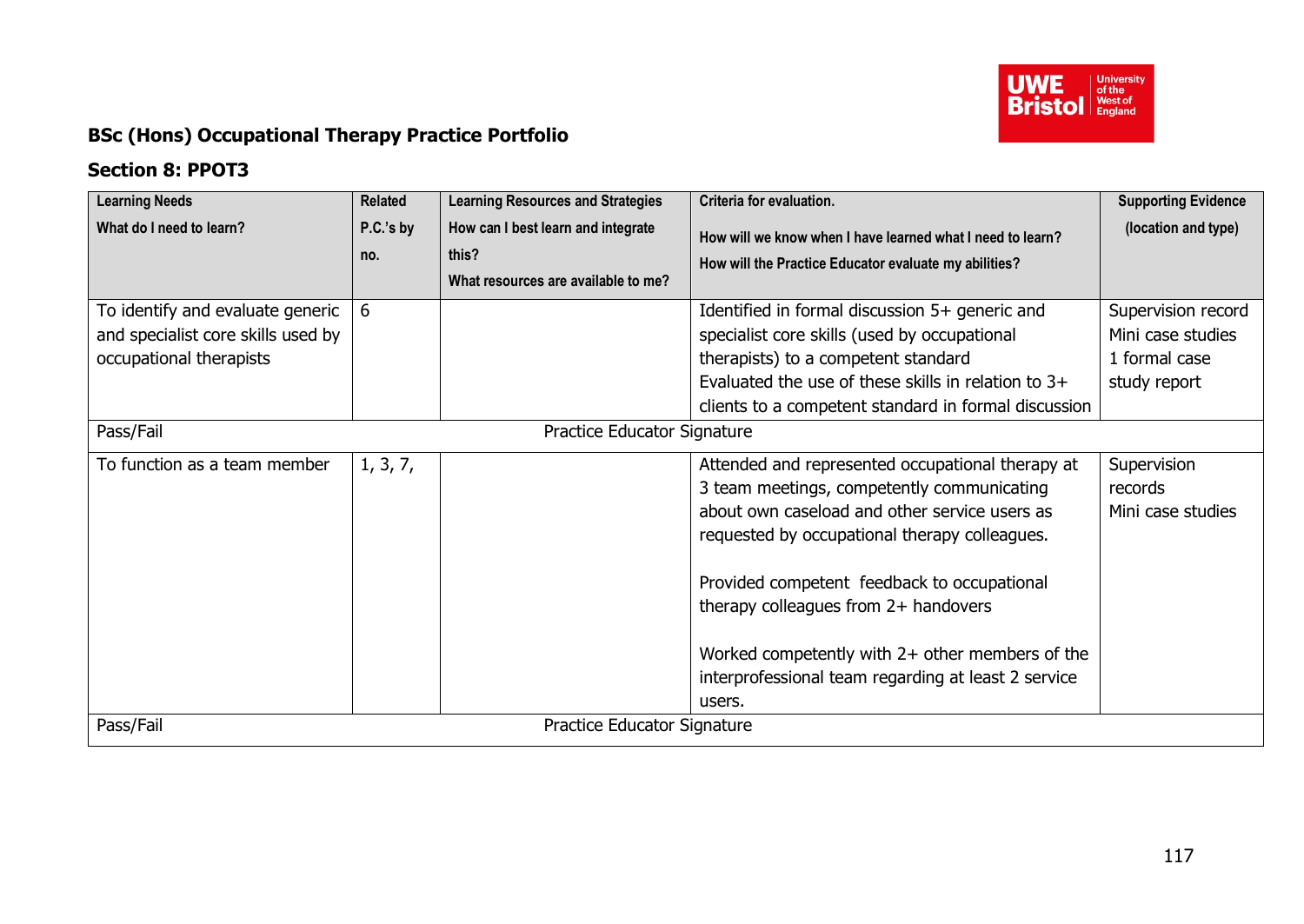

| <b>Learning Needs</b>                    | <b>Related</b>   | <b>Learning Resources and Strategies</b>                                           | Criteria for evaluation.                                                                                            | <b>Supporting Evidence</b> |
|------------------------------------------|------------------|------------------------------------------------------------------------------------|---------------------------------------------------------------------------------------------------------------------|----------------------------|
| What do I need to learn?                 | P.C.'s by<br>no. | How can I best learn and integrate<br>this?<br>What resources are available to me? | How will we know when I have learned what I need to learn?<br>How will the Practice Educator evaluate my abilities? | (location and type)        |
| To be able to apply evidence to          | 5, 6, 8, 9       |                                                                                    | Presented a mini case study competently justifying                                                                  | Supervision notes          |
| practice                                 |                  |                                                                                    | with support from literature the intervention.                                                                      | Mini case study            |
|                                          |                  |                                                                                    |                                                                                                                     | Student notes              |
|                                          |                  |                                                                                    | In formal discussion identified and evaluated 3                                                                     |                            |
|                                          |                  |                                                                                    | aspects of service delivery* competently.                                                                           |                            |
|                                          |                  |                                                                                    | *specifics would be appropriate here                                                                                |                            |
| Pass/Fail<br>Practice Educator Signature |                  |                                                                                    |                                                                                                                     |                            |
| <b>EITHER:</b>                           | 1, 2, 3,         |                                                                                    | Managed a caseload of 3+ clients to a competent                                                                     | Client notes               |
| To manage a small caseload as            | 7, 11            |                                                                                    | standard including the following areas                                                                              | Supervision record         |
| agreed with PE                           |                  |                                                                                    | Assessment                                                                                                          | Mini case studies          |
|                                          |                  |                                                                                    | Planning and preparation<br>Intervention                                                                            | 1 formal case              |
|                                          |                  |                                                                                    | Evaluation                                                                                                          | study report               |
|                                          |                  |                                                                                    | Communication<br>Prioritisation                                                                                     |                            |
|                                          |                  |                                                                                    | Demonstrated effective client centred practice                                                                      |                            |
| Pass/Fail                                |                  | Practice Educator Signature                                                        |                                                                                                                     |                            |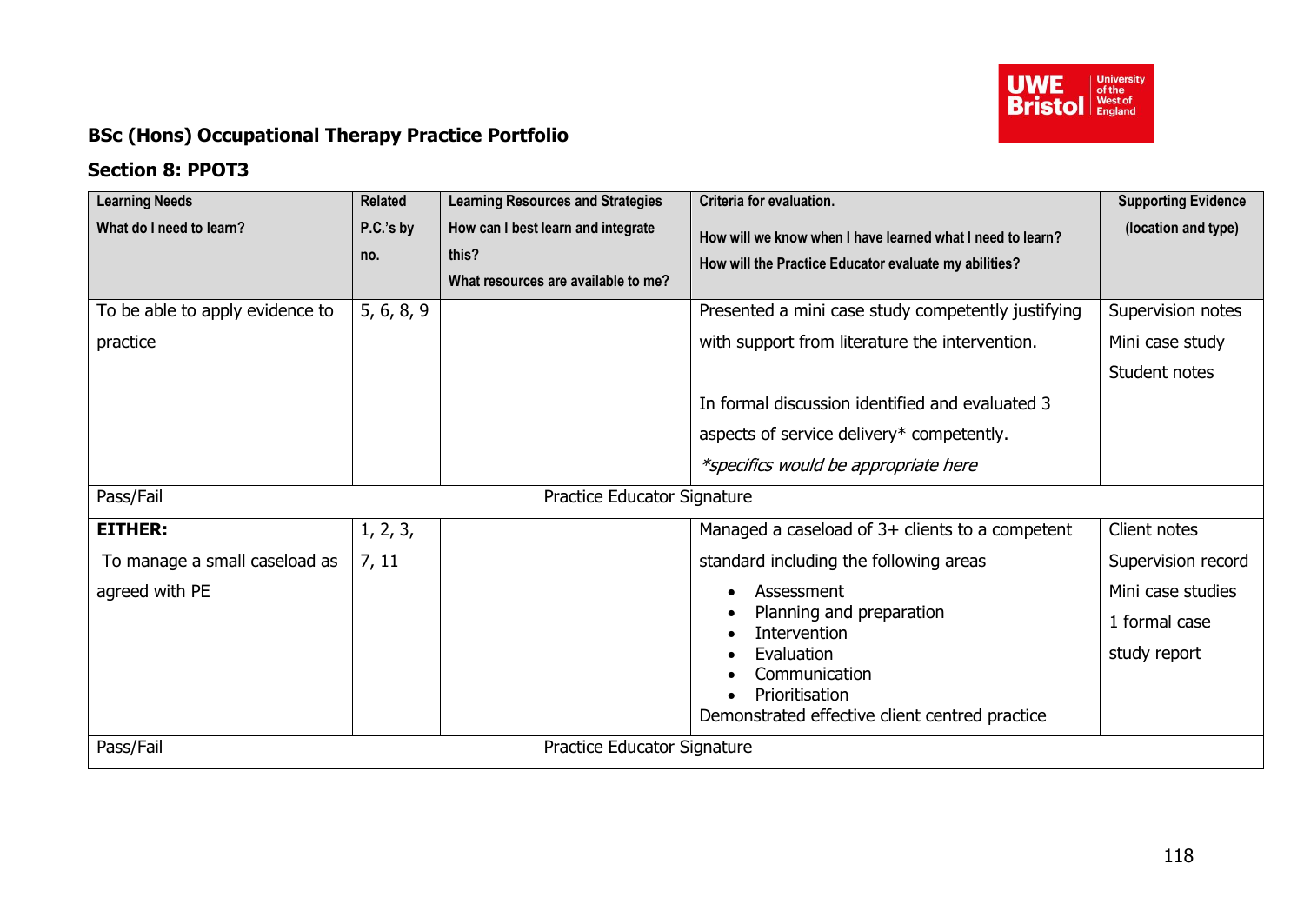

| <b>Learning Needs</b>                                                  | <b>Related</b>              | <b>Learning Resources and Strategies</b>                                           | Criteria for evaluation.                                                                                                                                                                                                                    | <b>Supporting Evidence</b>         |
|------------------------------------------------------------------------|-----------------------------|------------------------------------------------------------------------------------|---------------------------------------------------------------------------------------------------------------------------------------------------------------------------------------------------------------------------------------------|------------------------------------|
| What do I need to learn?                                               | P.C.'s by<br>no.            | How can I best learn and integrate<br>this?<br>What resources are available to me? | How will we know when I have learned what I need to learn?<br>How will the Practice Educator evaluate my abilities?                                                                                                                         | (location and type)                |
| OR:<br>To select and carry out key<br>assessments used in this setting | 1, 2, 3,<br>7, 11           |                                                                                    | Selected and carried out 3+ key assessments and<br>documented to a competent standard<br>1. Interests checklist*<br>COPM*<br>2.<br>3. Social Functioning Scale*                                                                             | Client notes<br>Supervision record |
| Pass/Fail                                                              | Practice Educator Signature |                                                                                    |                                                                                                                                                                                                                                             |                                    |
| and: To plan, implement and<br>evaluate interventions                  | 1, 2, 3,<br>7, 11           |                                                                                    | Planned and implemented 3+ interventions to a<br>competent standard<br>1. Road safety training $*$<br>Dance group*<br>2.<br>3. Anxiety management sessions*<br>Justified intervention plans to a competent standard<br>in formal discussion | Client notes<br>Supervision record |
| Pass/Fail<br>Practice Educator Signature                               |                             |                                                                                    |                                                                                                                                                                                                                                             |                                    |
| and:<br>To develop skills in managing a<br>caseload                    | 1, 2, 3,<br>7, 11           |                                                                                    | Demonstrated skills in managing a case load of 3+<br>to a competent standard in relation to:<br><b>Communication skills</b><br>Organisational skills                                                                                        | Supervision record                 |
| Pass/Fail<br>Practice Educator Signature                               |                             |                                                                                    |                                                                                                                                                                                                                                             |                                    |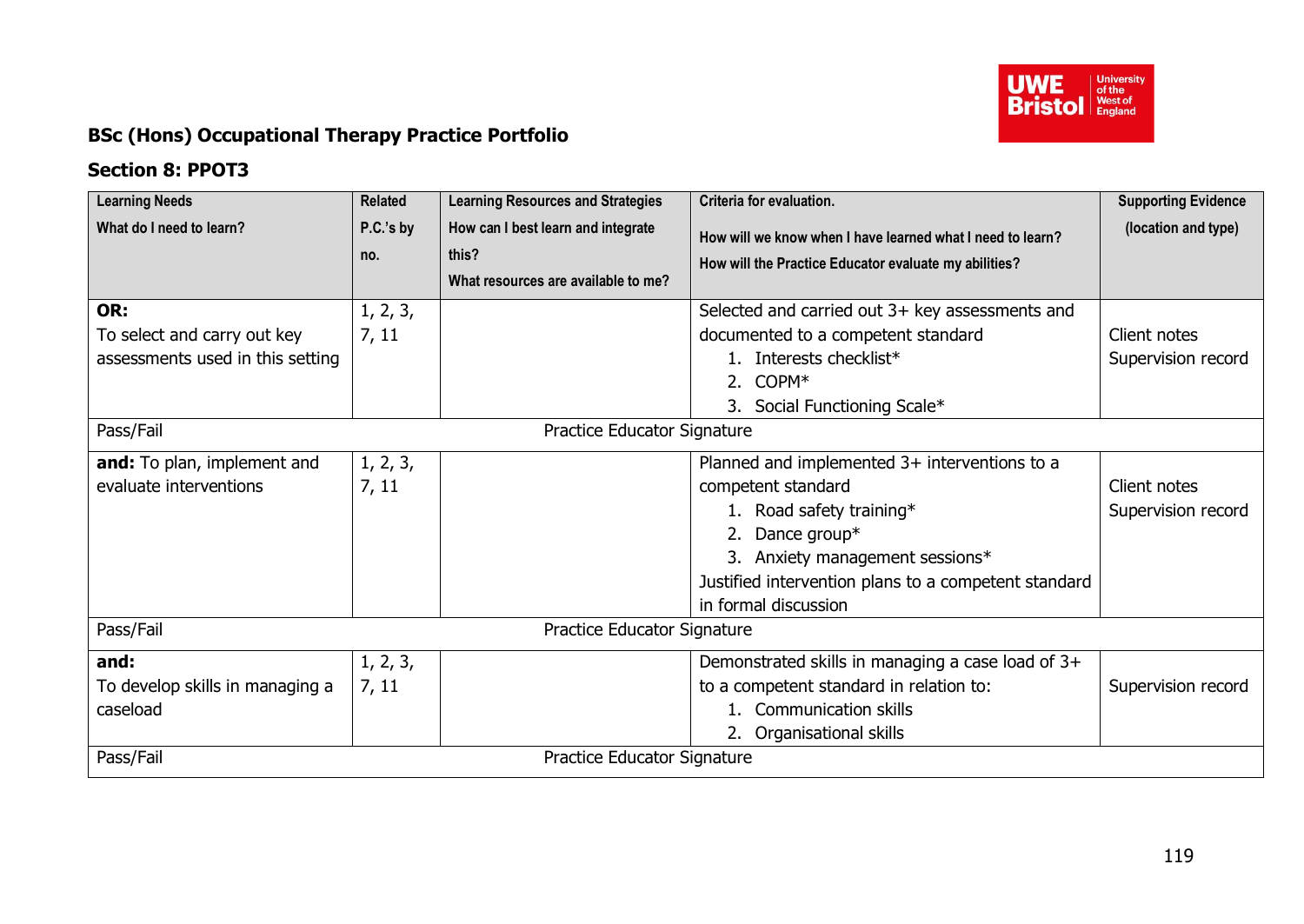

| <b>Learning Needs</b>                                                                        | <b>Related</b>              | <b>Learning Resources and Strategies</b>                                           | Criteria for evaluation.                                                                                                                                                                                                        | <b>Supporting Evidence</b>                            |
|----------------------------------------------------------------------------------------------|-----------------------------|------------------------------------------------------------------------------------|---------------------------------------------------------------------------------------------------------------------------------------------------------------------------------------------------------------------------------|-------------------------------------------------------|
| What do I need to learn?                                                                     | P.C.'s by<br>no.            | How can I best learn and integrate<br>this?<br>What resources are available to me? | How will we know when I have learned what I need to learn?<br>How will the Practice Educator evaluate my abilities?                                                                                                             | (location and type)                                   |
| To evaluate evidence of the<br>effectiveness of interventions<br>appropriate to this setting | 1, 5, 6,<br>8, 9            |                                                                                    | Prepared notes and discussed (formally) the<br>strengths and weaknesses of 2+ interventions to a<br>competent standard                                                                                                          | Supervision record<br>Student notes                   |
| Pass/Fail                                                                                    | Practice Educator Signature |                                                                                    |                                                                                                                                                                                                                                 |                                                       |
| To evaluate methods of service<br>delivery and how these impact<br>on occupational therapy   | 5, 6, 9                     |                                                                                    | Prepared notes on and appraised (formally) the<br>methods of service delivery and the impact on<br>occupational therapy to a competent standard                                                                                 | Supervision record<br>Student notes                   |
| Pass/Fail<br>Practice Educator Signature                                                     |                             |                                                                                    |                                                                                                                                                                                                                                 |                                                       |
| To evaluate the interagency<br>links appropriate to this setting                             | 4                           |                                                                                    | Prepared notes on and discussed (formally) the<br>interagency links to a competent standard                                                                                                                                     | Supervision record<br>Student notes                   |
| Pass/Fail<br>Practice Educator Signature                                                     |                             |                                                                                    |                                                                                                                                                                                                                                 |                                                       |
| To develop ability to work with<br>change                                                    | 3, 5, 7,<br>8, 10, 11       |                                                                                    | Prepared notes on and discussed (formally) to a<br>competent standard 3+ occasions which illustrate<br>ability to work with change:<br>1. In relation to clients<br>In relation to planning<br>3.<br>In relation to other staff | Supervision record<br>Student notes<br>Reflective log |
| Pass/Fail                                                                                    |                             | Practice Educator Signature                                                        |                                                                                                                                                                                                                                 |                                                       |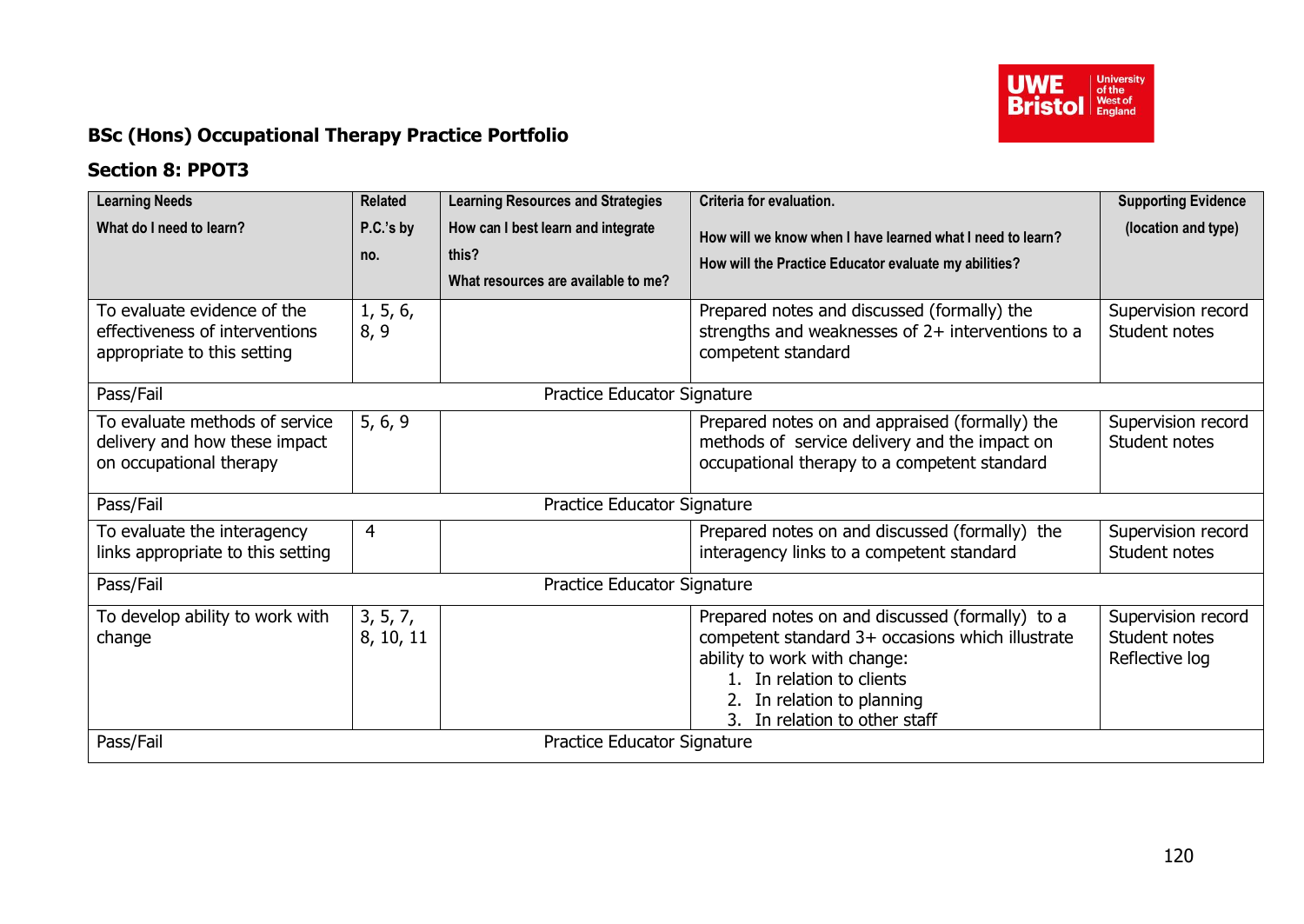

| <b>Learning Needs</b>                                                                                       | <b>Related</b>   | <b>Learning Resources and Strategies</b>                                           | Criteria for evaluation.                                                                                                                                                                                                                                             | <b>Supporting Evidence</b>                                          |
|-------------------------------------------------------------------------------------------------------------|------------------|------------------------------------------------------------------------------------|----------------------------------------------------------------------------------------------------------------------------------------------------------------------------------------------------------------------------------------------------------------------|---------------------------------------------------------------------|
| What do I need to learn?                                                                                    | P.C.'s by<br>no. | How can I best learn and integrate<br>this?<br>What resources are available to me? | How will we know when I have learned what I need to learn?<br>How will the Practice Educator evaluate my abilities?                                                                                                                                                  | (location and type)                                                 |
| To identify the impact of key<br>sociological, technological and<br>legal issues                            | 5                |                                                                                    | Prepared notes on and discussed (formally) the<br>impact of 3+ key issues to a competent standard:<br>Innovations in Assistive Technology<br>1.<br>Computerised client records<br>Single Assessment process<br>3.                                                    | Supervision record<br>Student notes                                 |
| Pass/Fail<br>Practice Educator Signature                                                                    |                  |                                                                                    |                                                                                                                                                                                                                                                                      |                                                                     |
| To be able to work in a safe and<br>professional manner, within<br>policies and procedures                  | 1, 2, 3,<br>7, 8 |                                                                                    | Demonstrated safe and effective professional<br>practice to a competent standard                                                                                                                                                                                     | Supervision record                                                  |
| Pass/Fail<br>Practice Educator Signature                                                                    |                  |                                                                                    |                                                                                                                                                                                                                                                                      |                                                                     |
| To be understand and appraise<br>the role of management                                                     | 2, 5             |                                                                                    | Described and appraised competently 3+ (specify?)<br>aspects of management in formal discussion                                                                                                                                                                      | Supervision record                                                  |
| Pass/Fail<br>Practice Educator Signature                                                                    |                  |                                                                                    |                                                                                                                                                                                                                                                                      |                                                                     |
| To evaluate my practice,<br>respond appropriately to<br>feedback and identify personal<br>development needs | 1, 7, 10,<br>11  |                                                                                    | Competently reflected in formal discussion on areas<br>of my practice and identified 3 appropriate personal<br>development needs.<br>Appropriately identified in formal supervision 2+<br>constructive criticisms of my practice and<br>competent responses to them. | Reflective logs<br>Supervision<br>records<br>Personal goal<br>sheet |
| Pass/Fail                                                                                                   |                  | Practice Educator Signature                                                        |                                                                                                                                                                                                                                                                      |                                                                     |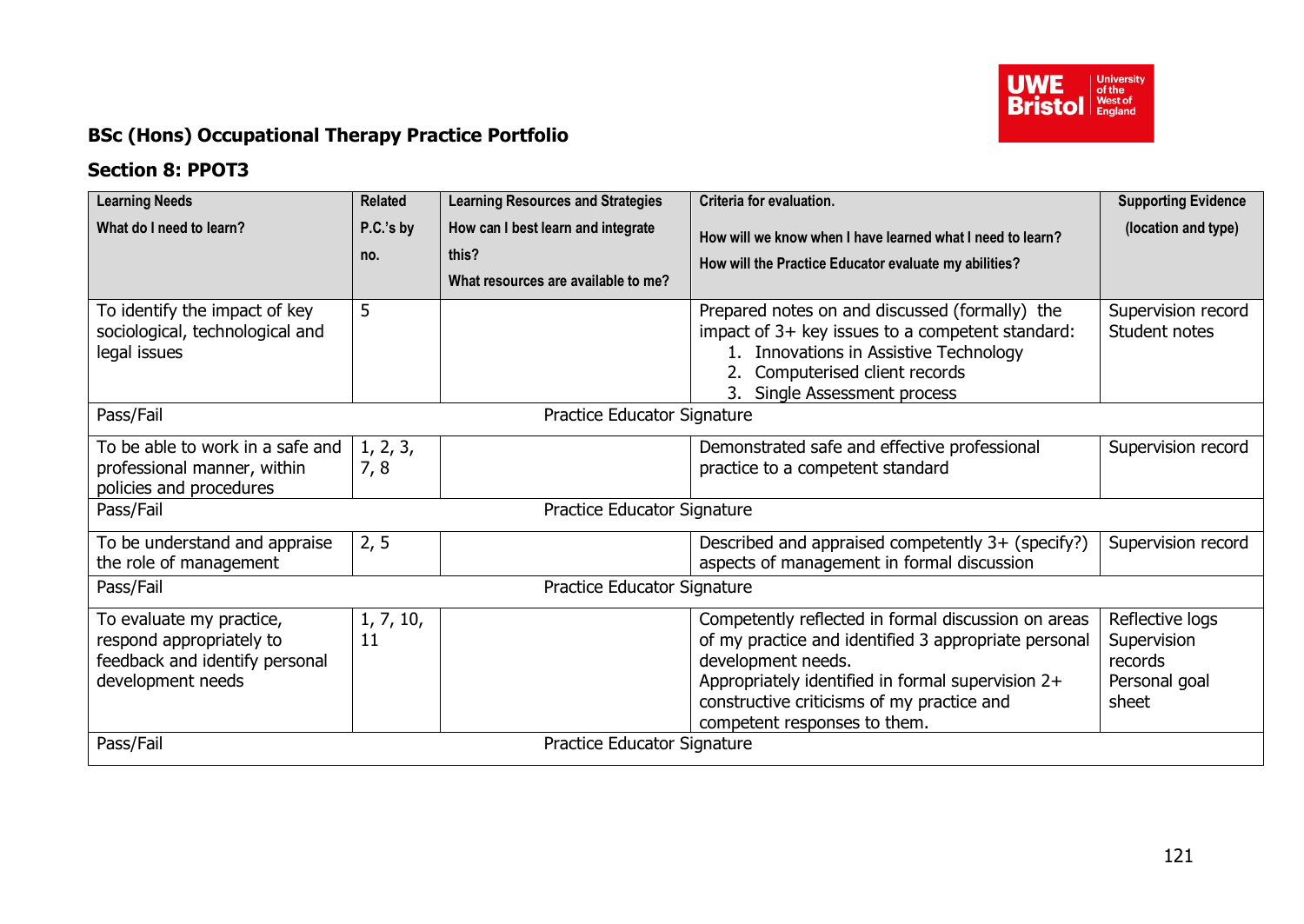

#### **Section 8: PPOT3**

| <b>PPOT3 Tutorial Agenda</b>                                                                                   | Date |
|----------------------------------------------------------------------------------------------------------------|------|
| Student:<br>Tutor:                                                                                             |      |
| Practice Educator(S):                                                                                          |      |
| Discussion with student                                                                                        |      |
| 1. How is the student settling in?                                                                             |      |
| Do they receive a study half day and supervision at a regular time?<br>2.<br>Are they satisfied with these?    |      |
| Opportunities for further learning within this setting?<br>3.                                                  |      |
| Opportunities to undertake the whole occupational therapy<br>4.<br>process in the setting?                     |      |
| Opportunity to manage own caseload?<br>5.                                                                      |      |
| Can see theoretical links to practice from academic modules<br>6.<br>studied at levels 4 and 5?                |      |
| Opportunities to identify and discuss theory in use in this setting<br>7.<br>and how these structure practice? |      |

• an application of legislation

• an aspect of professional competence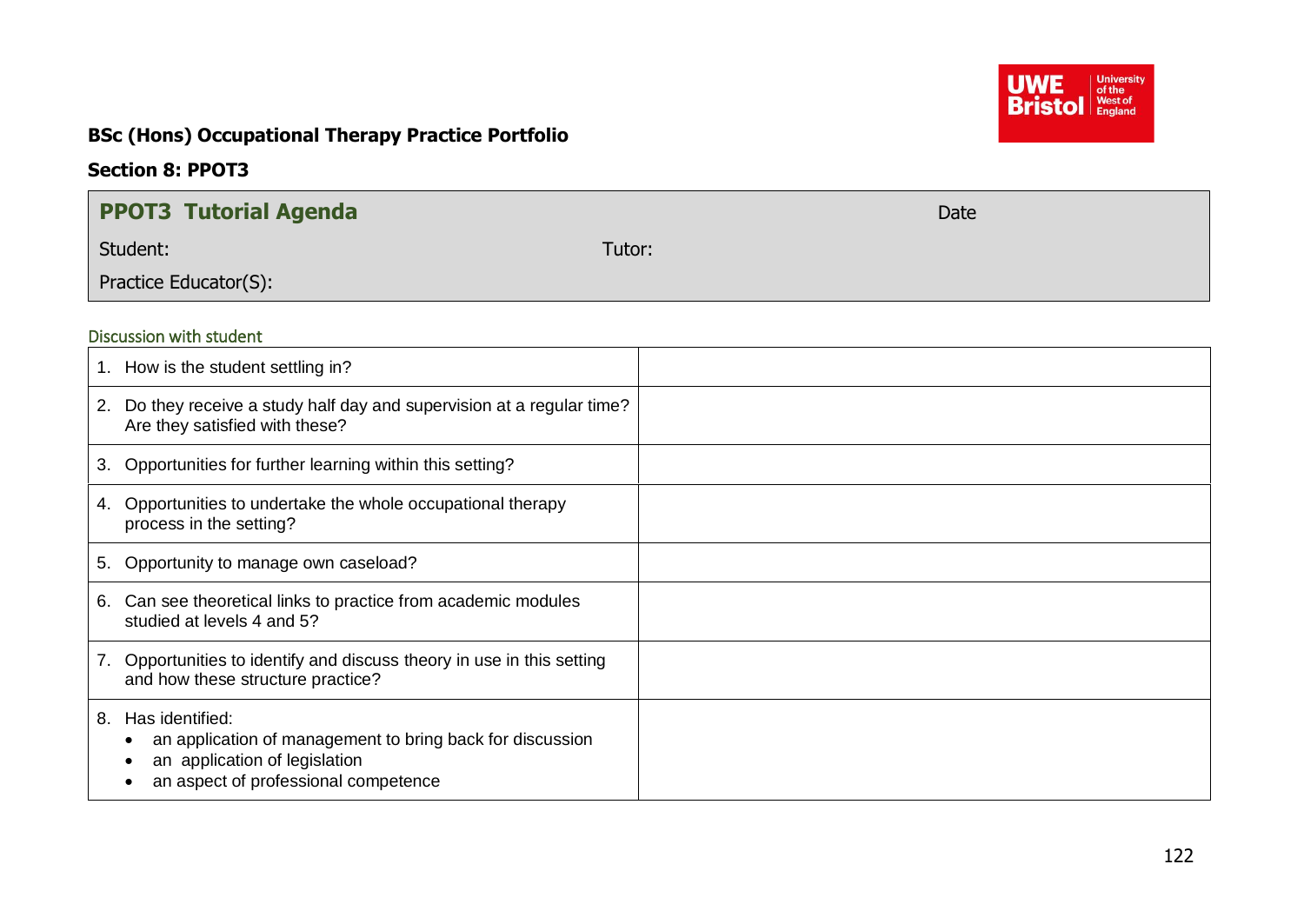

### **Section 8: PPOT3**

| As a 'nearly qualified' occupational therapist, can identifying<br>9.<br>continuing development needs, transferable skills and what makes<br>a competent practitioner?                                                                                |  |
|-------------------------------------------------------------------------------------------------------------------------------------------------------------------------------------------------------------------------------------------------------|--|
| 10. Able to identify gaps in knowledge from placement setting and<br>use of resources? Is integrating previous knowledge and skills to a<br>different setting?                                                                                        |  |
| 11. Demonstrating management skills of themselves, client, caseload,<br>department/service, team                                                                                                                                                      |  |
| 12. Learning contract – using to identify own needs, relevant to<br>placement, self-assessment, range of needs, resources and<br>action? Able to use learning contract as a tool to facilitate learning<br>of skills and knowledge from this setting? |  |
| 13. Progress on:<br>Significant learning experience<br>Personal Goals<br>Weekly learning logs<br>Interprofessional logs                                                                                                                               |  |
| 14. Hours form being kept up to date?                                                                                                                                                                                                                 |  |

*Other issues raised:*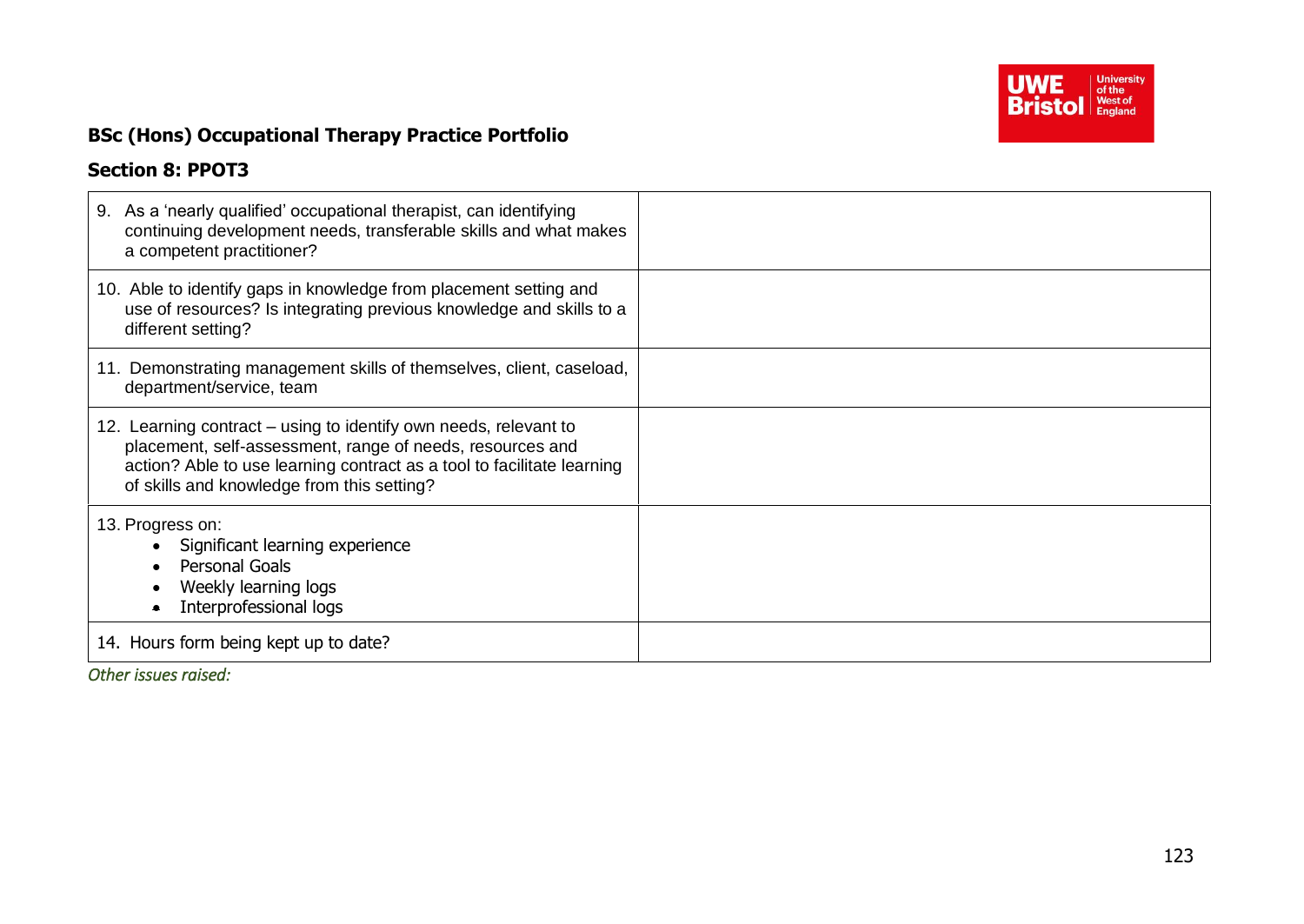

#### **Section 8: PPOT3**

#### Discussion With Practice Educator

| 1. Follow up any student issues raised/PE concerns                                                                                                                    |  |
|-----------------------------------------------------------------------------------------------------------------------------------------------------------------------|--|
| 2. Learning contract - is PE satisfied with learning outcomes? Is<br>the student on course to achieve all learning outcomes?                                          |  |
| 3. Is student demonstrating knowledge and understanding<br>appropriate to level 6? Are they taking the opportunity to<br>take full responsibility for their practice? |  |
| 4. Does the student demonstrate ability to take initiative, self<br>appraise & identify further development needs?                                                    |  |
| 5. Is the student making appropriate links between academic<br>modules and practice?                                                                                  |  |
| 6. Is the student having sufficient opportunities to be a 'nearly'<br>qualified' practitioner on this placement, and are they taking<br>those opportunities?          |  |

*Other issues raised:*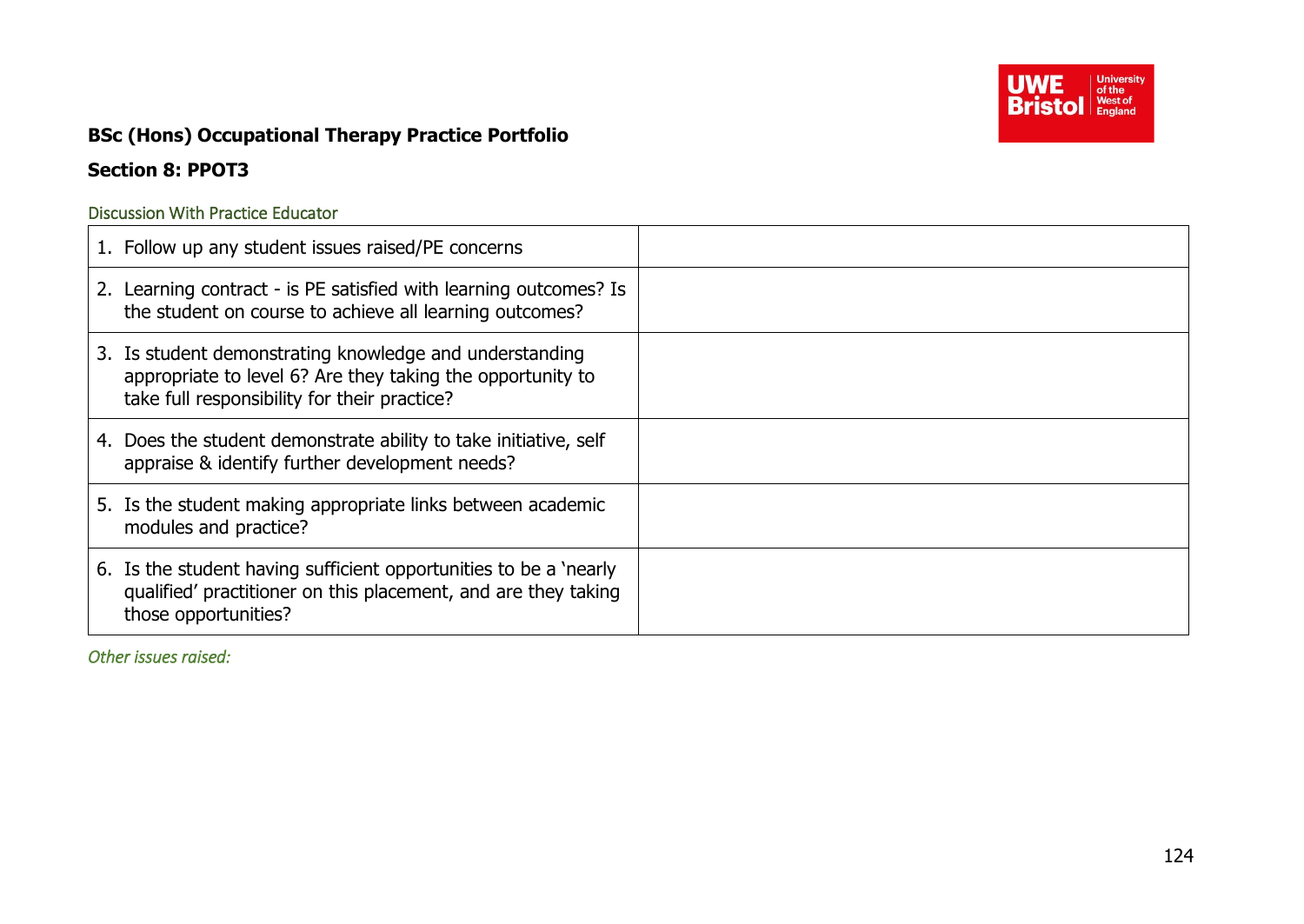

#### **Section 8: PPOT3**

Matters to be carried forward by UWE tutor:

General Comments Including Action Required/Taken: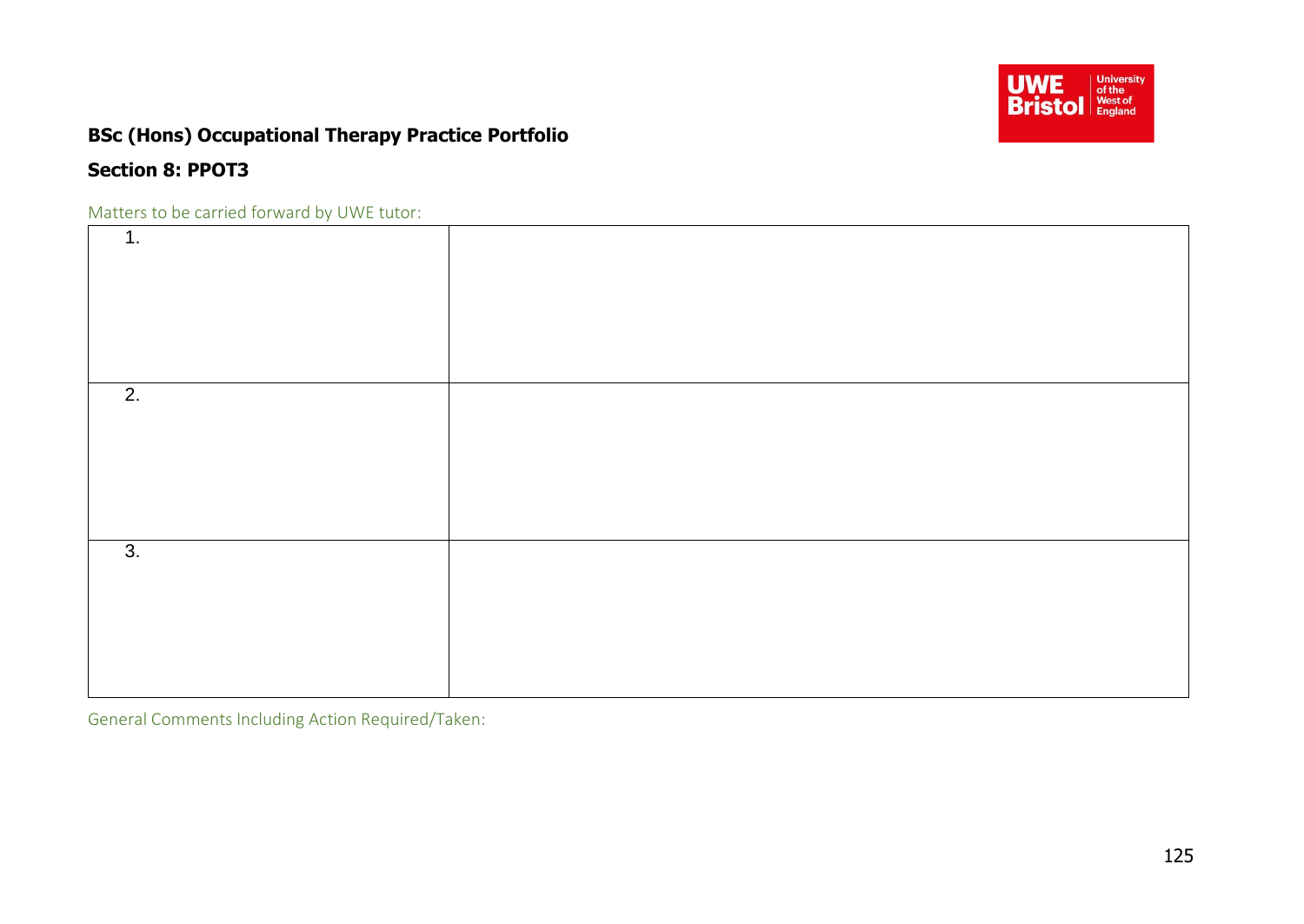

**BSc (Hons) Occupational Therapy Practice Portfolio Section 9: Course Notes**

# **Section 9: Course Notes**

Occupational Therapy Practice Preparation Notes

Occupational Therapy Debrief Notes

Any Other Relevant Informaton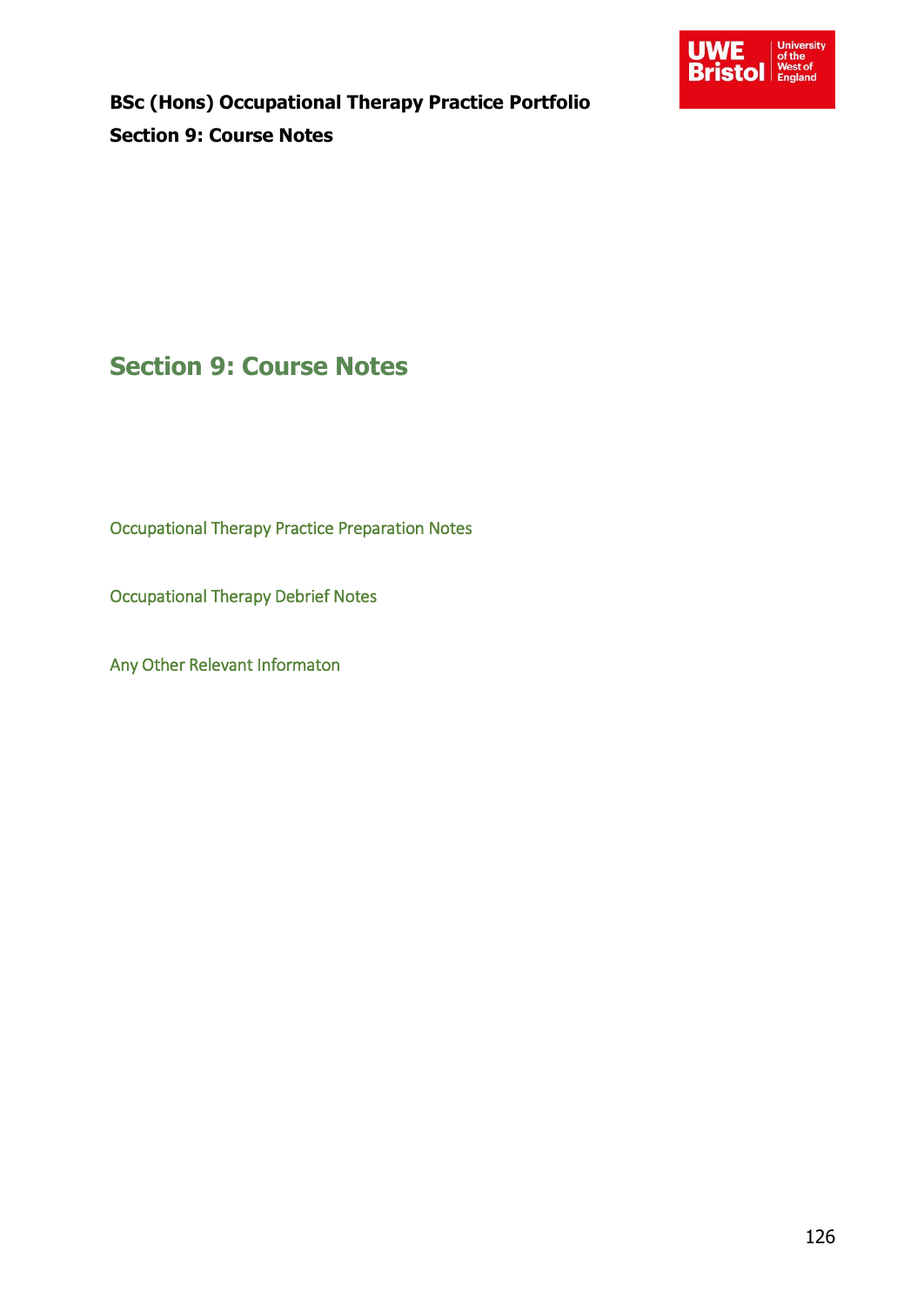

**BSc (Hons) Occupational Therapy Practice Portfolio Section 9: Course Notes**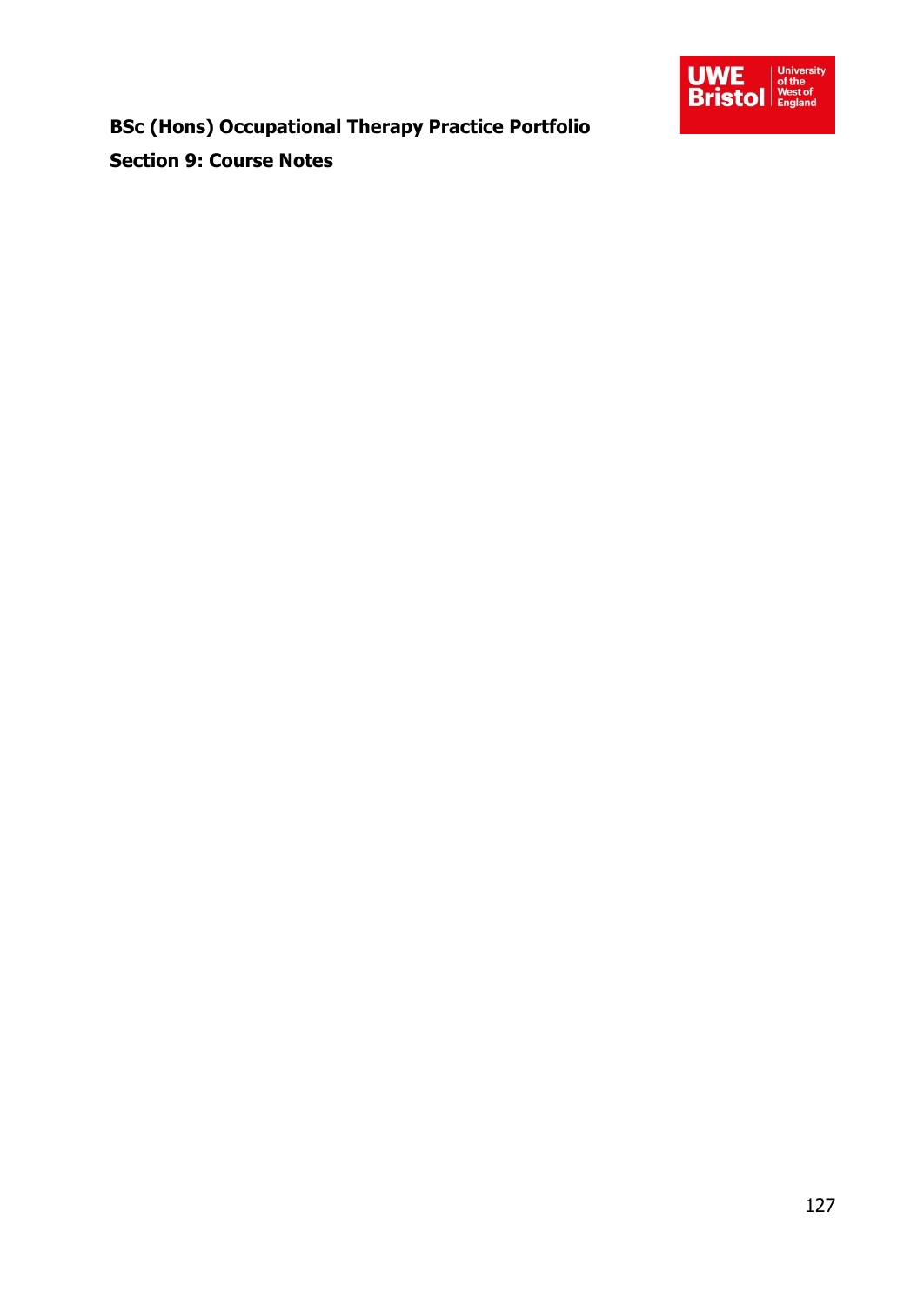

**BSc (Hons) Occupational Therapy Practice Portfolio Section 10: Supporting Evidence**

# **Section 10: Supporting Evidence**

Information Collected On Placements Demonstrating Progress Towards Meeting Personal Goals And Placement Competencies (Remember to maintain confidentiality at all times)

Useful Information Contributing To Your Continuing Professional Development Portfolio